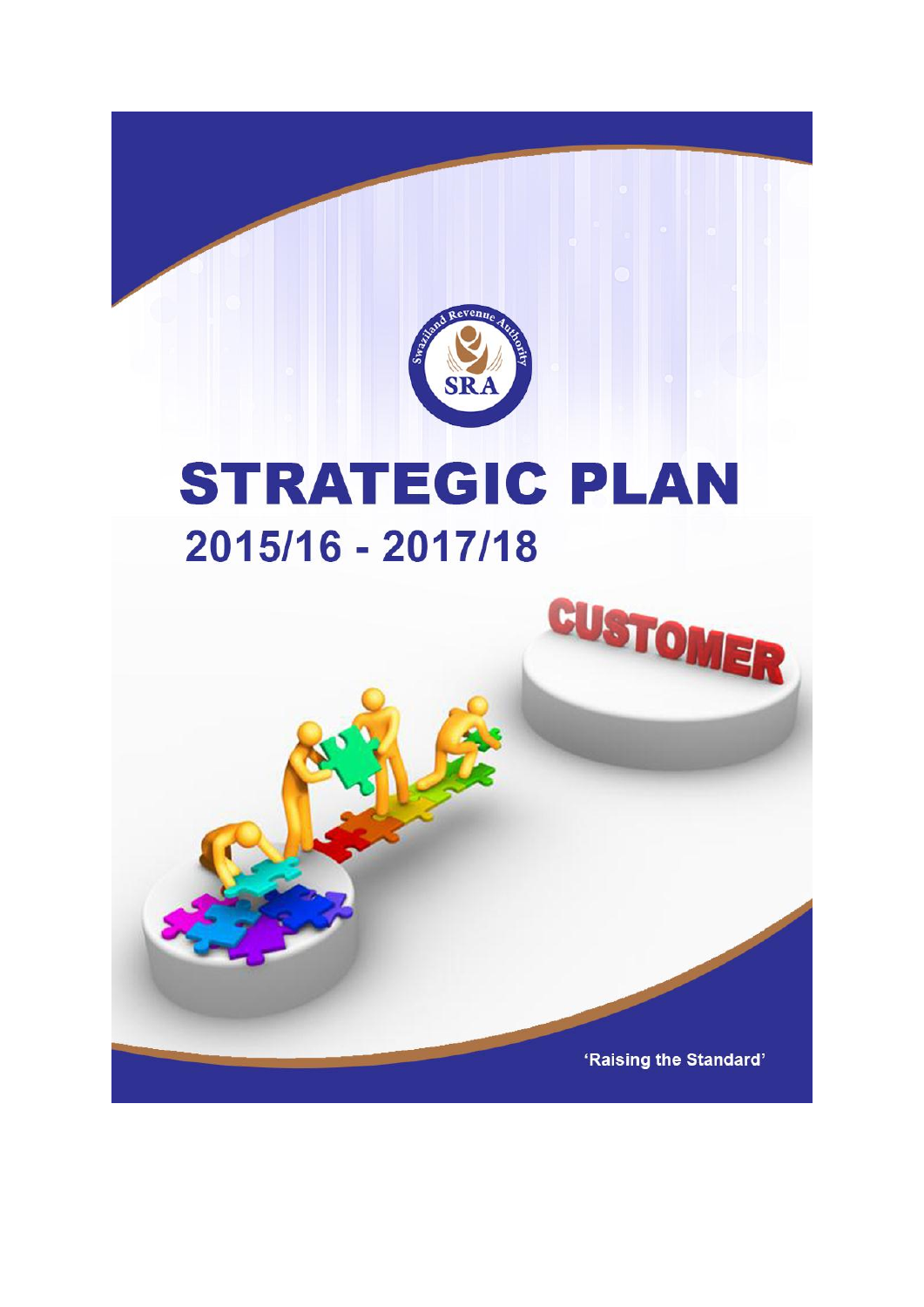#### **Table of Contents**

|                    | <b>LIST OF ACRONYMS</b>                                               | Ϊij          |
|--------------------|-----------------------------------------------------------------------|--------------|
|                    | FOREWORD BY THE MINISTER OF FINANCE, HONOURABLE MARTIN G. DLAMINI     | iv           |
|                    | MINISTER OF FINANCE, HONOURABLE                                       | $\mathsf{V}$ |
|                    | <b>MARTIN G. DLAMINI</b>                                              | $\mathsf{V}$ |
|                    | STATEMENT FROM THE COMMISSIONER GENERAL, MR. DUMISANI E. MASILELA     | vi           |
| <b>Our Vision</b>  |                                                                       | viii         |
| <b>Our Mission</b> |                                                                       | viii         |
| Our Values         |                                                                       | viii         |
| 1.                 | <b>Background</b>                                                     | 9            |
| 1.1                | <b>Balanced Scorecard Methodology</b>                                 | $9\,$        |
| 2.                 | Review of Strategic Plan for 2012/13 - 2014/15 and Lessons Learnt     | 11           |
| 2.1                | Lessons Learnt                                                        | 12           |
| 3.                 | <b>Operating Environment informing the Strategy Development</b>       | 13           |
| 3.1                | Global and Regional Economy                                           | 13           |
| 3.2                | Domestic Economy                                                      | 13           |
| 4.                 | <b>Internal and External Analysis of SRA</b>                          | 15           |
| 4.1                | <b>SWOT Analysis</b>                                                  | 15           |
| 4.2                | <b>PESTLE Analysis</b>                                                | 18           |
| 5.                 | The SRA Strategy for 2015/16 to 2017/18                               | 22           |
| 5.1                | <b>Strategic Theme and Objectives</b>                                 | 22           |
| 5.2                | <b>Strategy Map</b>                                                   | 23           |
| 6.                 | <b>SRA Organizational Scorecard and the Business Units Scorecards</b> |              |
|                    | <b>Development</b>                                                    | 24           |
| 6.1                | <b>Organisational Scorecard</b>                                       | 25           |
| 7.                 | <b>Monitoring and Evaluation of the Strategy</b>                      | 33           |
| ANNEX A:           | <b>BUSINESS UNITS' SCORECARDS</b>                                     | 40           |
|                    | <b>CUSTOMS DEPARTMENT</b>                                             | 40           |
|                    | DOMESTIC TAXES DEPARTMENT                                             | 45           |
|                    | <b>FINANCE DEPARTMENT</b>                                             | 51           |
|                    | <b>CORPORATE SERVICES DEPARTMENT</b>                                  | 55           |
|                    | MODERNISATION DEPARTMENT                                              | 60           |
|                    | <b>INTERNAL AUDIT DIVISION</b>                                        | 64           |
|                    | <b>LEGAL DIVISION</b>                                                 | 68           |
|                    | EXECUTIVE SUPPORT AND INTERNATIONAL RELATIONS DIVISION                | 71           |
|                    | RISK AND ASSURANCE DIVISION                                           | 74           |
|                    | <b>INTERNAL AFFAIRS DIVISION</b>                                      | 77           |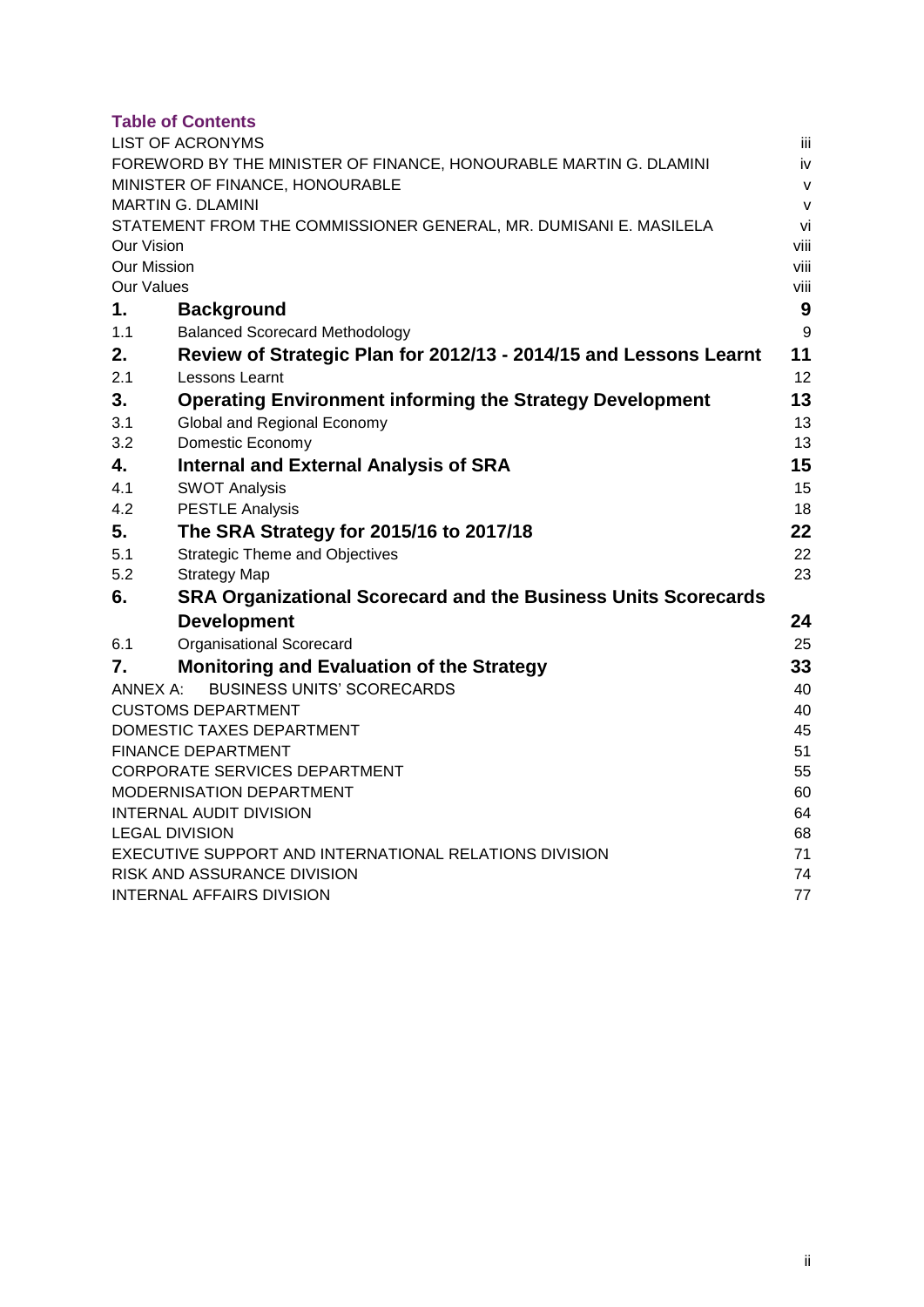## <span id="page-2-0"></span>**LIST OF ACRONYMS**

| <b>ATF</b>     | Africa Trade Forum                          |
|----------------|---------------------------------------------|
| <b>AGOA</b>    | African Growth and Opportunity Act          |
| AG             | <b>Attorney General</b>                     |
| <b>ASYCUDA</b> | Automated Systems for Customs Data          |
| <b>BSC</b>     | <b>Balanced Scorecard</b>                   |
| <b>BCM</b>     | <b>Business Continuity Management</b>       |
| <b>BRP</b>     | <b>Business Recovery Plan</b>               |
| <b>BU</b>      | <b>Business Unit</b>                        |
| <b>CAPEX</b>   | <b>Capital Expenditure</b>                  |
| CG             | <b>Commissioner General</b>                 |
| <b>DPP</b>     | <b>Director of Public Prosecutions</b>      |
| <b>ERM</b>     | <b>Enterprise Risk Maturity</b>             |
| EU             | <b>European Union</b>                       |
| <b>EXCOM</b>   | <b>Executive Committee</b>                  |
| <b>FDI</b>     | <b>Foreign Direct Investment</b>            |
| <b>GDP</b>     | <b>Gross domestic Product</b>               |
| <b>ICT</b>     | <b>Information Communication Technology</b> |
| <b>KPIs</b>    | <b>Key Performance Indicators</b>           |
| <b>PDP</b>     | <b>Personal Development Plan</b>            |
| <b>PMS</b>     | Performance Management System               |
| RAs            | <b>Revenue Authorities</b>                  |
| <b>SACU</b>    | South African Customs Union                 |
| <b>SNPF</b>    | <b>Swaziland National Provident Fund</b>    |
| <b>SRA</b>     | <b>Swaziland Revenue Authority</b>          |
| <b>VAT</b>     | <b>Value Added Tax</b>                      |
| <b>VRA</b>     | <b>VAT Refund Administration</b>            |
| <b>WCO</b>     | <b>World Customs Organisation</b>           |
| <b>WTO</b>     | <b>World Trade Organisation</b>             |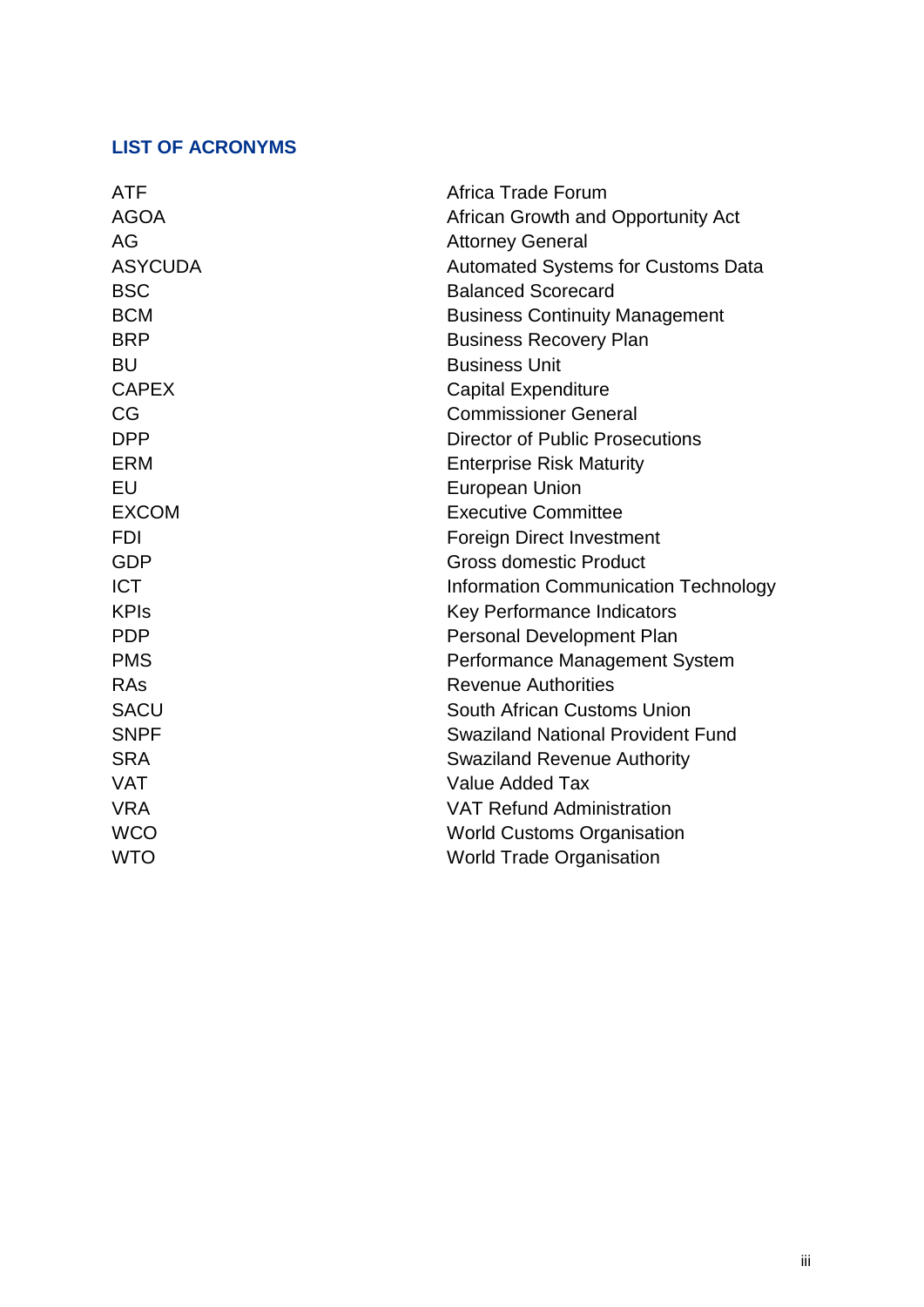## <span id="page-3-0"></span>**FOREWORD BY THE MINISTER OF FINANCE, HONOURABLE MARTIN G. DLAMINI**

For the past five years the Kingdom of Swaziland has been recovering from a financial crisis that started in the year 2010, as a result of the global financial crisis. We are witnessing the gradual recovery of the world economy from a severe crisis; but it is not yet back to normal. The International Monetary Fund (IMF) estimates that the world economy grew by 3 percent in 2013. In 2014 and 2015 global growth is expected to accelerate to 3.7 percent and 3.9 percent, respectively. There is an observed global economic growth trend gravitating around 4 percent year on year that is emerging, which will continue to place pressure on domestic resource mobilisation compounded further by tax base erosion and profit shifting practices.

The Swaziland Revenue Authority (SRA) was established at the height of the financial crisis and was mandated to effectively and efficiently collect revenue to finance the development of the country. As articulated by His Majesty King Mswati III, the country is advancing a vision of attaining a First World status by the year 2022, and SRA is expected to play a significant role in the realisation of this vision. It is expected that SRA's revenue collections increase year by year as a fraction of Gross Domestic Product (GDP). This will assist the Government of Swaziland to finance critical areas like the education and health sectors. We further expect an improvement to match world standards in the operations of the Revenue Authority, with emphasis on innovative ideas and modernisation of existing infrastructure.

Revenue maximisation still remains SRA's key objective even in this Strategic Plan for the years 2015/16 to 2017/18. We have seen substantial growth in revenue collections over the past years of the existence of the SRA since January 2011. In the financial year 2012/13 revenue collected exceeded targets by 3% and by 7% in the 2013/14. I remain absolutely confident that through newly introduced strategic objectives, like innovation to improve compliance, SRA will continue to deliver on her mandate.

I am grateful to His Majesty's Parliament and Cabinet for their tireless support for the Swaziland Revenue Authority, especially with regards to tax policy initiatives.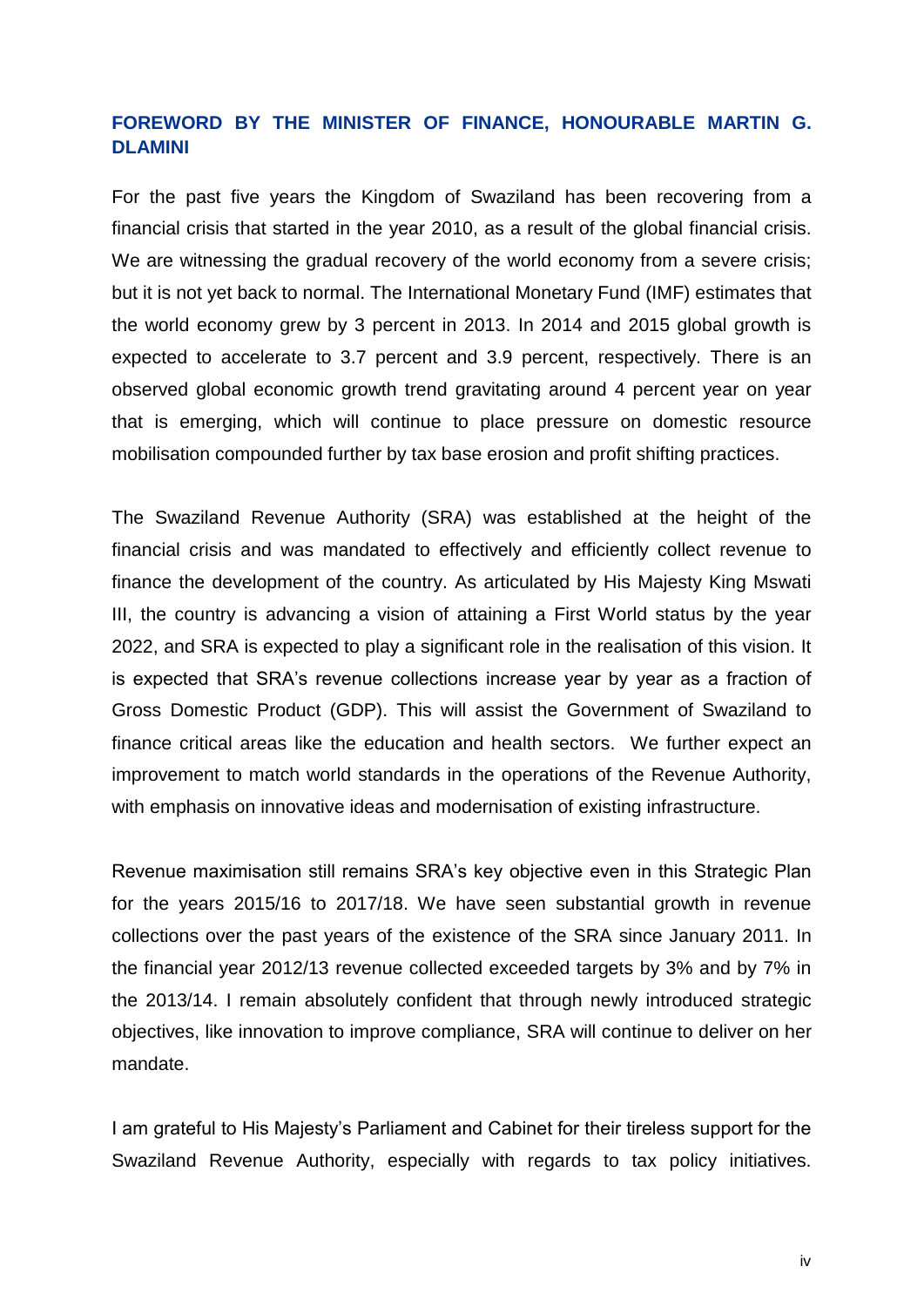Furthermore I would like to pass gratitude to the general public as well for remaining loyal taxpayers in so far as compliance is concerned.

<span id="page-4-1"></span><span id="page-4-0"></span>**MINISTER OF FINANCE, HONOURABLE MARTIN G. DLAMINI**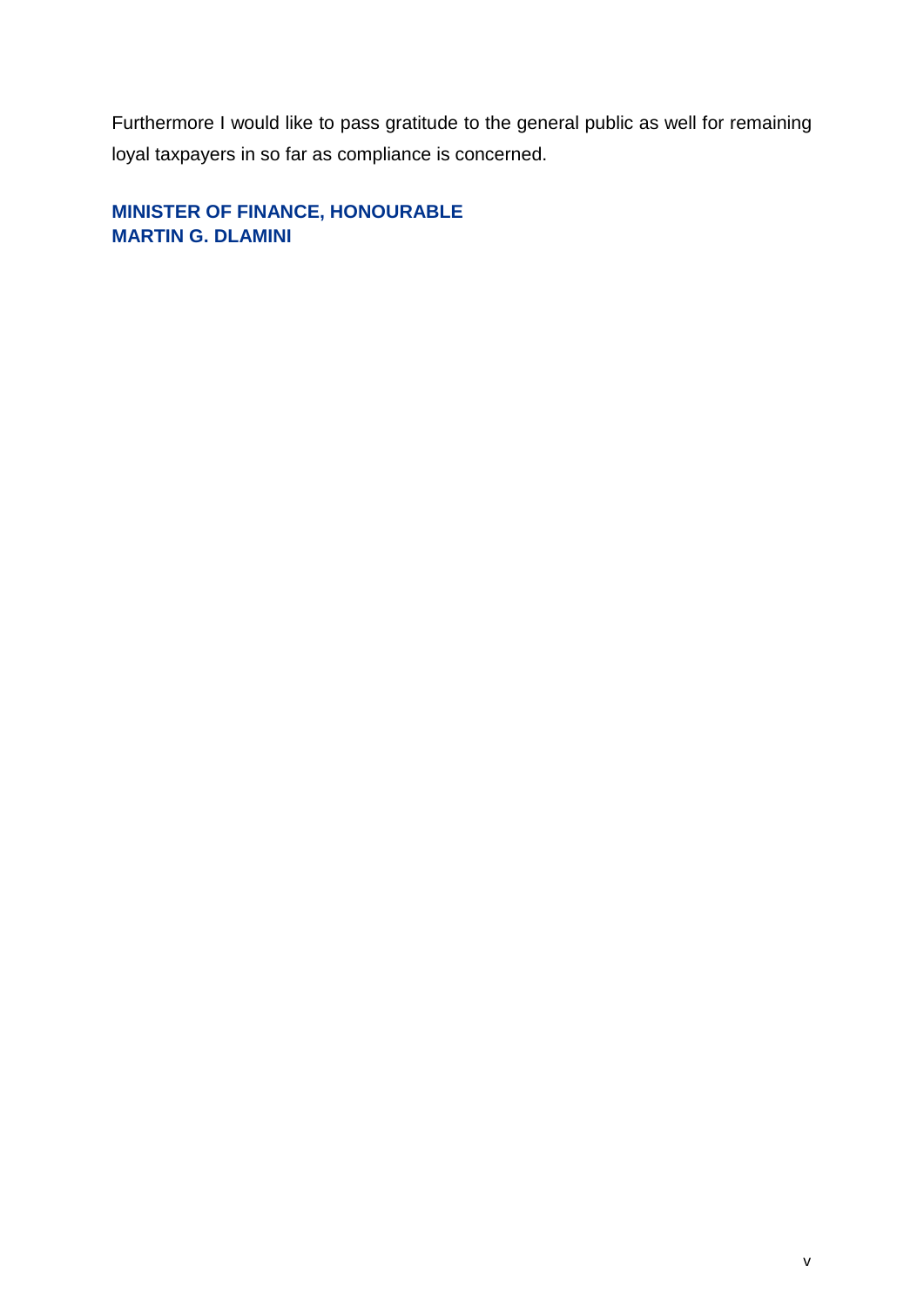## <span id="page-5-0"></span>**STATEMENT FROM THE COMMISSIONER GENERAL, MR. DUMISANI E. MASILELA**

This marks the second strategic plan since the SRA was established in January 2011. The strategic plan has been crafted to run for another three year period from 2015/16 to 2017/18. While the organization has grappled with many changes since inception, there are a number of valuable lessons and commendable milestones that we recorded as a relatively new establishment. In the ended strategic period running 2012/13-2014/15, the organization was able to achieve significant milestones in its operation. Since the SRA took over the operations of revenue administration, the organization has been able to record revenue collections that were above target, cumulatively in excess of 40%. This was possible amidst the back drop of the global financial crisis. In a quest to modernise its operations, one of the organization's objectives was to source and invest in a revenue administration system. An Integrated Revenue Administration System (IRAS) was procured and has contributed to the realisation of introducing an electronic filling platform for income returns and to facilitating a self-assessment environment.

Since taxpayers remain the reason for our existence, we have generally followed a three pronged approach where we have prioritized taxpayer education and improved customer service. While there remain pockets of dissatisfaction with our tax education efforts, we have received very positive feedback from numerous sources congratulating us in this regard. This indicates that we are on the right track and we still have a long way to go to satisfy the demand. We have delivered and fully equipped very comfortable service centres to decentralize our services in all the four regions of the country. Partnering with other international and regional entities was also at the pinnacle of our strategic focus in the ended strategic period. A time release study was among the prioritised initiatives that aimed at enhancing efficiency at our border operations.

In pursuit of performance excellence, the organization introduced a Performance Management System (PMS) which allowed benchmarking of the organization's performance against its targets and cascading the organization's objectives to all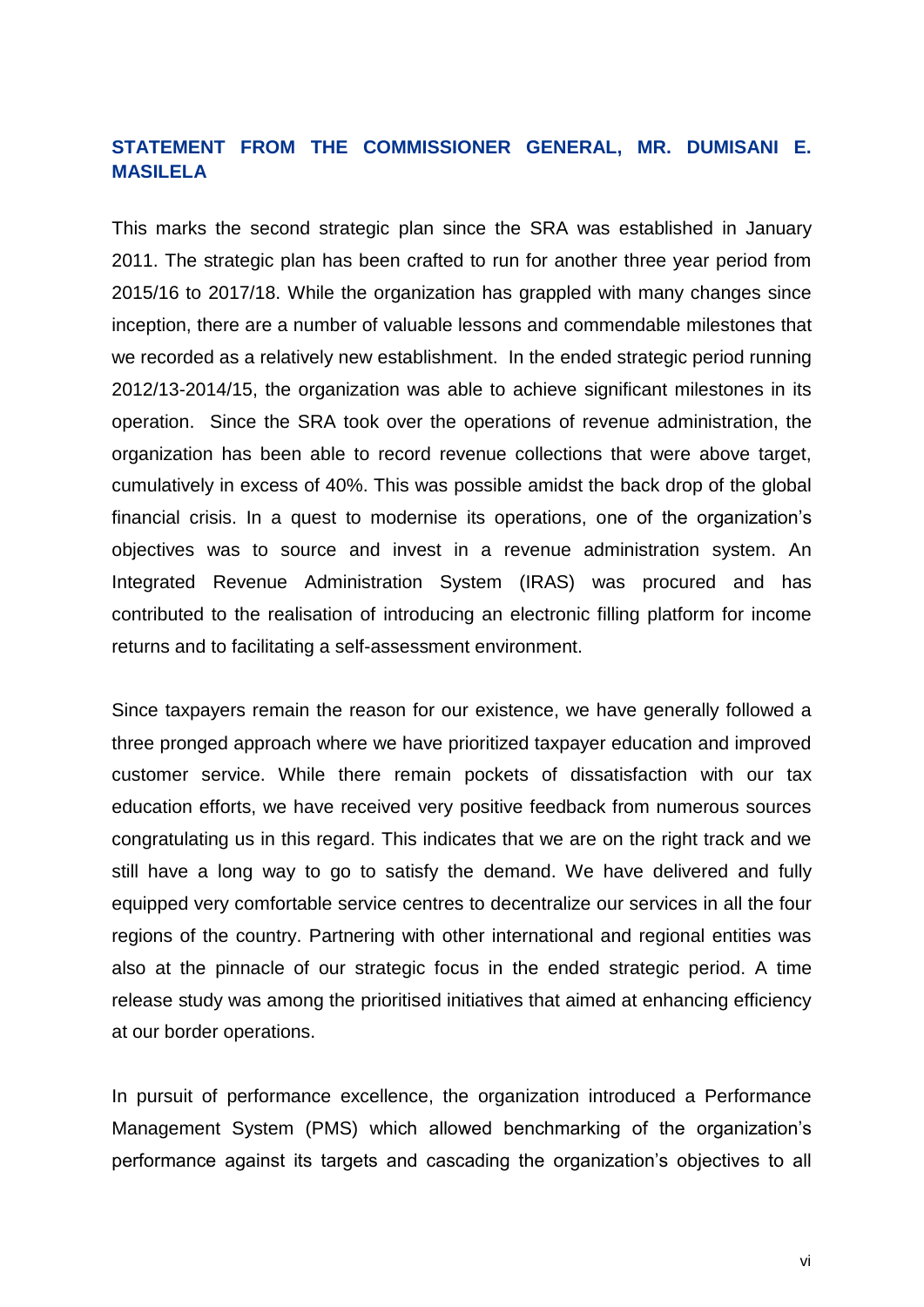employees to measure individual performance. The organization further engaged in a crucial exercise of improving and documenting all its core processes. This has greatly assisted in bringing a distinction and guideline on how various operations are undertaken in the organization.

The Vision for the SRA still remain to be a *modern, credible and customer centric revenue authority*, while pursuing the Mission of *providing an effective and efficient revenue and Customs administration, driven by a high performance culture that promotes compliance through fair, transparent and equitable application of the law*. In the new strategy we have scanned the environment and identified gaps which have informed development of our new strategic plan.

To address and bridge these gaps the organization identified key themes that will be anchored across the various business units. These themes are: *Build a sustainable organization of talented, competent and inspired people; Increasing Voluntary Compliance; Innovation and Continuous Improvement*. In order to augment the strategy the organisation will further maximise on the following:

- **Invest in knowledge and information technology infrastructure;**
- **Benchmark against the best performing Revenue Authorities;**
- Enhance the capacity of our people;
- **Promote innovation to increase tax compliance;**
- Emphasise on continuous improvement and standardising operations to maximise value add.

We will not relent in continually *"raising the standard"* in our operations. As we carry out our mandate we will be guided by our values and we remain committed to Customer Service Standards. We will continue to count on the support of the Governing Board and SRA staff and we remain grateful on the cooperation of the entire taxpayer community.

## **COMMISSIONER GENERAL MR. DUMISANI E. MASILELA**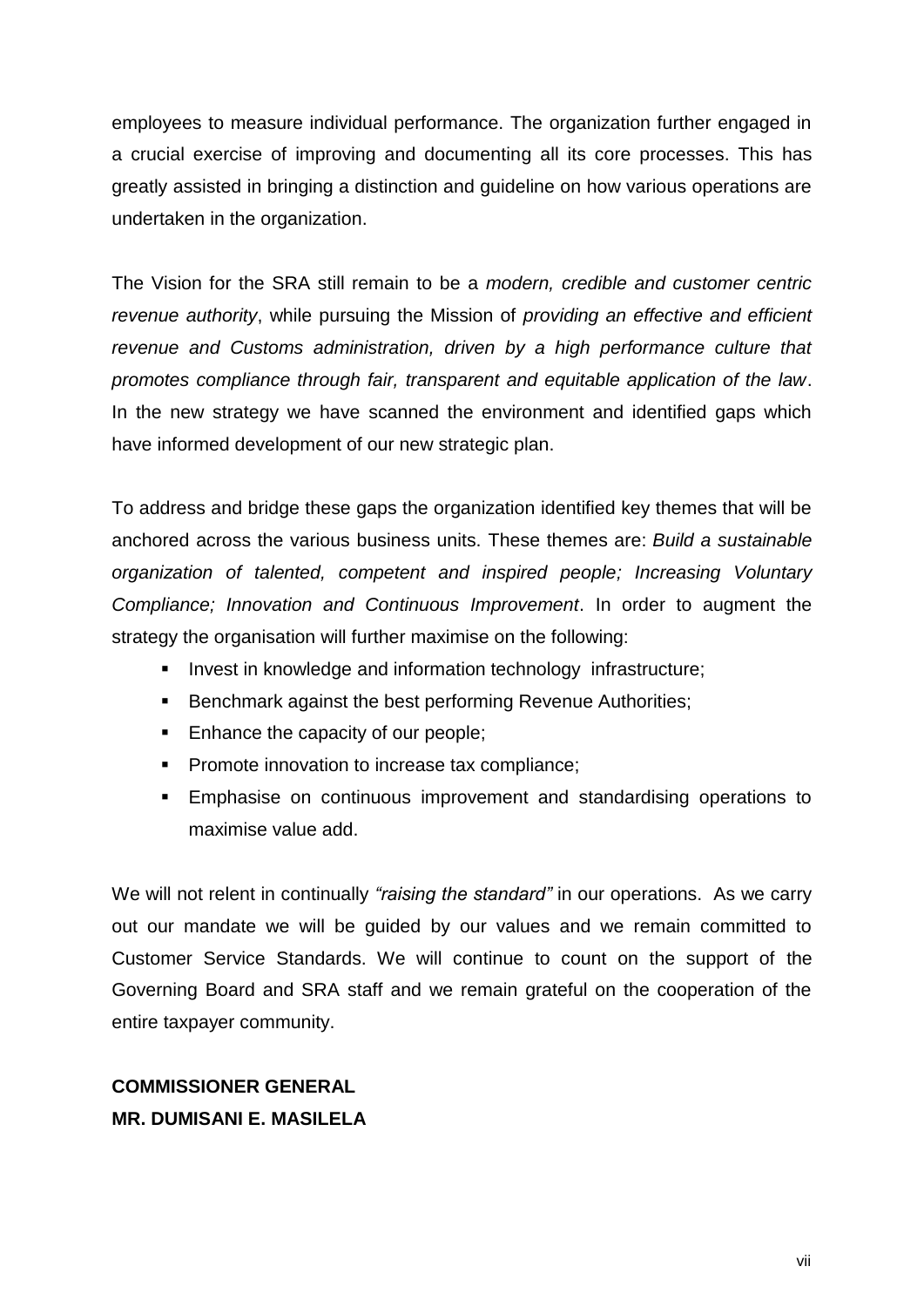#### <span id="page-7-0"></span>**Our Vision**

To be a Modern, Credible and Customer Centric Revenue Authority.

#### <span id="page-7-1"></span>**Our Mission**

To provide an effective and efficient revenue and Customs administration, driven by a high performance culture that promotes compliance through fair, transparent and equitable application of the law.

#### <span id="page-7-2"></span>**Our Values**

## **Performance Excellence**

Strive for professionalism and continuous improvement.

#### **Customer Centricity**

Focus efforts on delivering high-level customer service and recognizing the impact of actions on internal and external customers.

#### **Innovative**

Continuously implement new ideas that re-engineer service offering and the way in which SRA operates.

#### **Integrity**

Promote honesty, trust and openness in conducting business.

#### **Transparency and Accountability**

Open in operations and communication whilst being responsible for actions and decisions.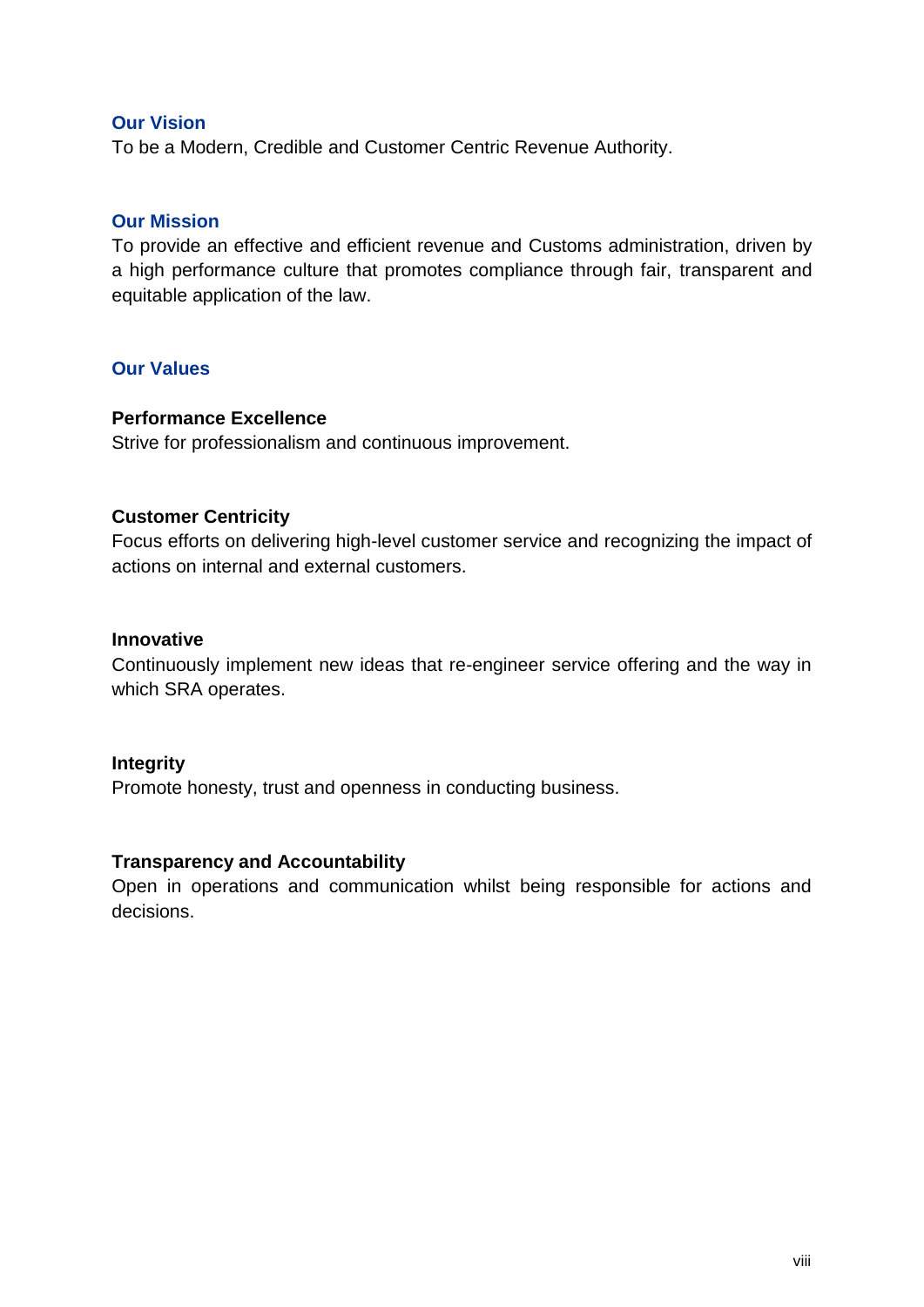## <span id="page-8-0"></span>**1. Background**

The Swaziland Revenue Authority (SRA) is a semi-autonomous revenue administration agency, established through the Revenue Authority Act No. 1 of 2008. On the 1<sup>st</sup> of January 2011, Honourable Majozi V. Sithole, the Minister of Finance, declared SRA operational. SRA is structured as a corporate entity and operates within the broad framework of Government but outside of the civil service.

The SRA strives for operational excellence and efficiency. In working towards adopting best practice, SRA is a member of various international organisations and has established strong relationships with other revenue authorities. The key task of SRA is to mobilise increased revenues for the Government of Swaziland. In an effort to achieve this key task SRA packaged all her strategic targets into a three year Strategy for the period 2012/13 to 2014/15. This was the first Strategic Plan for the organization.

The end of this strategic plan reflect a great achievement by the organization, which include: continuous exceeding of revenue targets for the two year period year with a 3% and 7% above target performance for 2012/13 and 2013/14 respectively; revenue to Gross Domestic Product (GDP) ratio of 19.6% in the year 2013/14; and, the introduction of Performance Management System (PMS) which operationalised the implementation of the Strategic Plan.

The new strategic plan has two main goals. Firstly, it serves as the organisation's strategic framework for decision making during the next three year period, and secondly, it will act as a roadmap towards the fulfilment of the organisation's strategic objectives. This strategic plan also reflects the initiatives necessary to pursue the attainment of the vision and mission of the organization.

Following engagements within the SRA governance structures, including the Governing Board and senior management, the elements of the strategic framework were agreed. These included updated vision, mission, values and strategic objectives. This strategy development exercise was facilitated with the assistance of KPMG.

## <span id="page-8-1"></span>**1.1 Balanced Scorecard Methodology**

The SRA has adopted the Balanced Scorecard (BSC) framework to formulate the Strategic Plan. The balanced scorecard is a strategy based management tool that aligns a company's vision and mission with its operation. The balanced scorecard is comprised of four main perspectives, namely:

- Financial
- **•** Customer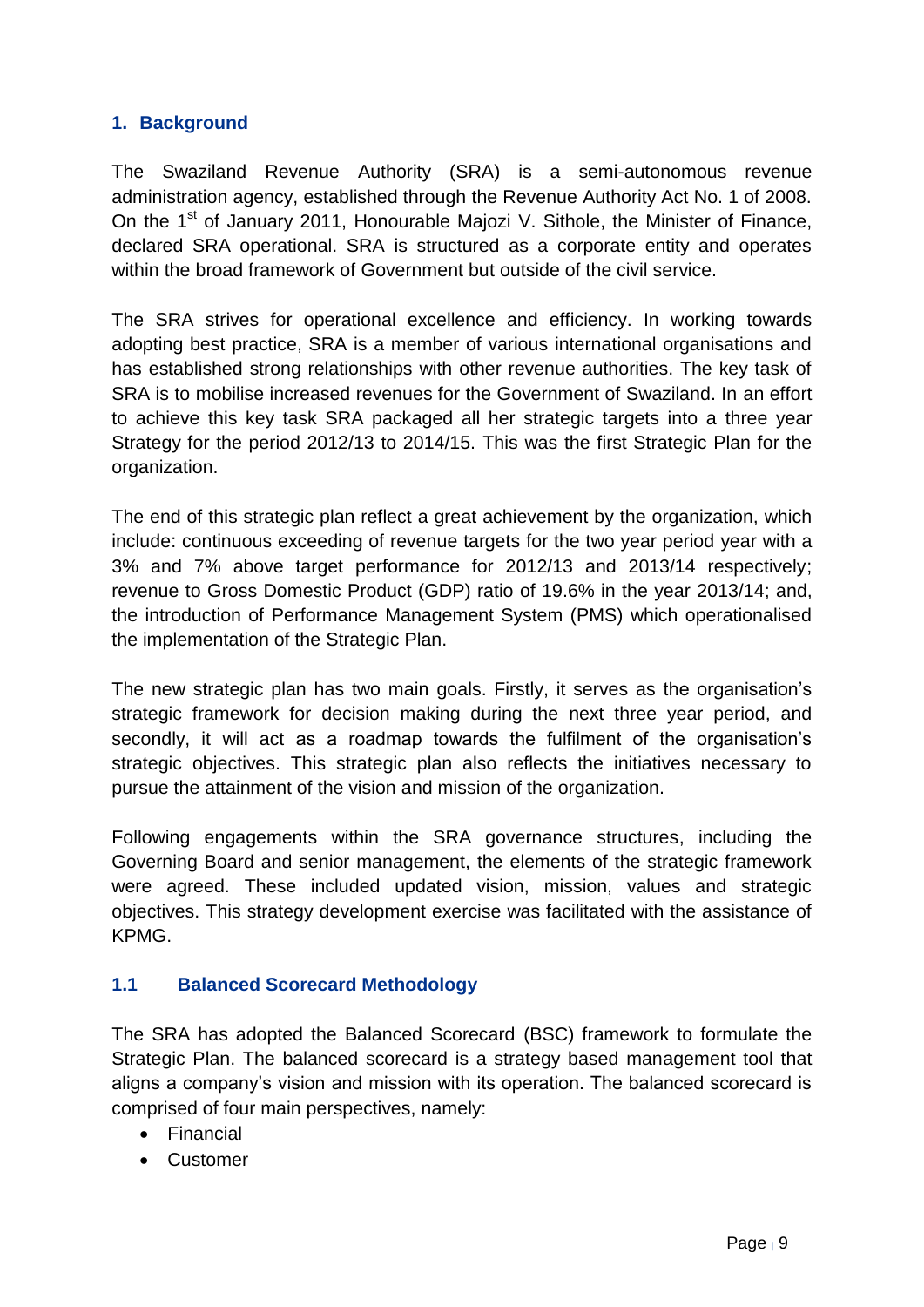- Internal Business Processes
- Learning and Growth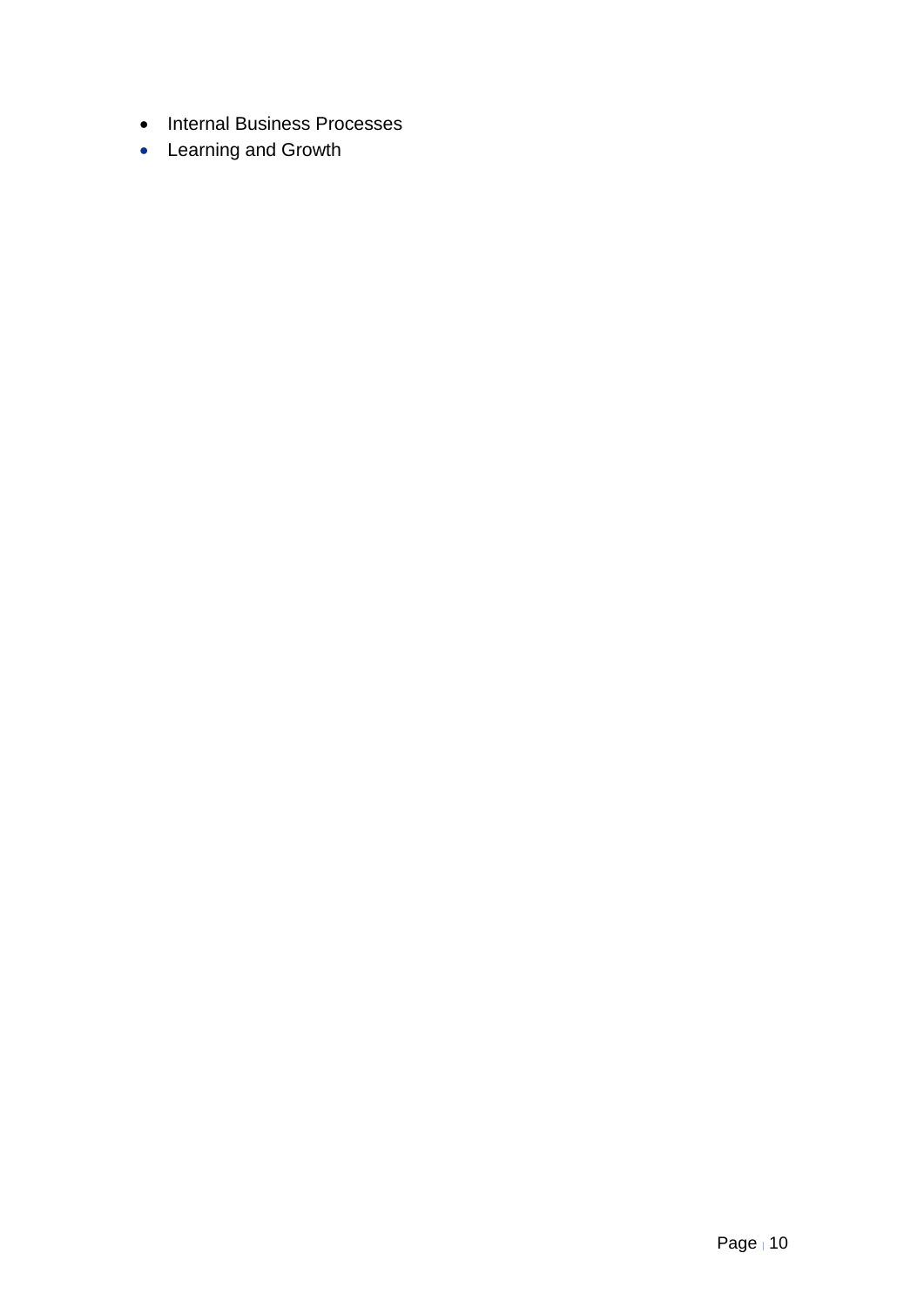## <span id="page-10-0"></span>**2. Review of Strategic Plan for 2012/13 - 2014/15 and Lessons Learnt**

An analysis of the 2012/13 – 2014/15 Strategic Plan was conducted and provided lessons learnt for the new strategy. The specific strategic objectives covered in the period included the following:

- a) To collect the required revenue effectively and efficiently, manage cost of doing business whilst building a financially sustainable organization.
- b) To deliver customer and stakeholder centricity.
- c) To attract, retain and build capacity of our staff to meet our revenue, operational and strategic objectives.
- d) To develop an effective institutional framework that promotes correct, uniform and consistent administration of revenue laws / legislation and ease of doing business with and within SRA.

To facilitate the roll-out of the Performance Management System (PMS) a strategy map was developed which resulted in the elaboration of the above objectives into the following strategic objectives:

- a) Optimize the cost of collection.
- b) Increase revenue collection.
- c) Increase customer satisfaction.
- d) Improve turnaround time.
- e) Reduce errors.
- f) Improve effectiveness and efficiency of internal processes.
- g) Define and document core internal processes.
- h) Manage performance of internal processes.
- i) Simplify compliance requirements.
- j) Embed effective risk management practices.
- k) Build organisational resilience and recovery capabilities.
- l) Increase competency levels.
- m) Motivate staff and develop organisational culture.
- n) Enhance people performance.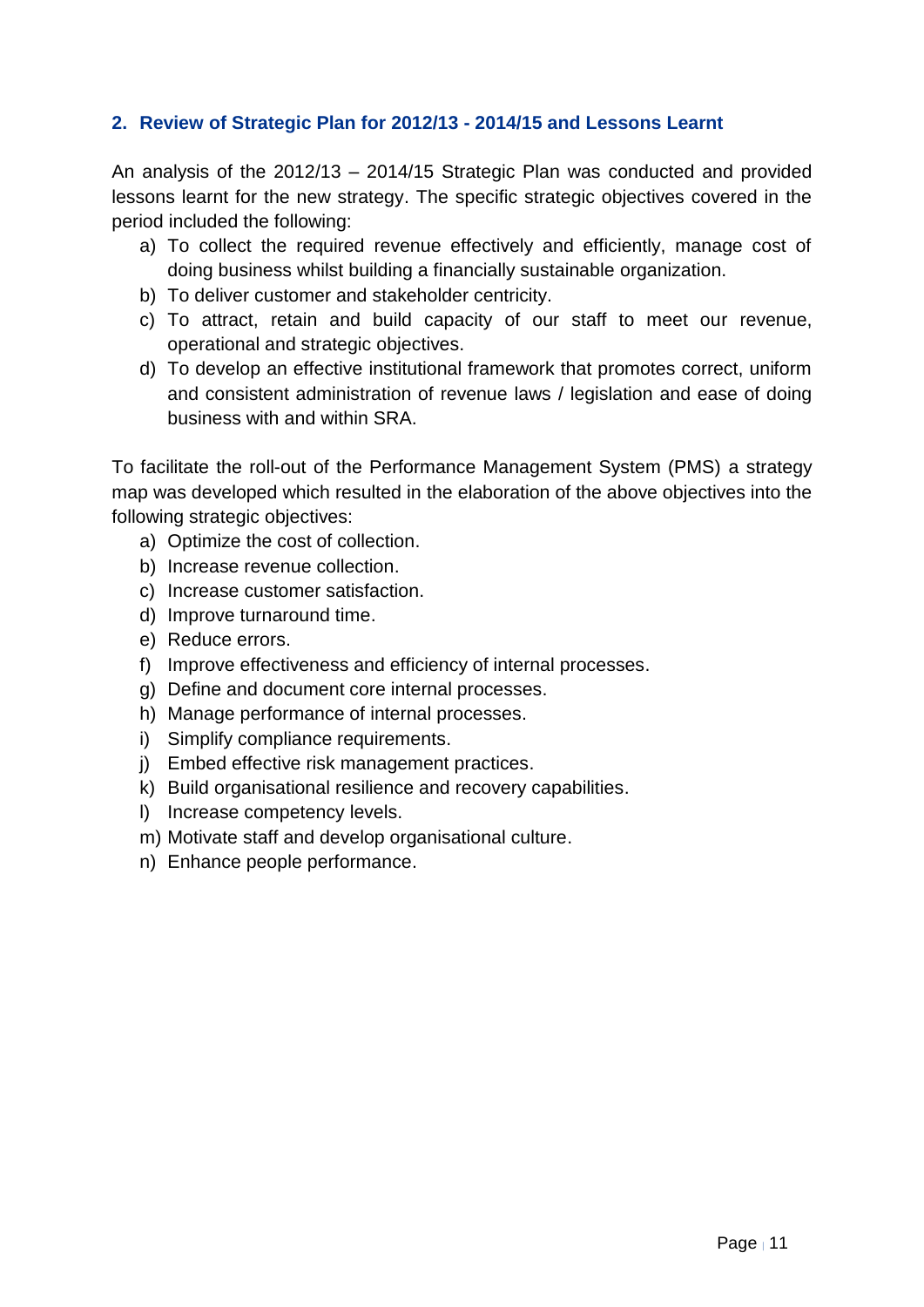The following lessons were learnt with the implementation of the 2012/13 – 2014/15 Strategic Plan:

## <span id="page-11-0"></span>**2.1 Lessons Learnt**

- 1. Lack of effective communication of SRA's strategy throughout the organization.
- 2. Misalignment between the organizational structure and the strategy.
- 3. Too many objectives were set for the available capacity.
- 4. The objectives were not properly formulated which made it difficult to cascade and facilitate the introduction of PMS.
- 5. Lack of understanding of Balanced Scorecard principle which posed challenges in the cascading of the strategic plan.
- 6. Initiatives were not properly linked to the strategic objectives and some were unrealistic.
- 7. Lack of a formalized Monitoring and Evaluation framework.
- 8. Lack of resource and ownership allocation to the strategy.
- 9. Too many changes within a short period together with a lack of change management initiatives.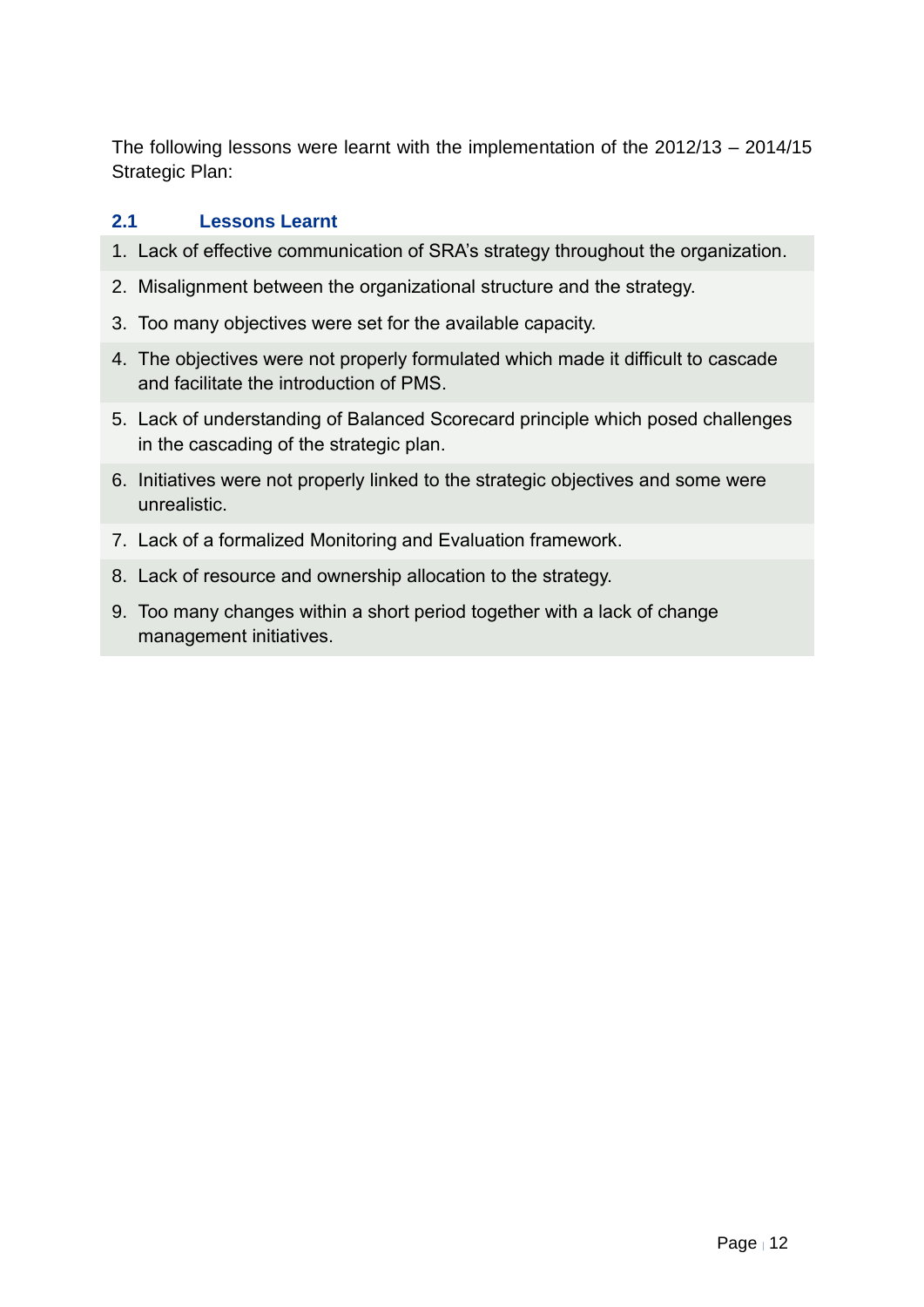## <span id="page-12-0"></span>**3. Operating Environment informing the Strategy Development**

#### <span id="page-12-1"></span>**3.1 Global and Regional Economy**

Global economic growth has achieved an average of 3.8% in the four year period running from 2010 to 2013. The global economic crisis of 2008 and its rebounding effects severely affected the world economy depending on specific country exposure to affected developed economies. The recovery of output and supportive measures in the US and the Euro area has brought a slight recovery in the world economic growth to an estimate 3.2% in 2013. Projections place growth at 3.4% for 2014 and an average of 3.5% in the medium term. This growth will be supported by output growth in developing economies and recovery in developed economies. However, this growth is subject to risks in the political and financial environment including fluctuations in crude oil prices.

Developing economies have weathered off the economic crisis much faster than developed economies dependent on exposure to the US and Euro area. Within the Sub-Saharan Africa region, growth is projected to accelerate to about 5.4% in 2014 and average 5.5% in the medium term, reflecting positive domestic supply-side developments and the strengthening global recovery. Growth in neighbouring South Africa is recorded at 2.5% and 2.0% for 2012 and 2013, respectively. South African economic growth has been severely affected by weak global growth and domestic bottle necks with the economy recently predicted to go into a mild recession. Growth is still forecasted to rise moderately, driven by improvements in external demand and removal of domestic bottlenecks, but there are still risks to the outlook.

#### <span id="page-12-2"></span>**3.2 Domestic Economy**

The Kingdom of Swaziland is a small open economy and landlocked country bordering Mozambique and South Africa. The economy is largely driven by the sugar industry and sugar related products. The country imports most goods from South Africa, approximately 80% of total imports. Petroleum products such as petrol and diesel form a large proportion of total imports, about 15%. Swaziland is a member of the Southern African Customs Union (SACU) and has increasingly relied on SACU transfers as a source of fiscal revenue and foreign exchange receipts over the last few years. Its currency, the Lilangeni, is pegged at parity with the South African Rand under the Common Monetary Area. The Rand is also legal tender in Swaziland.

Swaziland's economic performance has improved since the fiscal crisis of 2010/11, underpinned by the recovery of revenues from the Southern African Customs Union (SACU). The economy grew by an estimated 2.8% in 2013 from 1.9% and -0.7% in 2012 and 2011 respectively. The relatively subdued growth has been accompanied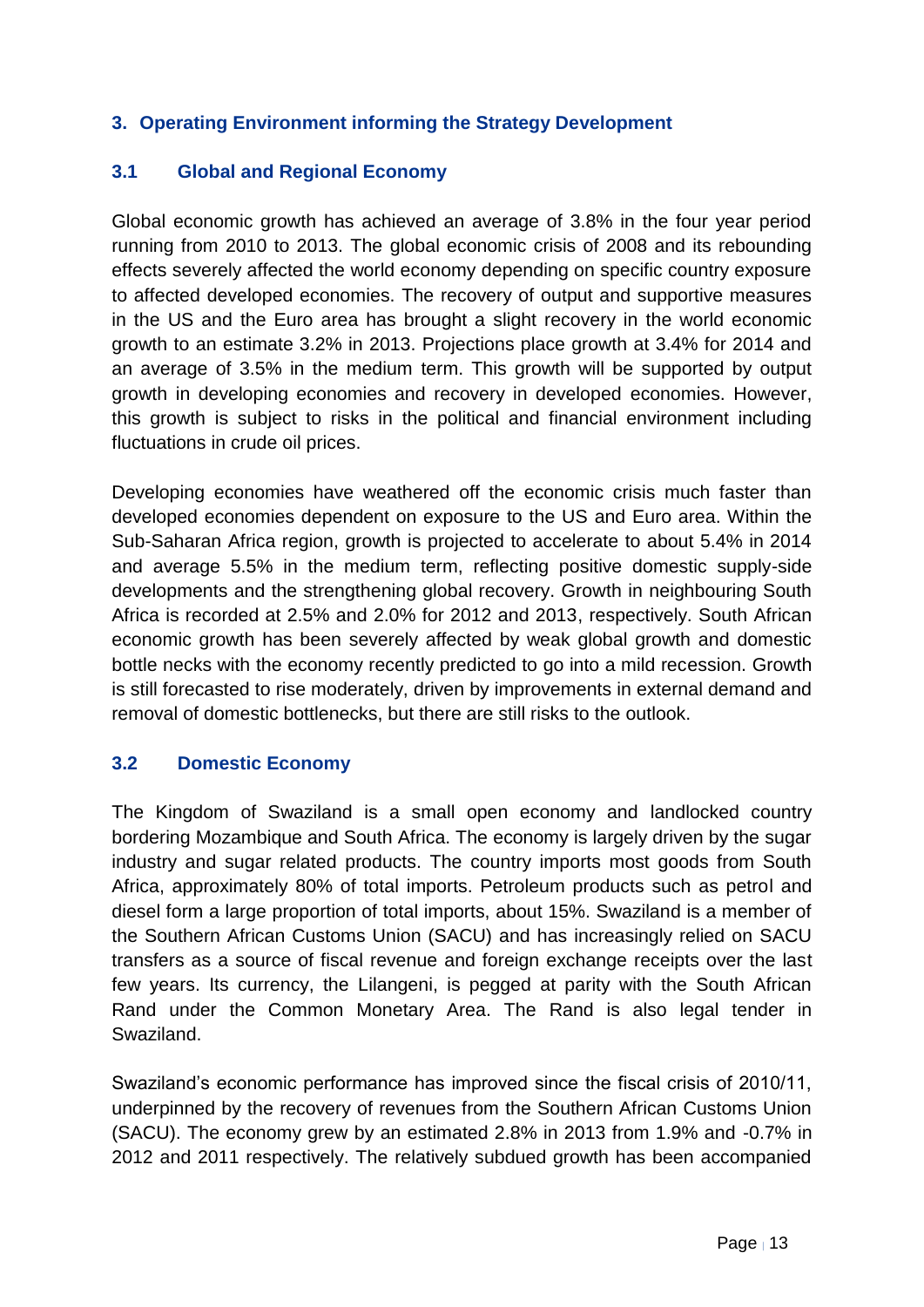by exchange rate depreciation of 46% against the US Dollar since 2010. Inflation has remained within the single digits reaching a maximum of 9.58% since 2010.

Indications are that the economy of Swaziland might continue to face challenges. Though growth rebounded after the crisis, the long-term growth trend remains low, with average real GDP growth over the period 2004 to 2013 at about two percent per year, and Swaziland would remain vulnerable to external shocks. Furthermore, there are risks to Swaziland's economic prospects, in particular the uncertain global and regional economic outlook that could result in lower SACU revenues and slow growth on domestic revenue. In addition, Swaziland continues to face other developmental challenges such as high unemployment and poverty.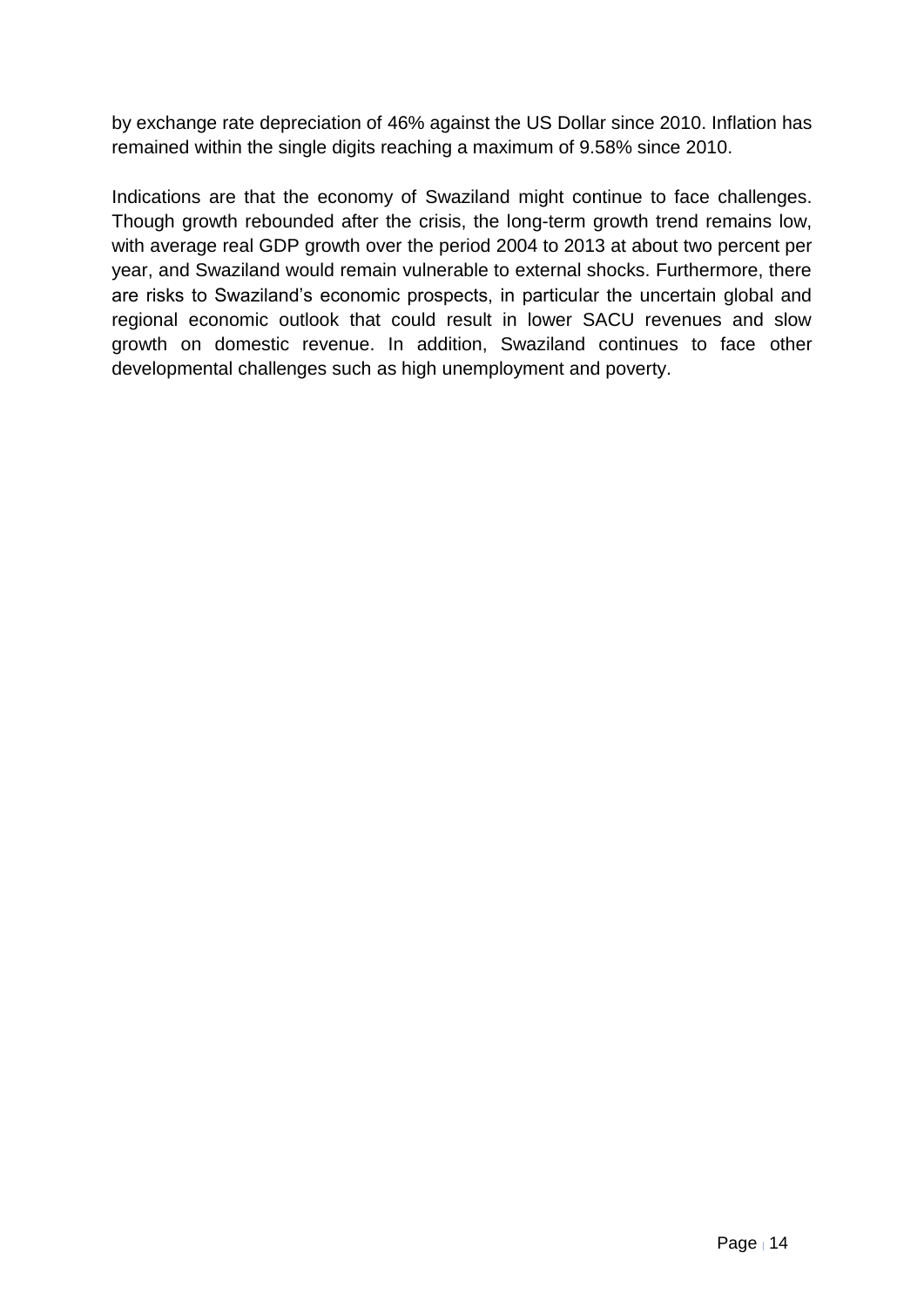## <span id="page-14-0"></span>**4. Internal and External Analysis of SRA**

Conducting an internal and external analyses is crucial when developing the strategy for SRA. It is important for SRA to be aware of the various internal and external factors that could impact the functioning of the organization. Two useful strategic tools for examining environmental factors, SWOT and PESTLE analyses, were used and the output is discussed in detail below.

## <span id="page-14-1"></span>**4.1 SWOT Analysis**

The SWOT analysis was used to evaluate the strengths, weaknesses, opportunities and threats that could impact the organization and its operations. The strengths and weaknesses are internal factors whereas the opportunities and threats are external factors that impacts the organization directly. The categories can be described as follows:

- **Strengths**: characteristics of the organization that give it an advantage over others.
- **Weaknesses**: characteristics that place the organization at a disadvantage compared to others.
- **Opportunities**: external elements that the organization could exploit to its advantage.
- **Threats**: external factors that could act as obstacles for the organization.

The identification of strengths, weaknesses, opportunities and threats is important because the respective factors can inform later steps in planning to achieve the organization's strategic objectives.

The analysis identified what elements may assist the organization in accomplishing its objectives as well as obstacles that must be overcome or minimized in order to achieve the desired result.

#### **4.1.1 Strengths and Weaknesses**

Strengths and weaknesses focus on internal elements that give the organization certain advantages and disadvantages in meeting the needs of its customers. These factors are often easier to control than external environmental factors. The following strengths and weaknesses were identified for SRA: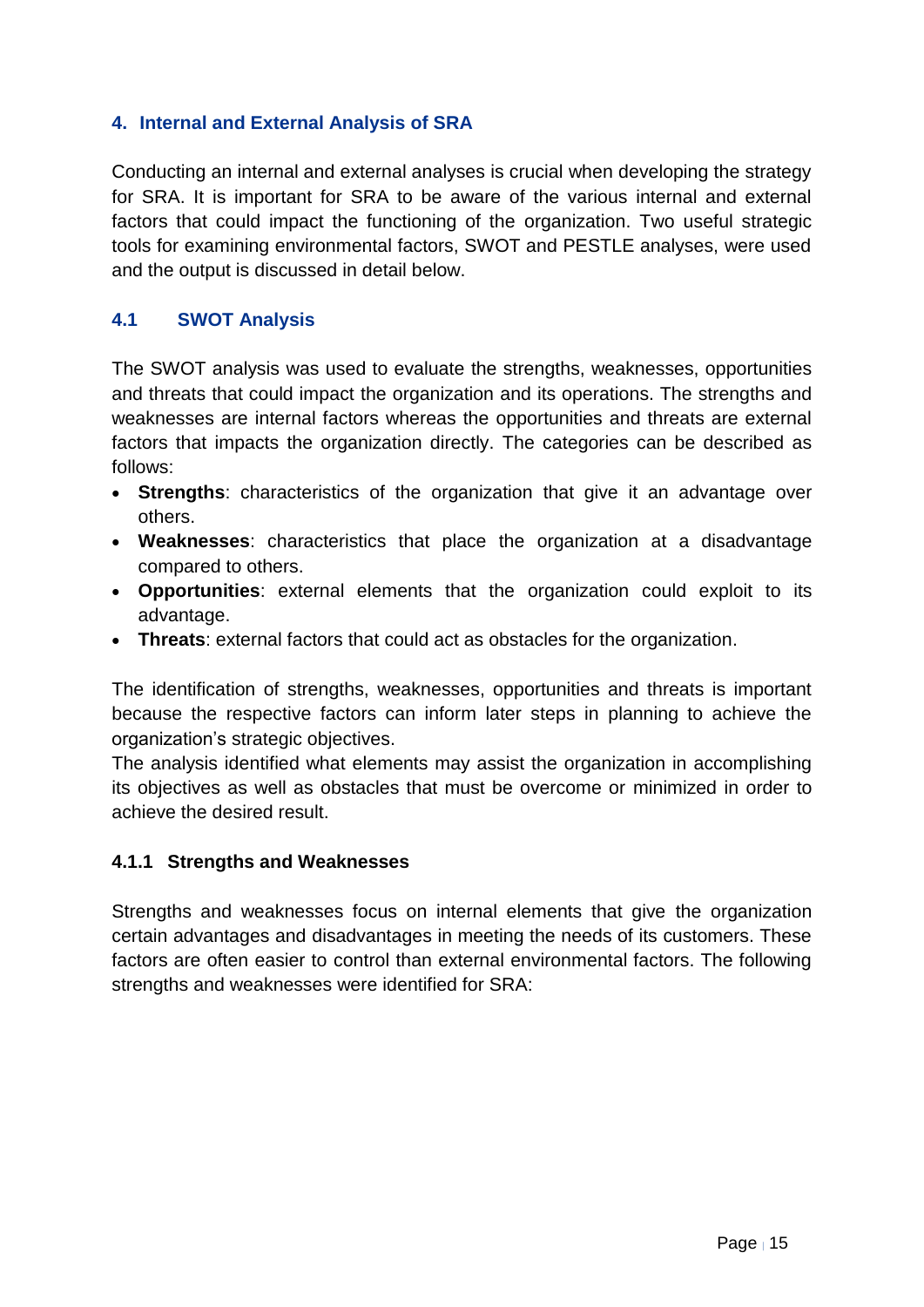| <b>Strengths</b>                                                                                     | <b>Weaknesses</b>                                                                       |
|------------------------------------------------------------------------------------------------------|-----------------------------------------------------------------------------------------|
| 1. Technology platforms are provided:<br>- appropriate systems<br>- proper implementation of systems | 1. Insufficient communication on critical<br>matters.                                   |
| 2. Strong performance culture and<br>willingness to learn.                                           | 2. Unwillingness to take accountability<br>especially at middle management<br>level.    |
| 3. Strong SRA brand.                                                                                 | 3. Mismatch of skills and loss of skilled<br>staff.                                     |
| 4. Business processes established and<br>implemented.                                                | 4. Lack of understanding of the<br>generation gaps.                                     |
| 5. Good relationship between staff and<br>executive management.                                      | 5. Ineffectiveness of operational<br>meetings.                                          |
| 6. Proper governance structures and<br>practices implemented.                                        | 6. Insufficient prioritisation of projects.                                             |
| 7. Visionary and open-minded leadership.                                                             | 7. Absence of an organised labour<br>union.                                             |
| 8. Existing succession plan.                                                                         | 8. Long and rigid decision making<br>processes.                                         |
| 9. Appetite for growth.                                                                              | 9. Inadequate resource and people<br>management.                                        |
| 10. Professional, youthful and educated<br>staff.                                                    | 10. Inadequate coordination between<br><b>SRA business units</b>                        |
| 11. Increased regional and international<br>awareness.                                               | 11. Uncompetitive salaries.                                                             |
|                                                                                                      | 12. Lack of clear escalation processes<br>and no formalized delegation of<br>authority. |
|                                                                                                      | 13. Minimal focus on staff development<br>and needs.                                    |
|                                                                                                      | 14. Weak relationship between middle<br>management and staff.                           |
|                                                                                                      | 15. Weak recruitment process.                                                           |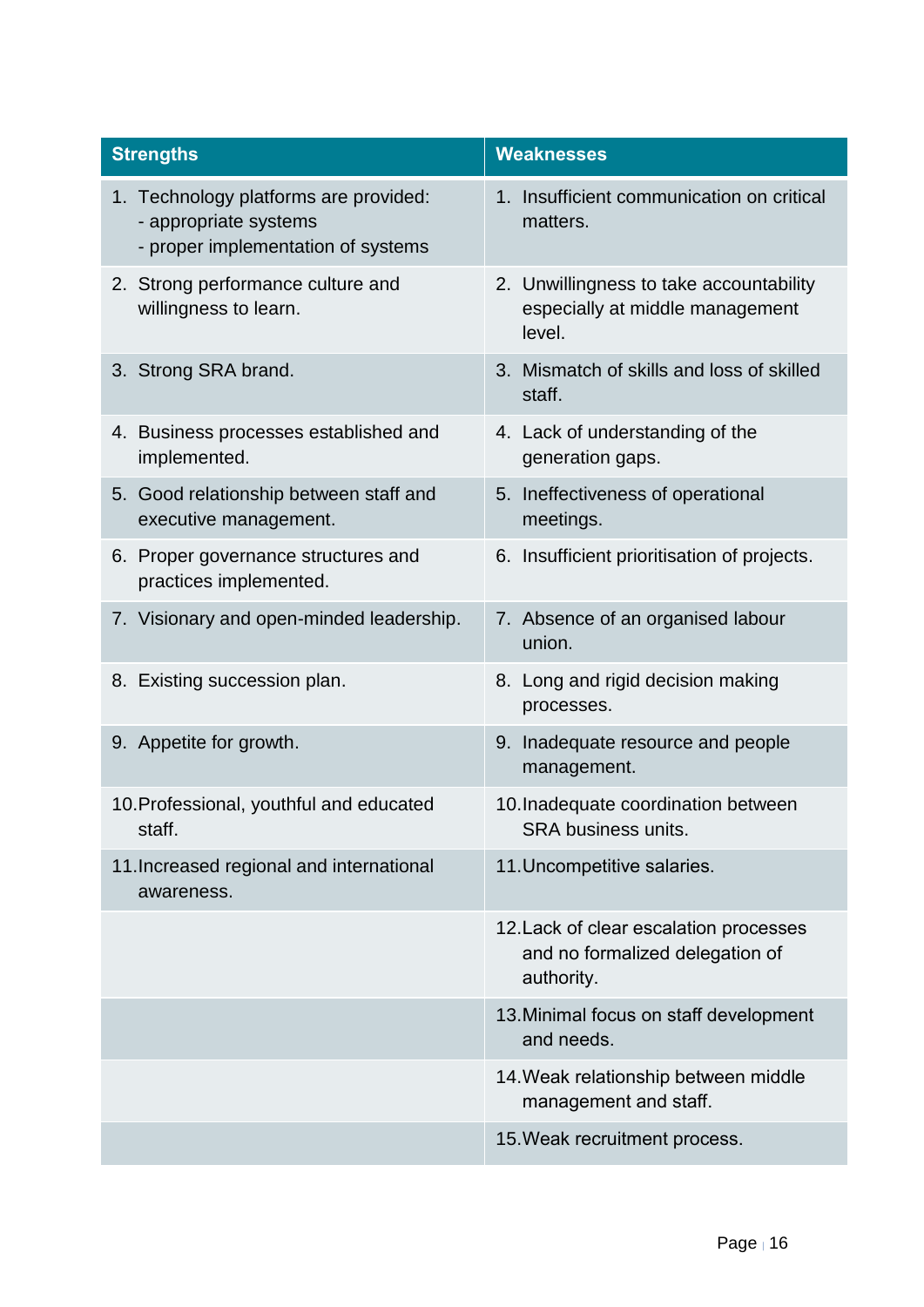| <b>Strengths</b> | <b>Weaknesses</b>                                                      |
|------------------|------------------------------------------------------------------------|
|                  | 16. Poor implementation of succession<br>plan.                         |
|                  | 17. Deeply rooted old fashioned business<br>practices.                 |
|                  | 18. Insufficient cascading of vision and<br>mission by SRA management. |

## **4.1.2 Opportunities and Threat**

Opportunities and threats exist in the external environment which the organization has little control over, however, impacts the organization directly should these factors occur. The following opportunities and threats were identified for SRA:

| <b>Opportunities</b>                                                                                     | <b>Threats</b>                                                                                                                                 |  |  |  |
|----------------------------------------------------------------------------------------------------------|------------------------------------------------------------------------------------------------------------------------------------------------|--|--|--|
| 1. Ability to leverage off low compliance<br>culture.                                                    | 1. Growing informal sector.                                                                                                                    |  |  |  |
| 2. Local and global economic<br>improvement.                                                             | 2. Lack of specialized training on<br>taxation in the country.                                                                                 |  |  |  |
| 3. Partnerships with third parties, as<br>agents for SRA - more collections and<br>legislation in place. | 3. Limited and insufficient funding from<br>government.                                                                                        |  |  |  |
| 4. Support for SRA from Government of<br><b>Swaziland and World Customs</b><br>Organisation (WCO).       | 4. Highly sophisticated crime syndicates<br>and deviant individuals.                                                                           |  |  |  |
| 5. Opportunity to negotiate for funding<br>model change.                                                 | 5. Loss of credibility resulting from<br>seldom errors in dealings with<br>taxpayers.                                                          |  |  |  |
| 6. Strong support from the country's<br>leadership.                                                      | 6. Inadequate capacity in judiciary<br>system to expeditiously deal with tax<br>matters and lack of tax courts<br>threatens compliance levels. |  |  |  |
| 7. Strong and respected brand.                                                                           | 7. Slow approval process of legislation.                                                                                                       |  |  |  |
| 8. Investor roadmap - ability to mobilise<br>support from other government entities.                     | 8. High revenue demand regardless of<br>the slow economic growth.                                                                              |  |  |  |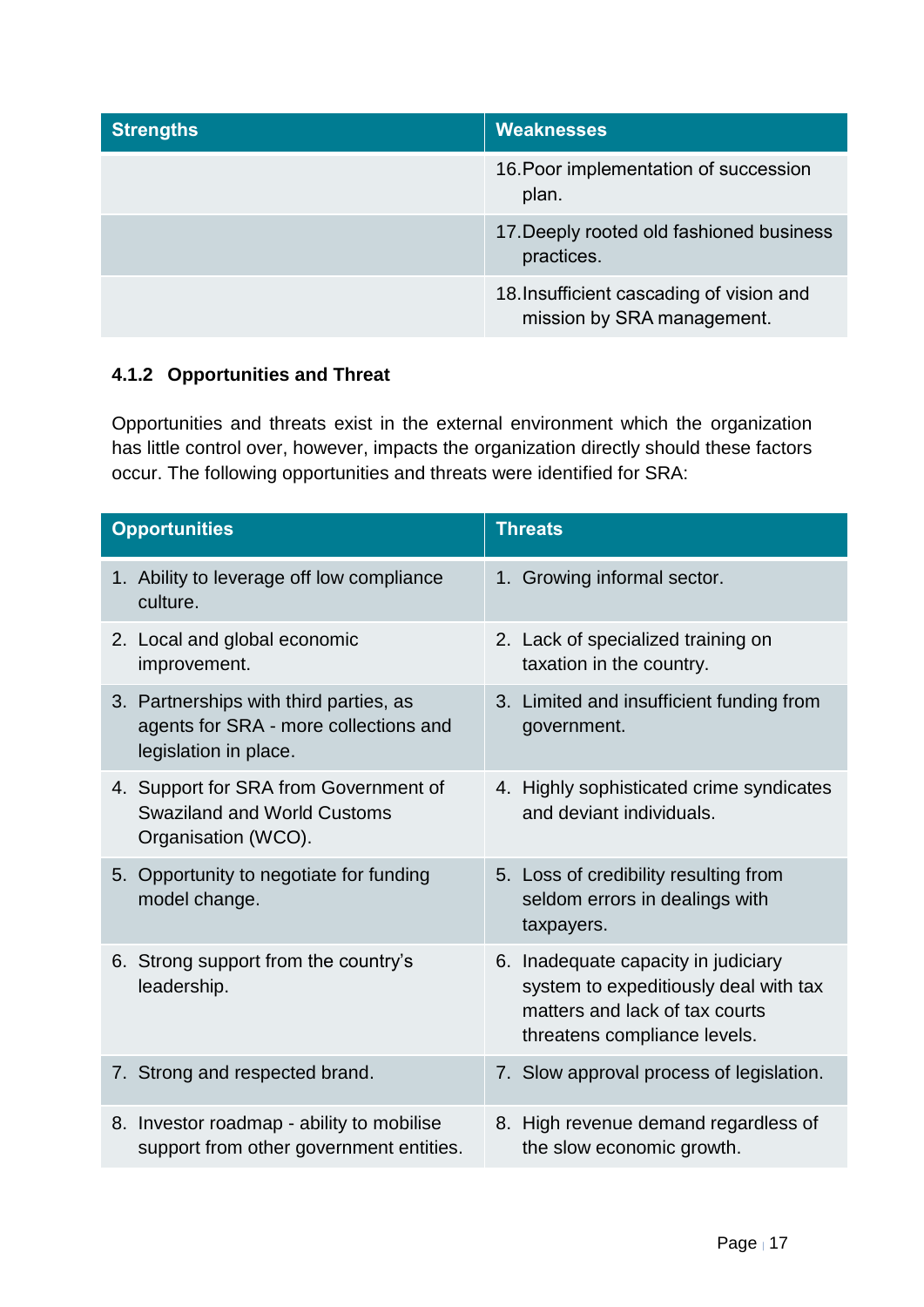| <b>Opportunities</b>                                                                                                           | <b>Threats</b>                                                                                                                                      |
|--------------------------------------------------------------------------------------------------------------------------------|-----------------------------------------------------------------------------------------------------------------------------------------------------|
| 9. New ICT systems available.                                                                                                  | 9. Change fatigue and slow technology<br>improvements by taxpayers which<br>lags behind the SRA systems.                                            |
| 10. Ability to benchmark against other<br>Revenue Authorities (RA).                                                            | 10. Negative press reports and<br>misconceptions about SRA and poor<br>understanding of tax obligations lead<br>to low tax compliance by taxpayers. |
| 11. Good relations and exchange<br>programmes with other RA's can<br>facilitate learning and sharing of<br>knowledge.          |                                                                                                                                                     |
| 12. Harmonisation of tax customs, laws and<br>regulations and unification of tax type<br>administration.                       |                                                                                                                                                     |
| 13. Availability of un-mined minerals like<br>coal which could increase the tax base.                                          |                                                                                                                                                     |
| 14. Support by donor community focused on<br>revenue management.                                                               |                                                                                                                                                     |
| 15. World Trade Organisation (WTO), Africa<br>Trade Forum (ATF) attracting<br>technology assistance for trade<br>facilitation. |                                                                                                                                                     |

## <span id="page-17-0"></span>**4.2 PESTLE Analysis**

A PESTLE analysis describes macro-environmental factors that are used when scanning environmental components in strategic management. It provides an overview of the various external elements that could impact an organization's performance. The categories can be described as follows:

- **Political:** These factors determine the extent to which a government may influence an economy or specific industry. It includes areas such as tax policy, labour law, environmental law, trade restrictions, tariffs and political stability.
- **Environmental:** These factors include all elements that influence or are impacted by the surrounding environment such as weather and climate change.
- **Social:** These factors impact the social environment of the market and gauge determinants like cultural trends, demographic and population analytics.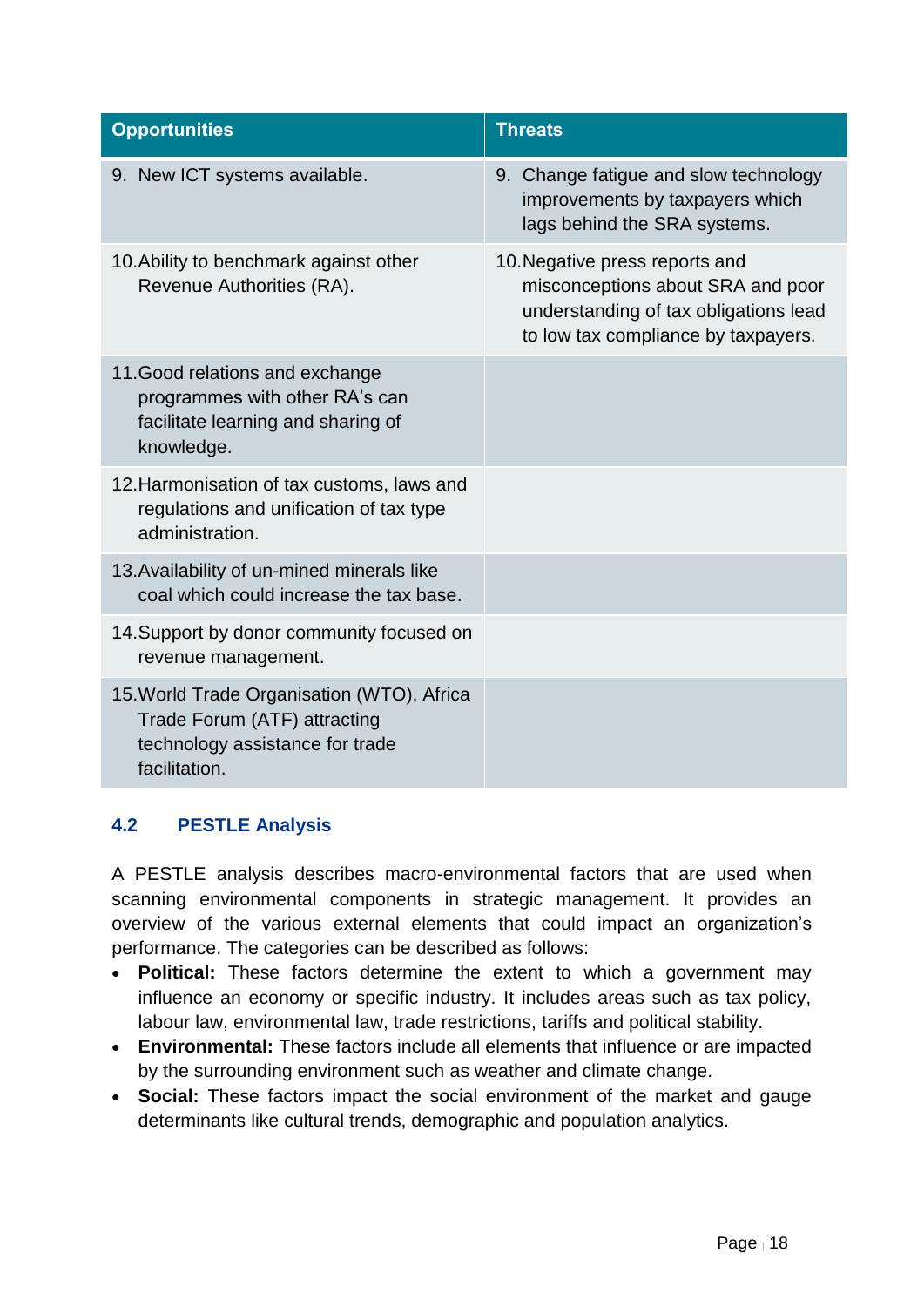- **Technology:** These elements pertain to innovations in technology that may impact the operations of an industry. Factors include research and development activity, automation and the rate of technological change.
- **Legal:** These factors consist of the laws and policies that affect the business environment in specific countries such as consumer laws, labour laws and safety standards.
- **Economic:** These factors could have a major impact on how organisations operate and make decisions and include elements such as economic growth, interest rates, exchange rates and inflation rates.

The PESTLE analysis for SRA is depicted below:

## **4.2.1 Political Factors**

- High revenue expectations but limited budget support to SRA.
- New players in the South African policy space.
- Changes in some legislation impacts negatively on the achievement of SRA goals.
- Potential loss of preferential markets such as African Growth and Opportunity Act (AGOA), European Union (EU).
- Delays in passing legislation, and support for SRA initiatives.
- Conflict between personal and national interest among politicians when dealing with tax related legislation.

## **4.2.2 Environmental Factors**

- SRA has not yet committed to reducing their carbon footprint.
- Restrictions on the expansion of the tax base due to environmental compliance of potential taxpayers.
- Large industries affected by climate change.
- Compliance requirements which could affect the rate of deployment cost.
- Introduction of legislation to control plastic bags will require SRA to collect tax.
- Movement of hazardous materials requires investment in staff and equipment.
- Lack of compliance to environmental laws.

## **4.2.3 Social Factors**

- Reasonably high literacy rate and a large pool of skills to draw from.
- Increased compliance drive.
- Brain drain and loss of skills leading to increased remittances within Swaziland to support families.
- Non-entrepreneurial and non-vocational educational system which leads to unemployment and low tax base.
- Migration to major cities results in pressure on job market.
- Influx of certain foreigners who do not comply with tax remittance potential for future tax income.
- Cost of living is already high and the introduction of VAT added cost pressures.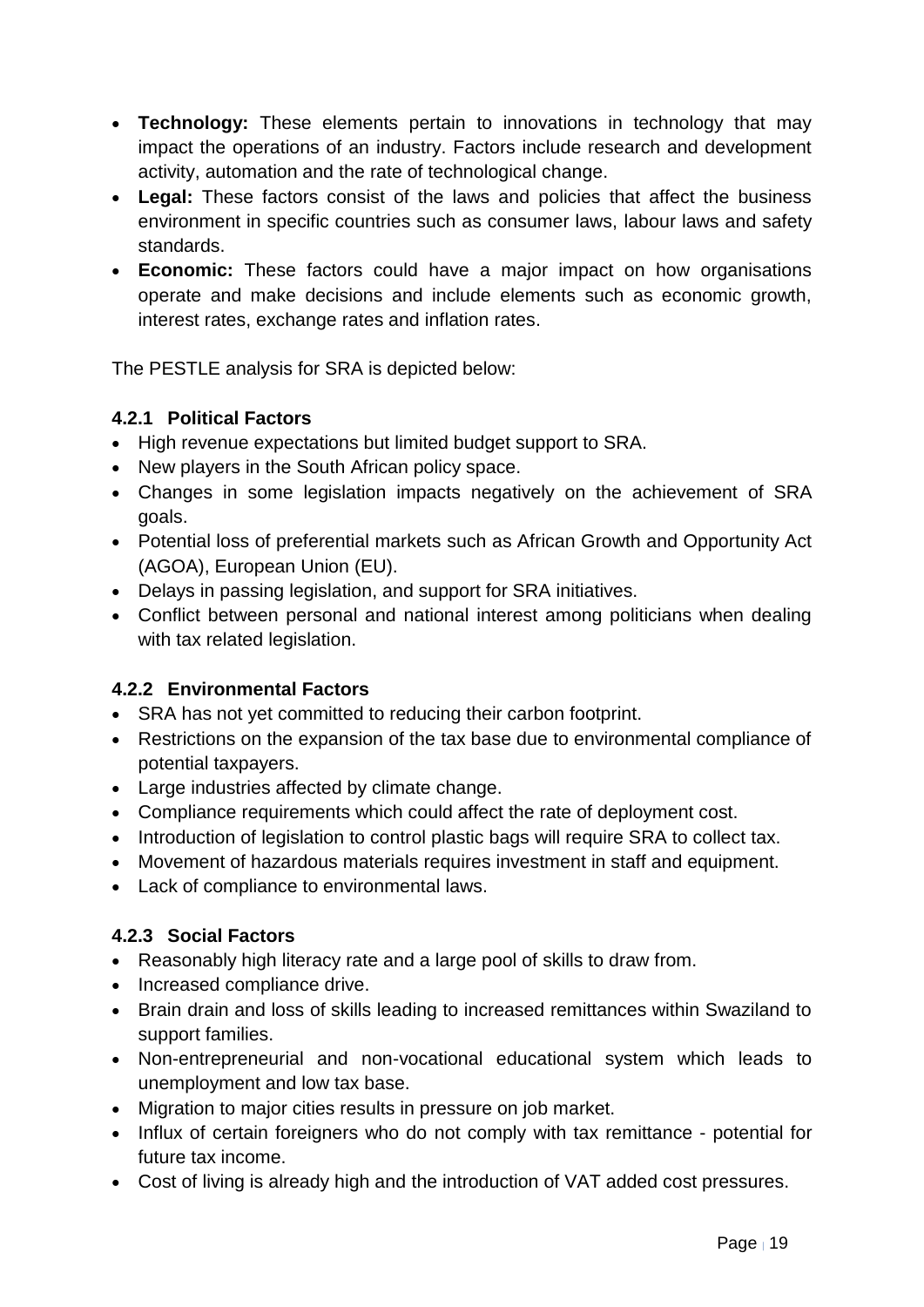- Negativity towards tax compliance, especially from the media.
- Resistance to taxation and increasing trend in tax evasion.
- Impact of HIV and AIDS.
	- Reduces the taxpayer base especially employee related.
	- Currently funded externally, may need government funding (increased revenue mobilization by SRA) to fund in future, reduce productivity and decrease tax base.
- Poverty alleviation strategies by government (understanding and alignment for SRA and law).
- Collapse of support structures (family and community) leading to an increased reliance on government adding to the strain on government finances.
- Increasing exemptions to support social related services reduce the taxes to be collected.
- Government fiscal budget increasing and increase in SRA to collect more and more taxes.
- Government's roll-out of the decentralization programme means increasing government spending for certain services and this require increase in revenue.
- Government social security programme.

## **4.2.4 Technology Factor**

- Social media and smart phone opportunities for tax education, awareness and buy-in.
- Little alignment and consultation between e-Government stakeholders.
- Inadequate broadband costing structures to drive technological advancement.
- Technology advancements in other countries enable SRA's technology adoption which enhances the organization's work processes.
- High costs of technology and ever changing exchange rate increases SRA's costs.
- Poor uptake of online services in the country (e.g., e-tax and cloud computing).
- Online shopping of goods which require SRA to invest in technology to investigate this nature of business.
- Little or no internet connectivity for most country residents.

## **4.2.5 Legal Factors**

- Legislation is not simple and easy to understand.
- Delayed approval process of legislation.
- Outdated laws.
- Agreements with donors with clauses which are in conflict with tax laws.
- Coordination with law enforcement entities such as the Royal Swaziland Police and the Umbutfo Swaziland Defence Force.
- Inability to litigate own cases and non-prioritization of tax-related cases in the country's courts.
- Lack of tax courts and legal experts within legal government institutions, e.g., Attorney General (AG) and Director of Public Prosecutions (DPP) Office.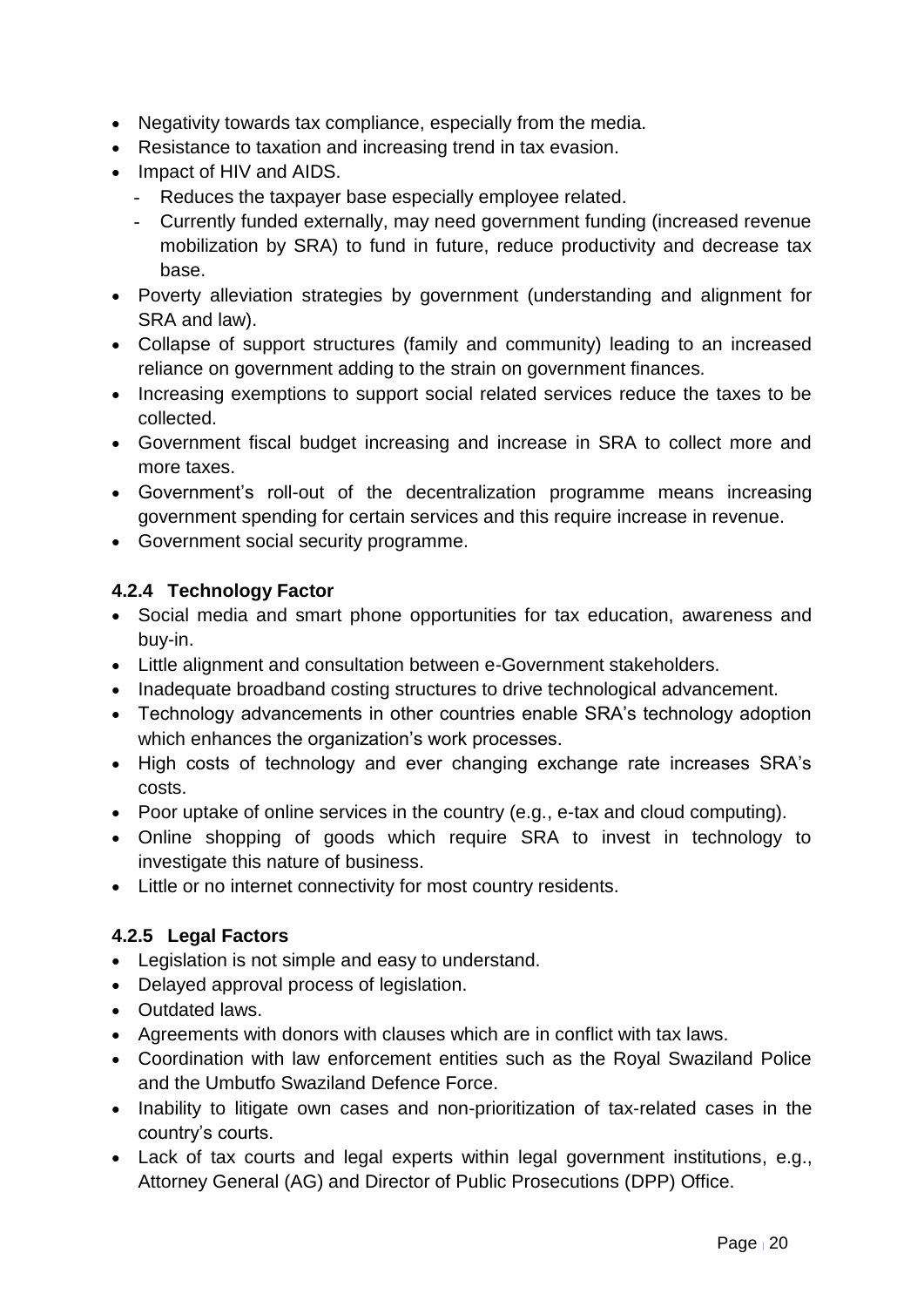- No resource at the Director of Public Prosecutions (DPP) to prosecute tax related crimes.
- Incompatibility of SRA policies with those of partnering organisations.
- New South African Customs Union (SACU) Customs Act.
- Inconsistent enforcement of the law.
- Implications of international treaties and conventions that affect SRA operations.
- Inadequate stiff laws that will deter criminal operations in Swaziland.
- World Trade Organisation (WTO) Agreement on trade facilitation.
- Lack of common understanding of laws.
- Capacity of the judiciary to address tax issues.
- Classification of SRA as public entity affects ability to attract and retain the right skill.

## **4.2.6 Economic Factors**

- High levels of unemployment.
- Associated challenges of being land-locked.
- Growth of informal sector which is not part of the tax net.
- High revenue collection expectation compared to Gross Domestic Product (GDP) growth.
- Low expansion of tax base due to low foreign direct investment.
- Reliability of available economic data.
- Inaccurate reporting by the media on country's economic development impacts investors and their perceptions.
- Review of the SACU revenue sharing formula.
- High reliance of Government on SACU revenue.
- Low budget allocation for SRA operations.
- Volatile world economy and stagnant economic growth which impacts on businesses which can result in inability of businesses to comply with tax obligations.
- Possibility of a recession due to the high openness to the South African economy which might go into recession.
- Lack of competitive pricing structures which increases the cost of doing business.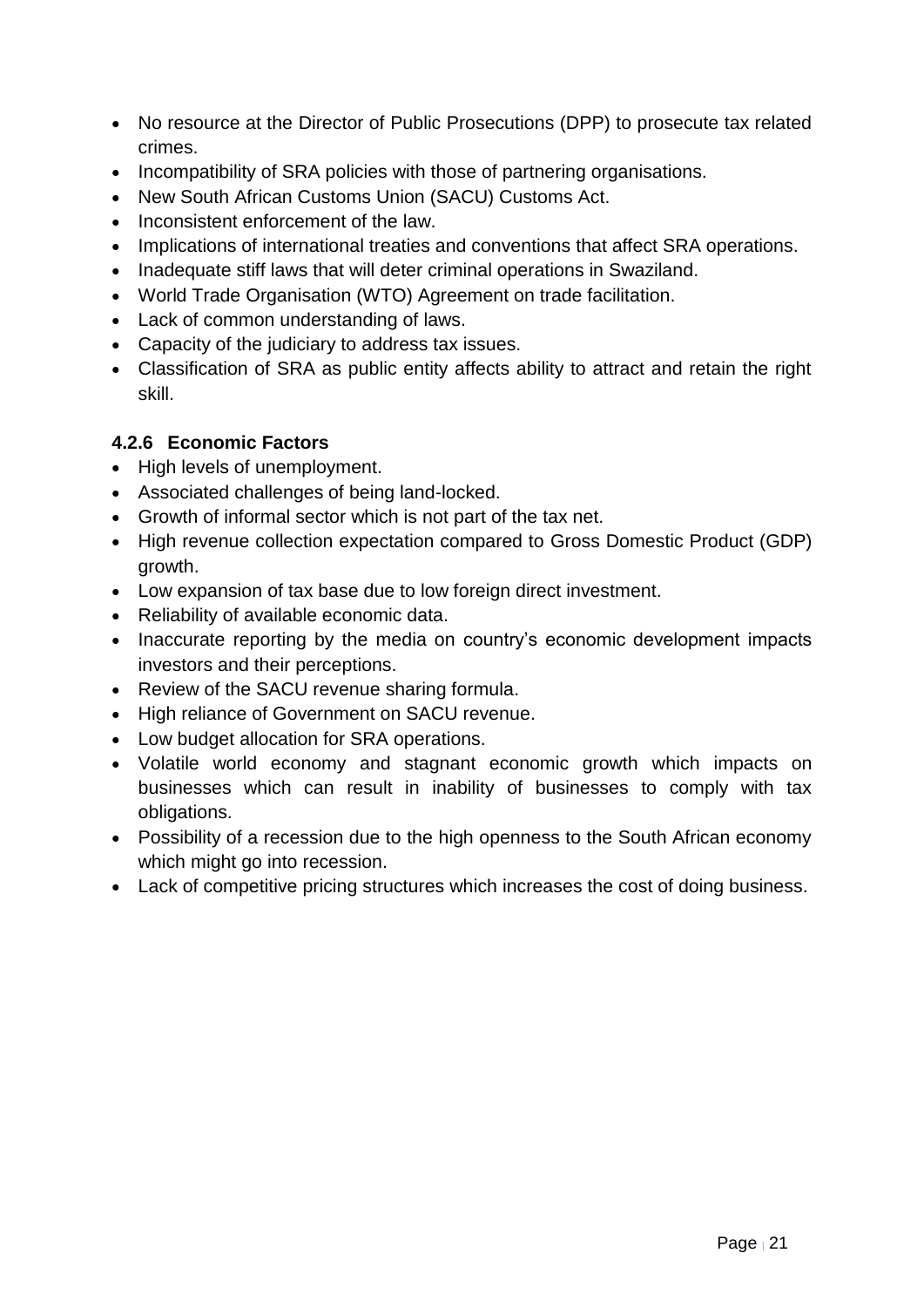## <span id="page-21-0"></span>**5. The SRA Strategy for 2015/16 to 2017/18**

SRA's Strategic Plan identified strategic themes and objectives which were developed to achieve consistency in the main area of business as envisaged by the Balanced Scorecard methodology. Based on the strategic themes and objectives that were crafted in this strategic plan, each business unit's business plans, targets and performance measurements were aligned to the overall strategy to ensure that the operational environments of SRA are aligned.

#### <span id="page-21-1"></span>**5.1 Strategic Theme and Objectives**

The strategic plan is anchored on the following three themes and objectives.

#### **5.1.1 Strategic themes**

- Build a sustainable organization of talented, competent and inspired people.
- Increase Voluntary Compliance.
- Innovation and Continuous Improvement.

#### **5.1.2 Strategic Objectives**

The strategic objectives that were developed are aligned to achieve SRA's vision and mission as outlined below:

- a) Optimize cost of collection Ensure that the costs of collecting revenue are kept to a minimum and that unnecessary costs are avoided.
- b) Increase revenue collection Increase the amount of revenue collected across each tax category.
- c) Improve taxpayer compliance Identify and develop policies that can be implemented to ensure the support and commitment of taxpayers.
- d) Improve Taxpayer Satisfaction Develop programmes that will improve taxpayers' encounters with SRA and their service expectations.
- e) Standardize operations and pursue continuous improvement Implement measures to ensure that SRA operations are standardized and that the organization continuously improves and meets objectives.
- f) Innovation to improve tax compliance Creating innovative initiatives that could be implemented to increase tax compliance amongst Swaziland residents.
- g) Develop and promote a Legal and Regulatory Compliance culture Establishing and encouraging a workforce and clientele base that follows compliance and legal initiatives.
- h) Embed effective risk management practices and Business Continuity Management (BCM) - Implement initiatives that minimize risk within SRA and develop processes to ensure business continuity.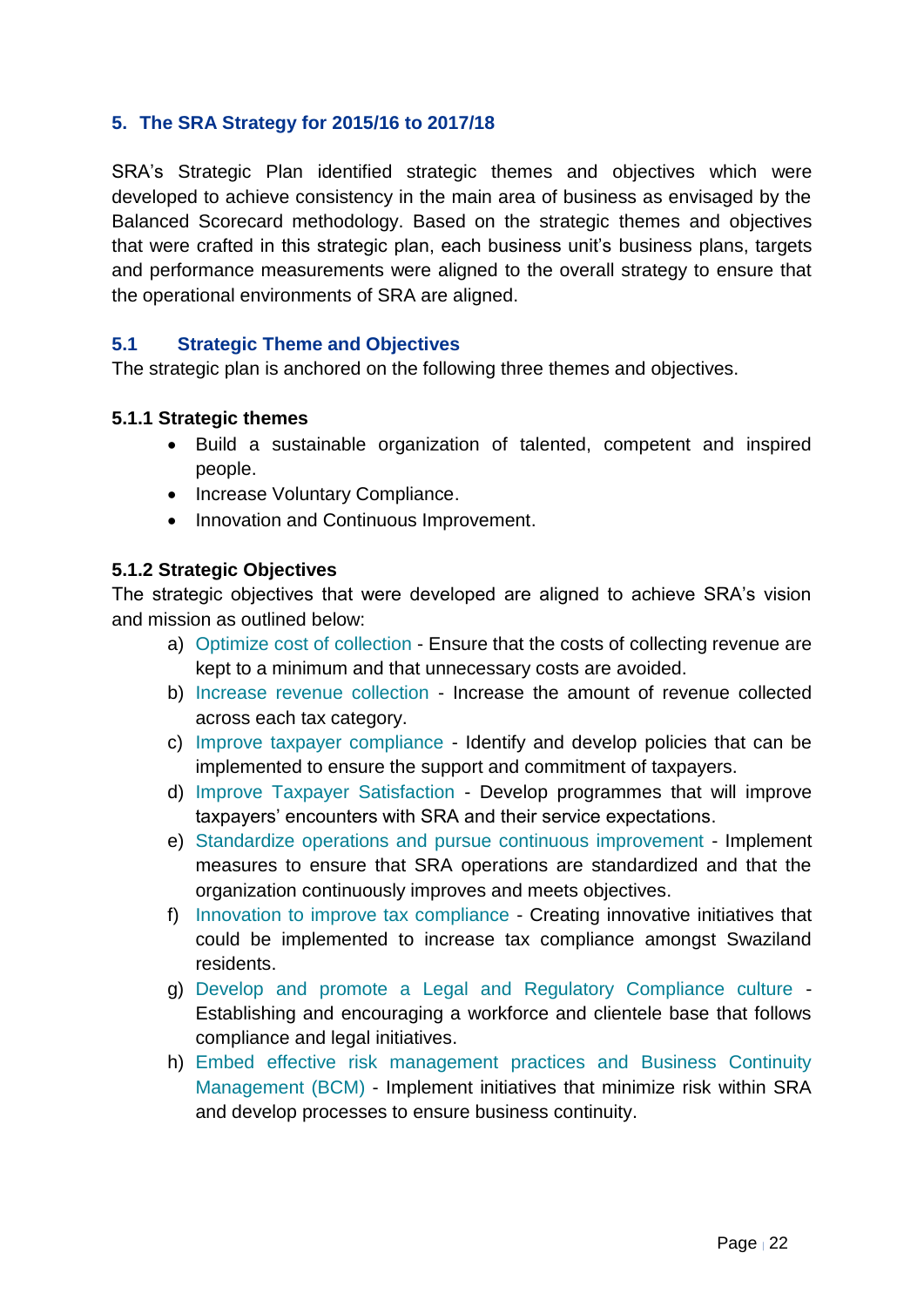- i) Develop knowledge management capacity Establishing a knowledge centre that is able to collect, organize and manage information and resources.
- j) Embed a high performance culture Cultivating a work force that is geared around superior performance, meeting targets and ensuring customer satisfaction.
- k) Embed effective change management Ensuring that applicable processes and tools are used to deal with change within the organization.
- l) Effective usage of technology systems Ensuring that all staff are able to use SRA's technology programmes efficiently and with ease.

## <span id="page-22-0"></span>**5.2 Strategy Map**

The strategy map of the SRA is indicated below:

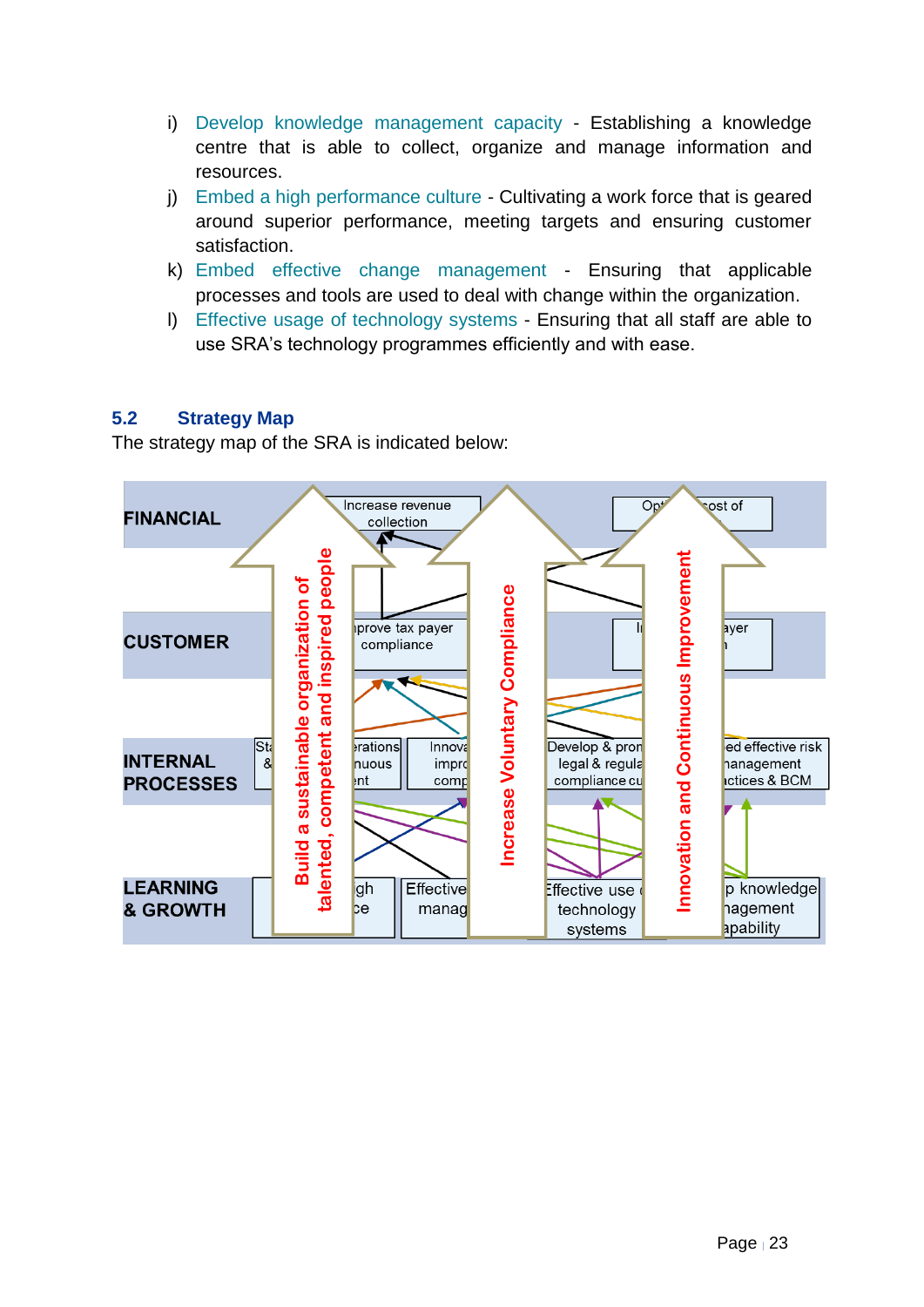## <span id="page-23-0"></span>**6. SRA Organizational Scorecard and the Business Units Scorecards Development**

The development of the strategic plan framework yielded the organizational scorecard which was further cascaded into the departmental and divisional scorecards whose cascading is aligned to the organizational scorecard.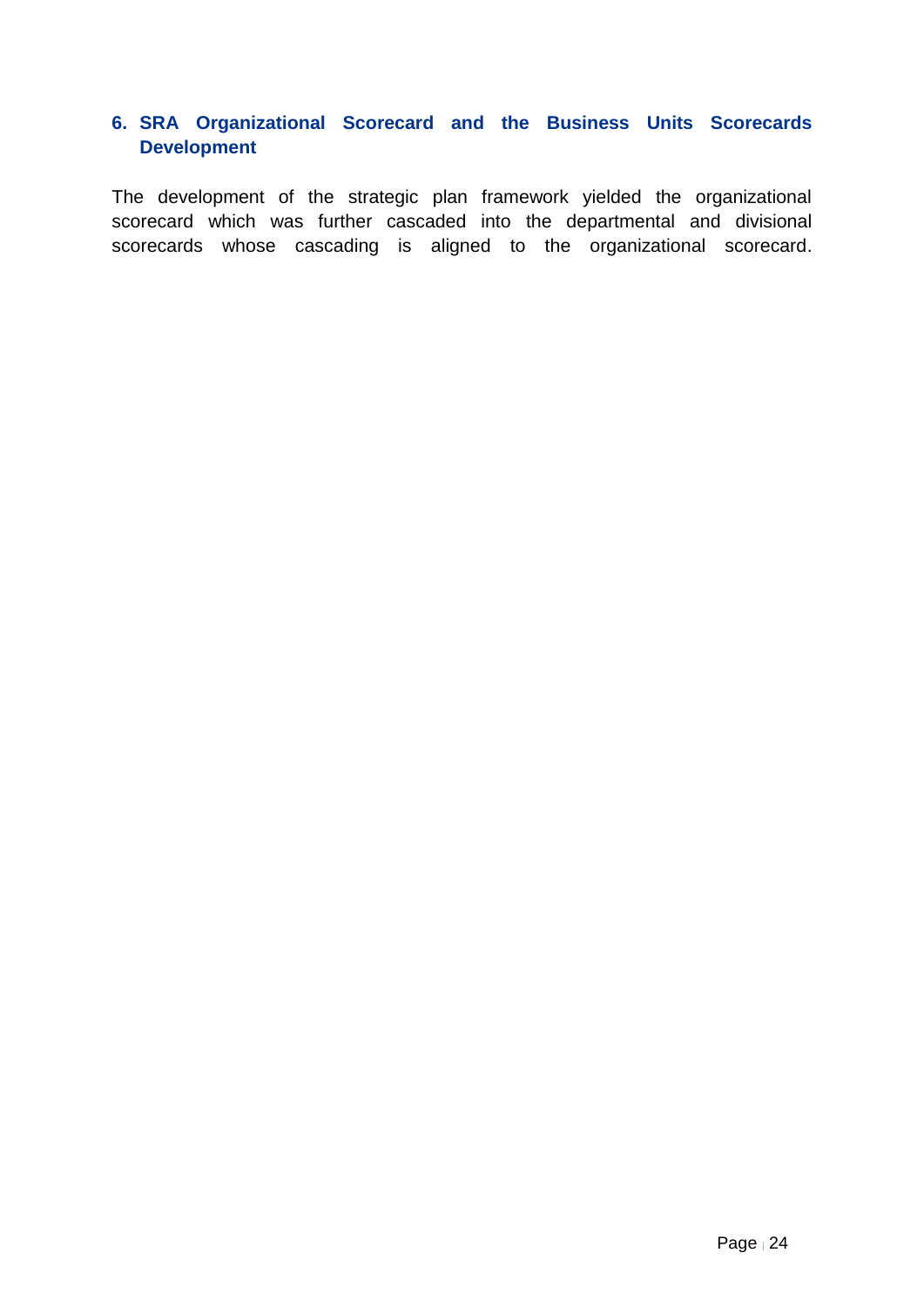## **6.1 Organisational Scorecard**

#### **Objective 1: Increase revenue collection**

**Increase the amount of revenue collected across each tax category.**

<span id="page-24-0"></span>

|    | <b>Measure of success</b>                                   | <b>Initiative</b>                                                                                                                                                                                                                                                 | <b>Baseline</b> | <b>Target</b><br>2015/16 | <b>Target</b><br>2016/17 | <b>Target</b><br>2017/18 |
|----|-------------------------------------------------------------|-------------------------------------------------------------------------------------------------------------------------------------------------------------------------------------------------------------------------------------------------------------------|-----------------|--------------------------|--------------------------|--------------------------|
|    | 1. Revenue (excluding<br><b>SACU) to GDP ratio</b>          | 1.1 Measure revenue collected against<br>annual GDP.<br>1.2 Conduct a Tax Gap study and<br>implement interventions to reduce the<br>revenue gap.                                                                                                                  | 19.6%           | 20%                      | 21%                      | 23%                      |
| 2. | <b>Revenue to target</b><br>(budget) percentage             | 2.1 Measure revenue collected against<br>targets and monitor revenue<br>enhancing plans.<br>2.2 Carry-out a tax expenditure analysis<br>and implement policy interventions in<br>consultation with government to<br>reduce these expenditures.                    | 100%            | 100%                     | 100%                     | 100%                     |
| 3. | Debt to assessed revenue<br>ratio                           | 3.1 Develop and implement action plan to<br>write-off unrecoverable debt and<br>procure services of debt collectors.<br>3.2 Structure and implement an early debt<br>settlement incentive mechanism.<br>3.3 Analyse and report annually on the<br>nature of debt. | 29%             | 20%                      | 18%                      | 15%                      |
| 4. | <b>Swaziland and RSA</b><br>customs declaration<br>variance | 4.1 Exchange real time customs<br>declaration data with South Africa.<br>4.2 Monitor and report the variance<br>between Swaziland and South<br>Africa's customs declaration and<br>implement enforcement interventions<br>to reduce the variance.                 | 8%              | 5%                       | 5%                       | 5%                       |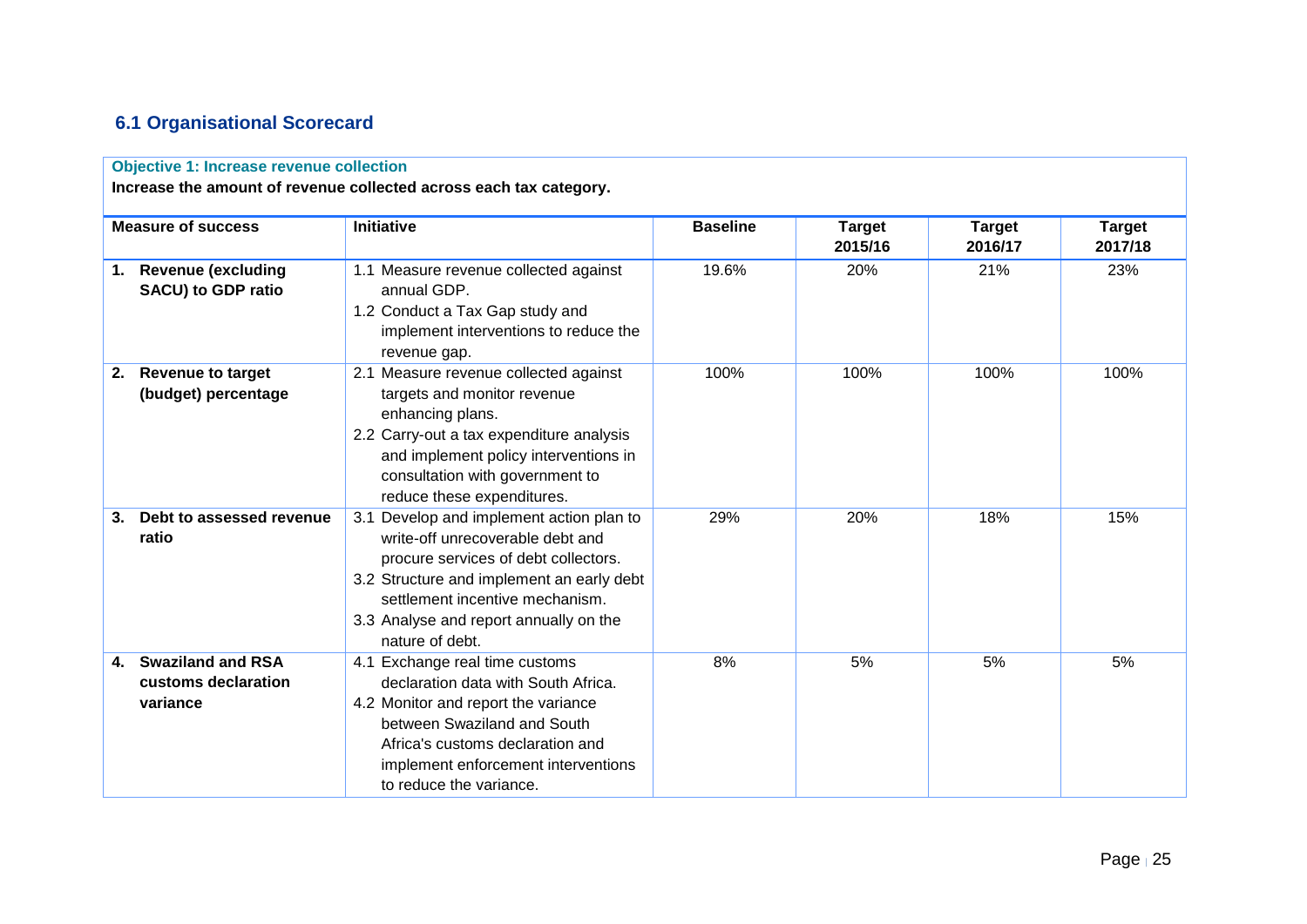#### **Objective 1: Increase revenue collection**

**Increase the amount of revenue collected across each tax category.**

| <b>Measure of success</b>                           | <b>Initiative</b>                                                                                                                                                                                           | <b>Baseline</b>    | <b>Target</b><br>2015/16 | <b>Target</b><br>2016/17 | <b>Target</b><br>2017/18 |
|-----------------------------------------------------|-------------------------------------------------------------------------------------------------------------------------------------------------------------------------------------------------------------|--------------------|--------------------------|--------------------------|--------------------------|
| 5. Percentage of assessed<br>tax returns (backlog). | 5.1 Implement Memorandum of<br>Understanding with financial service<br>providers.<br>5.2 Review and enhance default<br>assessment process.<br>5.3 Determine baseline percentage of<br>assessed tax returns. | Establish baseline | 100%                     | 100%                     | 100%                     |

|    | <b>Objective 2: Optimize cost of collection</b><br>Ensure that the costs of collecting revenue are kept to a minimum and that unnecessary costs are avoided. |                                                               |                 |                          |                          |                          |  |  |  |
|----|--------------------------------------------------------------------------------------------------------------------------------------------------------------|---------------------------------------------------------------|-----------------|--------------------------|--------------------------|--------------------------|--|--|--|
|    | <b>Measure of success</b>                                                                                                                                    | <b>Initiative</b>                                             | <b>Baseline</b> | <b>Target</b><br>2015/16 | <b>Target</b><br>2016/17 | <b>Target</b><br>2017/18 |  |  |  |
| 1. | <b>Operational cost to</b><br>revenue ratio                                                                                                                  | 1.1 Monitor cost against revenue<br>collected.                | 5%              | 5.0%                     | 4.5%                     | 4.5%                     |  |  |  |
| 2. | Percentage expenditure<br>against budget on<br>planned activities                                                                                            | 2.1 Monthly review of departmental<br>reports on expenditure. | 91%             | $95 - 100\%$             | $95 - 100\%$             | $95 - 100\%$             |  |  |  |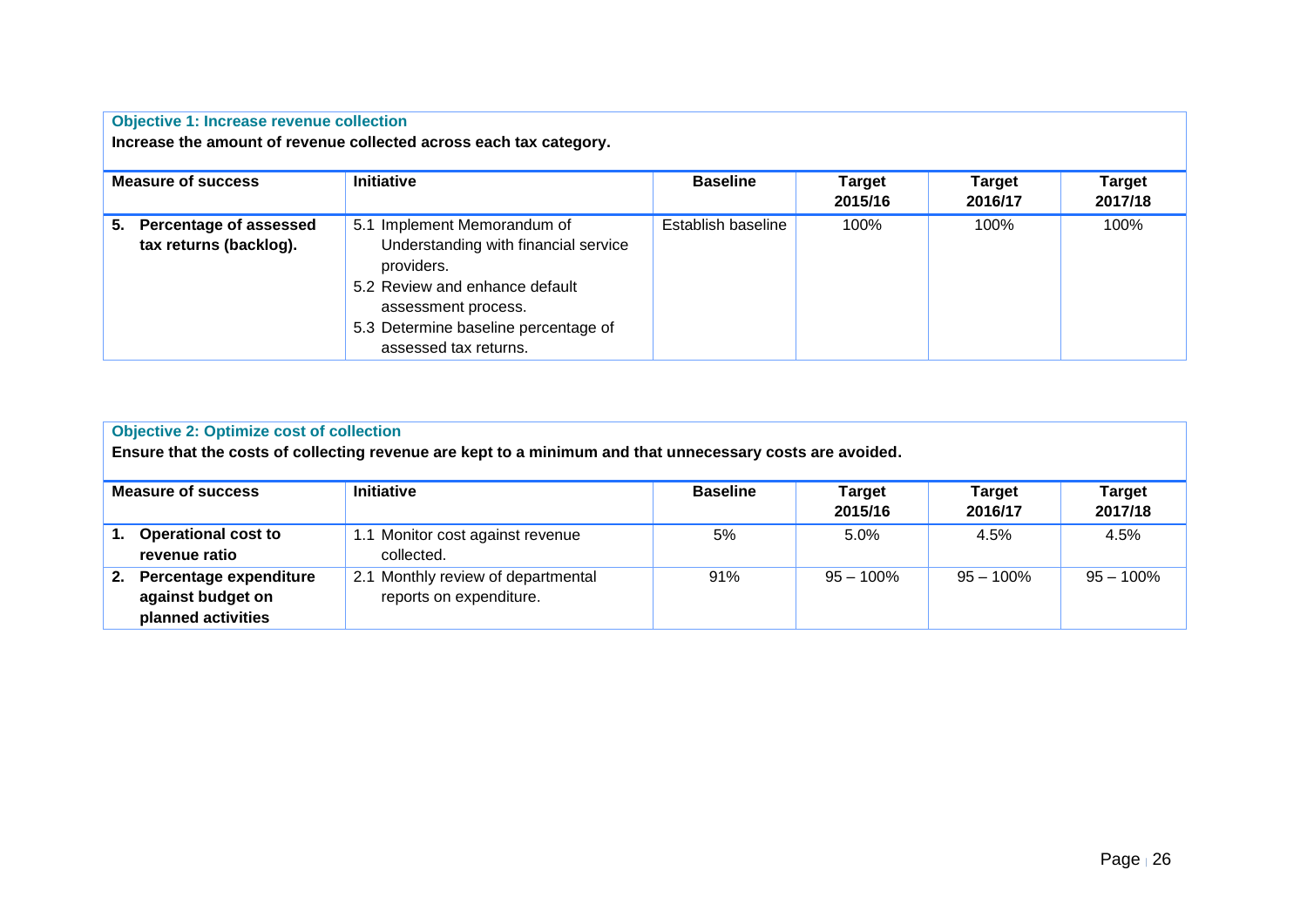|                                                                                                                                          | <b>Objective 3 : Improve Taxpayer Compliance</b><br>Identify and develop policies that can be implemented to ensure the support and commitment of taxpayers.                                                                       |                                                                   |                                                                           |                                                                         |                                                                         |  |  |  |  |
|------------------------------------------------------------------------------------------------------------------------------------------|------------------------------------------------------------------------------------------------------------------------------------------------------------------------------------------------------------------------------------|-------------------------------------------------------------------|---------------------------------------------------------------------------|-------------------------------------------------------------------------|-------------------------------------------------------------------------|--|--|--|--|
| <b>Measure of success</b>                                                                                                                | Initiative                                                                                                                                                                                                                         | <b>Baseline</b>                                                   | <b>Target</b><br>2015/16                                                  | <b>Target</b><br>2016/17                                                | Target<br>2017/18                                                       |  |  |  |  |
| <b>Percentage registration</b><br>1.<br>compliance per tax type:<br>$\bullet$ Fuel Tax<br><b>Income Taxes</b><br><b>VAT</b><br>$\bullet$ | Establish baseline data to<br>1.1<br>measure registration.<br>1.2 Establish formal collaboration<br>to share data with data<br>holding entities to enhance<br>registration of taxpayers and<br>monitor registration<br>compliance. | Establish<br>baseline per<br>tax type                             | Improve by 10%<br>per tax type                                            | Improve by 10% per<br>tax type                                          | Improve by 10%<br>per tax type                                          |  |  |  |  |
| <b>Percentage filing</b><br>2.<br>compliance per tax type:<br><b>Fuel Tax</b><br><b>Income Taxes</b><br><b>VAT</b>                       | 2.1 Monitor filing compliance per<br>tax type.<br>2.2 Develop a legislation<br>amendment proposal for<br>tougher penalties for non-<br>compliance.                                                                                 | Fuel Tax $-$<br>100%<br>Income $\text{Tax}$ -<br>45%<br>VAT – 78% | Fuel $-$ 100%,<br>Income $\text{Tax} -$<br>improve by 10%,<br>$VAT - 85%$ | Fuel $-$ 100%,<br>Income $\text{Tax} -$<br>improve by 10%,<br>VAT - 90% | Fuel $-$ 100%,<br>Income $\text{Tax} -$<br>improve by 10%,<br>VAT - 95% |  |  |  |  |

| <b>Objective 4: Improve Taxpayer Satisfaction</b> |  |  |  |  |  |  |  |
|---------------------------------------------------|--|--|--|--|--|--|--|
|---------------------------------------------------|--|--|--|--|--|--|--|

**Develop programmes that will improve taxpayers' encounters with SRA and their service expectations.**

| <b>Measure of success</b>                                               | <b>Initiative</b>                                                                         | <b>Baseline</b> | Target<br>2015/16 | <b>Target</b><br>2016/17 | <b>Target</b><br>2017/18 |
|-------------------------------------------------------------------------|-------------------------------------------------------------------------------------------|-----------------|-------------------|--------------------------|--------------------------|
| <b>Customer satisfaction</b><br>index calculated from<br>survey results | 1.1 Carry out customer<br>satisfaction survey.<br>(Survey undertaken every two<br>years). | 2.7             | 3.0 <sub>1</sub>  |                          | 3.2                      |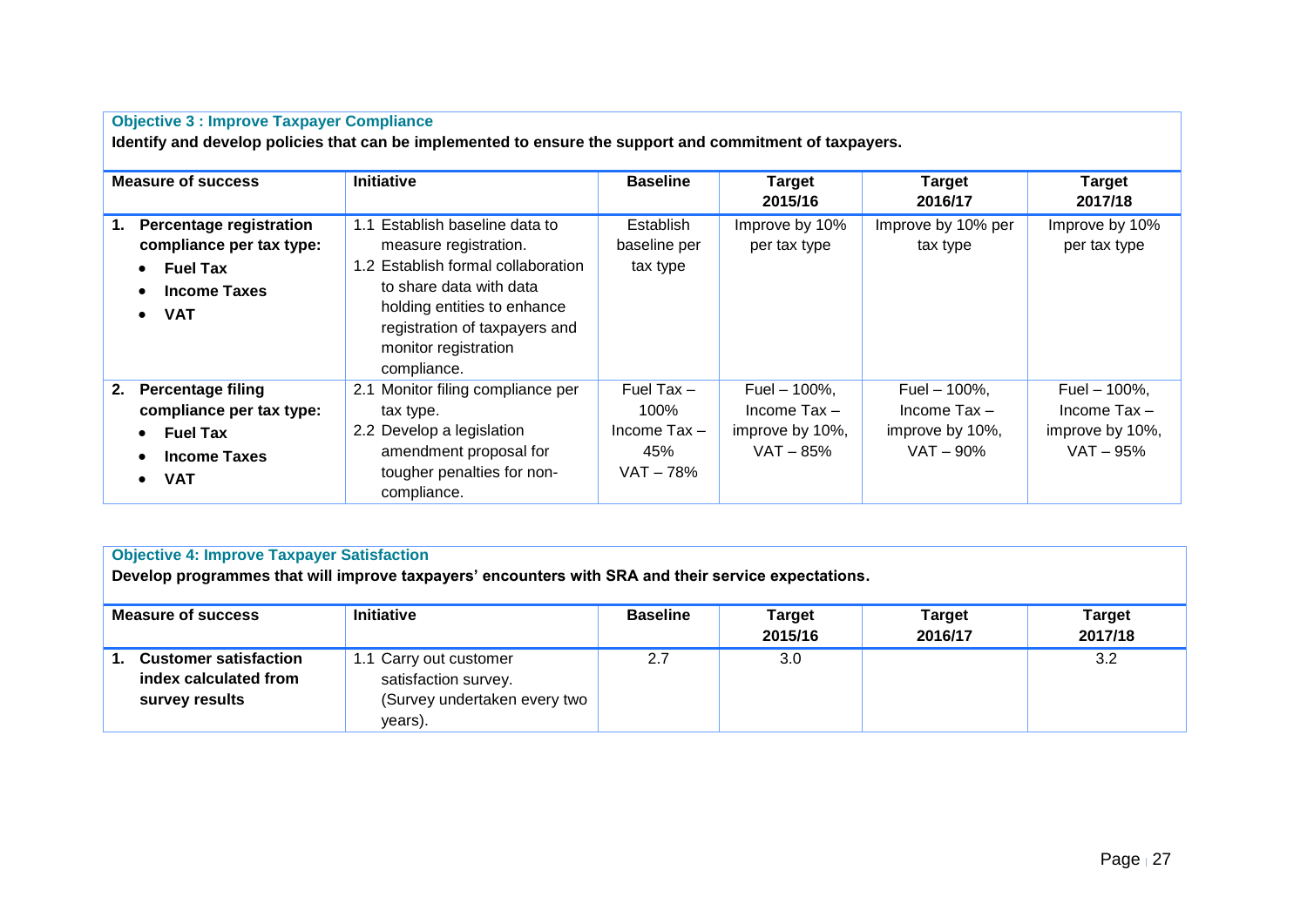| <b>Objective 4: Improve Taxpayer Satisfaction</b><br>Develop programmes that will improve taxpayers' encounters with SRA and their service expectations. |                                                                                                                                                                                   |                              |                                          |                          |                          |  |  |  |  |
|----------------------------------------------------------------------------------------------------------------------------------------------------------|-----------------------------------------------------------------------------------------------------------------------------------------------------------------------------------|------------------------------|------------------------------------------|--------------------------|--------------------------|--|--|--|--|
| <b>Measure of success</b>                                                                                                                                | <b>Initiative</b>                                                                                                                                                                 | <b>Baseline</b>              | <b>Target</b><br>2015/16                 | <b>Target</b><br>2016/17 | <b>Target</b><br>2017/18 |  |  |  |  |
| <b>Percentage of refund</b><br>2.<br>transactions that comply<br>to major Customer<br><b>Service Standards.</b>                                          | 2.1 Develop and implement an<br>action plan to improve<br>compliance.<br>2.2 Monitor the implementation of<br>the action plans to improve<br>compliance.                          | <b>Establish</b><br>baseline | 70%                                      | 85%                      | 100%                     |  |  |  |  |
| Percentage of<br>3.<br>transactions relating to<br>income tax returns that<br>comply to major Customer<br><b>Service Standards.</b>                      | 3.1 Review customer service<br>standards and ensure<br>process alignment to KPI's<br>and the Ease of Doing<br>Business.                                                           | Establish<br>baseline        | 70%                                      | 85%                      | 100%                     |  |  |  |  |
| Percentage of<br>4.<br>transactions relating to<br>import processing that<br>comply to major Customer<br><b>Service Standards.</b>                       | 4.1 Review customer service<br>standards and ensure<br>process alignment to import<br>and export processes,<br>alignment to KPIs and the<br>Ease of Doing Business<br>Indicators. |                              | 80%                                      | 80%                      | 80%                      |  |  |  |  |
| Percentage of resolved<br>5.<br>taxpayer complaints<br>within set timelines.                                                                             | 5.1 Establish taxpayer resolution<br>standard.<br>5.2 Monitor resolving of taxpayer<br>complaints in accordance with<br>the set standards.                                        | <b>Establish</b><br>baseline | Set up and<br>configuration of<br>system | 75%                      | 85%                      |  |  |  |  |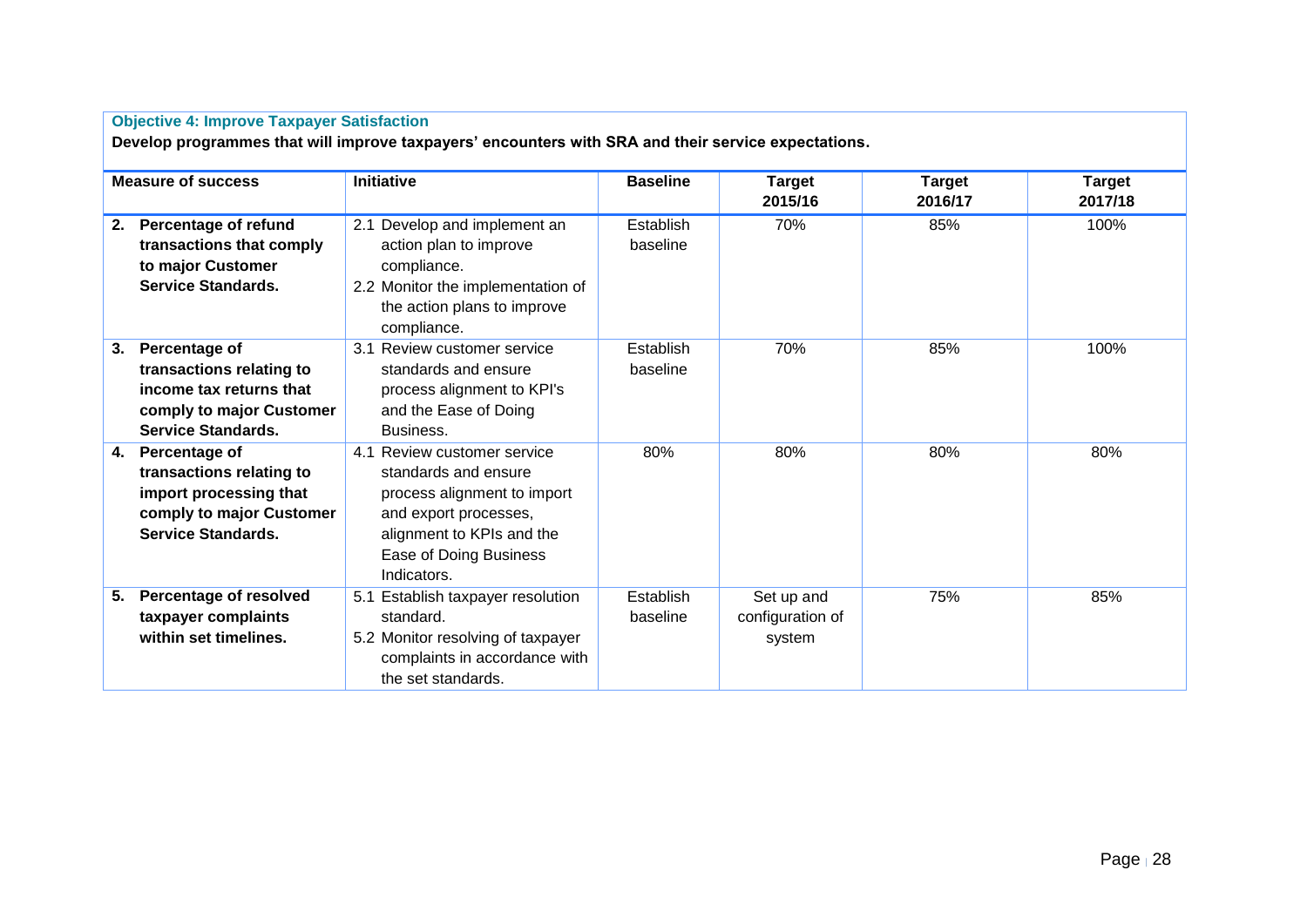| <b>Objective 5: Standardize operations and pursue continuous improvement</b><br>Implement measures to ensure that SRA operations are standardized and that the organization continuously improves and meets objectives. |                                                                                                           |                 |                          |                   |                          |  |  |
|-------------------------------------------------------------------------------------------------------------------------------------------------------------------------------------------------------------------------|-----------------------------------------------------------------------------------------------------------|-----------------|--------------------------|-------------------|--------------------------|--|--|
| Measure of success                                                                                                                                                                                                      | <b>Initiative</b>                                                                                         | <b>Baseline</b> | <b>Target</b><br>2015/16 | Target<br>2016/17 | <b>Target</b><br>2017/18 |  |  |
| Readiness for ISO 9001<br>certification.                                                                                                                                                                                | 1.1 Document and implement all<br>processes.<br>1.2 Monitor KPI implementation and<br>compliance thereof. | Level 2         | Level 3                  | Level 3           | Level 4                  |  |  |

| Objective 6: Embed effective risk management practices and Business Continuity Management (BCM)<br>Implement initiatives that minimise risk within SRA and develop processes to ensure business continuity. |                                                                                                     |                                                                           |                                           |                          |                          |                          |  |
|-------------------------------------------------------------------------------------------------------------------------------------------------------------------------------------------------------------|-----------------------------------------------------------------------------------------------------|---------------------------------------------------------------------------|-------------------------------------------|--------------------------|--------------------------|--------------------------|--|
| <b>Measure of success</b>                                                                                                                                                                                   |                                                                                                     | <b>Initiative</b>                                                         | <b>Baseline</b>                           | <b>Target</b><br>2015/16 | <b>Target</b><br>2016/17 | <b>Target</b><br>2017/18 |  |
| 1.                                                                                                                                                                                                          | Achieve the annual<br>maturity levels as per the<br><b>Enterprise Risk Maturity</b><br>(ERM) Index. | 1.1 Monitor the implementation of the<br>initiatives to attain ERM Index. | <b>Enterprise Risk</b><br>Maturity Index. | Level 2                  | Level 2.5                | Level 3                  |  |
| 2.                                                                                                                                                                                                          | <b>Achieve the BCM</b><br>milestones in<br>accordance with the<br><b>BCM Life cycle.</b>            | Monitor the implementation of the<br>2.1<br>BCM Life cycle.               |                                           | 20%                      | 60%                      | 100%                     |  |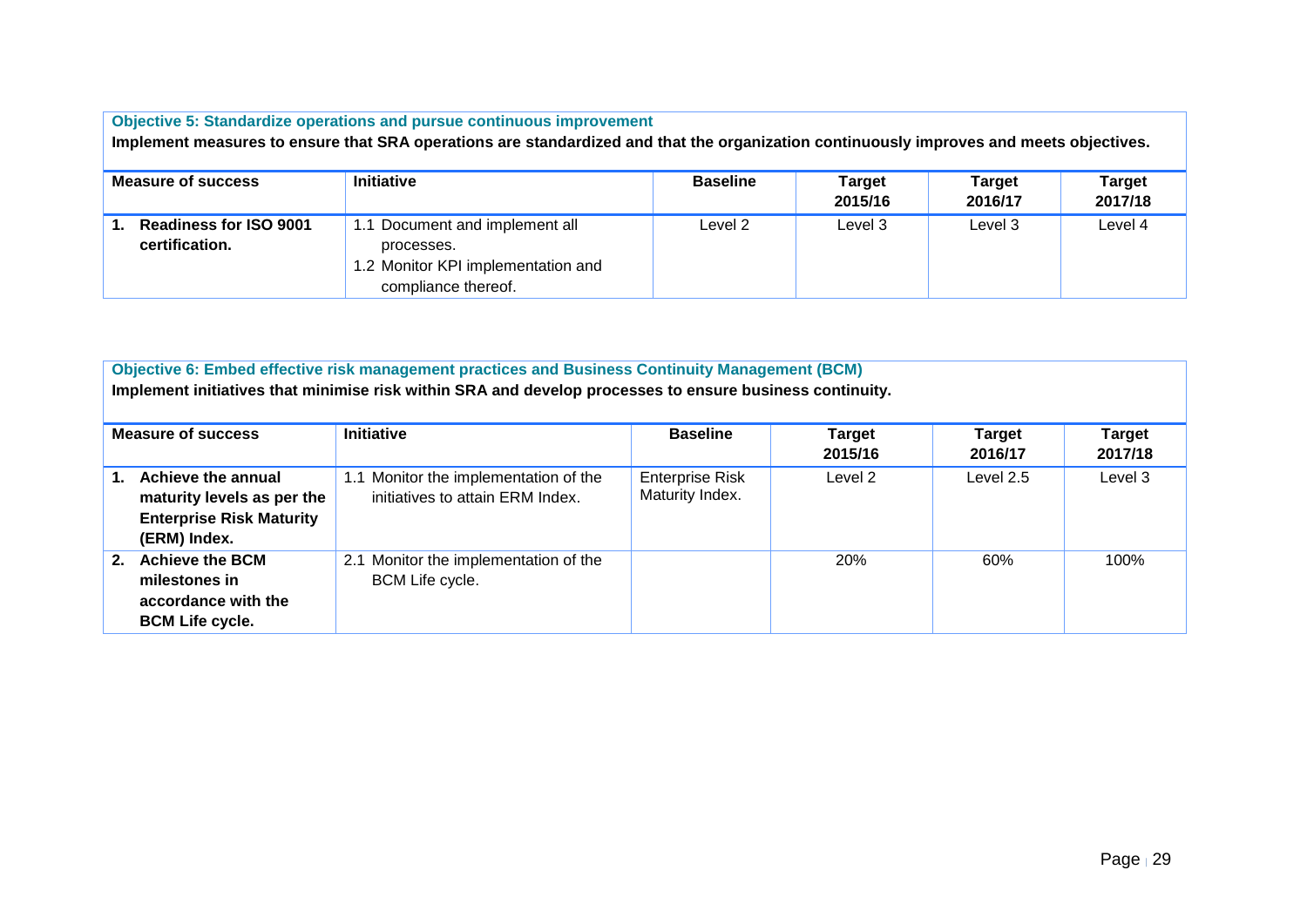| Objective 7: Develop and promote a Legal and Regulatory Compliance culture<br>Establishing and encouraging a workforce and clientele base that follows compliance and legal initiatives. |                                                                                 |                                                    |                          |                          |                          |  |  |
|------------------------------------------------------------------------------------------------------------------------------------------------------------------------------------------|---------------------------------------------------------------------------------|----------------------------------------------------|--------------------------|--------------------------|--------------------------|--|--|
| <b>Measure of success</b>                                                                                                                                                                | <b>Initiative</b>                                                               | <b>Baseline</b>                                    | <b>Target</b><br>2015/16 | <b>Target</b><br>2016/17 | <b>Target</b><br>2017/18 |  |  |
| <b>Regulatory compliance</b><br>adherence score                                                                                                                                          | 1.1 Conduct regulatory compliance<br>assessment.<br>1.2 Monitor the compliance. | Implement<br>regulatory<br>compliance<br>framework | First<br>assessment      | Improve by 10%           | Improve by<br>10%        |  |  |

| <b>Objective 8: Innovation to improve tax compliance</b><br>Creating innovative initiatives that could be implemented to increase tax compliance amongst Swaziland residents. |                                                                                                                |                 |                   |                          |                          |  |  |
|-------------------------------------------------------------------------------------------------------------------------------------------------------------------------------|----------------------------------------------------------------------------------------------------------------|-----------------|-------------------|--------------------------|--------------------------|--|--|
| <b>Measure of success</b>                                                                                                                                                     | <b>Initiative</b>                                                                                              | <b>Baseline</b> | Target<br>2015/16 | <b>Target</b><br>2016/17 | <b>Target</b><br>2017/18 |  |  |
| <b>Percentage of innovation</b><br>concepts implemented<br>versus submitted                                                                                                   | 1.1 Report on the consideration of<br>innovation concepts in accordance<br>with innovation approval framework. |                 | 40%               | 40%                      | 40%                      |  |  |

| <b>Objective 9: Embed a high performance culture</b><br>Cultivating a work force that is geared around superior performance, meeting targets and ensuring customer satisfaction. |                                                                                                      |                 |                          |                          |                   |  |  |
|----------------------------------------------------------------------------------------------------------------------------------------------------------------------------------|------------------------------------------------------------------------------------------------------|-----------------|--------------------------|--------------------------|-------------------|--|--|
| <b>Measure of success</b>                                                                                                                                                        | <b>Initiative</b>                                                                                    | <b>Baseline</b> | <b>Target</b><br>2015/16 | <b>Target</b><br>2016/17 | Target<br>2017/18 |  |  |
| Percentage adherence to<br>1.<br>culture and climate<br>surveys implementation<br>plans.                                                                                         | 1.1 Report on the implementation of<br>relevant recommendations from<br>culture and climate surveys. |                 | 100%                     | 100%                     | 100%              |  |  |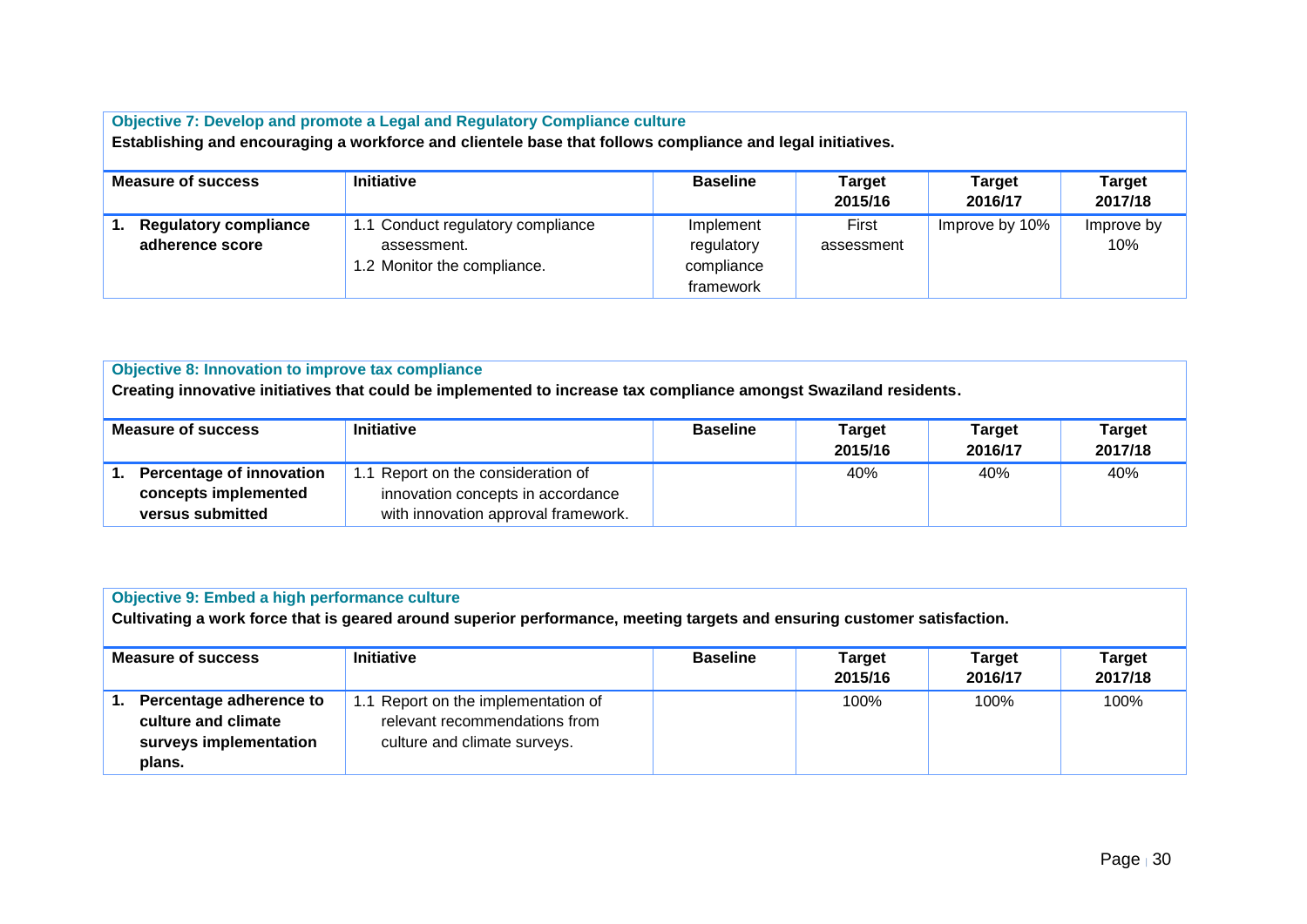| <b>Objective 9: Embed a high performance culture</b><br>Cultivating a work force that is geared around superior performance, meeting targets and ensuring customer satisfaction. |                                                                                                                                                                                        |                 |                          |                          |                          |  |  |  |
|----------------------------------------------------------------------------------------------------------------------------------------------------------------------------------|----------------------------------------------------------------------------------------------------------------------------------------------------------------------------------------|-----------------|--------------------------|--------------------------|--------------------------|--|--|--|
| <b>Measure of success</b>                                                                                                                                                        | <b>Initiative</b>                                                                                                                                                                      | <b>Baseline</b> | <b>Target</b><br>2015/16 | <b>Target</b><br>2016/17 | <b>Target</b><br>2017/18 |  |  |  |
| Percentage of staff meet<br>2.<br>their set performance<br>targets.                                                                                                              | 2.1 Monitor and report on the<br>performance management system<br>(performance agreements, reviews<br>appraisals and implementation of<br>consolidated Personal Development<br>Plans). | 80%             | 85%                      | 85%                      | 85%                      |  |  |  |

| <b>Objective 10: Embed effective change management</b><br>Ensuring that applicable processes and tools are used to deal with change within the organisation. |                                                                                                                                                               |                 |                                                    |                                                    |                                                    |  |  |  |
|--------------------------------------------------------------------------------------------------------------------------------------------------------------|---------------------------------------------------------------------------------------------------------------------------------------------------------------|-----------------|----------------------------------------------------|----------------------------------------------------|----------------------------------------------------|--|--|--|
| <b>Measure of success</b>                                                                                                                                    | <b>Initiative</b>                                                                                                                                             | <b>Baseline</b> | <b>Target</b><br>2015/16                           | <b>Target</b><br>2016/17                           | <b>Target</b><br>2017/18                           |  |  |  |
| <b>Organizational readiness</b><br>to change.                                                                                                                | 1.1. Monitor the development and roll out<br>of heat maps across organisation.<br>1.2. Review monthly reports on the<br>compliance to soft change guidelines. |                 | Green - higher<br>probability of<br>change success | Green - higher<br>probability of<br>change success | Blue - highest<br>probability of<br>change success |  |  |  |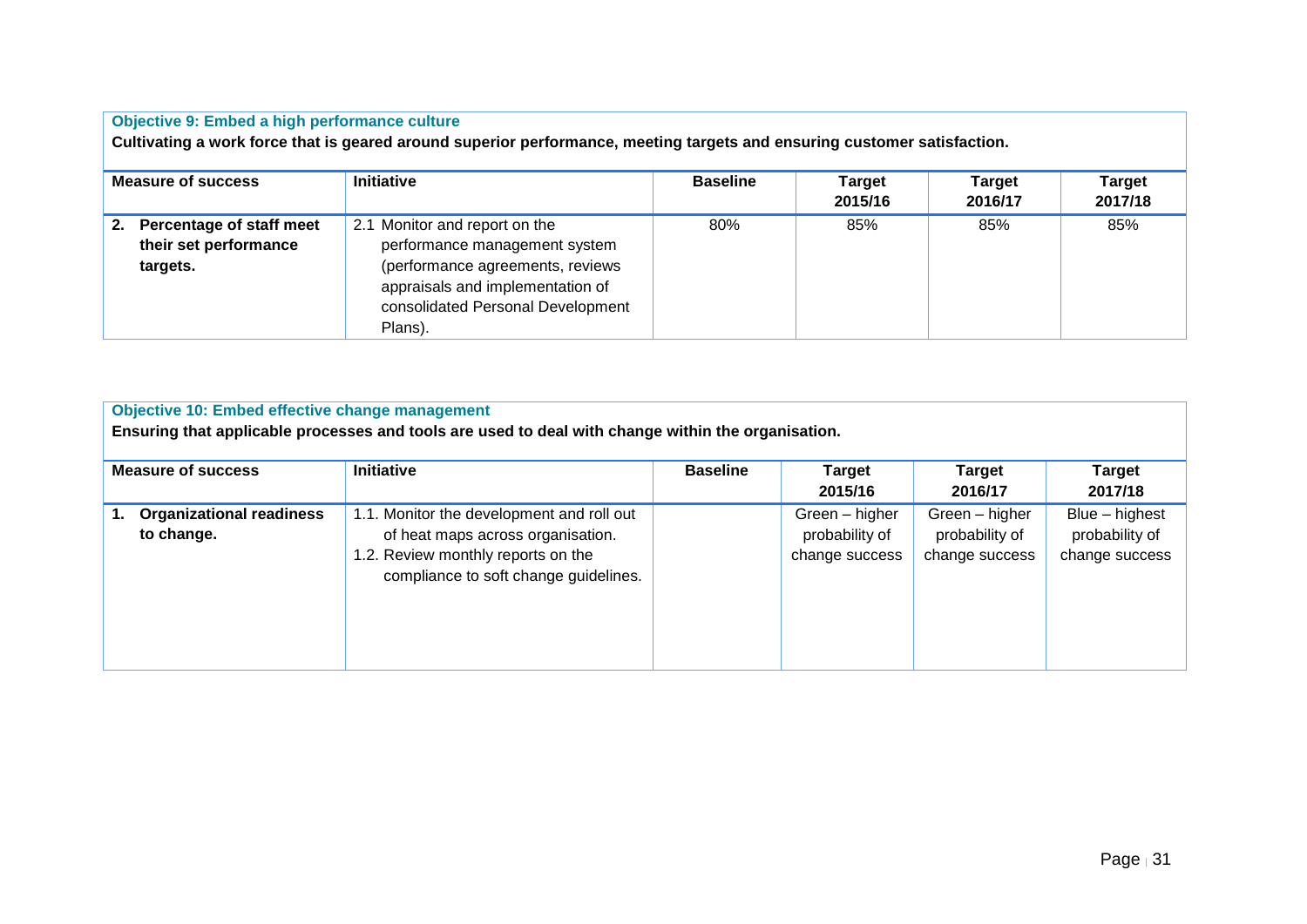| <b>Objective 11: Effective usage of technology systems</b><br>Ensuring that all staff are able to use SRA's technology programmes efficiently and with ease. |                                                                                                            |  |  |  |  |  |  |  |  |
|--------------------------------------------------------------------------------------------------------------------------------------------------------------|------------------------------------------------------------------------------------------------------------|--|--|--|--|--|--|--|--|
| <b>Measure of success</b>                                                                                                                                    | <b>Initiative</b><br><b>Baseline</b><br>Target<br>Target<br><b>Target</b><br>2017/18<br>2015/16<br>2016/17 |  |  |  |  |  |  |  |  |
| 1.1 Review monitoring reports on<br>90%<br>90%<br>100%<br>Percentage of<br>functionality usage.<br>functionality usage.                                      |                                                                                                            |  |  |  |  |  |  |  |  |

|                           | <b>Objective 12: Develop knowledge management capacity</b><br>Establishing a knowledge centre that is able to collect, organise and manage information and resources. |                                                                                                                                                                        |                 |                          |                          |                          |  |  |  |  |
|---------------------------|-----------------------------------------------------------------------------------------------------------------------------------------------------------------------|------------------------------------------------------------------------------------------------------------------------------------------------------------------------|-----------------|--------------------------|--------------------------|--------------------------|--|--|--|--|
| <b>Measure of success</b> |                                                                                                                                                                       | <b>Initiative</b>                                                                                                                                                      | <b>Baseline</b> | <b>Target</b><br>2015/16 | <b>Target</b><br>2016/17 | <b>Target</b><br>2017/18 |  |  |  |  |
|                           | Percentage of active users<br>on the Knowledge<br><b>Management system</b><br>(SharePoint statistics).                                                                | 1.1 Monitor the usage of SharePoint on a<br>monthly basis per:<br>User – number of unique users<br>per business unit; and,<br>Activity – what content was<br>accessed? |                 | Establish<br>baseline    | Improve by 10%           | Improve by<br>$10\%$     |  |  |  |  |
| 2.                        | Percentage of approved<br>updates to the repository                                                                                                                   | 2.1 Oversee the development,<br>implementation and communication of<br>the knowledge management<br>framework (including user needs and<br>content strategies).         |                 | 90%                      | 100%                     | 100%                     |  |  |  |  |
| 3.                        | <b>Knowledge Management</b><br>survey results.                                                                                                                        | 3.1 Monitor the implementation and<br>results from the Knowledge<br>Management Survey.                                                                                 |                 | Establish<br>baseline    | 100%                     | 100%                     |  |  |  |  |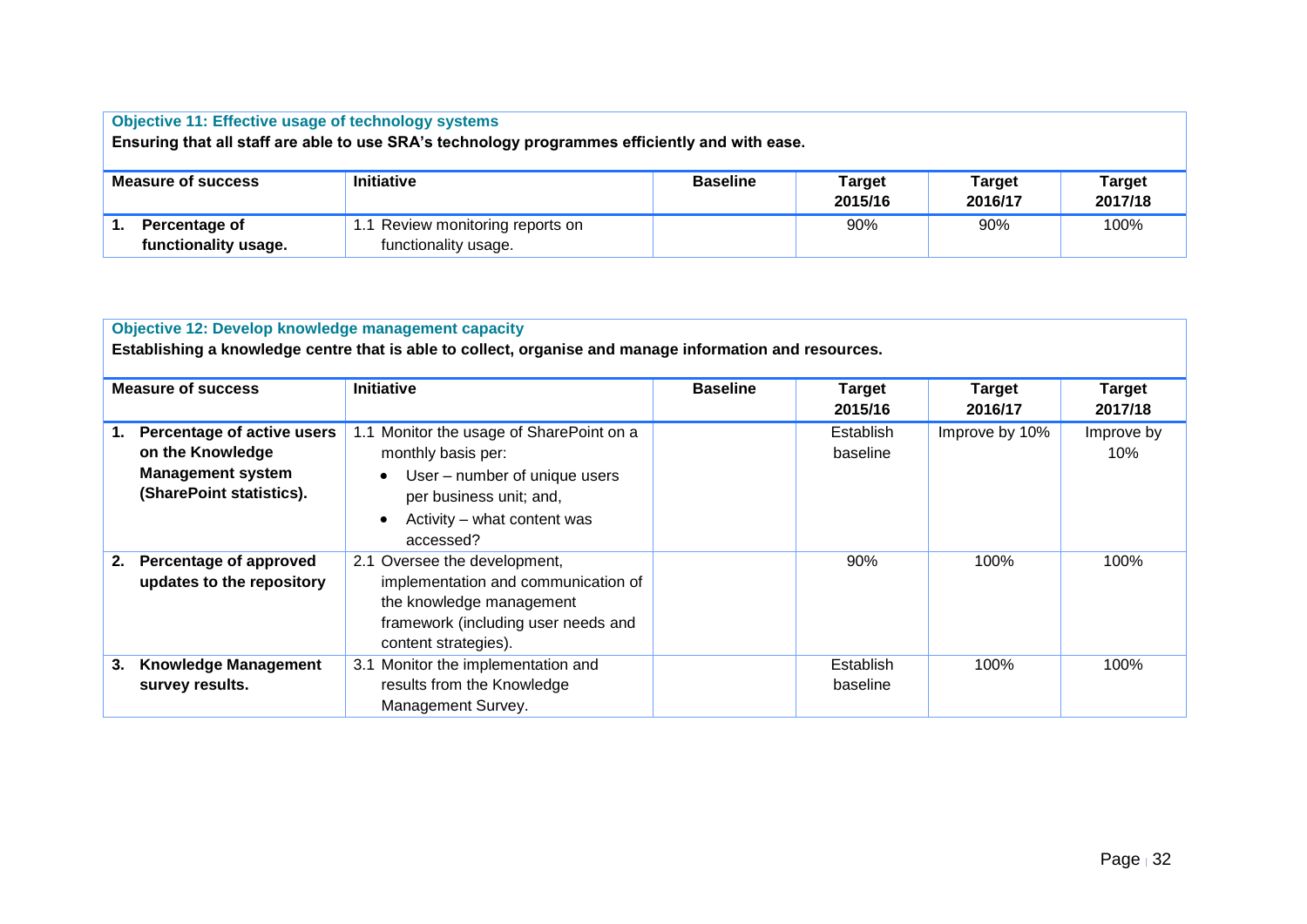## <span id="page-32-0"></span>**7. Monitoring and Evaluation of the Strategy**

Monitoring and evaluation is aimed at providing an empirical tracking of the organisational progress towards the attainment of strategic objectives. Monitoring involves regular (quarterly and annual) collection of progress reports from all business units within the organisation to ascertain whether strategic objectives are achieved.

In this process all business units submit quarterly business plans which draw an overall progress of the organisational progress. Evaluation entails a once-off determination of whether strategic objectives were achieved or not.

The monitoring and evaluation system of the strategy will assist in:

- Monitoring progress on implementation of the strategy.
- Evaluation of the strategy.
- Providing reporting guidelines.
- Highlighting key lessons and recommendations.

The Strategic Plan Monitoring and Evaluation Framework is presented in the section below: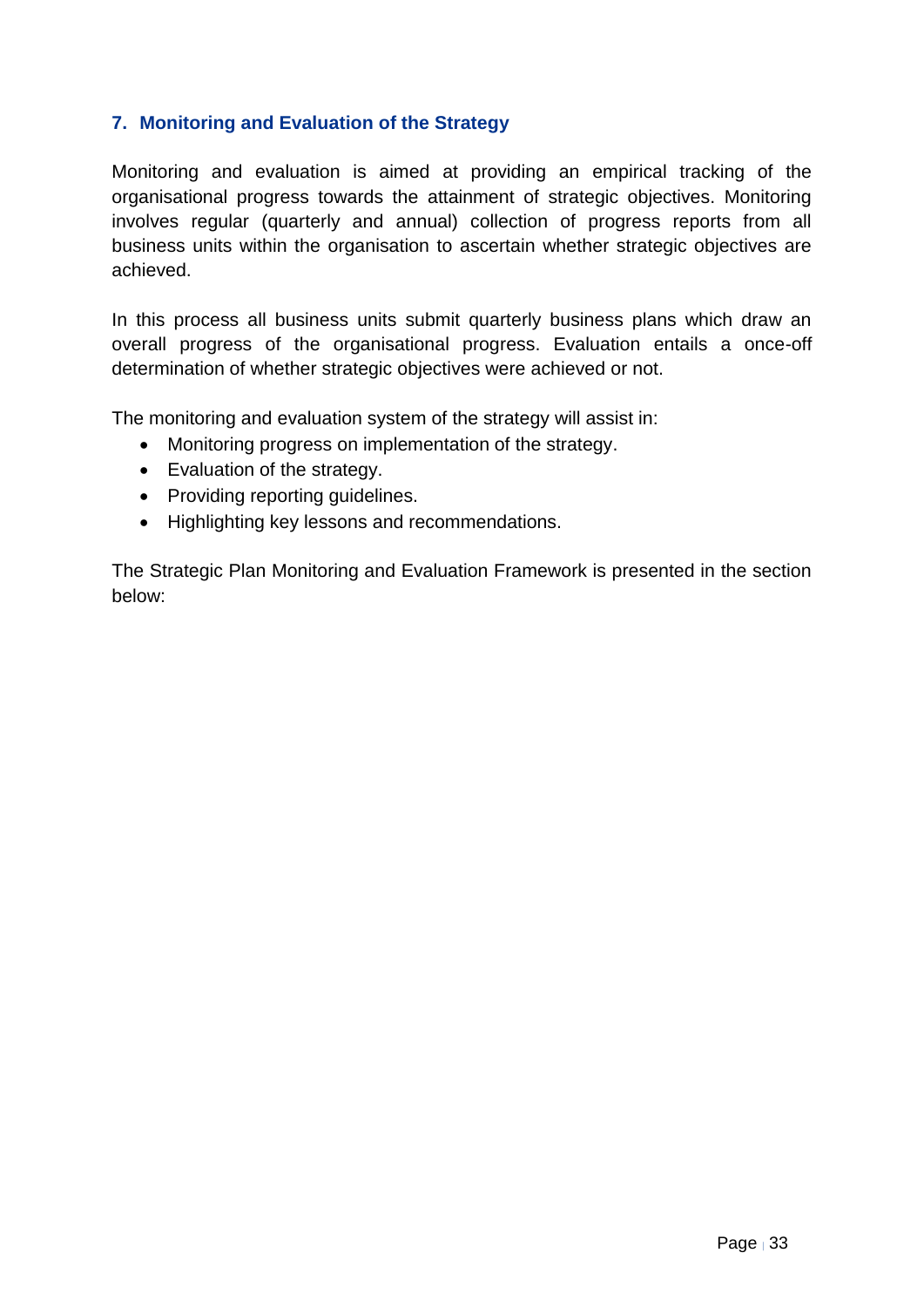# **Strategic Plan Monitoring and Evaluation Framework**

| Objective                          | Output<br>(Target for the 3<br>years cumulated)                                                           | <b>Measure of</b><br><b>SUCCESS</b>                                     | Unit of<br>measure | <b>Baseline</b>               | <b>Target for</b><br>2015/16 | <b>Target for</b><br>2016/17 | <b>Target for</b><br>2017/18 | <b>Reporting Guidelines</b>                                                                           |
|------------------------------------|-----------------------------------------------------------------------------------------------------------|-------------------------------------------------------------------------|--------------------|-------------------------------|------------------------------|------------------------------|------------------------------|-------------------------------------------------------------------------------------------------------|
|                                    |                                                                                                           |                                                                         |                    | <b>PERSPECTIVE: FINANCIAL</b> |                              |                              |                              |                                                                                                       |
| Optimize cost<br>of collection.    | An average of 4.5%<br>ratio                                                                               | Operational cost<br>to revenue ratio                                    | $\%$               | 5.2%                          | 5.0%                         | 4.5%                         | 4.5%                         | State total operational<br>$\bullet$<br>expenditure and<br>revenue collected for<br>each year.        |
|                                    | An average of 95%<br>-100% ratio                                                                          | Percentage<br>expenditure<br>against budget<br>on planned<br>activities | $\%$               | 91%                           | 95 - 100%                    | 95 - 100%                    | 95 - 100%                    | State the departmental<br>/ divisional budget for<br>the year.<br>State the total budget<br>utilized. |
| Increase<br>revenue<br>collection. | Increase of 1.3% of<br><b>Gross Domestic</b><br>Product (GDP) by<br>2018/19 translates<br>to E6.7 billion | Revenue<br>(excluding<br>SACU) to GDP<br>ratio                          | $\frac{0}{0}$      | 19.60%                        | 20%                          | 21%                          | 23%                          | State the revenue<br>$\bullet$<br>collected.<br>State the GDP (minus<br>SACU revenue).                |
|                                    | An average of<br>100% or more                                                                             | Revenue to<br>target<br>percentage                                      | $\%$               | 107%                          | 100%                         | 100%                         | 100%                         | State the total<br>$\bullet$<br>collected revenue.<br>State the annual<br>revenue target.             |
|                                    | A decreasing trend<br>over the years                                                                      | Debt to<br>assessed tax<br>revenue ratio                                | $\%$               | 29%                           | 20%                          | 18%                          | 15%                          | State the total debt.<br>$\bullet$<br>State the assessed<br>$\bullet$<br>revenue.                     |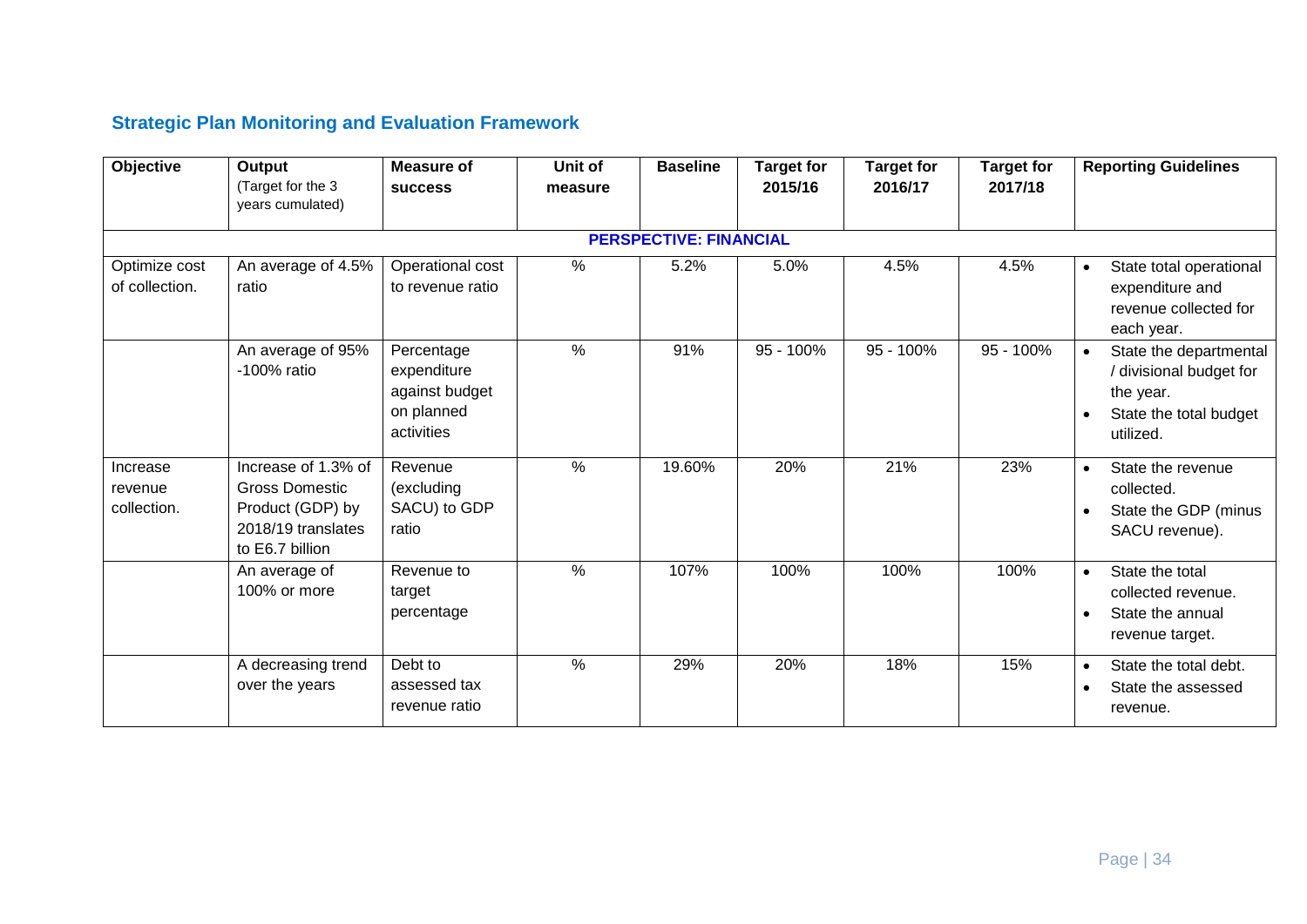|                                      | Variance of 5% on<br>average                               | Swaziland and<br>South African<br>customs<br>declaration<br>variance                                                                  | $\frac{1}{2}$ | 8%                                         | 5%   | 5%   | 5%   | State the import<br>$\bullet$<br>figures as per South<br><b>African Customs</b><br>records.<br>State the South<br>$\bullet$<br>African exports to<br>Swaziland as per<br><b>SARS</b> records. |
|--------------------------------------|------------------------------------------------------------|---------------------------------------------------------------------------------------------------------------------------------------|---------------|--------------------------------------------|------|------|------|-----------------------------------------------------------------------------------------------------------------------------------------------------------------------------------------------|
|                                      | All tax returns<br>assessed over the<br>years              | Percentage of<br>assessed tax<br>returns<br>(backlog).                                                                                | $\%$          | Establish<br>baseline                      | 100% | 100% |      | State total debt stock.<br>$\bullet$<br>State total debt<br>assessed.                                                                                                                         |
|                                      |                                                            |                                                                                                                                       |               | <b>PERSPECTIVE: CUSTOMER</b>               |      |      |      |                                                                                                                                                                                               |
| Improve<br>taxpayer<br>satisfaction. | An increase of<br>index value, and<br>finally index of 3.5 | Customer<br>satisfaction index<br>calculated from<br>survey results.                                                                  | Scale         | 2.7                                        | 3.0  |      | 3.0  | State the specific<br>$\bullet$<br>departmental related<br>achieved scale.<br>State the overall SRA<br>scale.                                                                                 |
|                                      | Increasing trend                                           | Percentage of<br>refund<br>transactions that<br>comply to major<br><b>Customer Service</b><br>Standards.                              | $\frac{9}{6}$ | Baseline to<br>be<br>determined<br>2014/15 | 70%  | 85%  | 100% | State the total number<br>$\bullet$<br>of refund transactions.<br>State the number of<br>$\bullet$<br>refund transactions<br>completed within and<br>outside timelines.                       |
|                                      |                                                            | Percentage of<br>transactions<br>relating to income<br>tax returns that<br>comply with major<br><b>Customer Service</b><br>Standards. | $\frac{9}{6}$ | Establish<br>baseline                      | 70%  | 85%  | 100% | State the total number<br>$\bullet$<br>of income tax returns.<br>State the number of<br>$\bullet$<br>income tax returns<br>that comply.                                                       |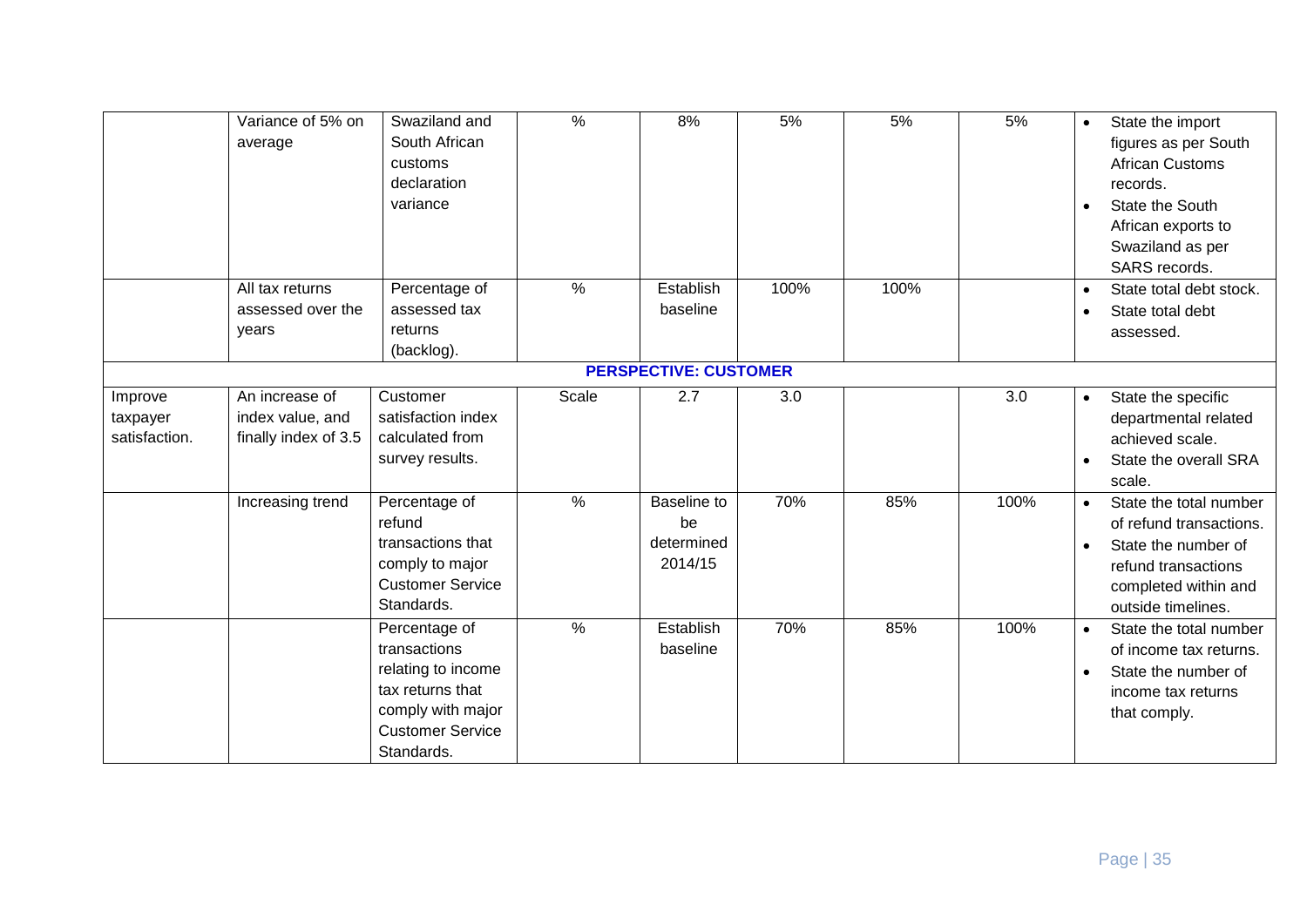|                                        |                  | Percentage of<br>transactions<br>relating to import<br>processing that<br>comply to major<br><b>Customer Service</b><br>Standards. | $\frac{0}{6}$ | 80%                                                        | 80%                                                               | 80%                                                                  | 80%                                                                  | State the total number<br>$\bullet$<br>of transactions<br>processed.<br>State the number of<br>$\bullet$<br>transactions<br>completed within the<br>set standards.                                                              |
|----------------------------------------|------------------|------------------------------------------------------------------------------------------------------------------------------------|---------------|------------------------------------------------------------|-------------------------------------------------------------------|----------------------------------------------------------------------|----------------------------------------------------------------------|---------------------------------------------------------------------------------------------------------------------------------------------------------------------------------------------------------------------------------|
|                                        | Increasing trend | Percentage of<br>resolved taxpayer<br>complaints within<br>set timelines.                                                          | $\%$          | Baseline to<br>be<br>determined<br>2015/17                 |                                                                   | 75%                                                                  | 85%                                                                  | State the total number<br>$\bullet$<br>of complaints for each<br>year.<br>State how many were<br>resolved within the set<br>timelines.                                                                                          |
| <b>PERSPECTIVE: INTERNAL PROCESSES</b> |                  |                                                                                                                                    |               |                                                            |                                                                   |                                                                      |                                                                      |                                                                                                                                                                                                                                 |
| Improve<br>taxpayer<br>compliance.     | Increasing trend | Percentage<br>registration<br>compliance per<br>tax type.<br>- Fuel Tax<br>- Income Taxes<br>- VAT                                 | $\frac{1}{2}$ | Establish<br>baseline<br>per tax<br>type                   | Improve by<br>10% per tax<br>type                                 | Improve by<br>10% per tax<br>type                                    | Improve by<br>10% per tax<br>type                                    | State the total number<br>of unregistered<br>taxpayers.<br>State the annual<br>registered taxpayers in<br>the database<br>categorised into the<br>three tax types.<br>State the percentage<br>$\bullet$<br>growth per tax type. |
|                                        | Average of 100%  | Percentage filing<br>compliance per<br>tax type.<br>- Fuel Tax<br>- Income Taxes<br>- VAT                                          | $\frac{9}{6}$ | Fuel Tax-<br>100%<br>Income<br>Tax - 45%<br><b>VAT-78%</b> | Fuel 100%,<br>Income Tax<br>increase by<br>10%,<br><b>VAT 85%</b> | Fuel 100%,<br>Income Tax<br>increase by<br>$10%$ ,<br><b>VAT 90%</b> | Fuel 100%,<br>Income Tax<br>increase by<br>$10%$ ,<br><b>VAT 95%</b> | State the total number<br>of registered<br>taxpayers per tax type<br>in the database.<br>State the number of<br>active filers per tax<br>type.                                                                                  |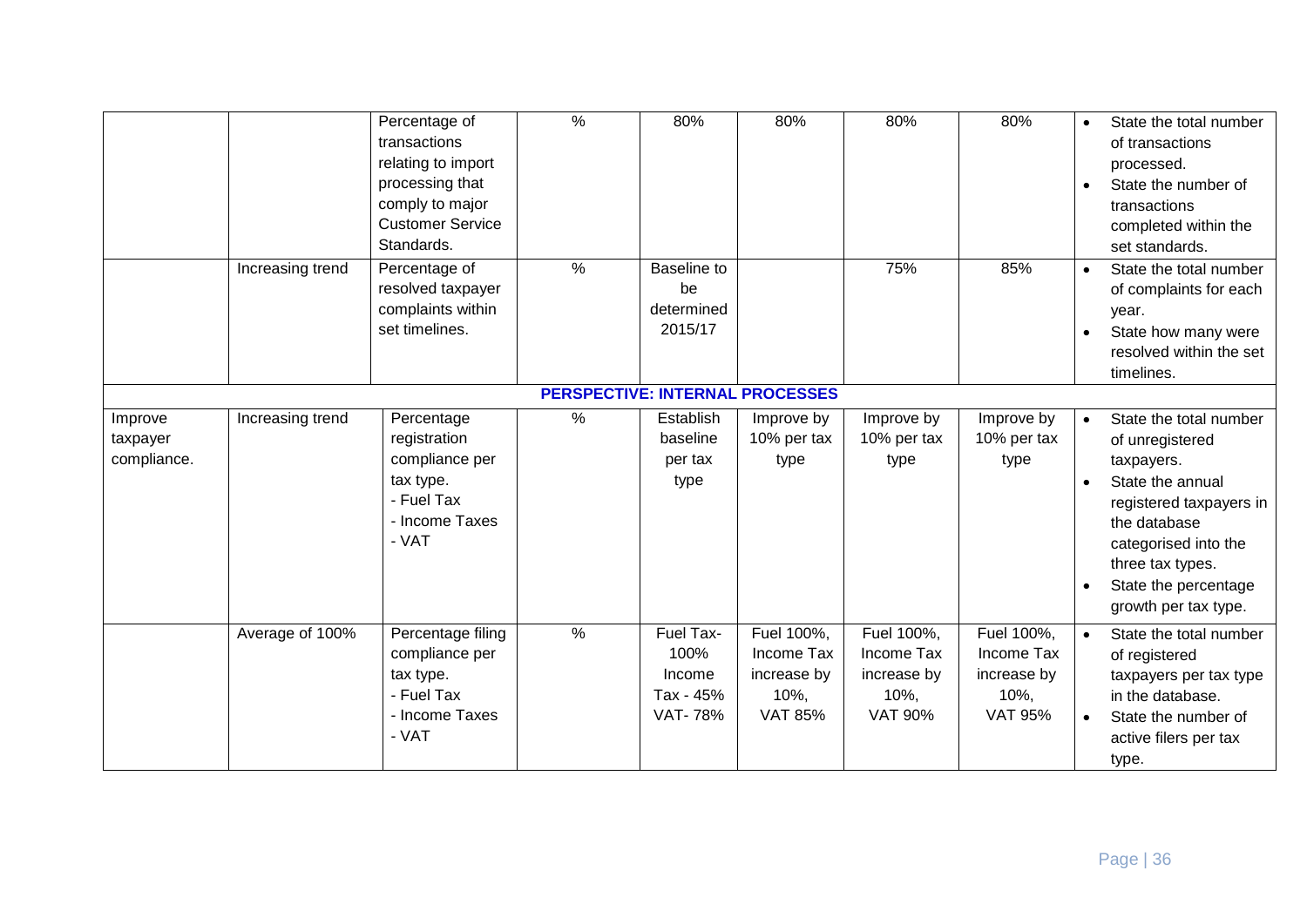| Standardize<br>operations and | Levels per year | Readiness for<br><b>ISO 9001</b> | <b>Status</b> | Level <sub>2</sub> | Level 3                                 | Level 3    | Level 4    | State the level<br>$\bullet$<br>departments are in |
|-------------------------------|-----------------|----------------------------------|---------------|--------------------|-----------------------------------------|------------|------------|----------------------------------------------------|
| pursue                        |                 | certification.                   |               |                    |                                         |            |            | every year end.                                    |
| continuous                    |                 |                                  |               |                    |                                         |            |            |                                                    |
| improvement.                  |                 |                                  |               |                    |                                         |            |            |                                                    |
| Embed                         | Average of 100% | Achieve the                      |               | <b>ERM Index</b>   | Level <sub>2</sub>                      | Level 2.5  | Level 3    | State the total number<br>$\bullet$                |
| effective risk                |                 | annual maturity                  |               |                    |                                         |            |            | of risks in the register.                          |
| management                    |                 | levels as per the                |               |                    |                                         |            |            | State how many risks<br>$\bullet$                  |
| practices and                 |                 | <b>Enterprise Risk</b>           |               |                    |                                         |            |            | were closed after                                  |
| <b>Business</b>               |                 | Maturity (ERM)                   |               |                    |                                         |            |            | mitigation actions                                 |
| Continuity                    |                 | Index.                           |               |                    |                                         |            |            | were implemented.                                  |
| Management                    |                 |                                  |               |                    |                                         |            |            |                                                    |
| (BCM).                        |                 |                                  |               |                    |                                         |            |            |                                                    |
|                               |                 | Achieve the                      | $\frac{9}{6}$ |                    | 20%                                     | 60%        | 100%       | State implementation<br>$\bullet$                  |
|                               |                 | <b>BCM</b> milestones            |               |                    |                                         |            |            | over the business                                  |
|                               |                 | in accordance                    |               |                    |                                         |            |            | recovery plan.                                     |
|                               |                 | with the BCM                     |               |                    |                                         |            |            |                                                    |
|                               |                 | maturity model.                  |               |                    |                                         |            |            |                                                    |
| Develop and                   | Increase in     | Regulatory                       | Number        | Implement          | First                                   | Improve by | Improve by | State the score.<br>$\bullet$                      |
| promote a legal               | regulatory      | compliance                       |               | regulatory         | assessment.                             | 10%        | 10%        |                                                    |
| and regulatory                | compliance      | adherence                        |               | compliance         |                                         |            |            |                                                    |
| compliance                    |                 | score.                           |               | framework          |                                         |            |            |                                                    |
| culture.                      |                 |                                  | $\frac{9}{6}$ |                    |                                         |            |            |                                                    |
| Innovation to                 | Average of 40%  | Percentage of                    |               |                    | 40%                                     | 40%        | 40%        | State number of<br>$\bullet$                       |
| improve tax                   |                 | innovation                       |               |                    |                                         |            |            | concepts submitted.                                |
| compliance.                   |                 | concepts                         |               |                    |                                         |            |            | State the number of<br>$\bullet$                   |
|                               |                 | implemented<br>versus            |               |                    |                                         |            |            | implemented                                        |
|                               |                 | submitted.                       |               |                    |                                         |            |            | concepts.                                          |
|                               |                 |                                  |               |                    |                                         |            |            |                                                    |
|                               |                 |                                  |               |                    | <b>PERSPECTIVE: LEARNING AND GROWTH</b> |            |            |                                                    |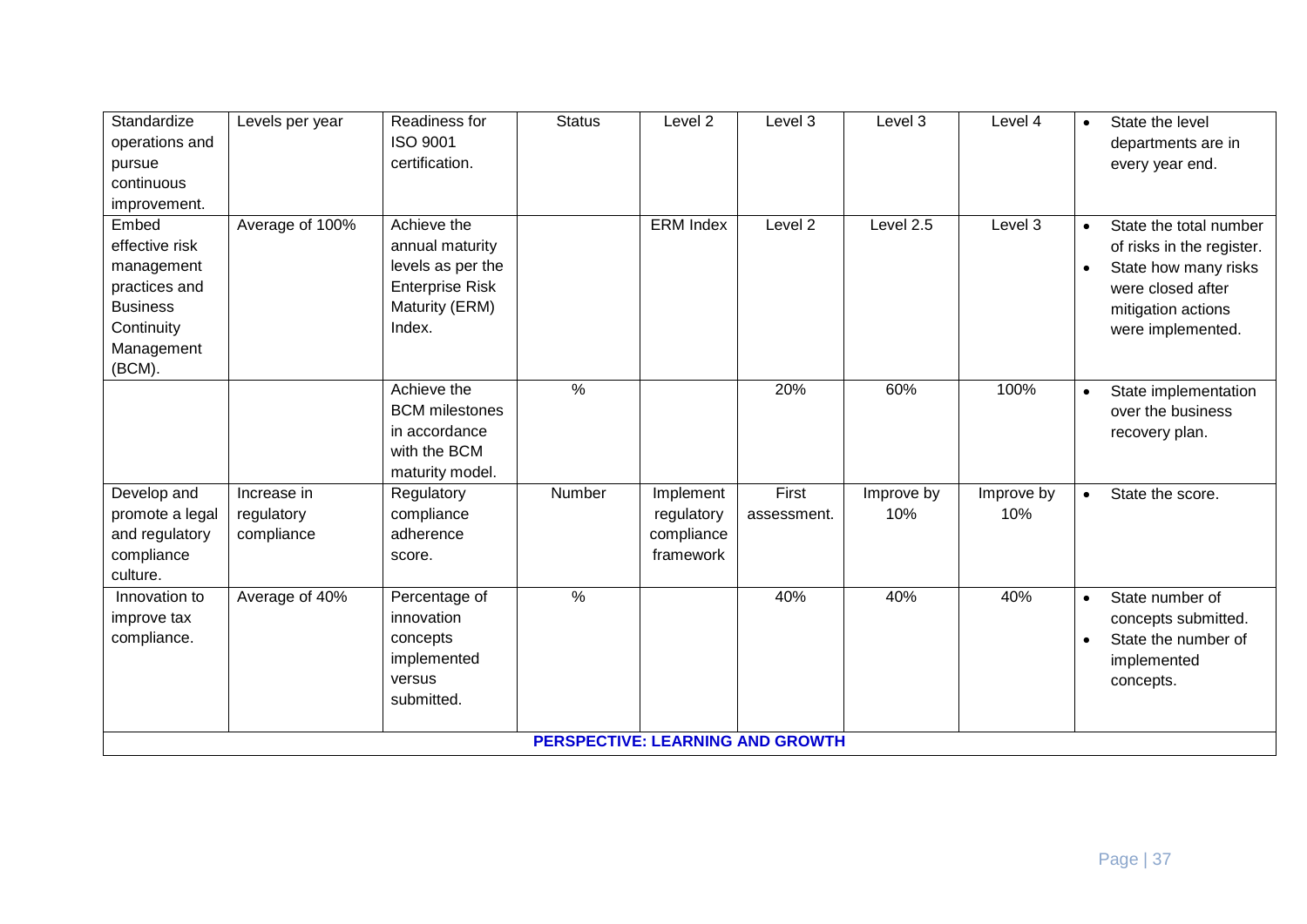| Embed a high<br>performance<br>culture.         | Increasing trend.                                | Percentage<br>adherence to<br>culture and<br>climate surveys<br>implementation<br>plans.                       | $\frac{9}{6}$ |       | 100%                                                      | 100%                                                      | 100%                                                             | State the number of<br>survey results<br>recommendations<br>planned for<br>implementation.<br>State the number of<br>recommendations<br>implemented against<br>planned. |
|-------------------------------------------------|--------------------------------------------------|----------------------------------------------------------------------------------------------------------------|---------------|-------|-----------------------------------------------------------|-----------------------------------------------------------|------------------------------------------------------------------|-------------------------------------------------------------------------------------------------------------------------------------------------------------------------|
|                                                 | Increasing trend.                                | Percentage of<br>staff meet their<br>set performance<br>targets.                                               | $\%$          | 80%   | 85%                                                       | 85%                                                       | 85%                                                              | State total number of<br>$\bullet$<br>appraised employees.<br>State number of<br>employees that scored<br>3 and above.                                                  |
| Effective<br>change<br>management.              | <b>Highest probability</b><br>of change success. | Organizational<br>readiness to<br>change                                                                       | <b>Status</b> | Amber | Green<br>(Higher<br>probability of<br>change<br>success). | Green<br>(Higher<br>probability of<br>change<br>success). | <b>Blue</b><br>(Highest<br>probability of<br>change<br>success). | State the status.<br>$\bullet$                                                                                                                                          |
| Effective usage<br>of technology<br>systems.    | Increase in<br>percentage.                       | Percentage of<br>functionality<br>usage.                                                                       | $\%$          |       | 90%                                                       | 90%                                                       | 100%                                                             | State the total number<br>of functions requested.<br>State the total number<br>of functions used.                                                                       |
| Develop<br>knowledge<br>management<br>capacity. | Increase in<br>percentage.                       | Percentage of<br>active users on<br>the Knowledge<br>Management<br>System (KMS)<br>(SharePoint<br>statistics). | $\frac{9}{6}$ |       | Establish<br>baseline.                                    | Improve by<br>10%                                         | Improve by<br>10%                                                | State total number of<br>employees.<br>Number of employees<br>on the KMS.                                                                                               |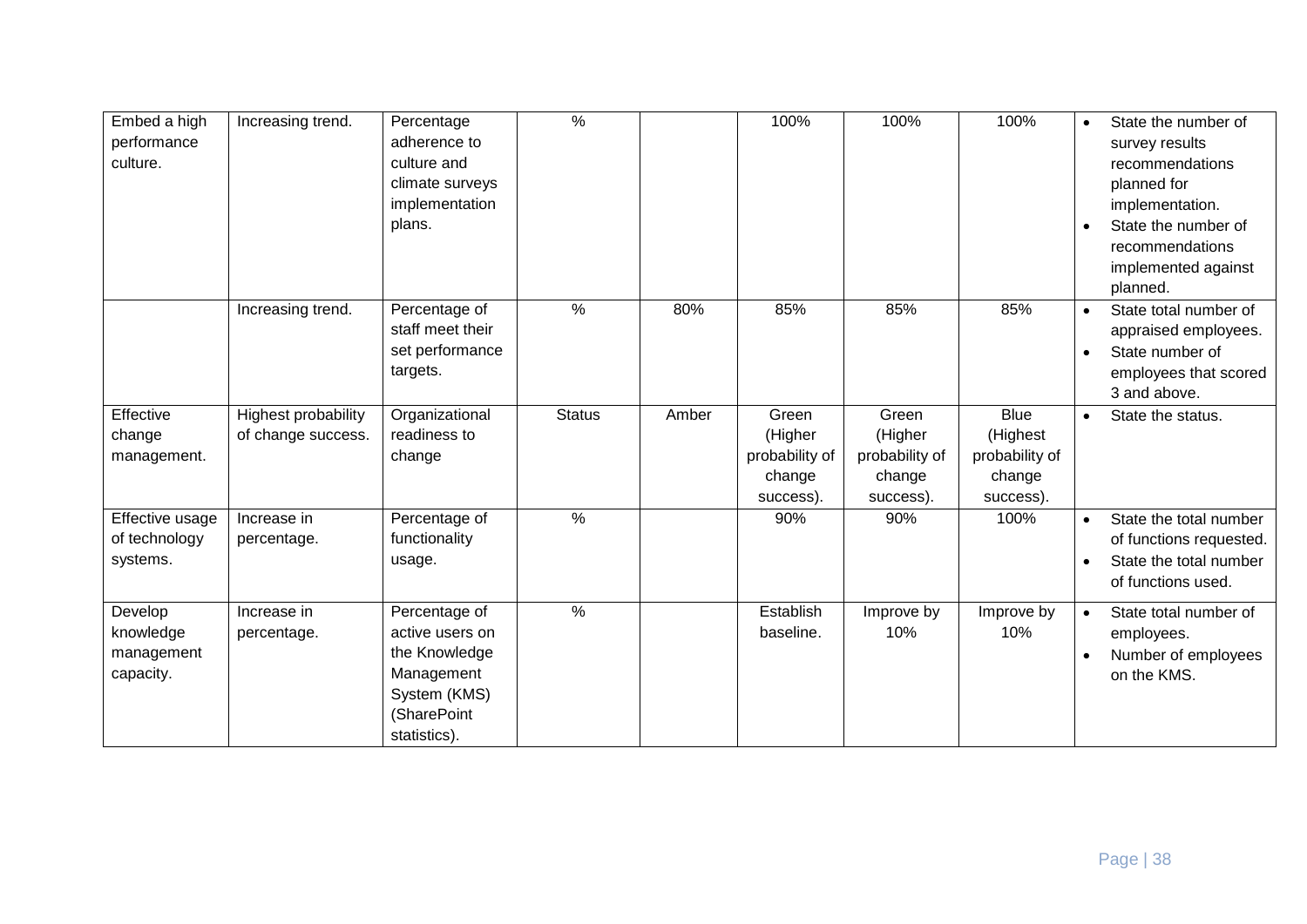| Increase in<br>percentage | Percentage of<br>updates to the<br>repository | %             | 90%                    | 100% | 100% | State the number of<br>updates expected or<br>documents/information<br>that require updates.<br>State percentage at<br>previous periods. |
|---------------------------|-----------------------------------------------|---------------|------------------------|------|------|------------------------------------------------------------------------------------------------------------------------------------------|
| Survey results            | Knowledge<br>Management<br>survey results.    | <b>Status</b> | Establish<br>baseline. | 100% | 100% | State the results/score<br>of the survey.                                                                                                |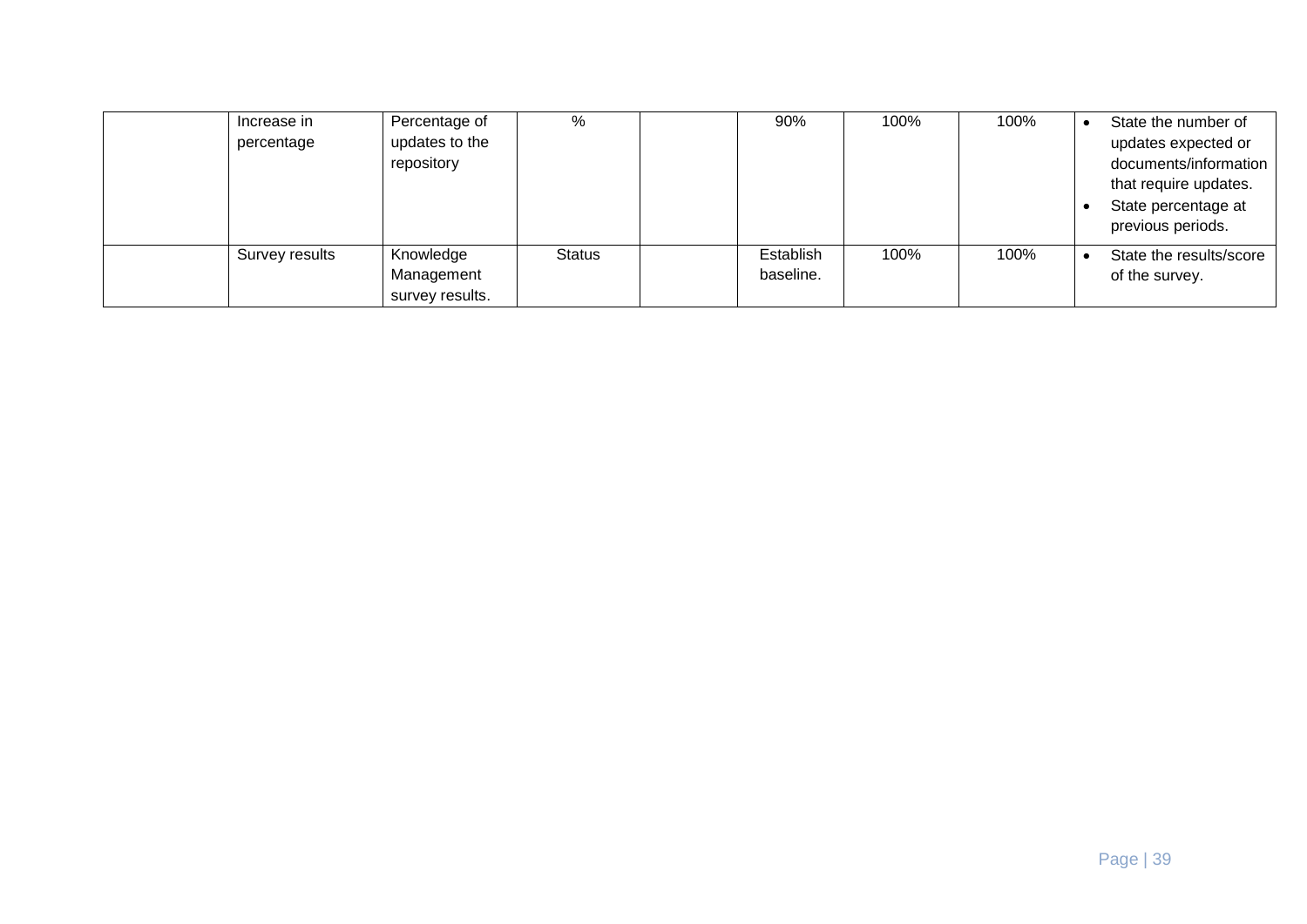# **ANNEX A: BUSINESS UNITS' SCORECARDS**

# **CUSTOMS DEPARTMENT**

| <b>Corporate Objective</b> | <b>Business Unit (BU)</b> | <b>BU initiatives</b>      | <b>Baseline</b> | <b>Target</b> | <b>Target</b> | <b>Target</b> | <b>Comments</b> |
|----------------------------|---------------------------|----------------------------|-----------------|---------------|---------------|---------------|-----------------|
|                            | measure of success        |                            |                 | 2015/16       | 2016/17       | 2017/18       |                 |
| Optimise cost of           | 1. Percentage             | 1.1 Monthly review on      |                 | $95 -$        | $95 -$        | $95 -$        |                 |
| collection                 | expenditure against       | expenditure.               |                 | 100%          | 100%          | 100%          |                 |
| Ensure that the costs of   | budget on planned         |                            |                 |               |               |               |                 |
| collecting revenue are     | activities.               |                            |                 |               |               |               |                 |
| kept to a minimum and      |                           |                            |                 |               |               |               |                 |
| that unnecessary costs     |                           |                            |                 |               |               |               |                 |
| are avoided.               |                           |                            |                 |               |               |               |                 |
| Increase revenue           | 1. Percentage of customs  | 1.1 Identify revenue       |                 | 100%          | 100%          | 100%          |                 |
| collections                | revenue to target.        | leakages and implement     |                 |               |               |               |                 |
| Increase the revenue       |                           | leakage closure plan.      |                 |               |               |               |                 |
| collected across each      |                           | 1.2 Initiate meetings with |                 |               |               |               |                 |
| tax category.              |                           | government regarding       |                 |               |               |               |                 |
|                            |                           | customs exemptions.        |                 |               |               |               |                 |
|                            |                           | 1.3 Monthly monitoring of  |                 |               |               |               |                 |
|                            |                           | customs revenue            |                 |               |               |               |                 |
|                            |                           | collections against target |                 |               |               |               |                 |
|                            |                           | and conducting trend       |                 |               |               |               |                 |
|                            |                           | analysis.                  |                 |               |               |               |                 |
|                            | 2. Swaziland and RSA      | 2.1 Improve customs        | 8%              | 5%            | 5%            | 5%            |                 |
|                            | customs declaration       | declaration reporting.     |                 |               |               |               |                 |
|                            | variance.                 |                            |                 |               |               |               |                 |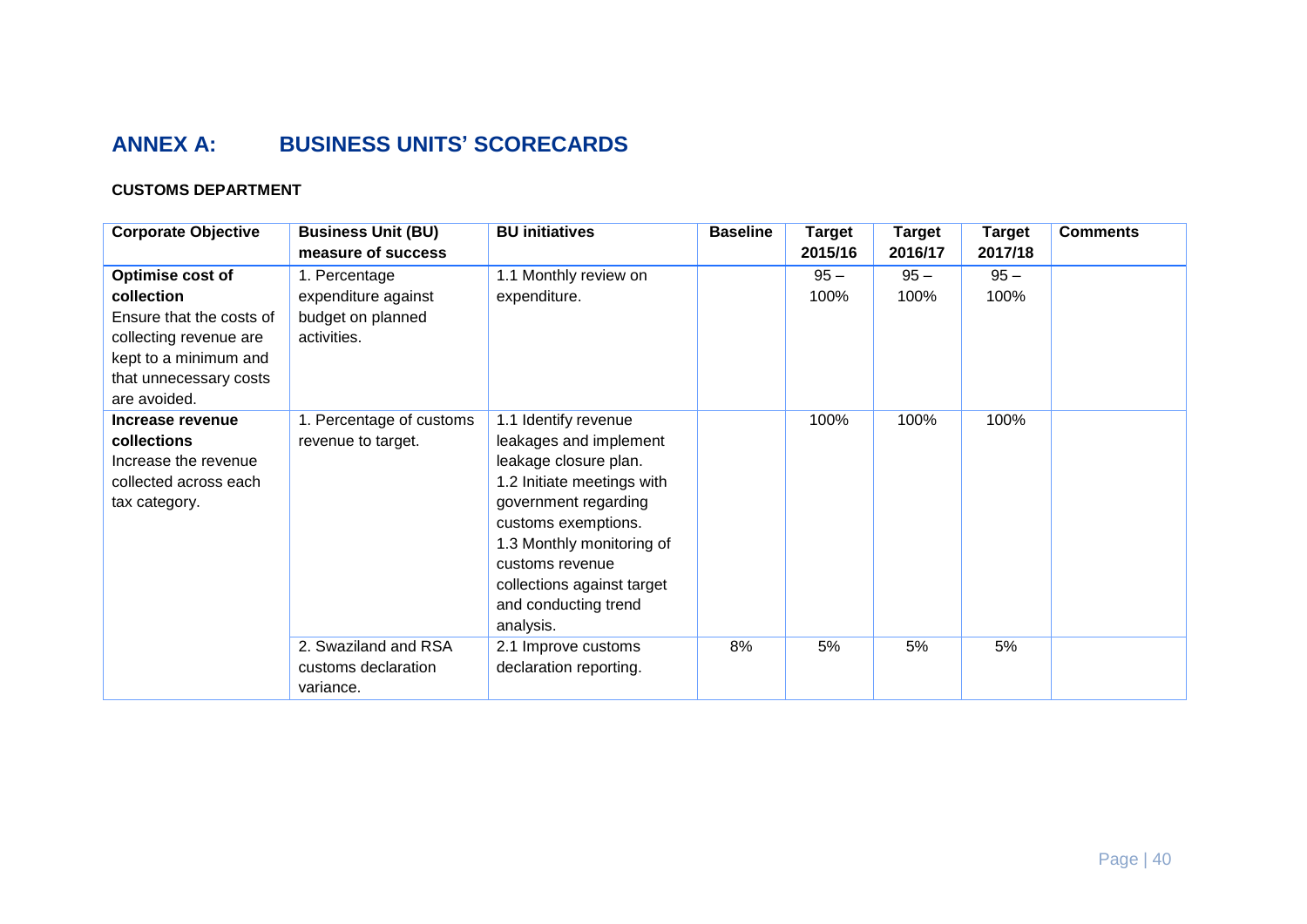| <b>Corporate Objective</b>                                                                                                                                | <b>Business Unit (BU)</b>                                                                                                                                        | <b>BU</b> initiatives                                                                                                                                                                                                    | <b>Baseline</b> | <b>Target</b>        | <b>Target</b>        | <b>Target</b>        | <b>Comments</b>                                                             |
|-----------------------------------------------------------------------------------------------------------------------------------------------------------|------------------------------------------------------------------------------------------------------------------------------------------------------------------|--------------------------------------------------------------------------------------------------------------------------------------------------------------------------------------------------------------------------|-----------------|----------------------|----------------------|----------------------|-----------------------------------------------------------------------------|
|                                                                                                                                                           | measure of success                                                                                                                                               |                                                                                                                                                                                                                          |                 | 2015/16              | 2016/17              | 2017/18              |                                                                             |
| Improve taxpayer<br>compliance<br>Identify and develop<br>policies that can be<br>implemented to ensure<br>the support and<br>commitment of<br>taxpayers. | 1. Percentage compliance<br>to terms and conditions of<br>bonded warehouse<br>licence.                                                                           | 1.1 Compliance review<br>report.<br>1.2 Implement action plan<br>from report<br>1.3 Monthly review of<br>progress                                                                                                        | 50%             | 80%                  | 100%                 | 100%                 |                                                                             |
| Improve taxpayer<br>satisfaction<br>Develop programmes<br>that will improve<br>customer encounters<br>with SRA and their<br>expectations.                 | 1. Percentage of action<br>plan completed.<br>2. Percentage of<br>transactions relating to<br>import and export<br>processing that comply<br>with major Customer | 1.1 Implementation of<br>outcomes and action plan<br>from the customer<br>satisfaction survey.<br>2.1 Review customer<br>service standards and<br>ensure process alignment<br>to import and export<br>processes, process | 80%             | 95% -<br>100%<br>90% | 95% -<br>100%<br>80% | 95% -<br>100%<br>80% | The introduction<br>of ASYCUDA<br>World and VAT<br>Refund<br>Administration |
|                                                                                                                                                           | Service Standards.                                                                                                                                               | alignment to KPIs and the<br>"Ease of Doing Business"<br>indicators.                                                                                                                                                     |                 |                      |                      |                      | (VRA) might<br>impact on the<br>taxpayer<br>satisfaction.                   |
|                                                                                                                                                           | 3. Percentage resolved<br>taxpayer complaints<br>within set timelines.                                                                                           | 3.1 Record and monitor<br>taxpayer complaints in<br>accordance with the set<br>standards.                                                                                                                                |                 |                      | 75%                  | 85%                  |                                                                             |
| <b>Standardise</b>                                                                                                                                        | 1. Percentage of all                                                                                                                                             | 1.1 Document and                                                                                                                                                                                                         |                 | 100%                 | 100%                 | 100%                 |                                                                             |
| operations and pursue                                                                                                                                     | processes documented                                                                                                                                             | implement all processes.                                                                                                                                                                                                 |                 |                      |                      |                      |                                                                             |
| continuous                                                                                                                                                | and implemented.                                                                                                                                                 |                                                                                                                                                                                                                          |                 |                      |                      |                      |                                                                             |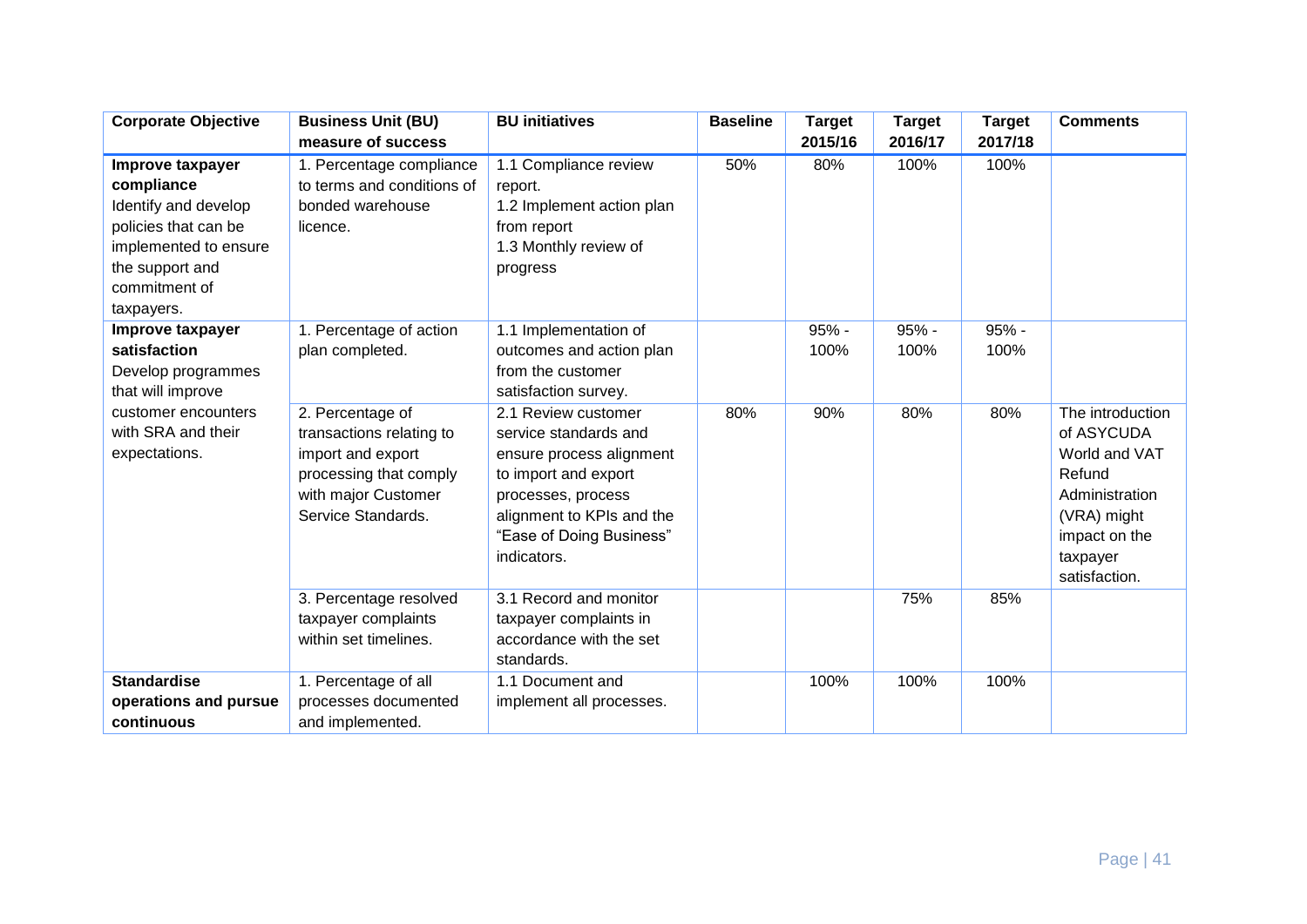| <b>Corporate Objective</b>  | <b>Business Unit (BU)</b>   | <b>BU</b> initiatives    | <b>Baseline</b> | <b>Target</b> | <b>Target</b> | <b>Target</b> | <b>Comments</b> |
|-----------------------------|-----------------------------|--------------------------|-----------------|---------------|---------------|---------------|-----------------|
|                             | measure of success          |                          |                 | 2015/16       | 2016/17       | 2017/18       |                 |
| improvement                 | 2. Percentage attainment    | 2.1 Monitoring of KPI    |                 | $95% -$       | 95% -         | $95% -$       |                 |
| Implement measures to       | of annual targets for       | implementation and the   |                 | 100%          | 100%          | 100%          |                 |
| ensure that SRA             | essential KPIs.             | compliance thereof.      |                 |               |               |               |                 |
| operations are              |                             |                          |                 |               |               |               |                 |
| standardised and that       |                             |                          |                 |               |               |               |                 |
| the organisation            |                             |                          |                 |               |               |               |                 |
| continuously improves       |                             |                          |                 |               |               |               |                 |
| and meets objectives.       |                             |                          |                 |               |               |               |                 |
| Innovation to improve       | 1. Percentage innovation    | 1.1 Consideration of     |                 | 40%           | 40%           | 40%           |                 |
| tax compliance              | concepts implemented vs.    | innovation concepts in   |                 |               |               |               |                 |
| Creating innovative         | submitted.                  | monthly management       |                 |               |               |               |                 |
| initiatives that could be   |                             | meetings in accordance   |                 |               |               |               |                 |
| implemented to increase     |                             | with the framework.      |                 |               |               |               |                 |
| tax compliance amongst      |                             |                          |                 |               |               |               |                 |
| Swaziland residents.        |                             |                          |                 |               |               |               |                 |
| Develop and promote         | 1. Percentage               | 1.1 Implementation of    |                 | 100%          | 100%          | 100%          |                 |
| a legal regulatory          | implementation of           | compliance framework in  |                 |               |               |               |                 |
| compliance culture          | framework/plan.             | terms of relevant        |                 |               |               |               |                 |
| Establishing and            |                             | legislation.             |                 |               |               |               |                 |
| encouraging a               | 2. Percentage               | 2.1 Implement the        |                 | 20%           | 60%           | 100%          |                 |
| workforce base that         | implementation of the       | departmental business    |                 |               |               |               |                 |
| follows compliance and      | business recovery plan.     | recovery plan (BRP).     |                 |               |               |               |                 |
| legal initiatives.          |                             |                          |                 |               |               |               |                 |
| <b>Embed effective risk</b> | 1. Percentage               | 1.1 Effective management |                 | 100%          | 100%          | 100%          |                 |
| management practices        | implementation of           | of risk register.        |                 |               |               |               |                 |
| and BCM                     | mitigation actions for high |                          |                 |               |               |               |                 |
| Implement initiatives       | risk items closed-out       |                          |                 |               |               |               |                 |
| that minimise risk within   | according to defined        |                          |                 |               |               |               |                 |
| SRA and develop             | timelines.                  |                          |                 |               |               |               |                 |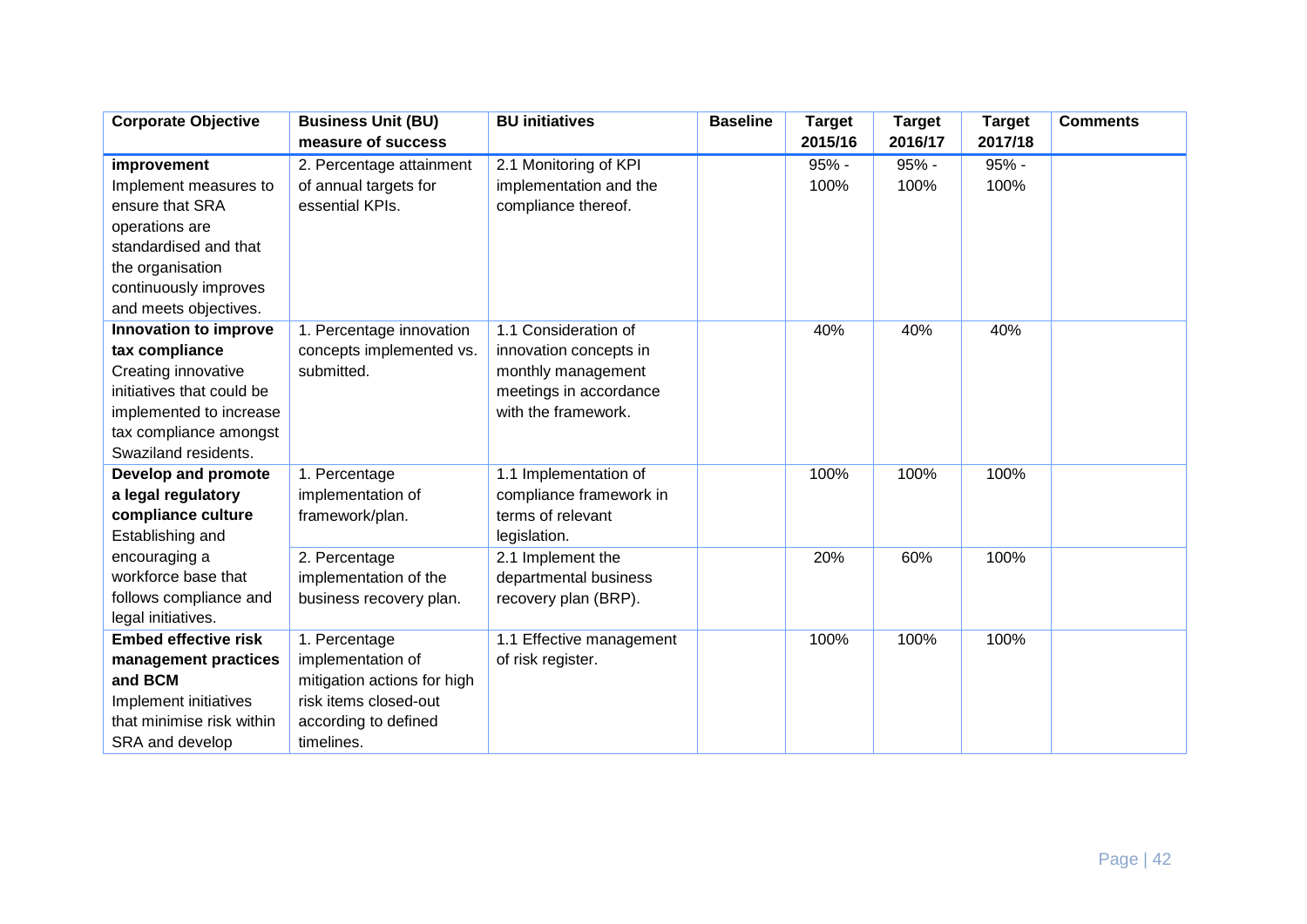| <b>Corporate Objective</b> | <b>Business Unit (BU)</b> | <b>BU</b> initiatives     | <b>Baseline</b> | <b>Target</b> | <b>Target</b> | <b>Target</b> | <b>Comments</b> |
|----------------------------|---------------------------|---------------------------|-----------------|---------------|---------------|---------------|-----------------|
|                            | measure of success        |                           |                 | 2015/16       | 2016/17       | 2017/18       |                 |
| processes to ensure        | 2. Percentage             | 2.1 Implement the         |                 | 20%           | 60%           | 100%          |                 |
| business continuity.       | implementation of the     | departmental business     |                 |               |               |               |                 |
|                            | business recovery plan.   | recovery plan (BRP).      |                 |               |               |               |                 |
| Develop knowledge          | 1. Percentage of          | 1.1 Develop, implement    |                 | 90%           | 100%          | 100%          |                 |
| management                 | approved updates to the   | and communicate           |                 |               |               |               |                 |
| repository                 | repository.               | knowledge management      |                 |               |               |               |                 |
| Establishing a             |                           | framework (reports, time, |                 |               |               |               |                 |
| knowledge centre that is   |                           | and responsibility).      |                 |               |               |               |                 |
| able to collect, organise  | 2. Percentage adherence   | 2.1 Implement relevant    |                 | 100%          | 100%          | 100%          | Assuming the    |
| and manage information     | to knowledge              | recommendations from      |                 |               |               |               | survey has been |
| and resources.             | management survey         | knowledge management      |                 |               |               |               | completed and   |
|                            | implementation plan.      | survey.                   |                 |               |               |               | an action plan  |
|                            |                           |                           |                 |               |               |               | developed.      |
| <b>Embed high</b>          | 1. Percentage adherence   | 1.1 Implement relevant    |                 | 100%          | 100%          | 100%          | Assuming the    |
| performance culture        | to culture and climate    | recommendations from      |                 |               |               |               | survey has been |
| Cultivating a workforce    | surveys implementation    | culture and climate       |                 |               |               |               | completed and   |
| that is geared around      | plans.                    | surveys.                  |                 |               |               |               | an action plan  |
| superior performance,      |                           |                           |                 |               |               |               | developed.      |
| meeting targets and        | 2. Percentage of staff    | 2.1 Implementation of     |                 | 90%           | 90%           | 90%           |                 |
| ensuring customer          | meet their set            | performance management    |                 |               |               |               |                 |
| satisfaction.              | performance targets.      | system.                   |                 |               |               |               |                 |
|                            |                           | 2.2 Identify skills gaps  |                 |               |               |               |                 |
|                            |                           | during performance        |                 |               |               |               |                 |
|                            |                           | management process and    |                 |               |               |               |                 |
|                            |                           | develop and implement a   |                 |               |               |               |                 |
|                            |                           | consolidated Personal     |                 |               |               |               |                 |
|                            |                           | Development Plan (PDP) to |                 |               |               |               |                 |
|                            |                           | close the gaps.           |                 |               |               |               |                 |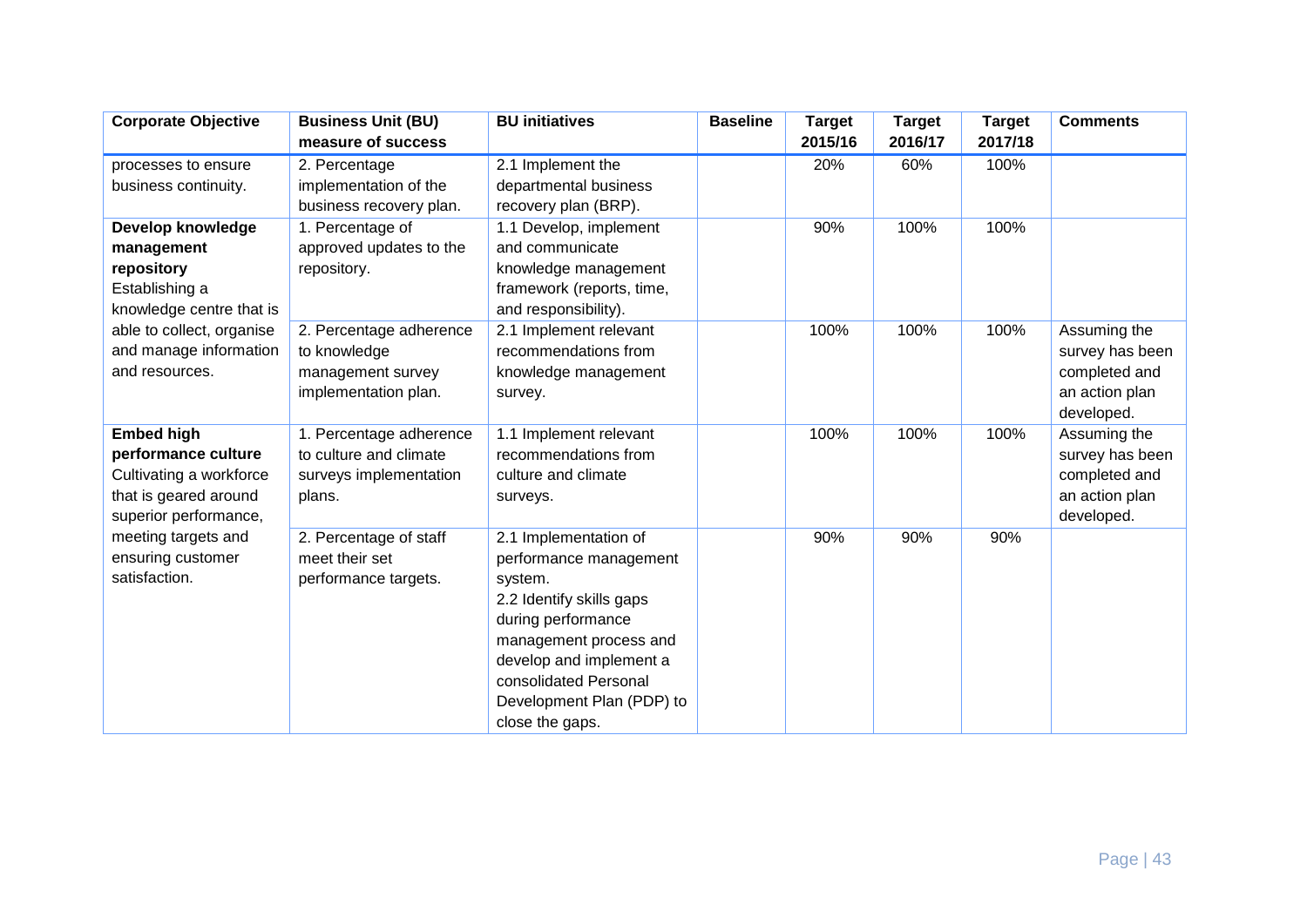| <b>Corporate Objective</b> | <b>Business Unit (BU)</b> | <b>BU</b> initiatives    | <b>Baseline</b> | Target  | Target      | Target      | <b>Comments</b> |
|----------------------------|---------------------------|--------------------------|-----------------|---------|-------------|-------------|-----------------|
|                            | measure of success        |                          |                 | 2015/16 | 2016/17     | 2017/18     |                 |
| <b>Embed effective</b>     | 1. Percentage compliance  | 1.1 Comply and implement |                 |         | Green       | <b>Blue</b> |                 |
| change management          | to soft change leadership | soft change leadership   |                 |         | (Higher     | (Highest    |                 |
| Ensuring that applicable   | guidelines.               | guidelines.              |                 |         | probability | probability |                 |
| processes and tools are    |                           |                          |                 |         | of change   | of change   |                 |
| used to deal with          |                           |                          |                 |         | success)    | success)    |                 |
| change within the          |                           |                          |                 |         |             |             |                 |
| organisation.              |                           |                          |                 |         |             |             |                 |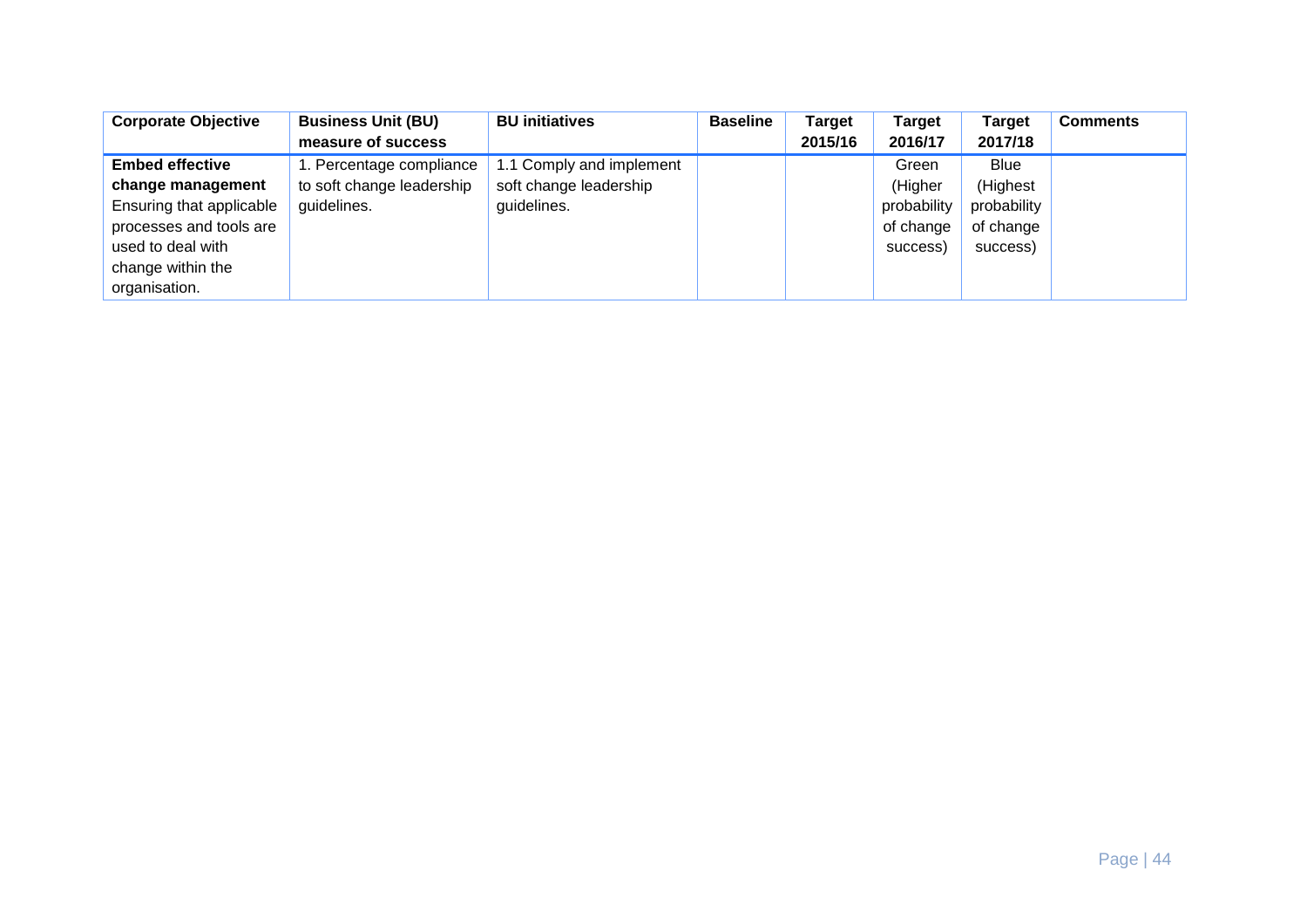#### **DOMESTIC TAXES DEPARTMENT**

| <b>Corporate Objective</b>                                                                                                                               | <b>BU Measure of success</b>                                             | <b>BU Initiatives</b>                                                                                                                                                                                                                                                                                                                                        | <b>Baseline</b><br>2014/15 | <b>Target</b><br>2015/16 | <b>Target</b><br>2016/17 | <b>Target</b><br>2017/18 | <b>Comments</b> |
|----------------------------------------------------------------------------------------------------------------------------------------------------------|--------------------------------------------------------------------------|--------------------------------------------------------------------------------------------------------------------------------------------------------------------------------------------------------------------------------------------------------------------------------------------------------------------------------------------------------------|----------------------------|--------------------------|--------------------------|--------------------------|-----------------|
| Optimise cost of<br>collection.<br>Ensure that the costs of<br>collecting revenue are<br>kept to a minimum and<br>that unnecessary costs<br>are avoided. | 1. Percentage<br>expenditure against<br>budget on planned<br>activities. | 1.1 Monthly review on<br>expenditure.                                                                                                                                                                                                                                                                                                                        |                            | $95% -$<br>100%          | $95% -$<br>100%          | $95% -$<br>100%          |                 |
| Increase revenue<br>collections                                                                                                                          | 1. Percentage revenue to<br>target.                                      | 1.1 Measure revenue<br>collected.                                                                                                                                                                                                                                                                                                                            |                            | 100%                     | 100%                     | 100%                     |                 |
| Increase the revenue<br>collected across each<br>tax category.                                                                                           | 2. Percentage debt to<br>assessed revenue.                               | 2.1 Develop proposal to the<br><b>Commissioner General</b><br>(CG) and the Ministry of<br>Finance for:<br>the write-off of<br>$\bullet$<br>unrecoverable debt;<br>and<br>use of debt collectors<br>$\bullet$<br>2.2 Structure and<br>implement an early<br>settlement incentive<br>mechanism.<br>2.3 Annual analysis and<br>report on the nature of<br>debt. | 29%                        | 20%                      | 18%                      | 15%                      |                 |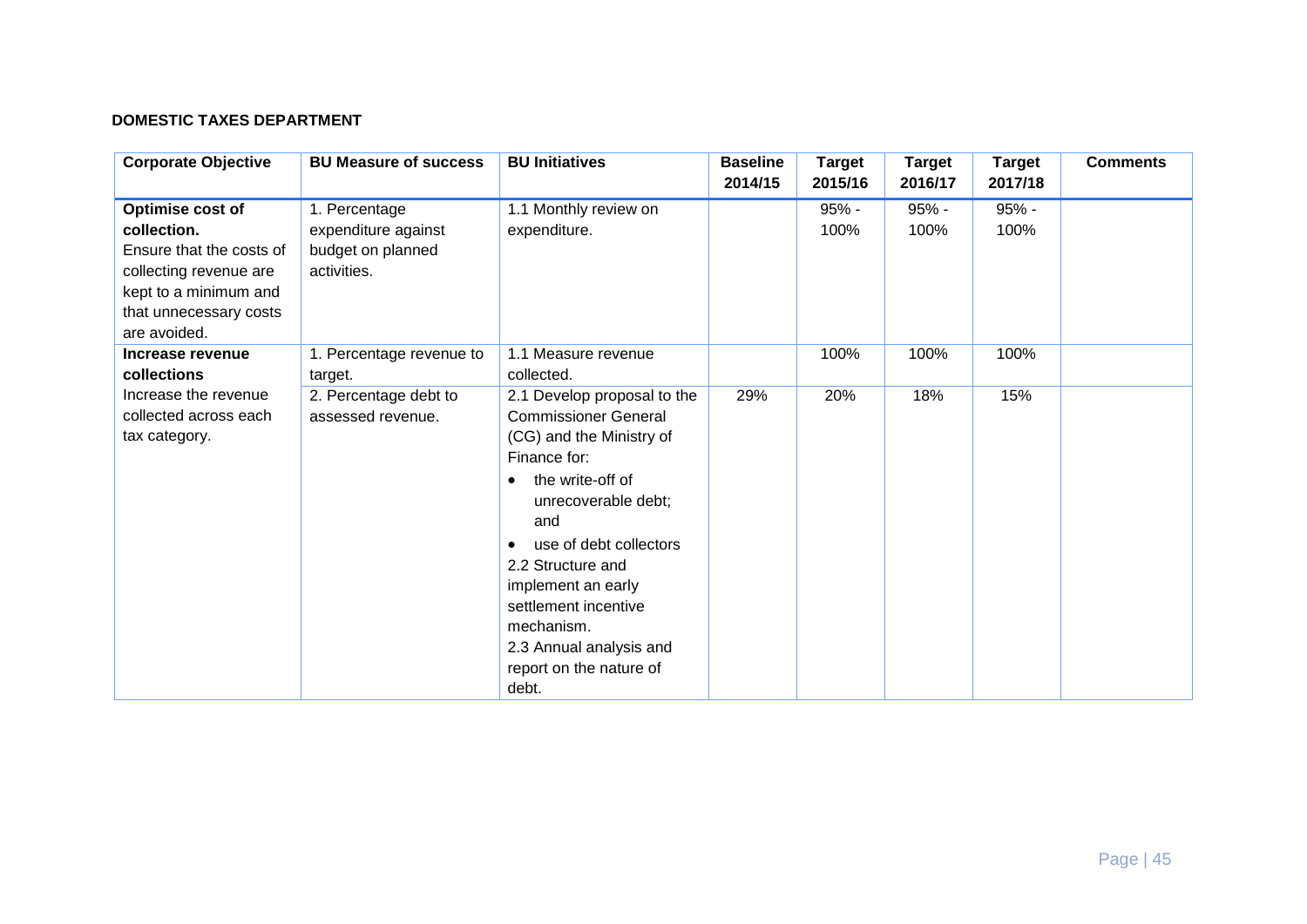| <b>Corporate Objective</b>                                                                                                                                | <b>BU Measure of success</b>                                                                                                               | <b>BU Initiatives</b>                                                                                                                                                                                                                                                                                                                                                                                                                                                                      | <b>Baseline</b><br>2014/15 | <b>Target</b><br>2015/16 | <b>Target</b><br>2016/17 | <b>Target</b><br>2017/18 | <b>Comments</b> |
|-----------------------------------------------------------------------------------------------------------------------------------------------------------|--------------------------------------------------------------------------------------------------------------------------------------------|--------------------------------------------------------------------------------------------------------------------------------------------------------------------------------------------------------------------------------------------------------------------------------------------------------------------------------------------------------------------------------------------------------------------------------------------------------------------------------------------|----------------------------|--------------------------|--------------------------|--------------------------|-----------------|
|                                                                                                                                                           | 3. Percentage of<br>assessed tax returns<br>(backlog).                                                                                     | 3.1 Conduct memorandum<br>of understanding's with<br>financial service providers.<br>3.2 Review and enhance<br>default assessment<br>process.<br>3.3 Baseline percentage of<br>assessed tax returns.                                                                                                                                                                                                                                                                                       | Establish<br>baseline      | Improve<br>by 10%.       | Improve<br>by 10%.       | Improve<br>by 10%.       |                 |
| Improve taxpayer<br>compliance<br>Identify and develop<br>policies that can be<br>implemented to ensure<br>the support and<br>commitment of<br>taxpayers. | 1. Percentage registration<br>compliance per tax type,<br>i.e.,<br>Fuel Tax<br>$\bullet$<br><b>Income Taxes</b><br><b>VAT</b><br>$\bullet$ | 1.1 Establish baseline data<br>to measure registration.<br>1.2 Strengthen<br>collaboration between SRA<br>and data holding entities<br>such as SNPF, Registrar of<br>Companies, to share data.<br>1.3 Increase SRA visibility<br>in the business.<br>1.4 Obtain treasury<br>database of companies that<br>supply government.<br>1.5 Enable and capacitate<br>the Intelligence Unit within<br>Domestic Taxes to monitor<br>compliance process.<br>1.6 Clean-up of registration<br>database. |                            | Establish<br>baseline    | Improve<br>by 10%.       | Improve<br>by 10%.       |                 |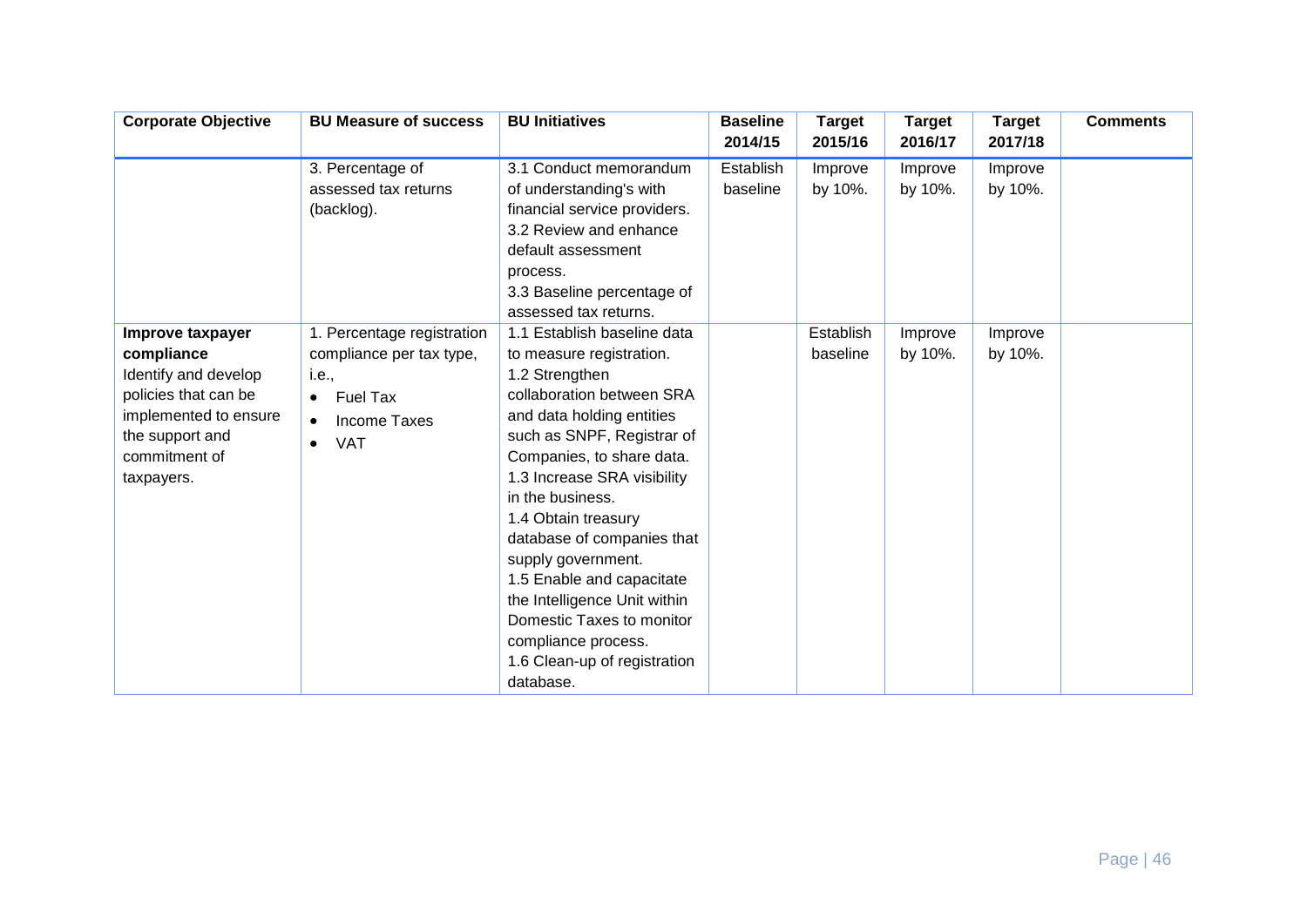| <b>Corporate Objective</b>                                                  | <b>BU Measure of success</b>                                                                                                        | <b>BU Initiatives</b>                                                                                                  | <b>Baseline</b><br>2014/15                                               | <b>Target</b><br>2015/16                                                      | <b>Target</b><br>2016/17                                                      | <b>Target</b><br>2017/18                                                      | <b>Comments</b> |
|-----------------------------------------------------------------------------|-------------------------------------------------------------------------------------------------------------------------------------|------------------------------------------------------------------------------------------------------------------------|--------------------------------------------------------------------------|-------------------------------------------------------------------------------|-------------------------------------------------------------------------------|-------------------------------------------------------------------------------|-----------------|
|                                                                             | 2. Percentage filing per<br>tax type, i.e.,<br>Fuel Tax<br>$\bullet$<br><b>Income Taxes</b><br>$\bullet$<br><b>VAT</b><br>$\bullet$ | 2.1 Develop a legislation<br>amendment proposal for<br>tougher penalties for non-<br>compliance.                       | <b>Fuel Tax</b><br>$-100%$<br>Income<br>$Tax -$<br>45%<br>$VAT -$<br>78% | $Fuel -$<br>100%<br>Income<br>$Tax -$<br>Increase<br>by 10%<br>$VAT -$<br>85% | $Fuel -$<br>100%<br>Income<br>$Tax -$<br>Increase<br>by 10%<br>$VAT -$<br>90% | $Fuel -$<br>100%<br>Income<br>$Tax -$<br>Increase<br>by 10%<br>$VAT -$<br>95% |                 |
| Improve taxpayer<br>satisfaction<br>Develop programmes<br>that will improve | 1. Percentage action plan<br>implemented.                                                                                           | 1.1 Implementation of<br>outcomes and action plan<br>from the customer<br>satisfaction survey.                         | To be<br>determine<br>d during<br>scorecard                              | 100%                                                                          | 100%                                                                          | 100%                                                                          |                 |
| customer encounters<br>with SRA and their<br>expectations.                  | 2. Percentage refund<br>transactions that comply<br>with customer service<br>standards.                                             | 2.1 Establish compliance<br>level for VAT and Income<br>Tax, then develop and<br>implement action plans to<br>improve. | baseline<br>process.                                                     | 70%                                                                           | 85%                                                                           | 100%                                                                          |                 |
|                                                                             | 3. Percentage income tax<br>returns that comply to<br>customer service<br>standards.                                                | 3.1 Review customer<br>service standards and<br>ensure process alignment<br>to KPI's and Ease of Doing<br>Business.    |                                                                          | 70%                                                                           | 85%                                                                           | 100%                                                                          |                 |
|                                                                             | 4. Percentage resolved<br>taxpayer complaints<br>within set timelines.                                                              | 4.1 Record and monitor<br>taxpayer complaints in<br>accordance with the set<br>standards.                              |                                                                          |                                                                               | 75%                                                                           | 85%                                                                           |                 |
| <b>Standardise</b><br>operations and pursue<br>continuous                   | 1. Percentage of all<br>processes documented<br>and implemented.                                                                    | 1.1 Document and<br>implement all processes.                                                                           |                                                                          | 100%                                                                          | 100%                                                                          | 100%                                                                          |                 |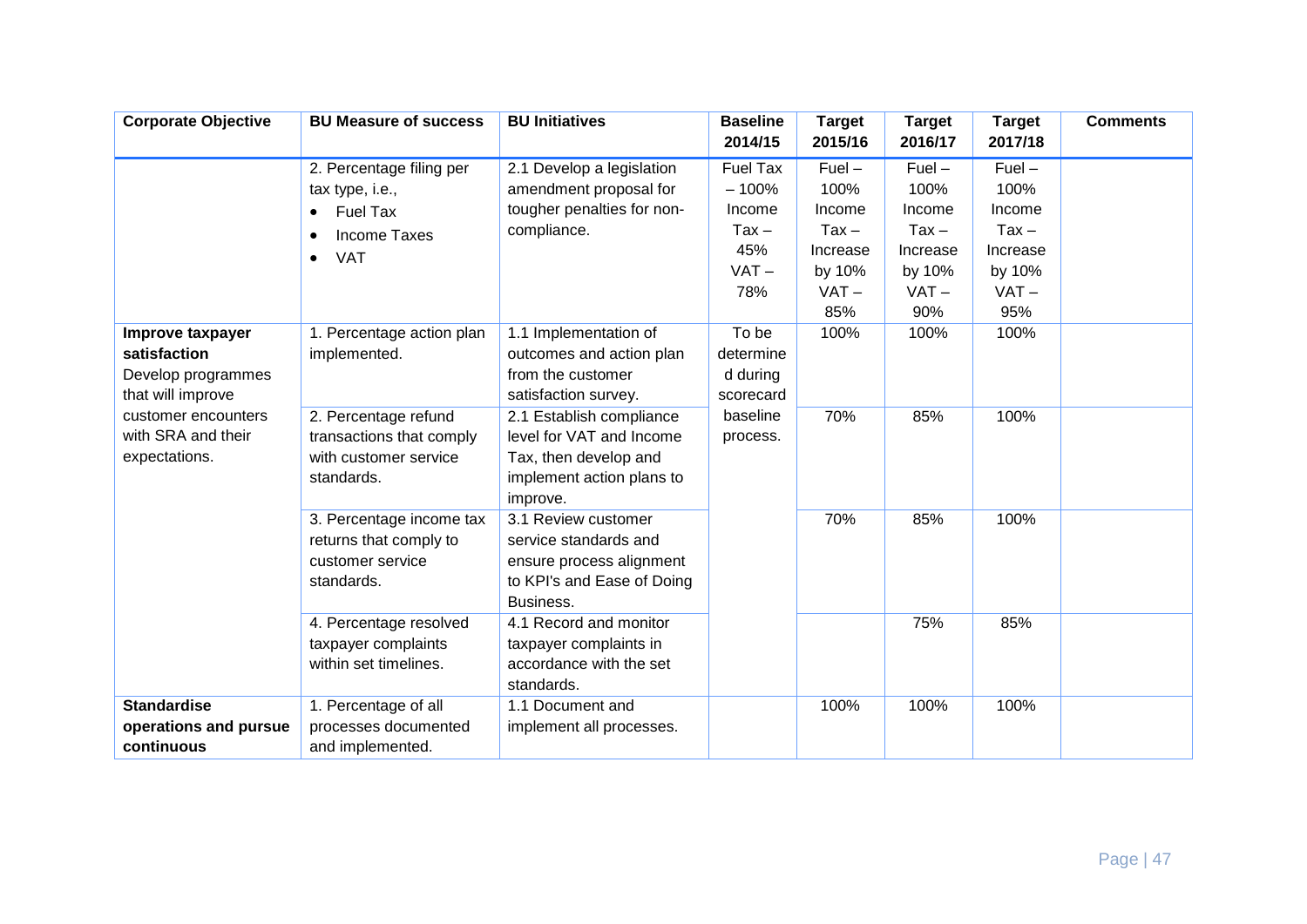| <b>Corporate Objective</b>               | <b>BU Measure of success</b>         | <b>BU Initiatives</b>                        | <b>Baseline</b> | <b>Target</b> | <b>Target</b> | <b>Target</b> | <b>Comments</b> |
|------------------------------------------|--------------------------------------|----------------------------------------------|-----------------|---------------|---------------|---------------|-----------------|
|                                          |                                      |                                              | 2014/15         | 2015/16       | 2016/17       | 2017/18       |                 |
| improvement                              | 2. Percentage attainment             | 2.1 Monitoring of KPI                        |                 | 70%           | 85%           | 100%          |                 |
| Implement measures to                    | of annual targets for                | implementation and the                       |                 |               |               |               |                 |
| ensure that SRA                          | essential KPIs.                      | compliance thereof.                          |                 |               |               |               |                 |
| operations are                           |                                      |                                              |                 |               |               |               |                 |
| standardised and that                    |                                      |                                              |                 |               |               |               |                 |
| the organisation                         |                                      |                                              |                 |               |               |               |                 |
| continuously improves                    |                                      |                                              |                 |               |               |               |                 |
| and meets objectives.                    |                                      |                                              |                 |               |               |               |                 |
| Innovation to improve                    | 1. Percentage of                     | 1.1 Consideration of                         |                 | 40%           | 40%           | 40%           |                 |
| tax compliance                           | innovation concepts                  | innovation concepts in                       |                 |               |               |               |                 |
| Creating innovative                      | approved vs. submitted.              | monthly management                           |                 |               |               |               |                 |
| initiatives that could be                |                                      | meetings in accordance                       |                 |               |               |               |                 |
| implemented to increase                  |                                      | with the framework.                          |                 |               |               |               |                 |
| tax compliance amongst                   |                                      |                                              |                 |               |               |               |                 |
| Swaziland residents.                     |                                      |                                              |                 |               |               |               |                 |
| Develop and promote                      | 1. Percentage                        | 1.1 Implementation of                        |                 | 100%          | 100%          | 100%          |                 |
| a legal regulatory<br>compliance culture | implementation of<br>framework/plan. | compliance framework in<br>terms of relevant |                 |               |               |               |                 |
| Establishing and                         |                                      | legislation.                                 |                 |               |               |               |                 |
| encouraging a                            |                                      | 1.2 Review alignment of                      |                 |               |               |               |                 |
| workforce base that                      |                                      | policies and procedures to                   |                 |               |               |               |                 |
| follows compliance and                   |                                      | regulation and legislation.                  |                 |               |               |               |                 |
| legal initiatives.                       |                                      |                                              |                 |               |               |               |                 |
| <b>Embed effective risk</b>              | 1. Percentage                        | 1.1 Effective management                     |                 | 100%          | 100%          | 100%          |                 |
| management practices                     | implementation of                    | of risk register.                            |                 |               |               |               |                 |
| and BCM                                  | mitigation actions for high          |                                              |                 |               |               |               |                 |
| Implement initiatives                    | risk items closed-out                |                                              |                 |               |               |               |                 |
| that minimise risk within                | according to defined                 |                                              |                 |               |               |               |                 |
| the SRA and develop                      | timelines.                           |                                              |                 |               |               |               |                 |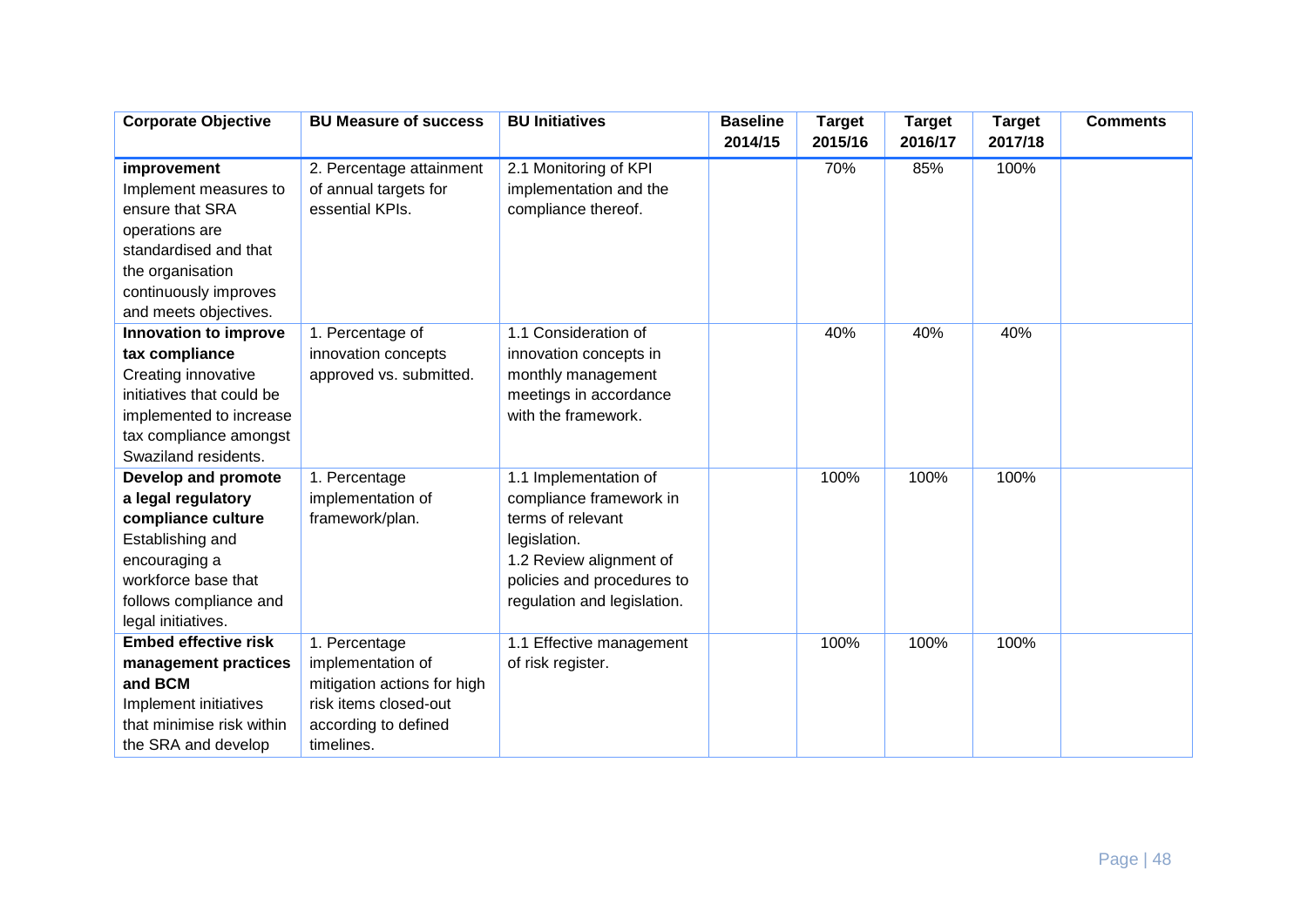| <b>Corporate Objective</b>                                                                                            | <b>BU Measure of success</b>                                                          | <b>BU Initiatives</b>                                                                                                                                                                                                                      | <b>Baseline</b><br>2014/15 | <b>Target</b><br>2015/16 | <b>Target</b><br>2016/17 | <b>Target</b><br>2017/18 | <b>Comments</b>                                                                  |
|-----------------------------------------------------------------------------------------------------------------------|---------------------------------------------------------------------------------------|--------------------------------------------------------------------------------------------------------------------------------------------------------------------------------------------------------------------------------------------|----------------------------|--------------------------|--------------------------|--------------------------|----------------------------------------------------------------------------------|
| processes to ensure<br>business continuity.                                                                           | 2. Percentage<br>implementation of the<br>business recovery plan.                     | 2.1 Implement the<br>departmental business<br>recovery plan (BRP).                                                                                                                                                                         |                            | 20%                      | 60%                      | 100%                     |                                                                                  |
| Develop knowledge<br>management<br>repository<br>Establishing a<br>knowledge centre that is                           | 1. Percentage of<br>approved updates to the<br>repository.                            | 1.1 Develop, implement<br>and communicate<br>knowledge management<br>framework (reports, time,<br>and responsibility).                                                                                                                     |                            | 90%                      | 100%                     | 100%                     |                                                                                  |
| able to collect, organise<br>and manage information<br>and resources.                                                 | 2. Percentage adherence<br>to knowledge<br>management survey<br>implementation plan.  | 2.1 Implement relevant<br>recommendations from<br>knowledge management<br>survey.                                                                                                                                                          |                            | 100%                     | 100%                     | 100%                     | Assuming the<br>survey has been<br>completed and<br>an action plan<br>developed. |
| <b>Embed high</b><br>performance culture<br>Cultivating a workforce<br>that is geared around<br>superior performance, | 1. Percentage adherence<br>to culture and climate<br>surveys implementation<br>plans. | 1.1 Implement relevant<br>recommendations from<br>culture and climate<br>surveys.                                                                                                                                                          |                            | 100%                     | 100%                     | 100%                     | Assuming the<br>survey has been<br>completed and<br>an action plan<br>developed. |
| meeting targets and<br>ensuring customer<br>satisfaction.                                                             | 2. Percentage of staff<br>meet their set<br>performance targets.                      | 2.1 Implementation of<br>performance management<br>system.<br>2.2 Identify skills gaps<br>during performance<br>management process and<br>develop and implement a<br>consolidated Personal<br>Development Plan (PDP) to<br>close the gaps. |                            | 90%                      | 90%                      | 90%                      |                                                                                  |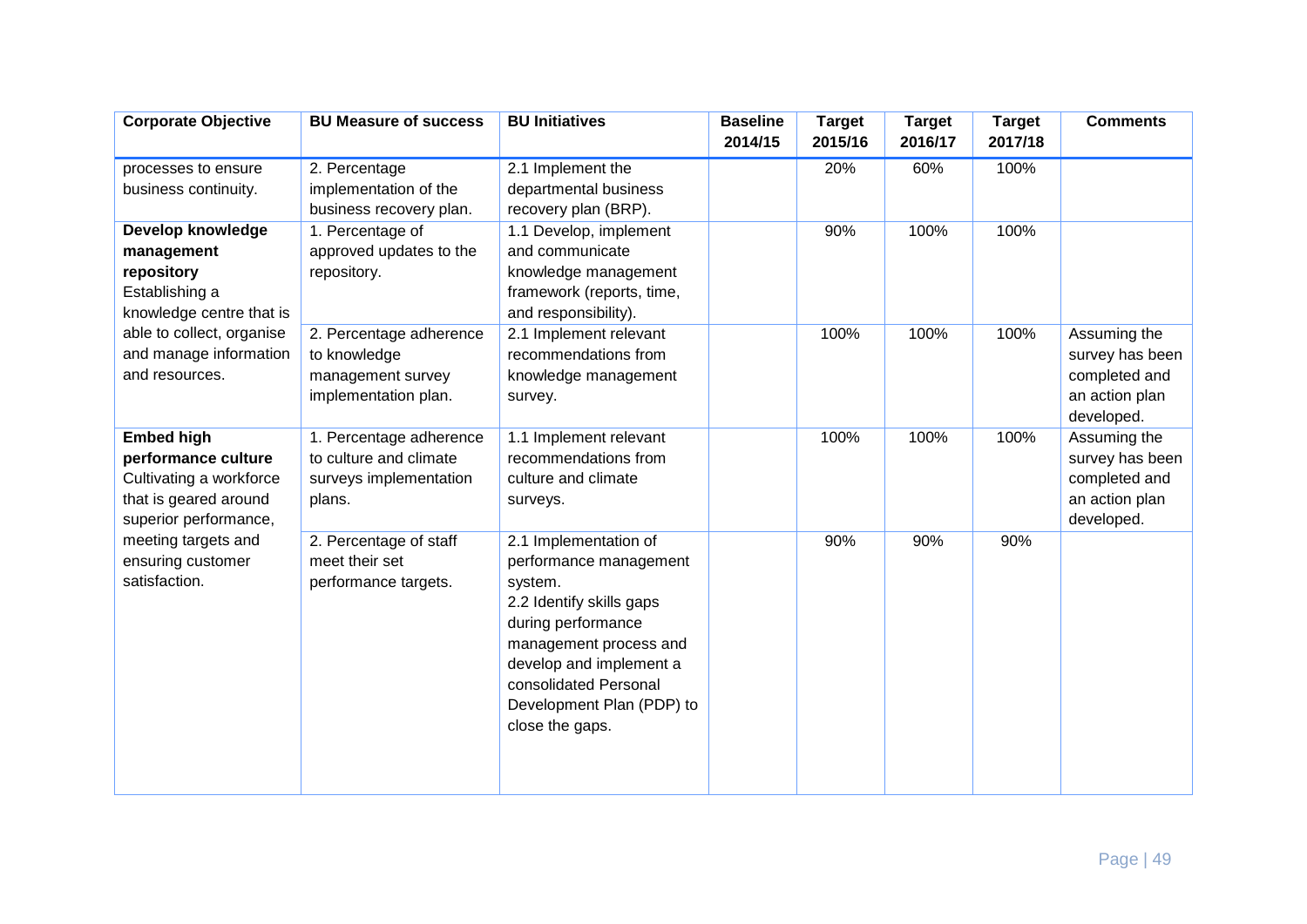| <b>Corporate Objective</b>                                                                                                                                    | <b>BU Measure of success</b>                                         | <b>BU Initiatives</b>                                                                                                                       | <b>Baseline</b><br>2014/15 | <b>Target</b><br>2015/16 | <b>Target</b><br>2016/17                                 | <b>Target</b><br>2017/18                                        | <b>Comments</b>                                                                                                       |
|---------------------------------------------------------------------------------------------------------------------------------------------------------------|----------------------------------------------------------------------|---------------------------------------------------------------------------------------------------------------------------------------------|----------------------------|--------------------------|----------------------------------------------------------|-----------------------------------------------------------------|-----------------------------------------------------------------------------------------------------------------------|
|                                                                                                                                                               | 3. A customised Domestic<br>Taxes basic training<br>programme        | 3.1 Develop a customised<br>departmental basic training<br>programme.                                                                       |                            |                          | 100%                                                     |                                                                 | Preparatory<br>work to<br>commence in<br>2015/16,<br>including<br>curriculum<br>development,<br>benchmarking,<br>etc. |
| <b>Embed effective</b><br>change management<br>Ensuring that applicable<br>processes and tools are<br>used to deal with<br>change within the<br>organisation. | 1. Percentage compliance<br>to soft change leadership<br>guidelines. | 1.1 Comply and implement<br>soft change leadership<br>guidelines.                                                                           |                            |                          | Green<br>(Higher<br>probability<br>of change<br>success) | <b>Blue</b><br>(Highest<br>probability<br>of change<br>success) |                                                                                                                       |
| Effective usage of<br>technology systems<br>Ensuring that all staff<br>are able to use SRA's<br>technology programmes<br>efficiently and with ease.           | 1. Percentage<br>functionality usage of<br>technology systems.       | 1.1 Develop skills to<br>analyse data and present<br>for decision making.<br>1.2 Implement data mining<br>analyses and reporting<br>system. |                            | 80%                      | 90%                                                      | 100%                                                            |                                                                                                                       |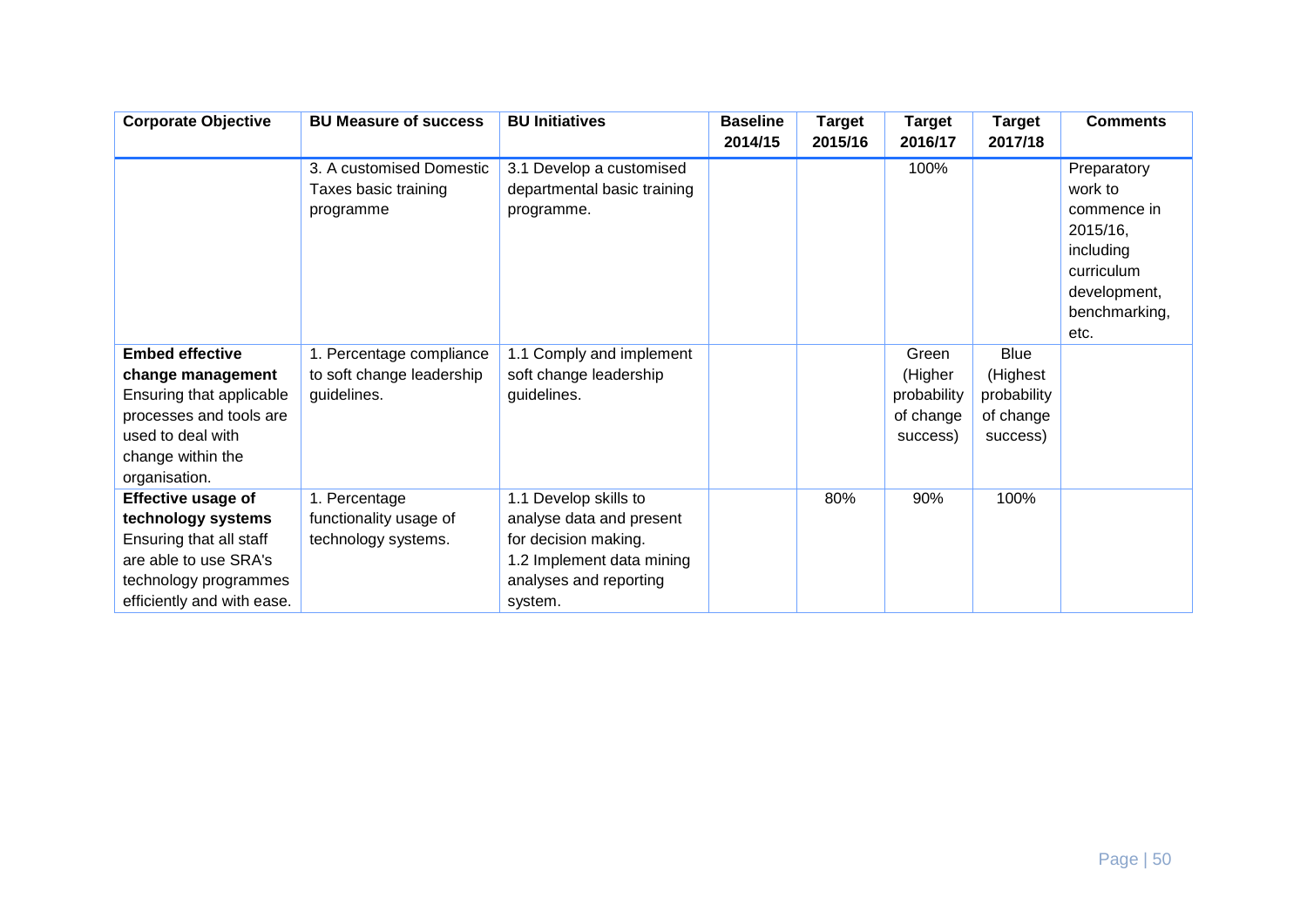# **FINANCE DEPARTMENT**

| <b>Corporate Objective</b>    | <b>BU Measure of success</b> | <b>BU Initiatives</b>      | <b>Baseline</b><br>2014/15 | <b>Target</b><br>2015/16 | <b>Target</b><br>2016/17 | <b>Target</b><br>2017/18 | <b>Comments</b> |
|-------------------------------|------------------------------|----------------------------|----------------------------|--------------------------|--------------------------|--------------------------|-----------------|
| Optimise cost of              | 1. Percentage                | 1.1 Monthly review on      |                            | $95% -$                  | $95% -$                  | 95% -                    |                 |
| collection.                   | expenditure against          | expenditure.               |                            | 100%                     | 100%                     | 100%                     |                 |
| Ensure that the costs of      | budget on planned            | 1.2 Quarterly awareness    |                            |                          |                          |                          |                 |
| collecting revenue are        | activities.                  | sessions to all BUs        |                            |                          |                          |                          |                 |
| kept to a minimum and         |                              | regarding key financial    |                            |                          |                          |                          |                 |
| that unnecessary costs        |                              | performance and forecasts. |                            |                          |                          |                          |                 |
| are avoided.                  | 2. Percentage of refund      | 2.1 Timely transaction     |                            |                          |                          |                          |                 |
|                               | transactions that are        | processing in accordance   |                            |                          |                          |                          |                 |
|                               | processed with the           | with service level         |                            |                          |                          |                          |                 |
|                               | Service Level Agreement.     | agreements.                |                            |                          |                          |                          |                 |
| Improve taxpayer              | 1. Percentage refund         | 1.1 Review and update      |                            | $90% -$                  | $90% -$                  | $90% -$                  |                 |
| satisfaction                  | transactions that comply     | refund process and KPIs    |                            | 100%                     | 100%                     | 100%                     |                 |
| Develop programmes that       | with major customer          | associated to it (VAT).    |                            |                          |                          |                          |                 |
| will improve customer         | service standards.           |                            |                            |                          |                          |                          |                 |
| encounters with SRA and       |                              |                            |                            |                          |                          |                          |                 |
| their expectations.           |                              |                            |                            |                          |                          |                          |                 |
| <b>Standardise operations</b> | 1. Percentage of all         | 1.1 Document and           |                            | 100%                     | 100%                     | 100%                     |                 |
| and pursue continuous         | processes documented         | implement all processes.   |                            |                          |                          |                          |                 |
| improvement                   | and implemented.             |                            |                            |                          |                          |                          |                 |
| Implement measures to         | 2. Percentage attainment     | 2.1 Monitoring of KPI      |                            | 95% -                    | $95% -$                  | 95% -                    |                 |
| ensure that SRA               | of annual targets for        | implementation and the     |                            | 100%                     | 100%                     | 100%                     |                 |
| operations are                | essential KPIs.              | compliance thereof.        |                            |                          |                          |                          |                 |
| standardised and that the     |                              |                            |                            |                          |                          |                          |                 |
| organisation continuously     |                              |                            |                            |                          |                          |                          |                 |
| improves and meets            |                              |                            |                            |                          |                          |                          |                 |
| objectives.                   |                              |                            |                            |                          |                          |                          |                 |
| Develop and promote a         | 1. Percentage                | 1.1 Implementation of      |                            | 100%                     | 100%                     | 100%                     |                 |
| legal regulatory              | implementation of            | compliance framework in    |                            |                          |                          |                          |                 |
| compliance culture            | framework/plan.              | terms of relevant acts.    |                            |                          |                          |                          |                 |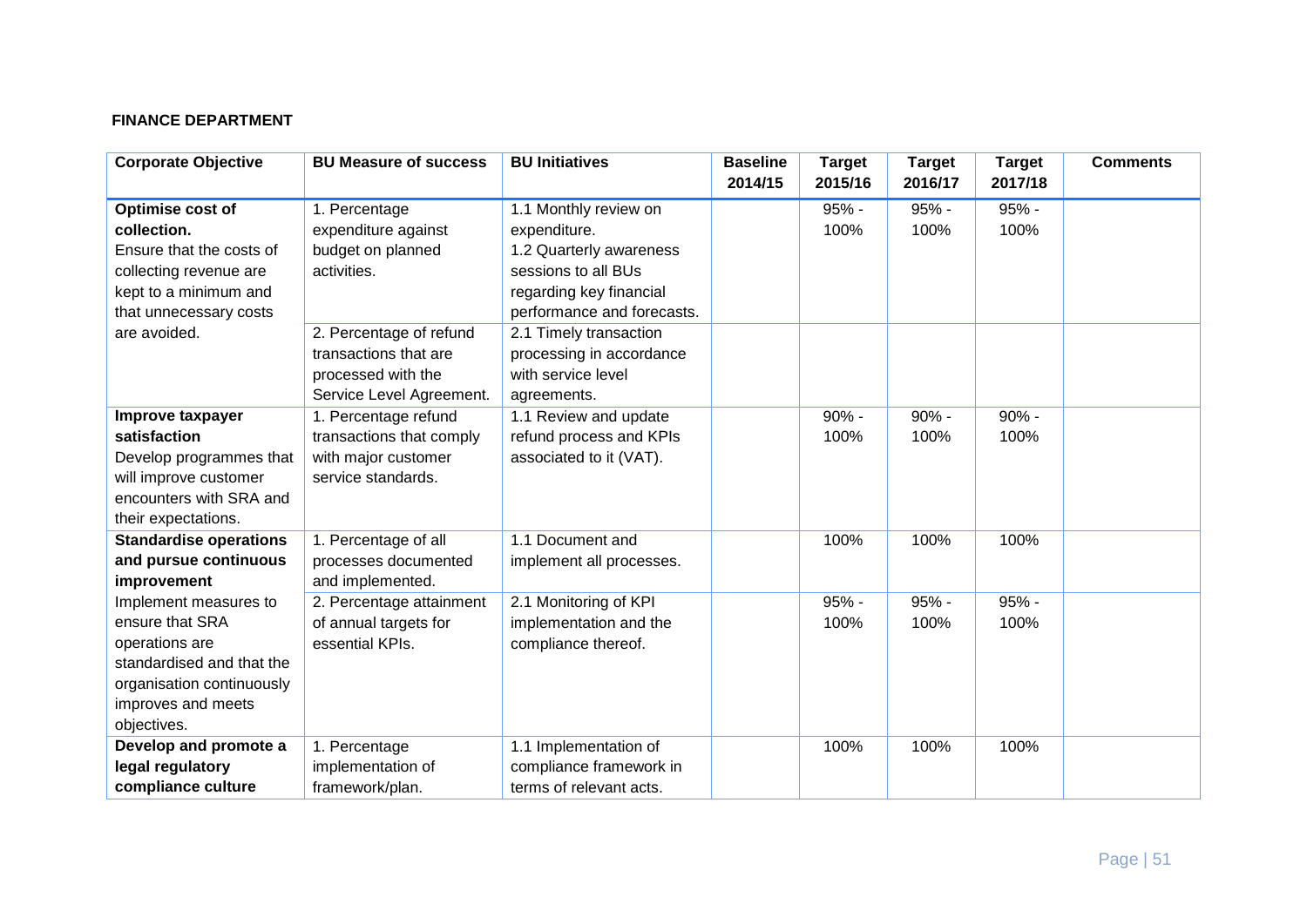| <b>Corporate Objective</b>                                                                                                                                                                 | <b>BU Measure of success</b>                                                         | <b>BU Initiatives</b>                                                                                                  | <b>Baseline</b><br>2014/15 | <b>Target</b><br>2015/16 | <b>Target</b><br>2016/17 | <b>Target</b><br>2017/18 | <b>Comments</b>                                                                  |
|--------------------------------------------------------------------------------------------------------------------------------------------------------------------------------------------|--------------------------------------------------------------------------------------|------------------------------------------------------------------------------------------------------------------------|----------------------------|--------------------------|--------------------------|--------------------------|----------------------------------------------------------------------------------|
| Establishing and<br>encouraging a workforce<br>base that follows<br>compliance and legal<br>initiatives.                                                                                   | 2. Percentage of policies<br>completely reviewed.                                    | 2.1 Review alignment of all<br>finance policies to relevant<br>regulation, legislation and<br>standards.               |                            | 100%                     |                          |                          |                                                                                  |
| <b>Embed effective risk</b><br>management practices<br>and BCM<br>Implement initiatives that<br>minimise risk within the<br>SRA and develop<br>processes to ensure<br>business continuity. | 1. Percentage<br>implementation of<br>mitigation actions for high<br>risk items.     | 1.1 Effective management<br>of risk register.                                                                          |                            | 100%                     | 100%                     | 100%                     |                                                                                  |
|                                                                                                                                                                                            | 2. Percentage<br>implementation of the<br>business recovery plan.                    | 2.1 Implement the<br>departmental business<br>recovery plan (BRP).                                                     |                            | 20%                      | 60%                      | 100%                     |                                                                                  |
| Develop knowledge<br>management repository<br>Establishing a knowledge                                                                                                                     | 1. Knowledge<br>Management survey<br>results.                                        | 1.1 Conduct Knowledge<br>Management Survey.                                                                            |                            | Establish<br>baseline    |                          |                          |                                                                                  |
| centre that is able to<br>collect, organise and<br>manage information and<br>resources.                                                                                                    | 2. Percentage adherence<br>to knowledge<br>management survey<br>implementation plan. | 2.1 Implement relevant<br>recommendations from<br>knowledge management<br>survey.                                      |                            | 100%                     | 100%                     | 100%                     | Assuming the<br>survey has been<br>completed and<br>an action plan<br>developed. |
|                                                                                                                                                                                            | 3. Statistics report on the<br>usage of the Knowledge<br>Management system.          | 3.1 Develop tool for<br>monitoring usage of the<br>Knowledge Management<br>System.                                     |                            |                          | 100%                     | 100%                     |                                                                                  |
|                                                                                                                                                                                            | 4. Percentage of<br>approved updates to the<br>repository.                           | 4.1 Develop, implement<br>and communicate<br>knowledge management<br>framework (reports, time,<br>and responsibility). |                            | 90%                      | 100%                     | 100%                     |                                                                                  |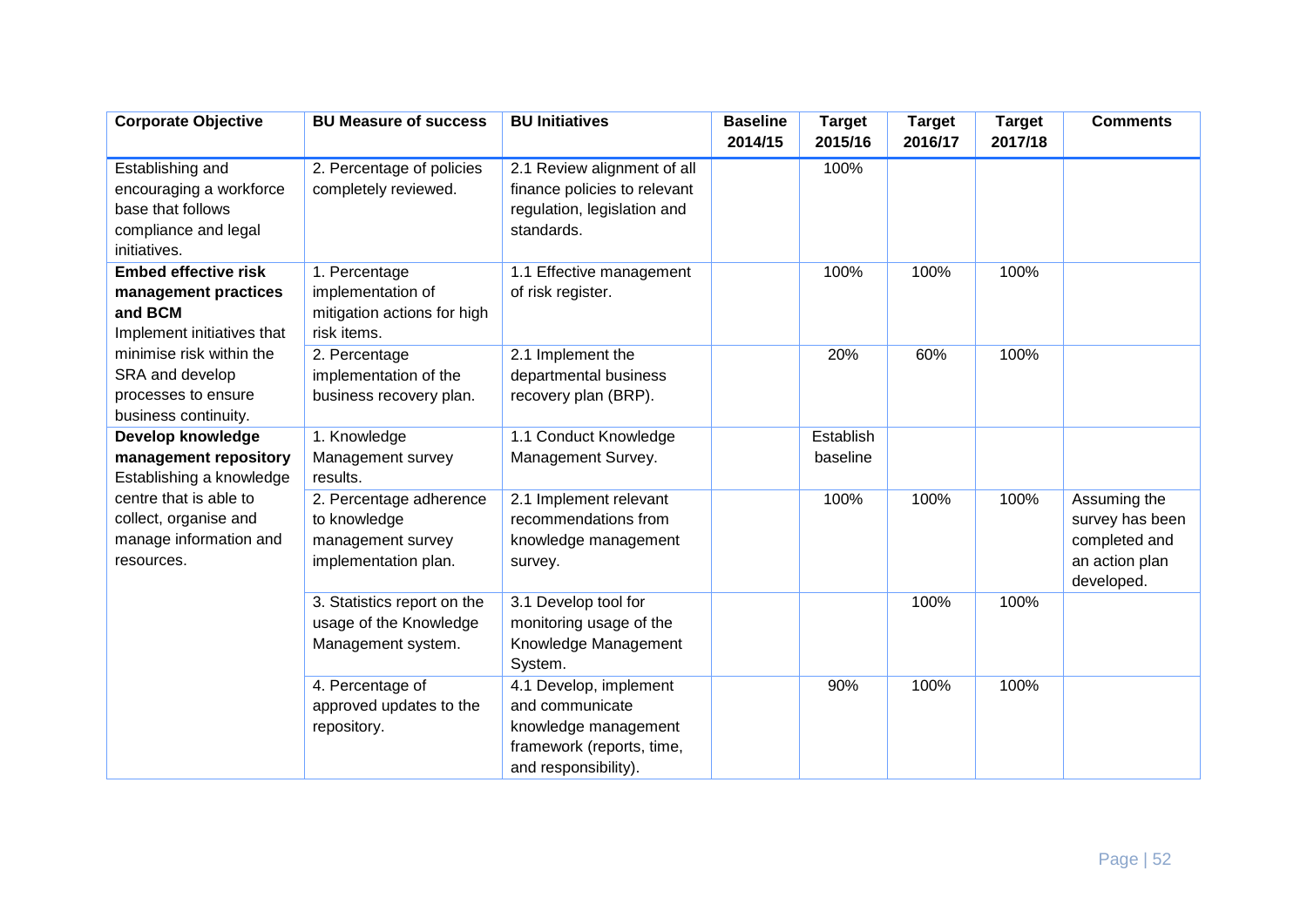| <b>Corporate Objective</b>    | <b>BU Measure of success</b> | <b>BU Initiatives</b>       | <b>Baseline</b><br>2014/15 | <b>Target</b><br>2015/16 | <b>Target</b><br>2016/17 | <b>Target</b><br>2017/18 | <b>Comments</b> |
|-------------------------------|------------------------------|-----------------------------|----------------------------|--------------------------|--------------------------|--------------------------|-----------------|
|                               |                              |                             |                            |                          |                          |                          |                 |
| <b>Embed high</b>             | 1. Percentage adherence      | 1.1 Implement relevant      |                            | 100%                     | 100%                     | 100%                     | Assuming the    |
| performance culture           | to culture and climate       | recommendations from        |                            |                          |                          |                          | survey has been |
| Cultivating a workforce       | surveys implementation       | culture and climate         |                            |                          |                          |                          | completed and   |
| that is geared around         | plans.                       | surveys.                    |                            |                          |                          |                          | an action plan  |
| superior performance,         |                              |                             |                            |                          |                          |                          | developed.      |
| meeting targets and           | 2. Percentage of staff       | 2.1 Implementation of       |                            | 85%                      | 85%                      | 85%                      |                 |
| ensuring customer             | meet their set               | performance management      |                            |                          |                          |                          |                 |
| satisfaction.                 | performance targets.         | system.                     |                            |                          |                          |                          |                 |
|                               |                              | 2.2 Identify skills gaps    |                            |                          |                          |                          |                 |
|                               |                              | during Performance          |                            |                          |                          |                          |                 |
|                               |                              | Management process and      |                            |                          |                          |                          |                 |
|                               |                              | develop a consolidated      |                            |                          |                          |                          |                 |
|                               |                              | <b>Personal Development</b> |                            |                          |                          |                          |                 |
|                               |                              | Plan (PDP) to close the     |                            |                          |                          |                          |                 |
|                               |                              | gaps.                       |                            |                          |                          |                          |                 |
| <b>Embed effective change</b> | 1. Percentage compliance     | 1.1 Comply and implement    |                            |                          | Green                    | <b>Blue</b>              |                 |
| management                    | to soft change leadership    | soft change leadership      |                            |                          | (Higher                  | (Highest                 |                 |
| Ensuring that applicable      | guidelines.                  | guidelines.                 |                            |                          | probability              | probability              |                 |
| processes and tools are       |                              |                             |                            |                          | of change                | of change                |                 |
| used to deal with change      |                              |                             |                            |                          | success)                 | success)                 |                 |
| within the organisation.      |                              |                             |                            |                          |                          |                          |                 |
| <b>Effective usage of</b>     | 1. Percentage of             | 1.1 Conduct a software      |                            | 100%                     |                          |                          |                 |
| technology systems            | functionality usage.         | implementation inventory    |                            |                          |                          |                          |                 |
| Ensuring that all staff are   |                              | and usage analysis.         |                            |                          |                          |                          |                 |
| able to use SRA's             |                              | 1.2 Conduct a gap review    |                            |                          |                          |                          |                 |
| technology programmes         |                              | and formulate an            |                            |                          |                          |                          |                 |
| efficiently and with ease.    |                              | implementation plan to      |                            |                          |                          |                          |                 |
|                               |                              | improve the functionality   |                            |                          |                          |                          |                 |
|                               |                              | usage of software.          |                            |                          |                          |                          |                 |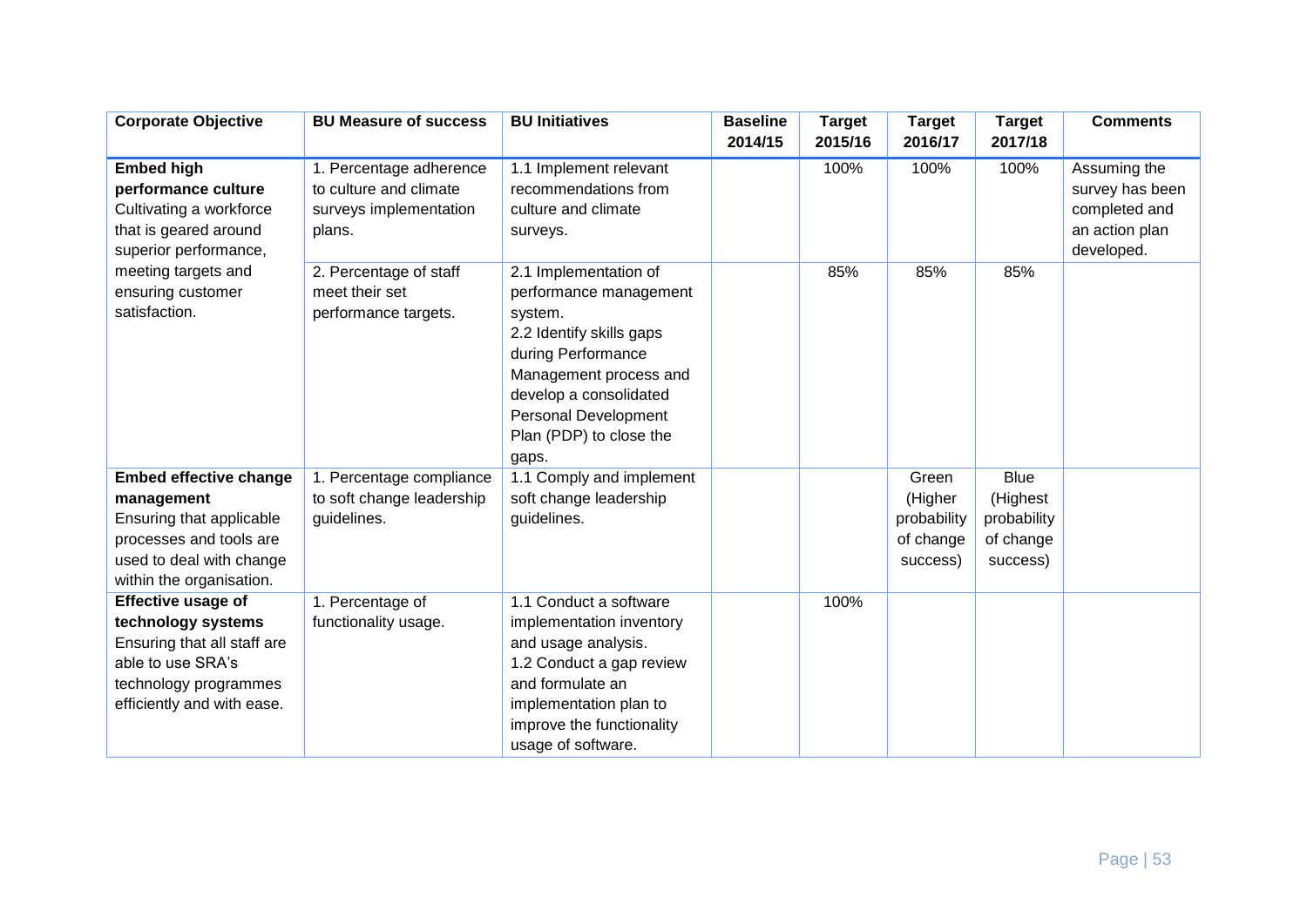| <b>Corporate Objective</b> | <b>BU Measure of success</b>                                                              | <b>BU Initiatives</b>                                                                                                                               | <b>Baseline</b><br>2014/15 | <b>Target</b><br>2015/16 | Target<br>2016/17 | <b>Target</b><br>2017/18 | <b>Comments</b> |
|----------------------------|-------------------------------------------------------------------------------------------|-----------------------------------------------------------------------------------------------------------------------------------------------------|----------------------------|--------------------------|-------------------|--------------------------|-----------------|
|                            | 2. Percentage of<br>technology system plan<br>implemented throughout<br>the organisation. | 2.1 Develop and implement<br>technology system plan.<br>2.2 Monitor functionality<br>usage.<br>2.3 Conduct training needs<br>analysis and roll out. |                            | 75%                      | 85%               | 95%                      |                 |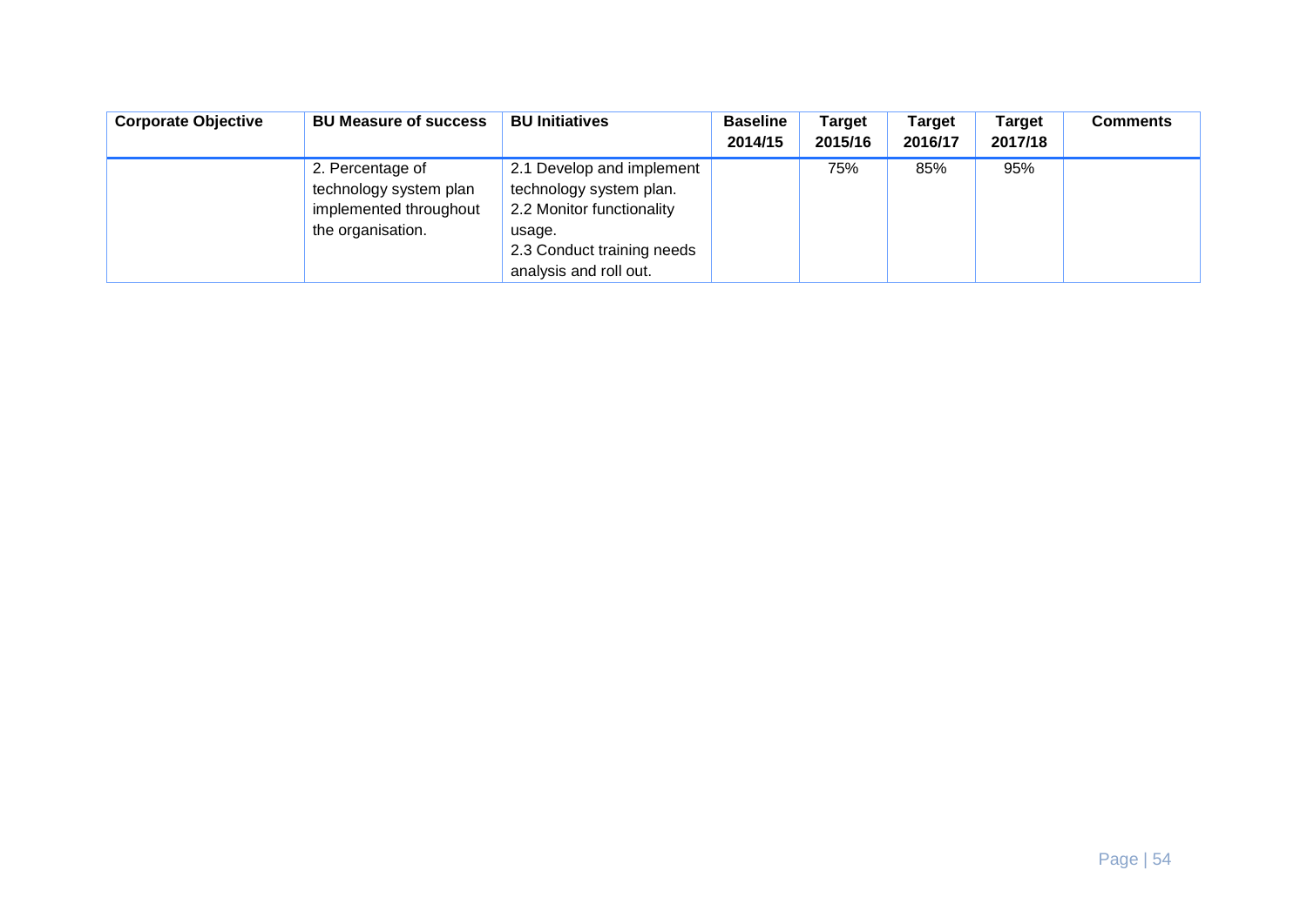#### **CORPORATE SERVICES DEPARTMENT**

| <b>BU Corporate</b><br>objective                                                                                                                            | <b>BU Measure of</b><br><b>SUCCESS</b>                                   | <b>BU Initiative</b>                                                                  | <b>Baseline</b><br>2014/15 | <b>Target</b><br>2015/16 | <b>Target</b><br>2016/17 | <b>Target</b><br>2017/18 | <b>Comments</b>                                    |
|-------------------------------------------------------------------------------------------------------------------------------------------------------------|--------------------------------------------------------------------------|---------------------------------------------------------------------------------------|----------------------------|--------------------------|--------------------------|--------------------------|----------------------------------------------------|
| F1 Optimise cost of<br>collection.<br>Ensure that the costs of<br>collecting revenue are<br>kept to a minimum and<br>that unnecessary costs<br>are avoided. | 1. Percentage<br>expenditure against<br>budget on planned<br>activities. | 1.1 Monthly review on<br>expenditure.                                                 |                            | 95%-100%                 | 95%-<br>100%             | 95%-100%                 |                                                    |
| <b>F2 Improve Tax Payer</b><br><b>Compliance</b><br>Identify and develop<br>policies that can be<br>implemented to ensure<br>the support and                | 1. Percentage<br>completion of tax gap<br>study.                         | 1.1 Conduct a Tax Gap<br>study.                                                       |                            | 100%                     |                          |                          |                                                    |
| commitment of<br>taxpayers.                                                                                                                                 | 2. Percentage<br>adherence to taxpayer<br>engagement plan.               | 2.1 Develop and<br>implement a taxpayer<br>engagement plan.                           |                            | 95%-100%                 | 95%-<br>100%             | 95%-100%                 |                                                    |
| C1 Improve taxpayer<br>satisfaction<br>Develop programmes                                                                                                   | 1. Customer satisfaction<br>index calculated from<br>survey results.     | 1.1 Carry out customer<br>satisfaction survey.                                        | 2.7                        | 3.0                      |                          | 3.0                      | Survey will be<br>conducted once<br>every 2 years. |
| that will improve<br>customer encounters<br>with SRA and their<br>expectations.                                                                             | 2. Percentage of action<br>plan completed.                               | 2.1 Implementation of<br>recommendations from<br>the customer satisfaction<br>survey. |                            | 95%-100%                 | 95%-<br>100%             | 95%-100%                 |                                                    |
|                                                                                                                                                             | 3. Tool for measuring<br>complaints.                                     | 3.1 Develop, implement<br>and baseline tool to<br>measure taxpayer<br>complaints.     |                            | 30-Sep-15                |                          |                          |                                                    |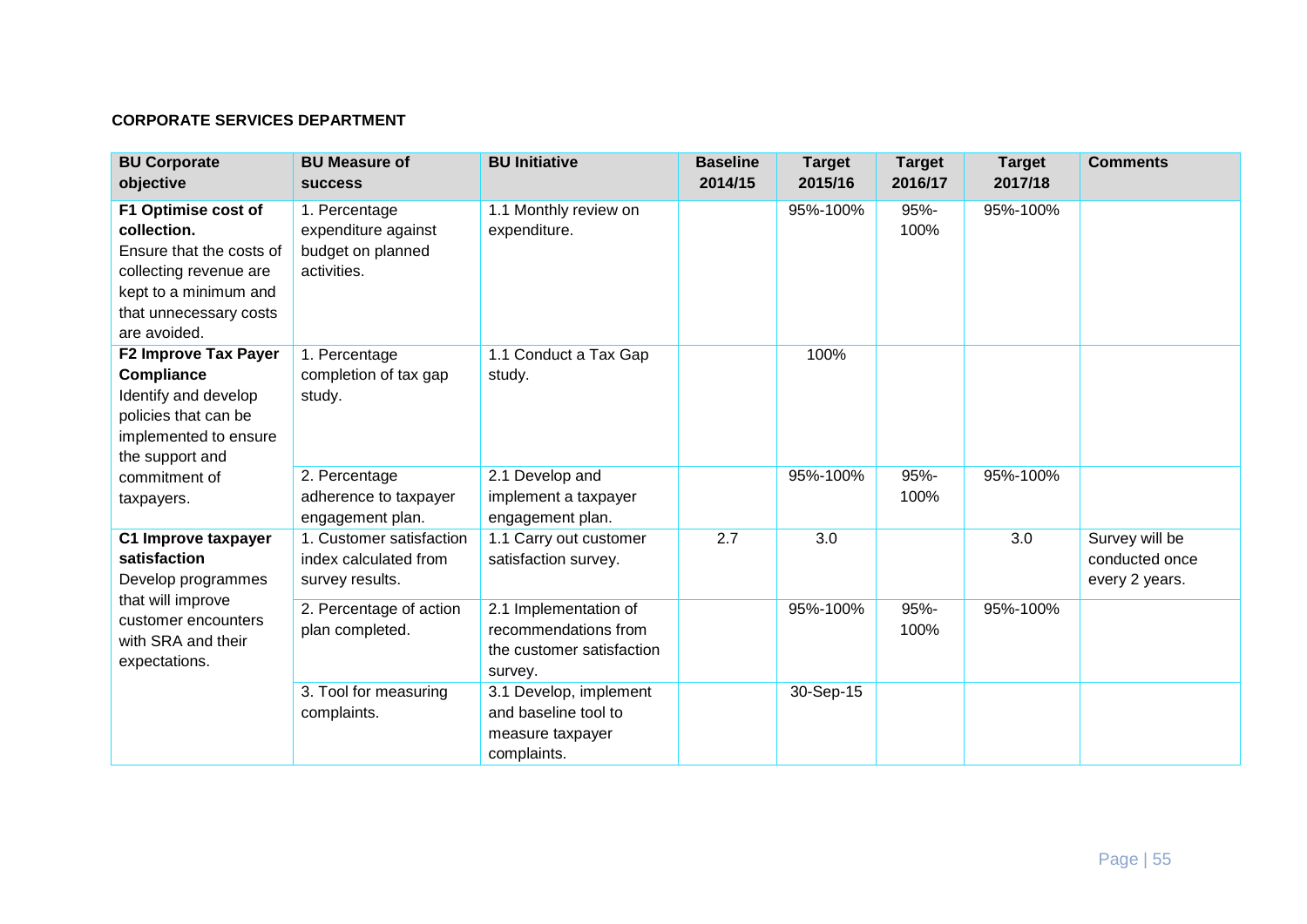|                                                                                                                                                                                   | 4. Percentage resolved<br>taxpayer complaints<br>within the set timelines. | 4.1 Resolve taxpayer<br>complaints within the set<br>timelines.                                                                      | Mechanism<br>for<br>managing<br>taxpayer<br>complaints<br>developed. |          | 75%          | 85%      |  |
|-----------------------------------------------------------------------------------------------------------------------------------------------------------------------------------|----------------------------------------------------------------------------|--------------------------------------------------------------------------------------------------------------------------------------|----------------------------------------------------------------------|----------|--------------|----------|--|
|                                                                                                                                                                                   | 5. Customer Service<br>Standards reviewed.                                 | 5.1 Review Customer<br>Service Standards and<br>ensure process alignment<br>to KPIs and the Ease of<br>Doing Business<br>Indicators. |                                                                      | 100%     |              |          |  |
| P1 Standardise<br>operations and<br>pursue continuous                                                                                                                             | 1. Percentage of all<br>processes documented<br>& implemented.             | 1.1 Document and<br>implement all processes.                                                                                         |                                                                      | 100%     | 100%         | 100%     |  |
| improvement<br>Implement measures to<br>ensure that SRA<br>operations are<br>standardised and that<br>the organisation<br>continuously improves<br>and meets objectives.          | 2. Percentage<br>attainment of annual<br>targets for essential<br>KPIs.    | 2.1 Monitoring of KPI<br>implementation and the<br>compliance thereof.                                                               |                                                                      | 95%-100% | 95%-<br>100% | 95%-100% |  |
| P2 Innovation to<br>improve tax<br>compliance<br>Creating innovative<br>initiatives that could be<br>implemented to<br>increase tax<br>compliance amongst<br>Swaziland residents. | 1. Percentage of<br>innovation concepts<br>approved vs. submitted.         | 1.1 Consideration of<br>innovation concepts in<br>monthly management<br>meetings in accordance<br>with the framework.                |                                                                      | 40%      | 40%          | 40%      |  |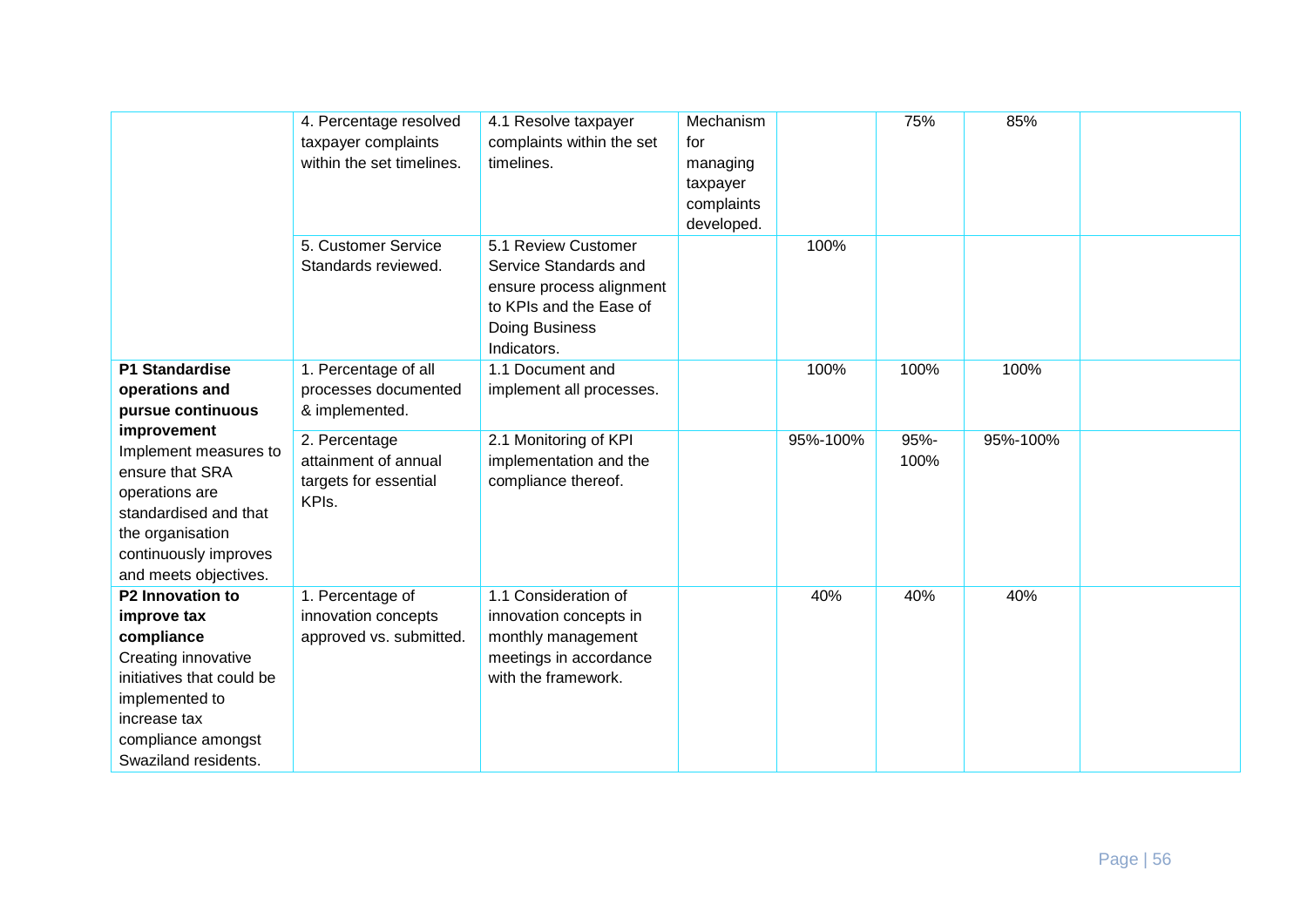| P3 Develop and<br>promote a legal<br>regulatory<br>compliance culture<br>Establishing and<br>encouraging a<br>workforce base that<br>follows compliance and<br>legal initiatives. | 1. Percentage<br>implementation of<br>framework/plan.<br>2. Percentage validation<br>completed.                                                 | 1.1 Implementation of<br>compliance framework in<br>terms of relevant acts.<br>2.1 Validate alignment of<br>HR policies to relevant<br>legislation. | 100%<br>100% | 100% | 100% |  |
|-----------------------------------------------------------------------------------------------------------------------------------------------------------------------------------|-------------------------------------------------------------------------------------------------------------------------------------------------|-----------------------------------------------------------------------------------------------------------------------------------------------------|--------------|------|------|--|
|                                                                                                                                                                                   | 3. Percentage<br>adherence to statutory<br>reporting timelines of<br>quarterly and annual<br>performance reports to<br>the Ministry of Finance. | 3.1 Implement and<br>monitor adherence to<br>reporting calendar and<br>manage exceptions.                                                           | 100%         | 100% | 100% |  |
| <b>P4 Embed effective</b><br>risk management<br>practices and BCM<br>Implement initiatives<br>that minimise risk within<br>the SRA and develop                                    | 1. Percentage<br>implementation of<br>mitigation actions for<br>high risk items.                                                                | 1.1 Effective management<br>of risk register.                                                                                                       | 100%         | 100% | 100% |  |
| processes to ensure<br>business continuity.                                                                                                                                       | 2. Percentage<br>implementation of the<br>business recovery plan.                                                                               | 2.1 Implement the<br>departmental business<br>recovery plan (BRP).                                                                                  | 20%          | 60%  | 100% |  |
| L 1 Develop<br>knowledge<br>management<br>repository<br>Establishing a                                                                                                            | 1. Percentage complete<br>of Knowledge<br>management system in<br>place.                                                                        | 1.1 Develop and<br>Implement knowledge<br>management system and<br>framework for the<br>organisation.                                               | 100%         |      |      |  |
| knowledge centre that<br>is able to collect,<br>organise and manage<br>information and<br>resources.                                                                              | 2. Percentage complete<br>of knowledge<br>management training<br>conducted.                                                                     | 2.1 Conduct knowledge<br>management training.                                                                                                       | 100%         |      |      |  |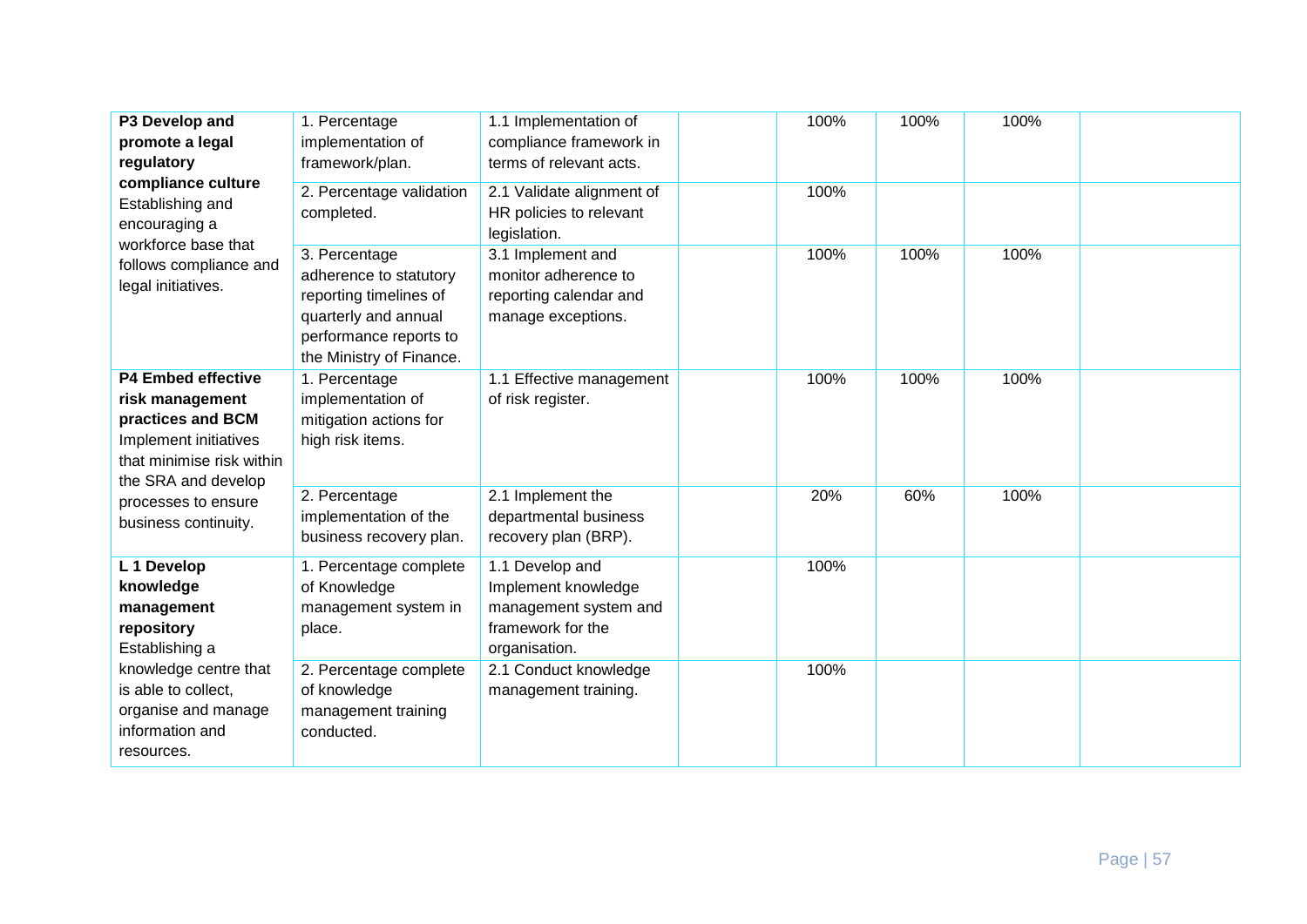|                                                                                                             | 3. Percentage of<br>approved updates to the<br>repository.                            | 3.1 Develop, implement<br>and communicate<br>knowledge management<br>framework (reports, time,<br>and responsibility).                                                                                                                                                                                                                                    | 100%      | 100%      | 100%      |                                                                                |
|-------------------------------------------------------------------------------------------------------------|---------------------------------------------------------------------------------------|-----------------------------------------------------------------------------------------------------------------------------------------------------------------------------------------------------------------------------------------------------------------------------------------------------------------------------------------------------------|-----------|-----------|-----------|--------------------------------------------------------------------------------|
|                                                                                                             | 4. Percentage<br>adherence to knowledge<br>management survey<br>implementation plan.  | 4.1 Implement relevant<br>recommendations from<br>knowledge management<br>survey.                                                                                                                                                                                                                                                                         | 100%      | 100%      | 100%      | Assuming the<br>survey has been<br>completed & an<br>action plan<br>developed. |
| L2 Embed high<br>performance culture<br>Cultivating a workforce                                             | 1. Culture and climate<br>survey conducted.                                           | 1.1 Develop and<br>implement culture and<br>climate survey.                                                                                                                                                                                                                                                                                               | 30-Jun-15 | 30-Jun-16 | 30-Jun-17 |                                                                                |
| that is geared around<br>superior performance,<br>meeting targets and<br>ensuring customer<br>satisfaction. | 2. Percentage<br>adherence to culture<br>and climate surveys<br>implementation plans. | 2.1 Implement relevant<br>recommendations from<br>culture and climate<br>surveys.                                                                                                                                                                                                                                                                         | 100%      | 100%      | 100%      | Assuming the<br>survey has been<br>completed & an<br>action plan<br>developed. |
|                                                                                                             | 3. Percentage of staff<br>meet their set<br>performance targets.                      | 3.1 Identify skills gaps<br>during Performance<br>Management process and<br>develop a consolidated<br>performance development<br>plan (PDP) to close the<br>gaps.<br>3.2 Implementation of<br>performance<br>management system.<br>3.3 Develop and roll out of<br>succession plan.<br>3.4 Develop and maintain<br>job profiles and grading<br>structures. | 85%       | 85%       | 85%       |                                                                                |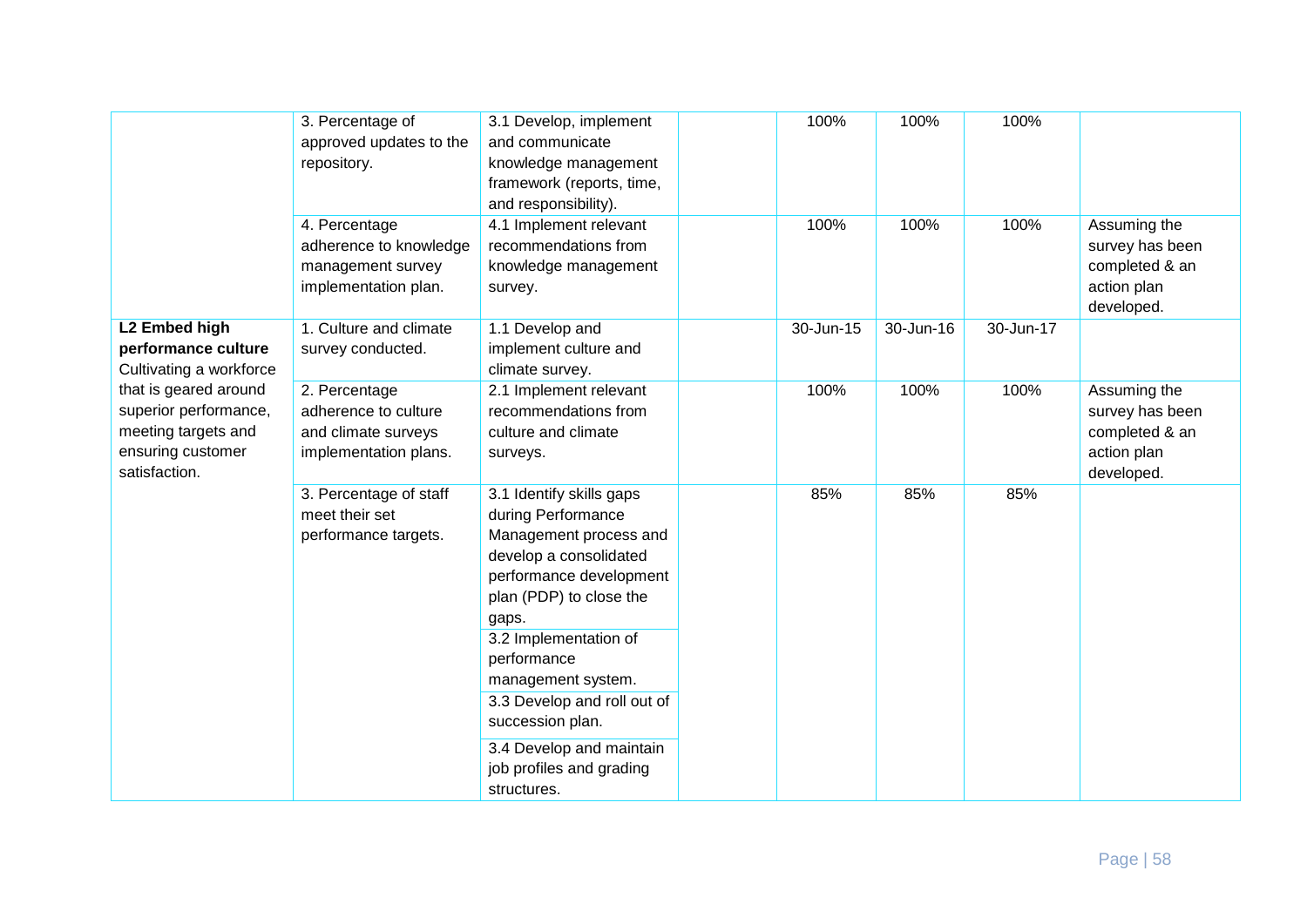|                           |                    | 3.5 Develop and           |             |             |                |  |
|---------------------------|--------------------|---------------------------|-------------|-------------|----------------|--|
|                           |                    | implement staff retention |             |             |                |  |
|                           |                    | strategy.                 |             |             |                |  |
|                           |                    | 3.6 Develop and           |             |             |                |  |
|                           |                    | implement and employee    |             |             |                |  |
|                           |                    | recognition and awards    |             |             |                |  |
|                           |                    | programme.                |             |             |                |  |
| <b>L3 Embed effective</b> | 1. Percentage      | 1.1 Comply and            | Green       | Green       | Blue           |  |
| change management         | compliance to soft | implement soft change     | (Higher     | (Higher     | (Highest       |  |
| Ensuring that             | change leadership  | leadership guidelines.    | probability | probability | probability of |  |
| applicable processes      | guidelines.        |                           | of change   | of change   | change         |  |
| and tools are used to     |                    |                           | success)    | success)    | success)       |  |
| deal with change within   |                    |                           |             |             |                |  |
| the organisation.         |                    |                           |             |             |                |  |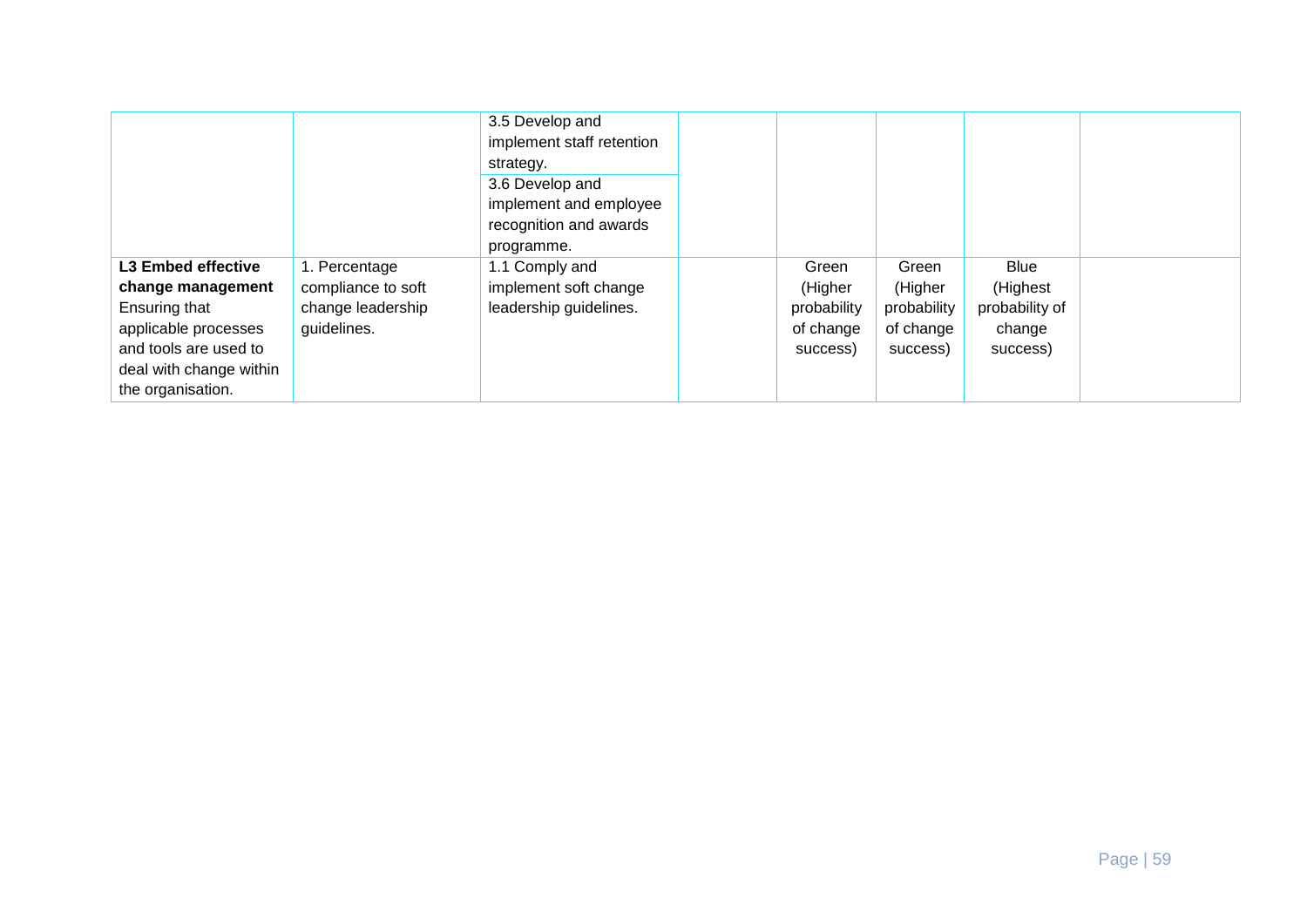#### **MODERNISATION DEPARTMENT**

| <b>Corporate Objective</b>                                                                                                                             | <b>BU Measure of success</b>                                             | <b>BU Initiatives</b>                                                                                                                                                                               | <b>Baseline</b><br>2014/15                        | <b>Target</b><br>2015/16 | <b>Target</b><br>2016/17 | <b>Target</b><br>2017/18 | <b>Comments</b> |
|--------------------------------------------------------------------------------------------------------------------------------------------------------|--------------------------------------------------------------------------|-----------------------------------------------------------------------------------------------------------------------------------------------------------------------------------------------------|---------------------------------------------------|--------------------------|--------------------------|--------------------------|-----------------|
| Optimise cost of<br>collection.<br>Ensure that the costs of<br>collecting revenue are                                                                  | 1. Percentage<br>expenditure against<br>budget on planned<br>activities. | 1.1 Monthly review on<br>expenditure.                                                                                                                                                               | 91%                                               | 95% -<br>100%            | 95% -<br>100%            | 95% -<br>100%            |                 |
| kept to a minimum and<br>that unnecessary costs<br>are avoided.                                                                                        | 2. Percentage CAPEX<br>expended against budget<br>on planned activities. | 2.1 Compile and get<br>approval of business cases<br>for CAPEX budget 2 years<br>in advance.<br>2.2 Quarterly monitoring of<br>approved CAPEX business<br>cases.                                    | Prepare 2<br>years<br>budget in<br>2014/<br>2015. | $80% -$<br>85%           | $85% -$<br>90%           | 90% -<br>100%            |                 |
| Improve taxpayer<br>compliance<br>Identify and develop<br>policies that can be<br>implemented to ensure<br>the support and<br>commitment of taxpayers. | 1. Percentage uptake of<br>new initiatives at the time<br>of go-live.    | 1.1 Develop a tool to<br>measure adoption rate of<br>intended tax compliance<br>initiative(s).                                                                                                      |                                                   | 80%                      | 100%                     | 100%                     |                 |
| Improve taxpayer<br>satisfaction<br>Develop programmes that<br>will improve customer<br>encounters with SRA and<br>their expectations.                 | 1. Percentage action plan<br>implemented.                                | 1.1 Submit inputs on<br>processes into the<br><b>Customer Satisfaction</b><br>Survey questionnaire.<br>1.2 Implementation of<br>recommendations from the<br><b>Customer Satisfaction</b><br>survey. |                                                   | 100%                     | 100%                     | 100%                     |                 |
| <b>Standardise operations</b><br>and pursue continuous<br>improvement                                                                                  | 1. Percentage of all<br>processes documented<br>and implemented.         | 1. Document and<br>implement all processes.                                                                                                                                                         |                                                   | 100%                     | 100%                     | 100%                     |                 |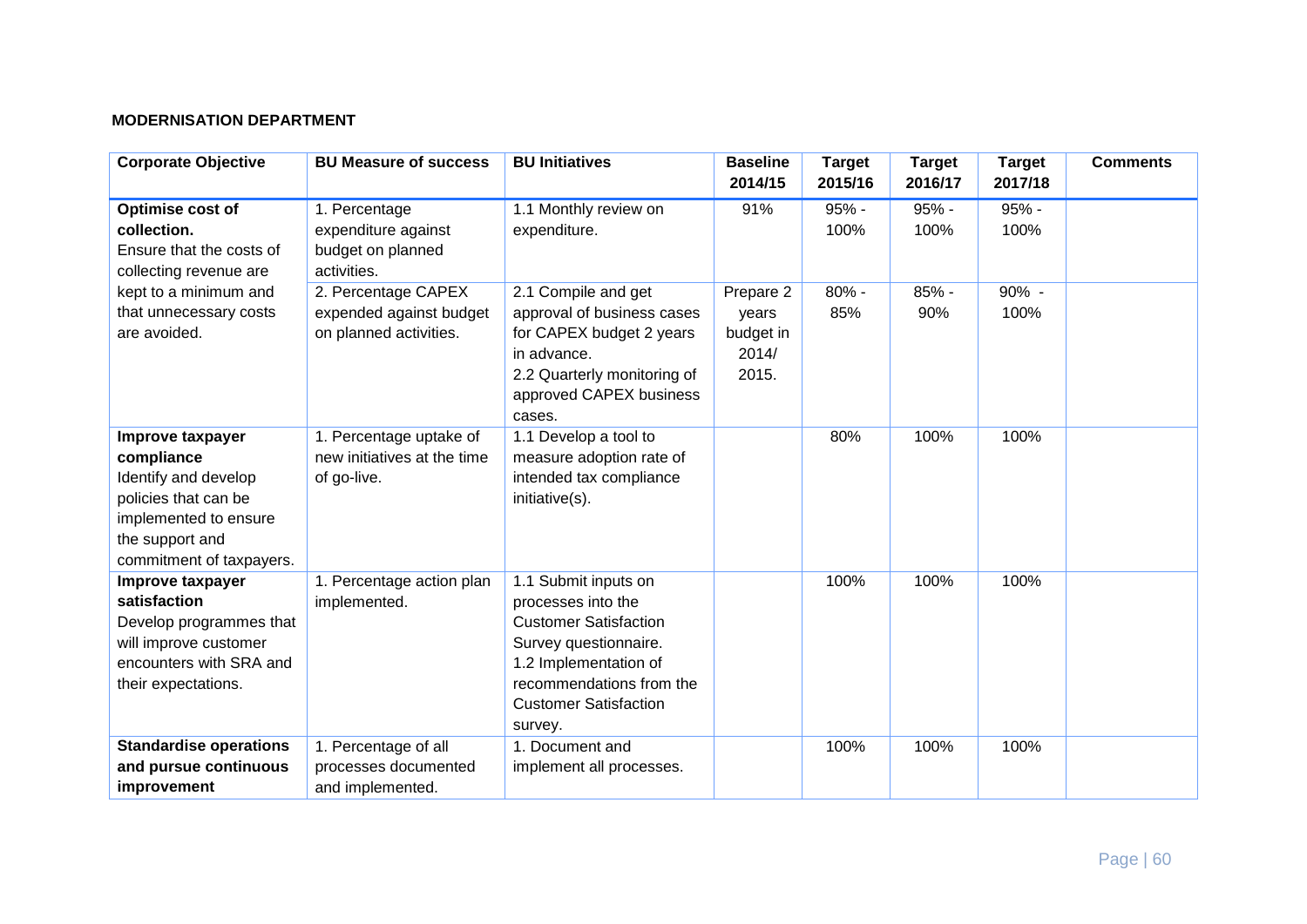| <b>Corporate Objective</b> | <b>BU Measure of success</b> | <b>BU Initiatives</b>        | <b>Baseline</b> | <b>Target</b> | <b>Target</b> | <b>Target</b> | <b>Comments</b> |
|----------------------------|------------------------------|------------------------------|-----------------|---------------|---------------|---------------|-----------------|
|                            |                              |                              | 2014/15         | 2015/16       | 2016/17       | 2017/18       |                 |
| Implement measures to      | 2. Percentage attainment     | 2.1 Transform portfolio      |                 | 95% -         | 95% -         | 95% -         |                 |
| ensure that SRA            | of annual targets for        | board to quality             |                 | 100%          | 100%          | 100%          |                 |
| operations are             | essential KPIs.              | management board.            |                 |               |               |               |                 |
| standardised and that the  |                              | 2.2 Develop quality          |                 |               |               |               |                 |
| organisation continuously  |                              | management system.           |                 |               |               |               |                 |
| improves and meets         |                              | 2.3 Monitoring of KPI        |                 |               |               |               |                 |
| objectives.                |                              | implementation and the       |                 |               |               |               |                 |
|                            |                              | compliance thereof.          |                 |               |               |               |                 |
|                            | 3. Percentage                | 3.1 Determine baseline for   |                 | 100%          | 100%          | 100%          |                 |
|                            | conformance to               | process conformance.         |                 |               |               |               |                 |
|                            | documented processes.        | 3.2 Conduct annual audit.    |                 |               |               |               |                 |
|                            |                              | 3.3 Monthly monitoring of    |                 |               |               |               |                 |
|                            |                              | process conformance.         |                 |               |               |               |                 |
| Innovation to improve      | 1. Approved innovation       | 1.1 Develop framework and    |                 | 30-Jun-15     |               |               |                 |
| tax compliance             | framework and rules.         | rules to evaluate innovative |                 |               |               |               |                 |
| Creating innovative        |                              | concepts for the             |                 |               |               |               |                 |
| initiatives that could be  |                              | organisation.                |                 |               |               |               |                 |
| implemented to increase    |                              | 1.2 The roll out of the      |                 |               |               |               |                 |
| tax compliance amongst     |                              | framework and conducting     |                 |               |               |               |                 |
| Swaziland residents.       |                              | of awareness campaigns       |                 |               |               |               |                 |
|                            |                              | throughout the               |                 |               |               |               |                 |
|                            |                              | organisation.                |                 |               |               |               |                 |
|                            | 2. Percentage innovation     | 2.1 Monitoring of innovative |                 | 40%           | 40%           | 40%           |                 |
|                            | concepts approved vs.        | concepts approved for        |                 |               |               |               |                 |
|                            | submitted.                   | submission by respective     |                 |               |               |               |                 |
|                            |                              | <b>Business Units.</b>       |                 |               |               |               |                 |
|                            |                              | 2.2 Consideration of         |                 |               |               |               |                 |
|                            |                              | innovation concepts in       |                 |               |               |               |                 |
|                            |                              | monthly management           |                 |               |               |               |                 |
|                            |                              | meetings in accordance       |                 |               |               |               |                 |
|                            |                              | with the framework.          |                 |               |               |               |                 |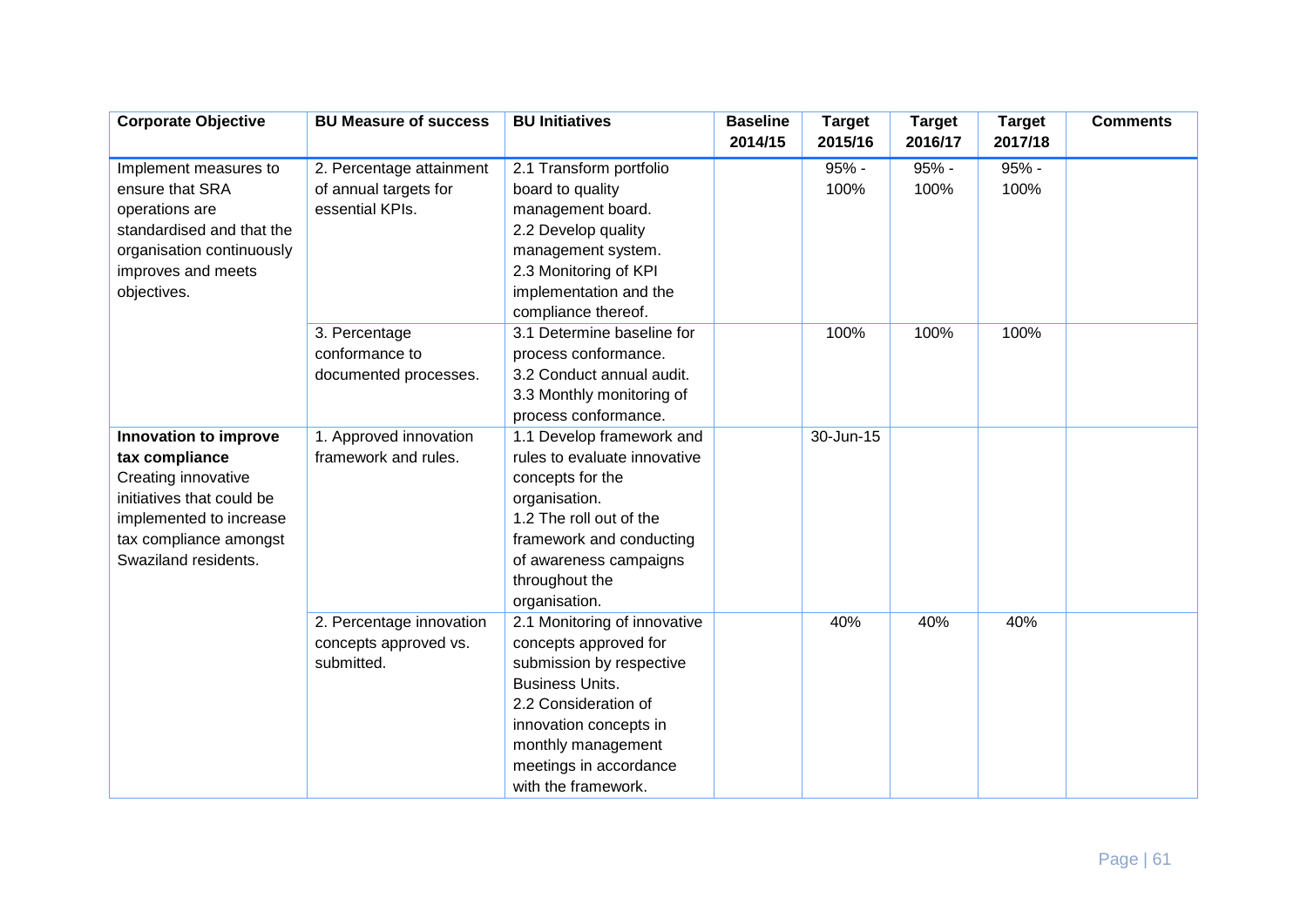| <b>Corporate Objective</b>                                                                                                                                                  | <b>BU Measure of success</b>                                                                                                     | <b>BU Initiatives</b>                                                                                                  | <b>Baseline</b><br>2014/15 | <b>Target</b><br>2015/16 | <b>Target</b><br>2016/17 | <b>Target</b><br>2017/18 | <b>Comments</b>                                                                  |
|-----------------------------------------------------------------------------------------------------------------------------------------------------------------------------|----------------------------------------------------------------------------------------------------------------------------------|------------------------------------------------------------------------------------------------------------------------|----------------------------|--------------------------|--------------------------|--------------------------|----------------------------------------------------------------------------------|
|                                                                                                                                                                             | 3. Percentage adherence<br>to implementation<br>timeframes.                                                                      | 3.1 Monitor and produce<br>monthly reports on<br>adherence to the innovation<br>framework.                             |                            | 100%                     | 100%                     | 100%                     |                                                                                  |
| Develop and promote a<br>legal regulatory<br>compliance culture<br>Establishing and<br>encouraging a workforce<br>base that follows<br>compliance and legal<br>initiatives. | 1. Percentage<br>implementation of<br>framework/plan.                                                                            | 1.1 Implementation of<br>compliance framework in<br>terms of relevant acts.                                            |                            | 100%                     | 100%                     | 100%                     |                                                                                  |
| <b>Embed effective risk</b><br>management practices<br>and BCM<br>Implement initiatives that<br>minimise risk within the<br>SRA and develop                                 | 1. Percentage<br>implementation of<br>mitigation actions for high<br>risk items closed-out<br>according to defined<br>timelines. | 1.1 Effective management<br>of risk register.                                                                          |                            | 100%                     | 100%                     | 100%                     |                                                                                  |
| processes to ensure<br>business continuity.                                                                                                                                 | 2. Percentage<br>implementation of the<br>business recovery plan.                                                                | 2.1 Implement the<br>departmental business<br>recovery plan (BRP).                                                     |                            | 20%                      | 60%                      | 100%                     |                                                                                  |
| Develop knowledge<br>management repository<br>Establishing a knowledge<br>centre that is able to<br>collect, organise and                                                   | 1. Percentage of<br>approved updates to the<br>repository.                                                                       | 1.1 Develop, implement<br>and communicate<br>knowledge management<br>framework (reports, time,<br>and responsibility). |                            | 90%                      | 100%                     | 100%                     |                                                                                  |
| manage information and<br>resources.                                                                                                                                        | 2. Percentage adherence<br>to knowledge<br>management survey<br>implementation plan.                                             | 2.1 Implement relevant<br>recommendations from<br>knowledge management<br>survey.                                      |                            | 100%                     | 100%                     | 100%                     | Assuming the<br>survey has been<br>completed and<br>an action plan<br>developed. |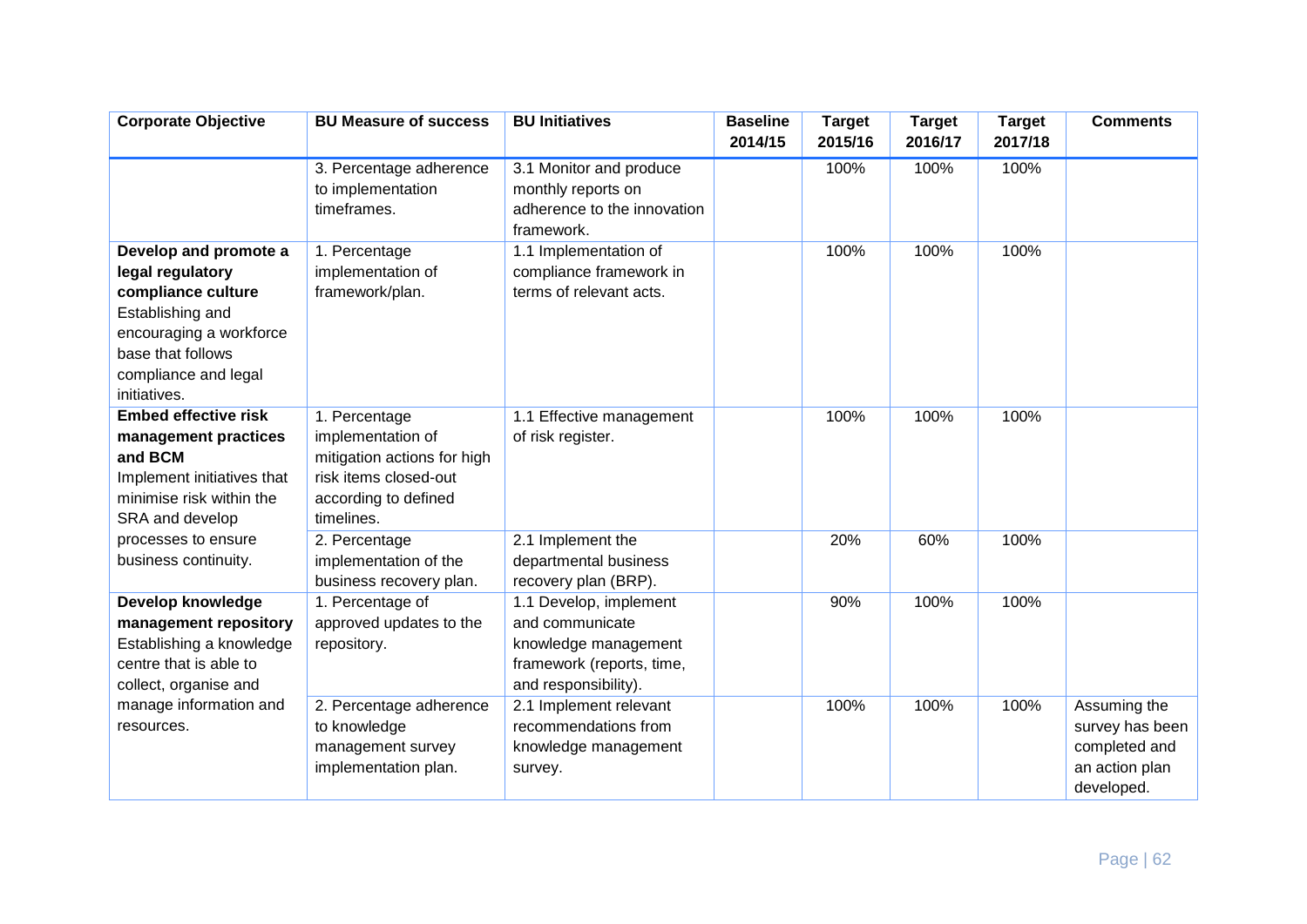| <b>Corporate Objective</b>    | <b>BU Measure of success</b> | <b>BU Initiatives</b>     | <b>Baseline</b><br>2014/15 | <b>Target</b><br>2015/16 | <b>Target</b><br>2016/17 | <b>Target</b><br>2017/18 | <b>Comments</b> |
|-------------------------------|------------------------------|---------------------------|----------------------------|--------------------------|--------------------------|--------------------------|-----------------|
|                               |                              |                           |                            |                          |                          |                          |                 |
| <b>Embed high</b>             | 1. Percentage adherence      | 1.1 Implement relevant    |                            | 100%                     | 100%                     | 100%                     |                 |
| performance culture           | to culture and climate       | recommendations from      |                            |                          |                          |                          |                 |
| Cultivating a workforce       | surveys implementation       | culture and climate       |                            |                          |                          |                          |                 |
| that is geared around         | plans.                       | surveys.                  |                            |                          |                          |                          |                 |
| superior performance,         | 2. Percentage of staff       | 2.1 Implementation of     |                            | 80%                      | 80%                      | 80%                      |                 |
| meeting targets and           | meet their set               | performance management    |                            |                          |                          |                          |                 |
| ensuring customer             | performance targets.         | system.                   |                            |                          |                          |                          |                 |
| satisfaction.                 |                              | 2.2 Identify skills gaps  |                            |                          |                          |                          |                 |
|                               |                              | during performance        |                            |                          |                          |                          |                 |
|                               |                              | management process and    |                            |                          |                          |                          |                 |
|                               |                              | develop and implement a   |                            |                          |                          |                          |                 |
|                               |                              | consolidated Personal     |                            |                          |                          |                          |                 |
|                               |                              | Development Plan (PDP) to |                            |                          |                          |                          |                 |
|                               |                              | close the gaps.           |                            |                          |                          |                          |                 |
| <b>Embed effective change</b> | 1. Organisational            | 1.1 Review soft change    |                            | 100%                     | 100%                     | 100%                     |                 |
| management                    | readiness to change          | leadership guidelines.    |                            |                          |                          |                          |                 |
| Ensuring that applicable      | report.                      | 1.2 Development and roll  |                            |                          |                          |                          |                 |
| processes and tools are       |                              | out of heat maps to whole |                            |                          |                          |                          |                 |
| used to deal with change      |                              | organisation.             |                            |                          |                          |                          |                 |
| within the organisation.      |                              | 1.3 Monthly monitoring of |                            |                          |                          |                          |                 |
|                               |                              | soft change compliance.   |                            |                          |                          |                          |                 |
|                               |                              | 1.4 Conduct change        |                            |                          |                          |                          |                 |
|                               |                              | management workshops      |                            |                          |                          |                          |                 |
|                               |                              | with remaining department |                            |                          |                          |                          |                 |
|                               |                              | (specific remaining       |                            |                          |                          |                          |                 |
|                               |                              | departments).             |                            |                          |                          |                          |                 |
|                               | 2. Percentage compliance     | 2.1 Comply and implement  |                            |                          | Green                    | <b>Blue</b>              |                 |
|                               | to soft change leadership    | soft change leadership    |                            |                          | (Higher                  | (Highest                 |                 |
|                               | guidelines.                  | guidelines.               |                            |                          | probability              | probability              |                 |
|                               |                              |                           |                            |                          | of change                | of change                |                 |
|                               |                              |                           |                            |                          | success)                 | success)                 |                 |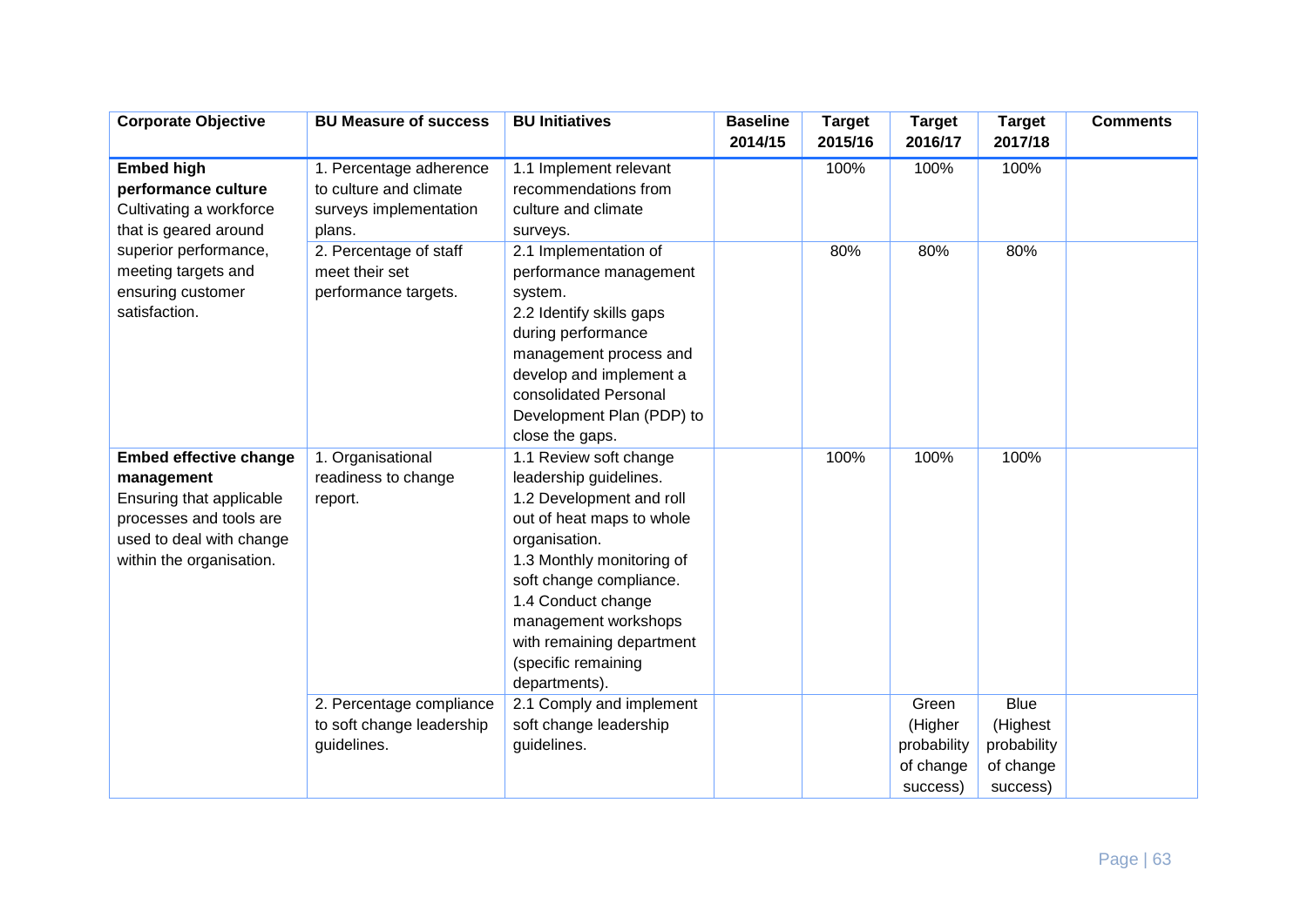# **INTERNAL AUDIT DIVISION**

| <b>Corporate Objective</b>                                                                                                                                      | <b>BU Measure of success</b>                                             | <b>BU Initiatives</b>                                                  | <b>Baseline</b><br>2014/15 | <b>Target</b><br>2015/16 | <b>Target</b><br>2016/17 | <b>Target</b><br>2017/18 | <b>Comments</b> |
|-----------------------------------------------------------------------------------------------------------------------------------------------------------------|--------------------------------------------------------------------------|------------------------------------------------------------------------|----------------------------|--------------------------|--------------------------|--------------------------|-----------------|
| <b>Optimise cost of</b><br>collection.<br>Ensure that the costs of<br>collecting revenue are<br>kept to a minimum and<br>that unnecessary costs<br>are avoided. | 1. Percentage<br>expenditure against<br>budget on planned<br>activities. | 1.1 Monthly review on<br>expenditure.                                  |                            | $95% -$<br>100%          | $95% -$<br>100%          | $95% -$<br>100%          |                 |
| <b>Standardise operations</b><br>and pursue continuous<br>improvement                                                                                           | 1. Percentage of all<br>processes documented<br>and implemented.         | 1.1 Document and<br>implement all processes.                           |                            | 100%                     |                          |                          |                 |
| Implement measures to<br>ensure that SRA<br>operations are                                                                                                      | 2. Percentage attainment<br>of annual targets for<br>essential KPIs.     | 2.1 Monitoring of KPI<br>implementation and the<br>compliance thereof. |                            | $95%$ -<br>100%          | $95% -$<br>100%          | $95% -$<br>100%          |                 |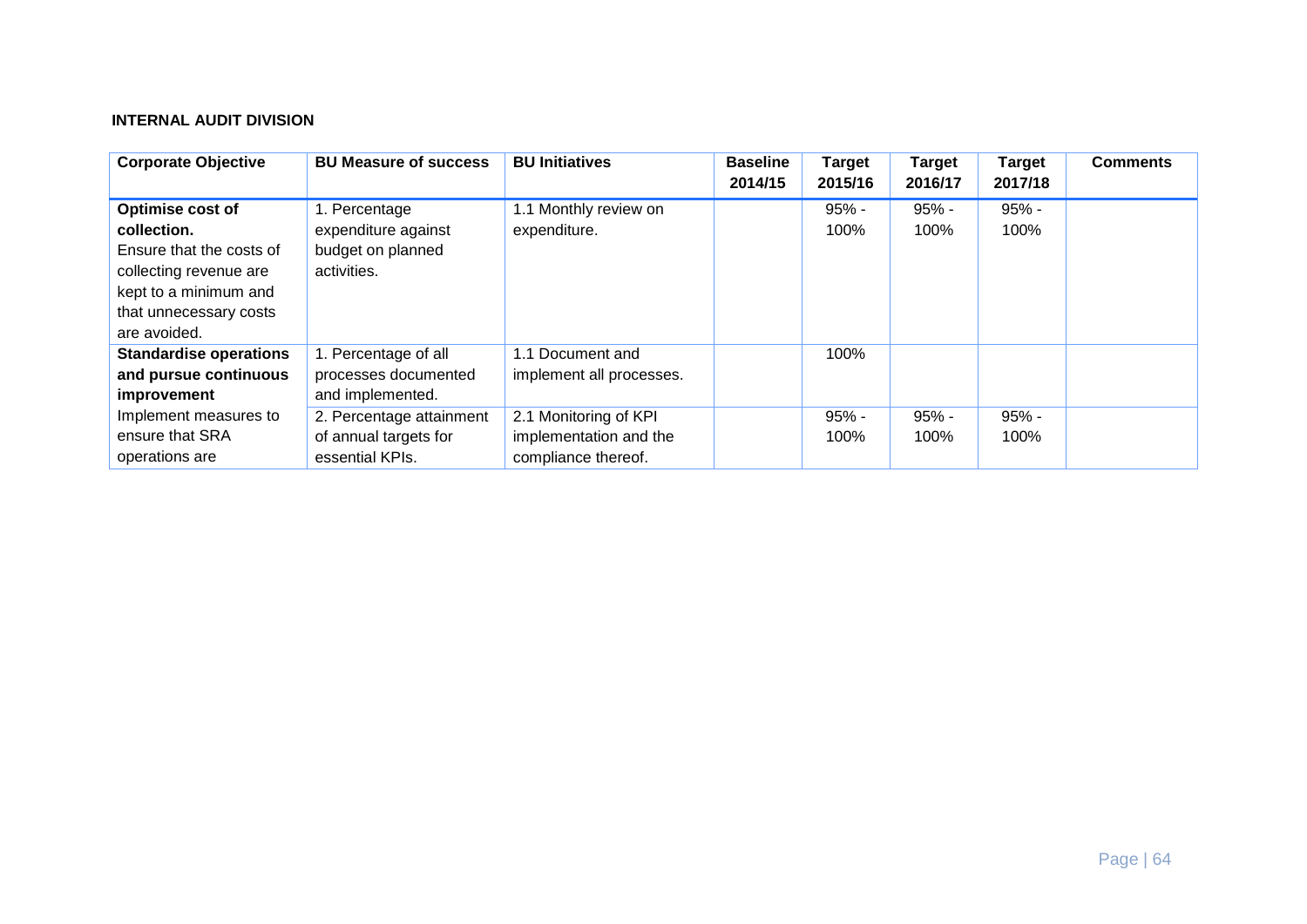| <b>Corporate Objective</b> | <b>BU Measure of success</b> | <b>BU Initiatives</b>             | <b>Baseline</b><br>2014/15 | <b>Target</b><br>2015/16 | <b>Target</b><br>2016/17 | <b>Target</b><br>2017/18 | <b>Comments</b> |
|----------------------------|------------------------------|-----------------------------------|----------------------------|--------------------------|--------------------------|--------------------------|-----------------|
|                            |                              |                                   |                            |                          |                          |                          |                 |
| standardised and that the  | 3. Percentage of audit       | 3.1 Formulate and                 |                            | 80%                      | 90%                      | 95%                      |                 |
| organisation continuously  | projects completed           | implement internal audit          |                            |                          |                          |                          |                 |
| improves and meets         | against annual plan and      | plans that include the            |                            |                          |                          |                          |                 |
| objectives.                | in accordance with           | following:                        |                            |                          |                          |                          |                 |
|                            | methodology.                 | Legal and regulatory<br>$\bullet$ |                            |                          |                          |                          |                 |
|                            |                              | compliance;                       |                            |                          |                          |                          |                 |
|                            |                              | Adequacy and<br>$\bullet$         |                            |                          |                          |                          |                 |
|                            |                              | effectiveness of control          |                            |                          |                          |                          |                 |
|                            |                              | processes;                        |                            |                          |                          |                          |                 |
|                            |                              | Adequacy and<br>$\bullet$         |                            |                          |                          |                          |                 |
|                            |                              | effectiveness of risk             |                            |                          |                          |                          |                 |
|                            |                              | management                        |                            |                          |                          |                          |                 |
|                            |                              | processes;                        |                            |                          |                          |                          |                 |
|                            |                              | Adequacy and<br>$\bullet$         |                            |                          |                          |                          |                 |
|                            |                              | effectiveness of the              |                            |                          |                          |                          |                 |
|                            |                              | governance processes.             |                            |                          |                          |                          |                 |
|                            |                              | 3.2 Develop, circulate and        |                            |                          |                          |                          |                 |
|                            |                              | interpret the annual Audit        |                            |                          |                          |                          |                 |
|                            |                              | Committee Survey.                 |                            |                          |                          |                          |                 |
| Innovation to improve      | 1. Percentage of             | 1.1 Consideration of              |                            | 40%                      | 40%                      | 40%                      |                 |
| tax compliance             | innovation concepts          | innovation concepts in            |                            |                          |                          |                          |                 |
| Creating innovative        | approved vs. submitted.      | monthly management                |                            |                          |                          |                          |                 |
| initiatives that could be  |                              | meetings in accordance            |                            |                          |                          |                          |                 |
| implemented to increase    |                              | with the framework.               |                            |                          |                          |                          |                 |
| tax compliance amongst     |                              |                                   |                            |                          |                          |                          |                 |
| Swaziland residents.       |                              |                                   |                            |                          |                          |                          |                 |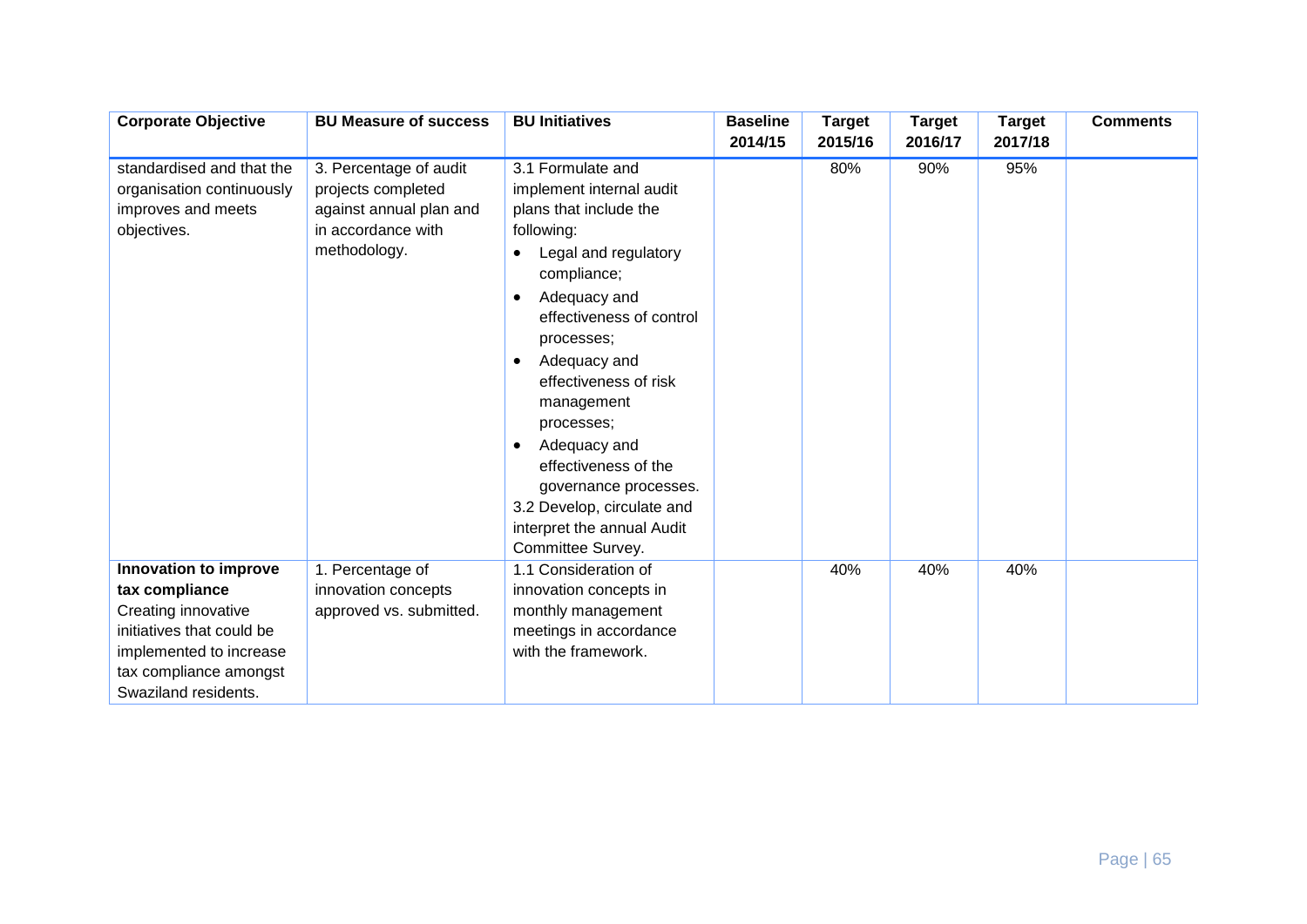| <b>Corporate Objective</b>  | <b>BU Measure of success</b> | <b>BU Initiatives</b>       | <b>Baseline</b> | <b>Target</b> | <b>Target</b> | <b>Target</b> | <b>Comments</b> |
|-----------------------------|------------------------------|-----------------------------|-----------------|---------------|---------------|---------------|-----------------|
|                             |                              |                             | 2014/15         | 2015/16       | 2016/17       | 2017/18       |                 |
| Develop and promote a       | 1. Percentage                | 1.1 Implementation of       |                 | 80%           | 90%           | 95%           |                 |
| legal regulatory            | implementation of            | compliance framework in     |                 |               |               |               |                 |
| compliance culture          | framework/plan.              | terms of relevant acts.     |                 |               |               |               |                 |
| Establishing and            |                              |                             |                 |               |               |               |                 |
| encouraging a workforce     |                              |                             |                 |               |               |               |                 |
| base that follows           |                              |                             |                 |               |               |               |                 |
| compliance and legal        |                              |                             |                 |               |               |               |                 |
| initiatives.                |                              |                             |                 |               |               |               |                 |
| <b>Embed effective risk</b> | 1. Percentage                | 1.1 Effectively manage risk |                 | 100%          | 100%          | 100%          |                 |
| management practices        | implementation of            | register.                   |                 |               |               |               |                 |
| and BCM                     | mitigation actions for high  |                             |                 |               |               |               |                 |
| Implement initiatives that  | risk items closed-out        |                             |                 |               |               |               |                 |
| minimise risk within the    | according to defined         |                             |                 |               |               |               |                 |
| SRA and develop             | timelines.                   |                             |                 |               |               |               |                 |
| processes to ensure         | 2. Percentage                | 2.1 Implement the           |                 | 20%           | 60%           | 100%          |                 |
| business continuity.        | implementation of the        | departmental business       |                 |               |               |               |                 |
|                             | business recovery plan.      | recovery plan (BRP).        |                 |               |               |               |                 |
|                             | 3. Percentage completion     | 3.1 Combined assurance      |                 | 80%           | 90%           | 100%          |                 |
|                             | of the combined              | plan developed and          |                 |               |               |               |                 |
|                             | assurance plan.              | implemented.                |                 |               |               |               |                 |
| Develop knowledge           | 1. Percentage of             | 1.1 Develop, implement      |                 | 90%           | 100%          | 100%          |                 |
| management repository       | approved updates to the      | and communicate             |                 |               |               |               |                 |
| Establishing a knowledge    | repository.                  | knowledge management        |                 |               |               |               |                 |
| centre that is able to      |                              | framework (reports, time,   |                 |               |               |               |                 |
| collect, organise and       |                              | and responsibility).        |                 |               |               |               |                 |
| manage information and      | 2. Percentage adherence      | 2.1 Implement relevant      |                 | 100%          | 100%          | 100%          | Assuming the    |
| resources.                  | to knowledge                 | recommendations from        |                 |               |               |               | survey has been |
|                             | management survey            | knowledge management        |                 |               |               |               | completed and   |
|                             | implementation plan.         | survey.                     |                 |               |               |               | an action plan  |
|                             |                              |                             |                 |               |               |               | developed.      |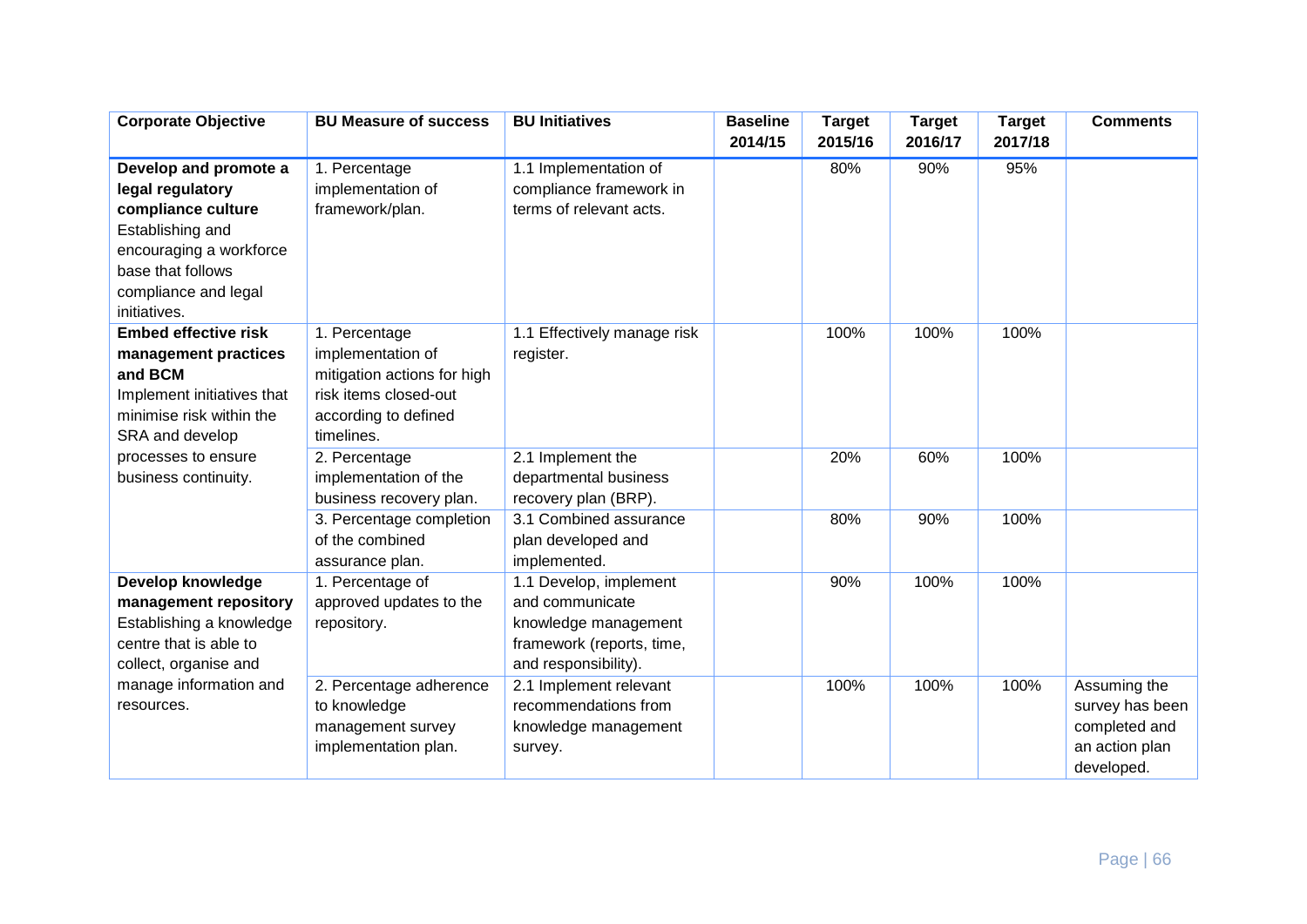| <b>Corporate Objective</b>                                                                                                                                                         | <b>BU Measure of success</b>                                                          | <b>BU Initiatives</b>                                                                                                                                                                                                                     | <b>Baseline</b><br>2014/15 | <b>Target</b><br>2015/16 | <b>Target</b><br>2016/17                                 | <b>Target</b><br>2017/18                                        | <b>Comments</b>                                                                  |
|------------------------------------------------------------------------------------------------------------------------------------------------------------------------------------|---------------------------------------------------------------------------------------|-------------------------------------------------------------------------------------------------------------------------------------------------------------------------------------------------------------------------------------------|----------------------------|--------------------------|----------------------------------------------------------|-----------------------------------------------------------------|----------------------------------------------------------------------------------|
| <b>Embed high</b><br>performance culture<br>Cultivating a workforce<br>that is geared around<br>superior performance,<br>meeting targets and<br>ensuring customer<br>satisfaction. | 1. Percentage adherence<br>to culture and climate<br>surveys implementation<br>plans. | 1.1 Implement relevant<br>recommendations from<br>culture and climate<br>surveys.                                                                                                                                                         |                            | 100%                     | 100%                                                     | 100%                                                            | Assuming the<br>survey has been<br>completed and<br>an action plan<br>developed. |
|                                                                                                                                                                                    | 2. Percentage of staff<br>meet their set<br>performance targets.                      | 2.1 Implementation of<br>performance management<br>system.<br>2.2 Identify skills gaps<br>during performance<br>management process and<br>develop and implement a<br>consolidated Personal<br>Development Plan (PDP) to<br>close the gaps |                            | 85%                      | 85%                                                      | 85%                                                             |                                                                                  |
| <b>Embed effective change</b><br>management<br>Ensuring that applicable<br>processes and tools are<br>used to deal with change<br>within the organisation.                         | 1. Percentage compliance<br>to soft change leadership<br>guidelines.                  | 1.1 Comply and implement<br>soft change leadership<br>guidelines.                                                                                                                                                                         |                            |                          | Green<br>(Higher<br>probability<br>of change<br>success) | <b>Blue</b><br>(Highest<br>probability<br>of change<br>success) |                                                                                  |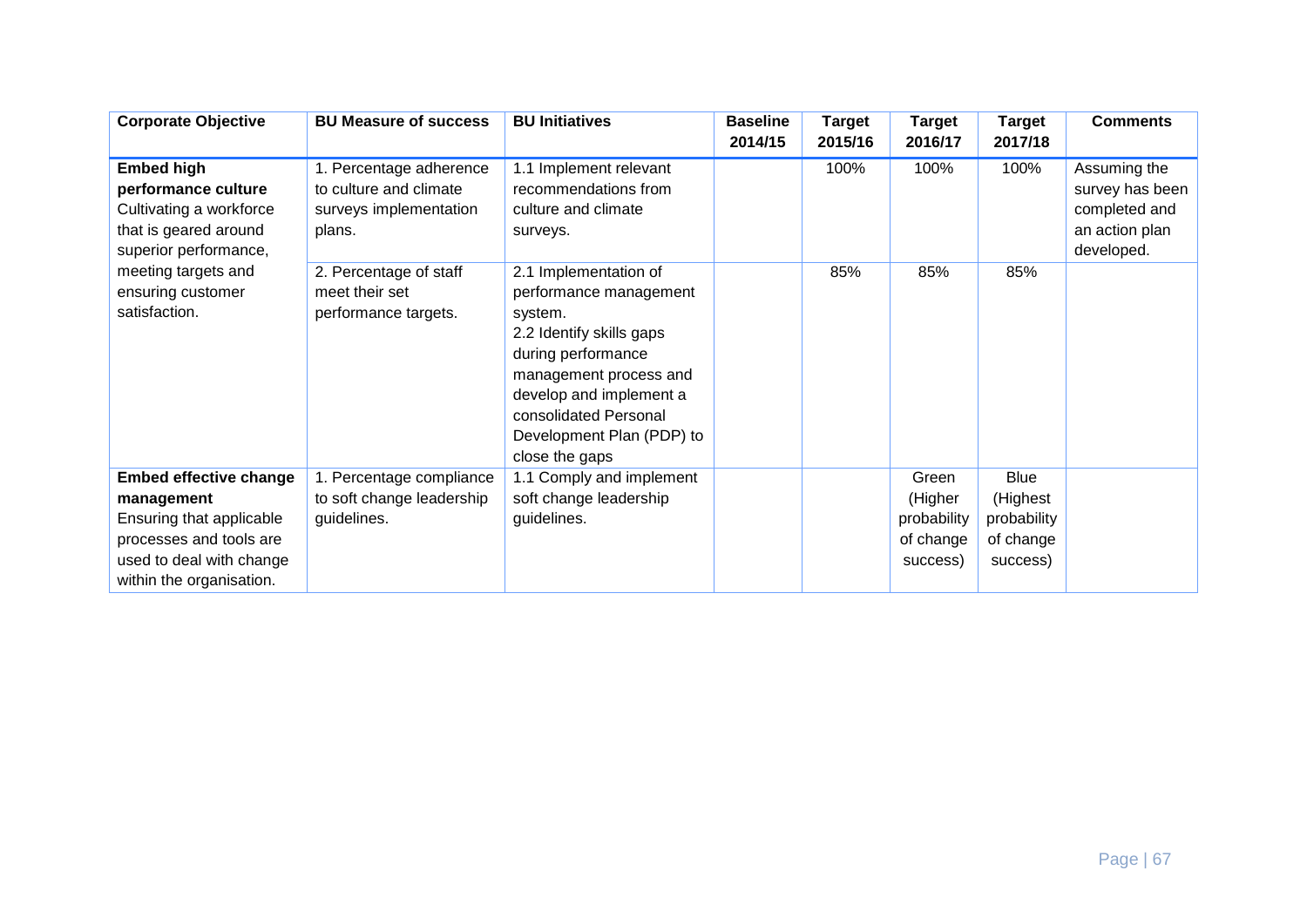# **LEGAL DIVISION**

| <b>Corporate Objective</b>    | <b>BU Measure of success</b> | <b>BU Initiatives</b>     | <b>Baseline</b><br>2014/15 | <b>Target</b><br>2015/16 | <b>Target</b><br>2016/17 | <b>Target</b><br>2017/18 | <b>Comments</b> |
|-------------------------------|------------------------------|---------------------------|----------------------------|--------------------------|--------------------------|--------------------------|-----------------|
| Optimise cost of              | 1. Percentage                | 1.1 Monthly review on     |                            | $95% -$                  | $95% -$                  | 95% -                    |                 |
| collection.                   | expenditure against          | expenditure.              |                            | 100%                     | 100%                     | 100%                     |                 |
| Ensure that the costs of      | budget on planned            |                           |                            |                          |                          |                          |                 |
| collecting revenue are        | activities.                  |                           |                            |                          |                          |                          |                 |
| kept to a minimum and         |                              |                           |                            |                          |                          |                          |                 |
| that unnecessary costs        |                              |                           |                            |                          |                          |                          |                 |
| are avoided.                  |                              |                           |                            |                          |                          |                          |                 |
| Improve taxpayer              | 1. Approved business         | 1.1 Develop business case |                            | 100%                     |                          |                          |                 |
| compliance.                   | case by EXCOM.               | for the Income Tax act    |                            |                          |                          |                          |                 |
| Identify and develop          |                              | revision.                 |                            |                          |                          |                          |                 |
| policies that can be          | 2. Revised Act               | 2.1 Review and simplify   |                            | VAT Act                  | Income                   |                          |                 |
| implemented to ensure         | submission for approval.     | VAT and Income Tax        |                            |                          | Tax Act                  |                          |                 |
| the support and               |                              | legislation.              |                            |                          |                          |                          |                 |
| commitment of taxpayers.      |                              |                           |                            |                          |                          |                          |                 |
| <b>Standardise operations</b> | 1. Percentage of all         | 1.1 Document and          |                            | 100%                     | 100%                     | 100%                     |                 |
| and pursue continuous         | processes documented         | implement all processes.  |                            |                          |                          |                          |                 |
| improvement.                  | and implemented.             |                           |                            |                          |                          |                          |                 |
| Implement measures to         | 2. Percentage attainment     | 2.1 Monitoring of KPI     |                            | 95% -                    | $95% -$                  | $95% -$                  |                 |
| ensure that SRA               | of annual targets for        | implementation and the    |                            | 100%                     | 100%                     | 100%                     |                 |
| operations are                | essential KPIs.              | compliance thereof.       |                            |                          |                          |                          |                 |
| standardised and that the     |                              |                           |                            |                          |                          |                          |                 |
| organisation continuously     |                              |                           |                            |                          |                          |                          |                 |
| improves and meets            |                              |                           |                            |                          |                          |                          |                 |
| objectives.                   |                              |                           |                            |                          |                          |                          |                 |
| Develop and promote a         | 1. Approved legal            | 1.2 Develop the legal     |                            | 100%                     |                          |                          |                 |
| legal regulatory              | regulatory compliance        | regulatory framework.     |                            |                          |                          |                          |                 |
| compliance culture.           | framework.                   |                           |                            |                          |                          |                          |                 |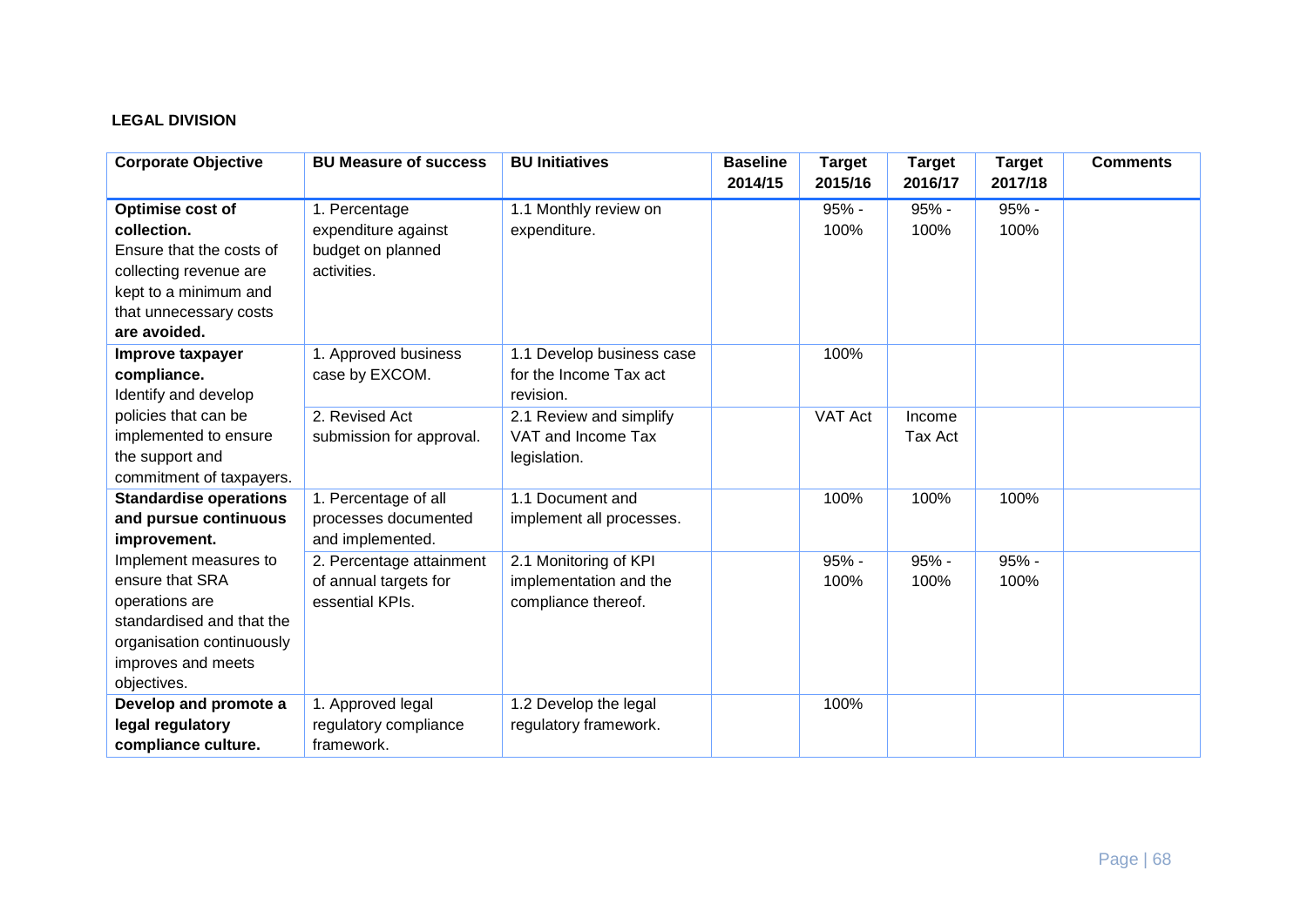| <b>Corporate Objective</b>  | <b>BU Measure of success</b> | <b>BU Initiatives</b>      | <b>Baseline</b><br>2014/15 | <b>Target</b><br>2015/16 | <b>Target</b><br>2016/17 | <b>Target</b><br>2017/18 | <b>Comments</b> |
|-----------------------------|------------------------------|----------------------------|----------------------------|--------------------------|--------------------------|--------------------------|-----------------|
| Establishing and            | 2. Percentage of             | 2.1 Implementation of      |                            | 100%                     | 100%                     | 100%                     |                 |
| encouraging a workforce     | implementation of            | compliance framework in    |                            |                          |                          |                          |                 |
| base that follows           | framework/plan               | terms of relevant          |                            |                          |                          |                          |                 |
| compliance and legal        |                              | legislation.               |                            |                          |                          |                          |                 |
| initiatives.                | 3. Regulatory compliance     | 3.1 Conduct regulatory     |                            | Establish                |                          |                          |                 |
|                             | adherence score.             | compliance assessment.     |                            | baseline                 |                          |                          |                 |
|                             | 4. Report of non-            | 4.1 Produce quarterly      |                            | Quarterly                | Quarterly                | Quarterly                |                 |
|                             |                              |                            |                            |                          |                          |                          |                 |
|                             | compliance incidents.        | monitoring reports on non- |                            |                          |                          |                          |                 |
| <b>Embed effective risk</b> |                              | compliance.                |                            | 100%                     | 100%                     | 100%                     |                 |
|                             | 1. Percentage                | 1.1 Effective management   |                            |                          |                          |                          |                 |
| management practices        | implementation of            | of risk register.          |                            |                          |                          |                          |                 |
| and BCM.                    | mitigation actions for high  |                            |                            |                          |                          |                          |                 |
| Implement initiatives that  | risk items closed-out        |                            |                            |                          |                          |                          |                 |
| minimise risk within the    | according to defined         |                            |                            |                          |                          |                          |                 |
| SRA and develop             | timelines.                   |                            |                            |                          |                          |                          |                 |
| processes to ensure         | 2. Percentage                | 2.1 Implement the          |                            | 20%                      | 60%                      | 100%                     |                 |
| business continuity.        | implementation of the        | departmental business      |                            |                          |                          |                          |                 |
|                             | business recovery plan.      | recovery plan (BRP).       |                            |                          |                          |                          |                 |
| Develop knowledge           | 1. Percentage of             | 1.1 Develop, implement     |                            | 90%                      | 100%                     | 100%                     |                 |
| management repository       | approved updates to the      | and communicate            |                            |                          |                          |                          |                 |
| Establishing a knowledge    | repository.                  | knowledge management       |                            |                          |                          |                          |                 |
| centre that is able to      |                              | framework (reports, time,  |                            |                          |                          |                          |                 |
| collect, organise and       |                              | and responsibility).       |                            |                          |                          |                          |                 |
| manage information and      | 2. Percentage adherence      | 2.1 Implement relevant     |                            | 100%                     | 100%                     | 100%                     | Assuming the    |
| resources.                  | to knowledge                 | recommendations from       |                            |                          |                          |                          | survey has been |
|                             | management survey            | knowledge management       |                            |                          |                          |                          | completed and   |
|                             | implementation plan.         | survey.                    |                            |                          |                          |                          | an action plan  |
|                             |                              |                            |                            |                          |                          |                          | developed.      |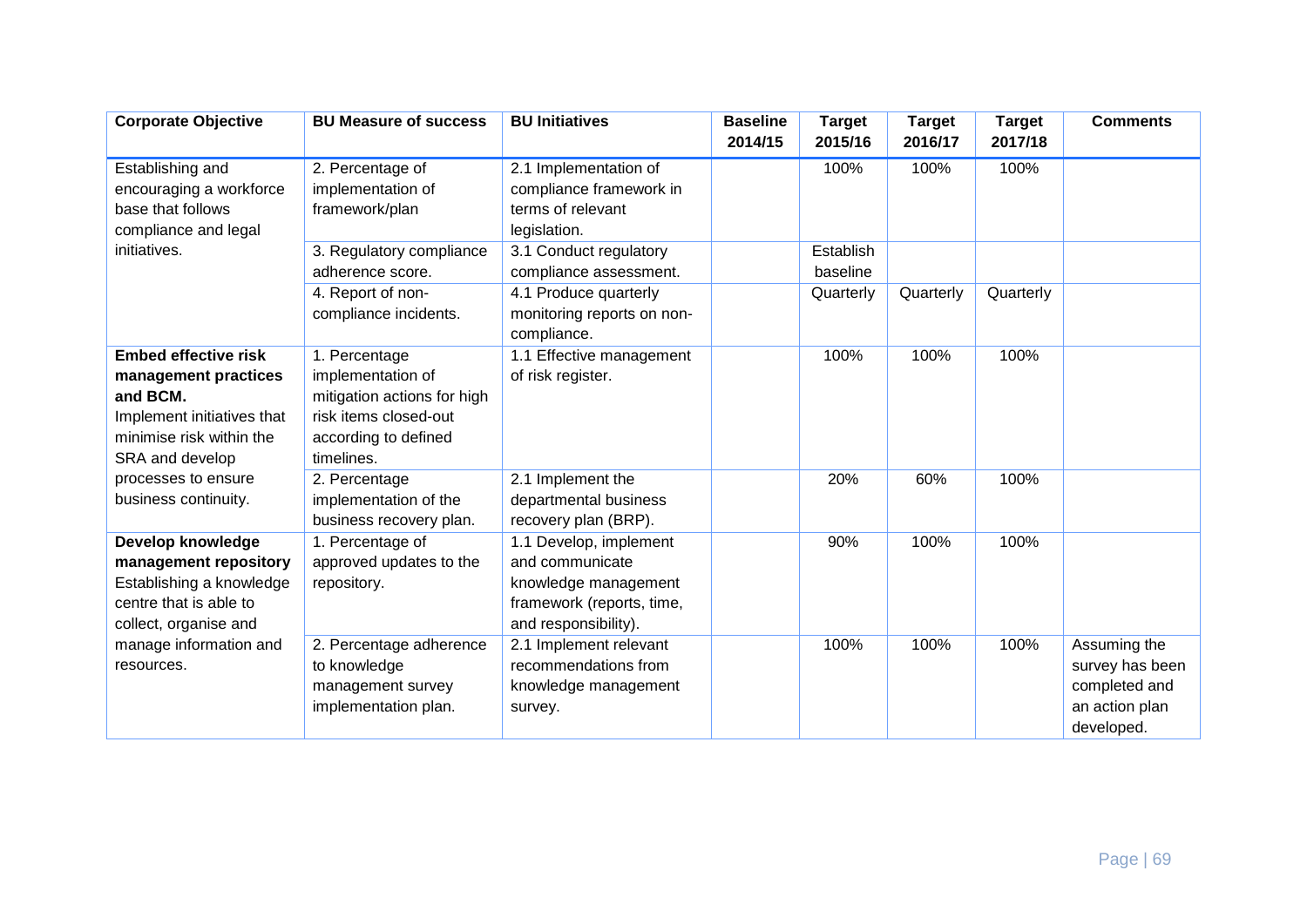| <b>Corporate Objective</b>                                                                                                                                                         | <b>BU Measure of success</b>                                                          | <b>BU Initiatives</b>                                                                                                                                                                                                                      | <b>Baseline</b><br>2014/15 | <b>Target</b><br>2015/16 | <b>Target</b><br>2016/17                                 | <b>Target</b><br>2017/18                                        | <b>Comments</b>                                                                  |
|------------------------------------------------------------------------------------------------------------------------------------------------------------------------------------|---------------------------------------------------------------------------------------|--------------------------------------------------------------------------------------------------------------------------------------------------------------------------------------------------------------------------------------------|----------------------------|--------------------------|----------------------------------------------------------|-----------------------------------------------------------------|----------------------------------------------------------------------------------|
| <b>Embed high</b><br>performance culture<br>Cultivating a workforce<br>that is geared around<br>superior performance,<br>meeting targets and<br>ensuring customer<br>satisfaction. | 1. Percentage adherence<br>to culture and climate<br>surveys implementation<br>plans. | 1.1 Implement relevant<br>recommendations from<br>culture and climate<br>surveys.                                                                                                                                                          |                            | 100%                     | 100%                                                     | 100%                                                            | Assuming the<br>survey has been<br>completed and<br>an action plan<br>developed. |
|                                                                                                                                                                                    | 2. Percentage of staff<br>meet their set<br>performance targets.                      | 2.1 Implementation of<br>performance management<br>system.<br>2.2 Identify skills gaps<br>during performance<br>management process and<br>develop and implement a<br>consolidated Personal<br>Development Plan (PDP) to<br>close the gaps. |                            | 90%                      | 90%                                                      | 90%                                                             |                                                                                  |
| <b>Embed effective change</b><br>management<br>Ensuring that applicable<br>processes and tools are<br>used to deal with change<br>within the organisation.                         | 1. Percentage compliance<br>to soft change leadership<br>guidelines.                  | 1.1 Comply and implement<br>soft change leadership<br>guidelines.                                                                                                                                                                          |                            |                          | Green<br>(Higher<br>probability<br>of change<br>success) | <b>Blue</b><br>(Highest<br>probability<br>of change<br>success) |                                                                                  |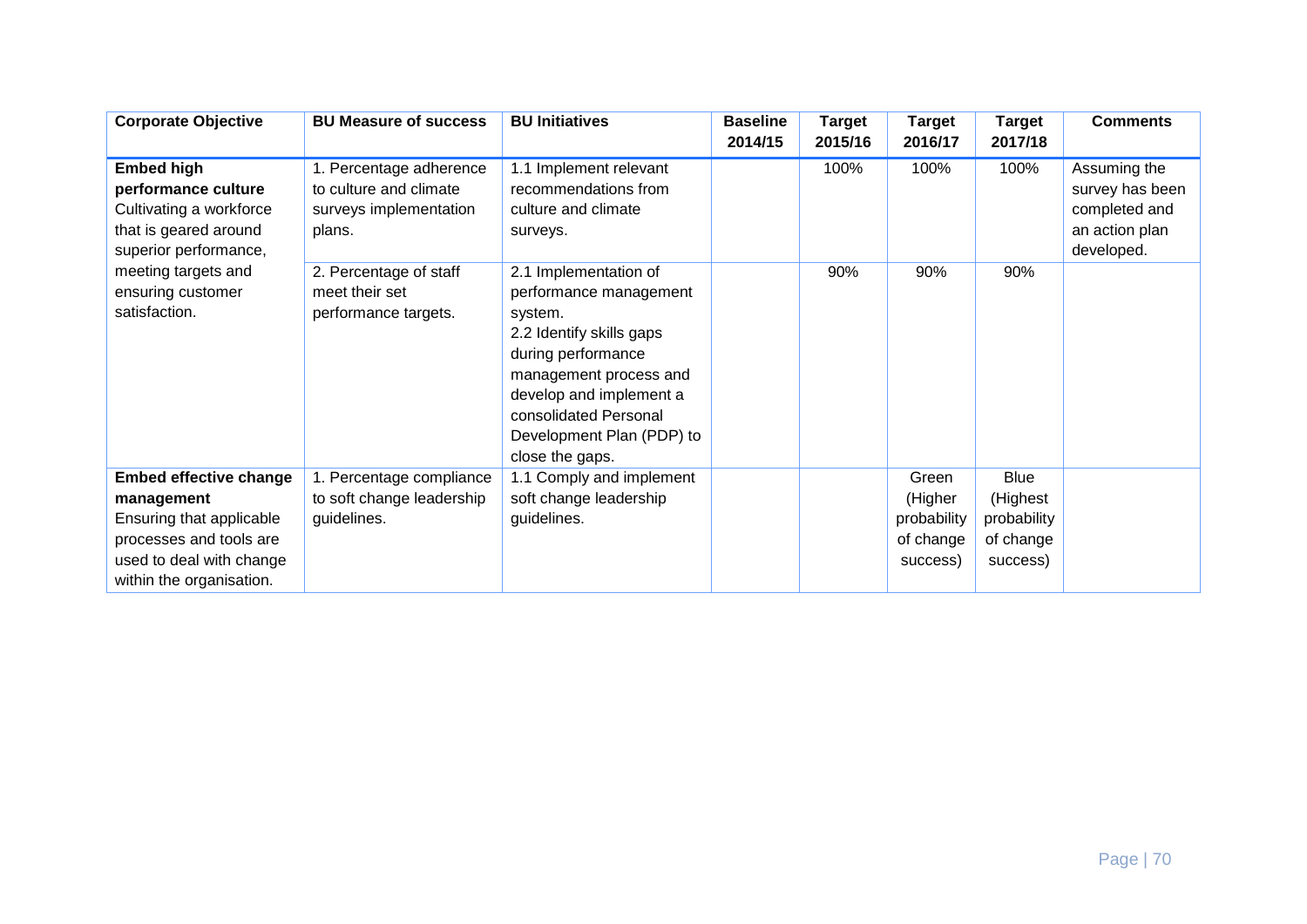#### **EXECUTIVE SUPPORT AND INTERNATIONAL RELATIONS DIVISION**

| <b>Corporate Objective</b>    | <b>BU Measure of success</b> | <b>BU Initiatives</b>       | <b>Baseline</b><br>2014/15 | <b>Target</b><br>2015/16 | <b>Target</b><br>2016/17 | <b>Target</b><br>2017/18 | <b>Comments</b> |
|-------------------------------|------------------------------|-----------------------------|----------------------------|--------------------------|--------------------------|--------------------------|-----------------|
| Optimise cost of              | 1. Percentage                | 1.1 Monthly review on       |                            | $95% -$                  | $95% -$                  | $95% -$                  |                 |
| collection.                   | expenditure against          | expenditure.                |                            | 100%                     | 100%                     | 100%                     |                 |
| Ensure that the costs of      | budget on planned            |                             |                            |                          |                          |                          |                 |
| collecting revenue are        | activities.                  |                             |                            |                          |                          |                          |                 |
| kept to a minimum and         |                              |                             |                            |                          |                          |                          |                 |
| that unnecessary costs        |                              |                             |                            |                          |                          |                          |                 |
| are avoided.                  |                              |                             |                            |                          |                          |                          |                 |
| Improve taxpayer              | 1. Percentage adherence      | 1.1 Develop response time   | 50%                        | 70%                      | 80%                      | 90%                      |                 |
| satisfaction                  | to response time plan.       | matrix, baseline, implement |                            |                          |                          |                          |                 |
| Develop programmes that       |                              | and communicate.            |                            |                          |                          |                          |                 |
| will improve customer         | 2. Percentage adherence      | 2.1 Develop stakeholder     |                            | 80%                      | 90%                      | 95%                      |                 |
| encounters with SRA and       | to stakeholder               | engagement plan, baseline,  |                            |                          |                          |                          |                 |
| their expectations.           | engagement plan.             | implement and               |                            |                          |                          |                          |                 |
| <b>BU Objective:</b>          |                              | communicate.                |                            |                          |                          |                          |                 |
| Improve stakeholder           |                              | 2.2 Develop and implement   |                            |                          | 100%                     | 100%                     |                 |
| relations (donors,            |                              | donor management plan.      |                            |                          |                          |                          |                 |
| affiliates and partners,      |                              |                             |                            | 100%                     |                          |                          |                 |
| other revenue                 |                              |                             |                            |                          |                          |                          |                 |
| administrators, border        |                              |                             |                            |                          |                          |                          |                 |
| agencies and ministries).     |                              |                             |                            |                          |                          |                          |                 |
| <b>Standardise operations</b> | 1. Percentage of all         | 1.1 Document and            |                            | 100%                     | 100%                     | 100%                     |                 |
| and pursue continuous         | processes documented         | implement all processes.    |                            |                          |                          |                          |                 |
| improvement                   | and implemented.             |                             |                            |                          |                          |                          |                 |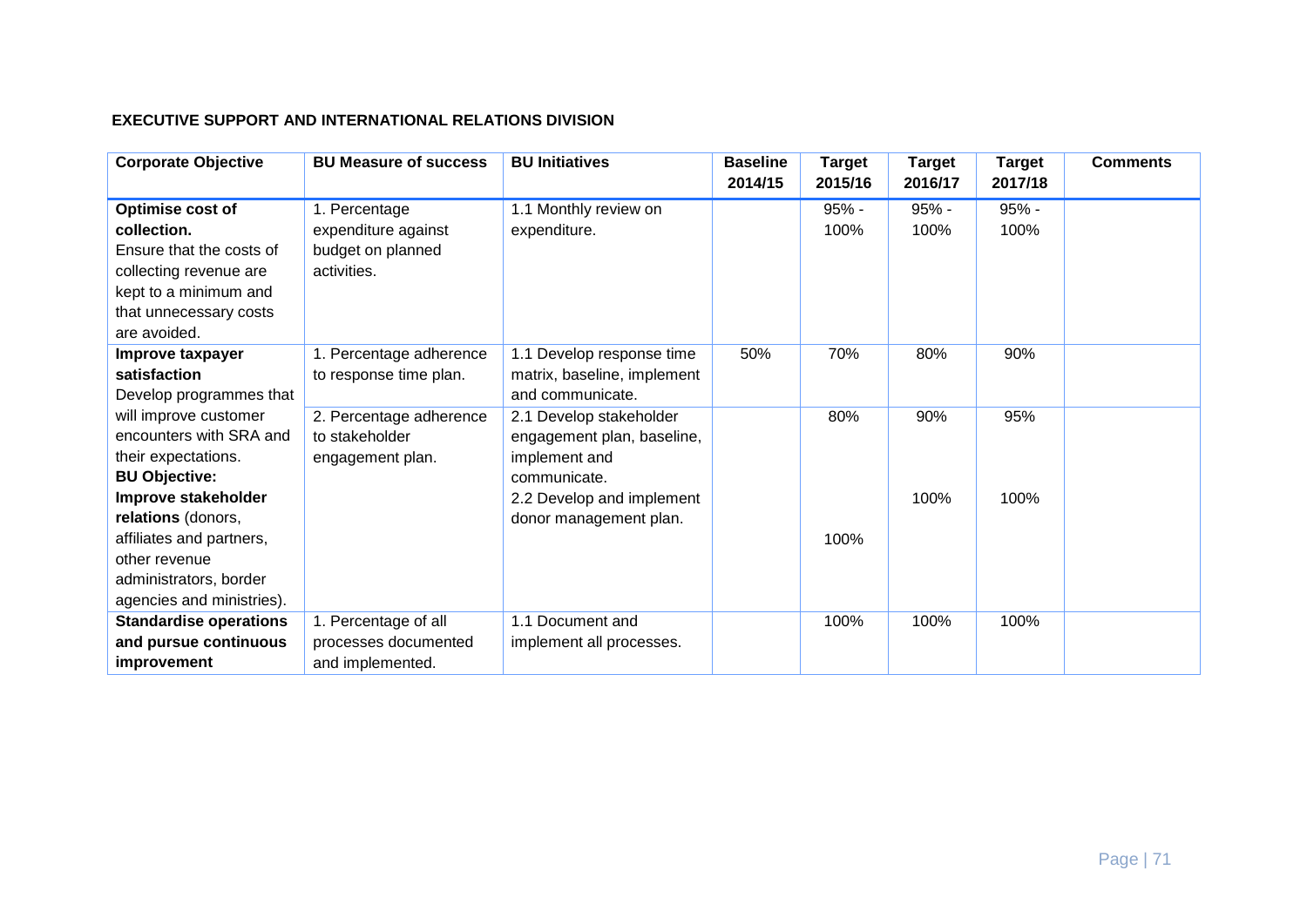| <b>Corporate Objective</b>               | <b>BU Measure of success</b>                      | <b>BU Initiatives</b>                          | <b>Baseline</b><br>2014/15 | <b>Target</b><br>2015/16 | <b>Target</b><br>2016/17 | <b>Target</b><br>2017/18 | <b>Comments</b>                 |
|------------------------------------------|---------------------------------------------------|------------------------------------------------|----------------------------|--------------------------|--------------------------|--------------------------|---------------------------------|
|                                          |                                                   |                                                |                            |                          |                          |                          |                                 |
| Implement measures to                    | 2. Percentage attainment                          | 2.1 Monitoring of KPI                          |                            | 95% -                    | 95% -                    | 95% -                    |                                 |
| ensure that SRA                          | of annual targets for                             | implementation and the                         |                            | 100%                     | 100%                     | 100%                     |                                 |
| operations are                           | essential KPIs.                                   | compliance thereof.                            |                            |                          |                          |                          |                                 |
| standardised and that the                |                                                   |                                                |                            |                          |                          |                          |                                 |
| organisation continuously                |                                                   |                                                |                            |                          |                          |                          |                                 |
| improves and meets<br>objectives.        |                                                   |                                                |                            |                          |                          |                          |                                 |
| <b>Embed effective risk</b>              | 1. Percentage                                     | 1.1 Effective management                       |                            | 100%                     | 100%                     | 100%                     |                                 |
| management practices                     | implementation of                                 | of risk register.                              |                            |                          |                          |                          |                                 |
| and BCM                                  | mitigation actions for high                       |                                                |                            |                          |                          |                          |                                 |
| Implement initiatives that               | risk items closed-out                             |                                                |                            |                          |                          |                          |                                 |
| minimise risk within the                 | according to defined                              |                                                |                            |                          |                          |                          |                                 |
| SRA and develop                          | timelines.                                        |                                                |                            |                          |                          |                          |                                 |
| processes to ensure                      | 2. Percentage                                     | 2.1 Implement the                              |                            | 20%                      | 60%                      | 100%                     |                                 |
| business continuity.                     | implementation of the                             | departmental business                          |                            |                          |                          |                          |                                 |
|                                          | business recovery plan.                           | recovery plan (BRP).                           |                            |                          |                          |                          |                                 |
| Develop knowledge                        | 1. Percentage of                                  | 1.1 Develop, implement                         |                            | 90%                      | 100%                     | 100%                     |                                 |
| management repository                    | approved updates to the                           | and communicate                                |                            |                          |                          |                          |                                 |
| Establishing a knowledge                 | repository.                                       | knowledge management                           |                            |                          |                          |                          |                                 |
| centre that is able to                   |                                                   | framework (reports, time,                      |                            |                          |                          |                          |                                 |
| collect, organise and                    |                                                   | and responsibility).                           |                            |                          |                          |                          |                                 |
| manage information and                   | 2. Percentage adherence                           | 2.1 Implement relevant                         |                            | 100%                     | 100%                     | 100%                     | Assuming the                    |
| resources.                               | to knowledge                                      | recommendations from                           |                            |                          |                          |                          | survey has been                 |
|                                          | management survey                                 | knowledge management                           |                            |                          |                          |                          | completed and                   |
|                                          | implementation plan.                              | survey.                                        |                            |                          |                          |                          | an action plan                  |
|                                          |                                                   |                                                |                            |                          |                          |                          | developed.                      |
| <b>Embed high</b><br>performance culture | 1. Percentage adherence<br>to culture and climate | 1.1 Implement relevant<br>recommendations from |                            | 100%                     | 100%                     | 100%                     | Assuming the<br>survey has been |
| Cultivating a workforce                  | surveys implementation                            | culture and climate                            |                            |                          |                          |                          | completed and                   |
| that is geared around                    | plans.                                            | surveys.                                       |                            |                          |                          |                          | an action plan                  |
| superior performance,                    |                                                   |                                                |                            |                          |                          |                          | developed.                      |
|                                          |                                                   |                                                |                            |                          |                          |                          |                                 |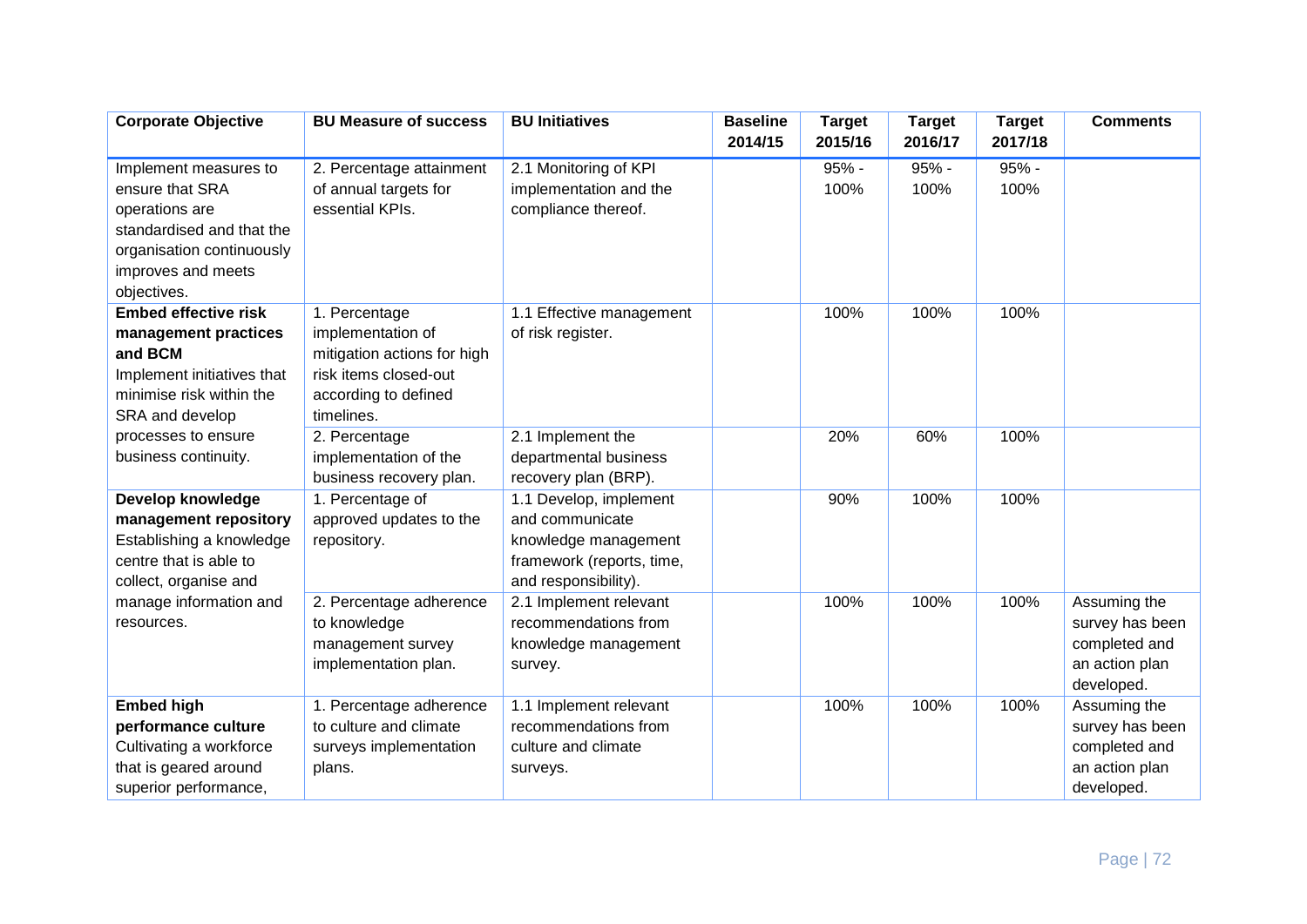| <b>Corporate Objective</b>                                                                                                                                                  | <b>BU Measure of success</b>                                         | <b>BU Initiatives</b>                                                                                                                                                                                                                      | <b>Baseline</b><br>2014/15 | <b>Target</b><br>2015/16 | <b>Target</b><br>2016/17                                 | <b>Target</b><br>2017/18                                        | <b>Comments</b> |
|-----------------------------------------------------------------------------------------------------------------------------------------------------------------------------|----------------------------------------------------------------------|--------------------------------------------------------------------------------------------------------------------------------------------------------------------------------------------------------------------------------------------|----------------------------|--------------------------|----------------------------------------------------------|-----------------------------------------------------------------|-----------------|
| meeting targets and<br>ensuring customer<br>satisfaction.                                                                                                                   | 2. Percentage of staff<br>meet their set<br>performance targets.     | 2.1 Implementation of<br>performance management<br>system.<br>2.2 Identify skills gaps<br>during performance<br>management process and<br>develop and implement a<br>consolidated Personal<br>Development Plan (PDP) to<br>close the gaps. |                            | 90%                      | 90%                                                      | 90%                                                             |                 |
| <b>Embed effective change</b><br>management<br>Ensuring that applicable<br>processes and tools are<br>used to deal with change<br>within the organisation.                  | 1. Percentage compliance<br>to soft change leadership<br>guidelines. | 1.1 Comply and implement<br>soft change leadership<br>guidelines.                                                                                                                                                                          |                            |                          | Green<br>(Higher<br>probability<br>of change<br>success) | <b>Blue</b><br>(Highest<br>probability<br>of change<br>success) |                 |
| Develop and promote a<br>legal regulatory<br>compliance culture<br>Establishing and<br>encouraging a workforce<br>base that follows<br>compliance and legal<br>initiatives. | 1. Percentage<br>implementation of<br>framework/plan.                | 1.1 Implementation of<br>compliance framework in<br>terms of relevant acts.                                                                                                                                                                |                            | 100%                     | 100%                                                     | 100%                                                            |                 |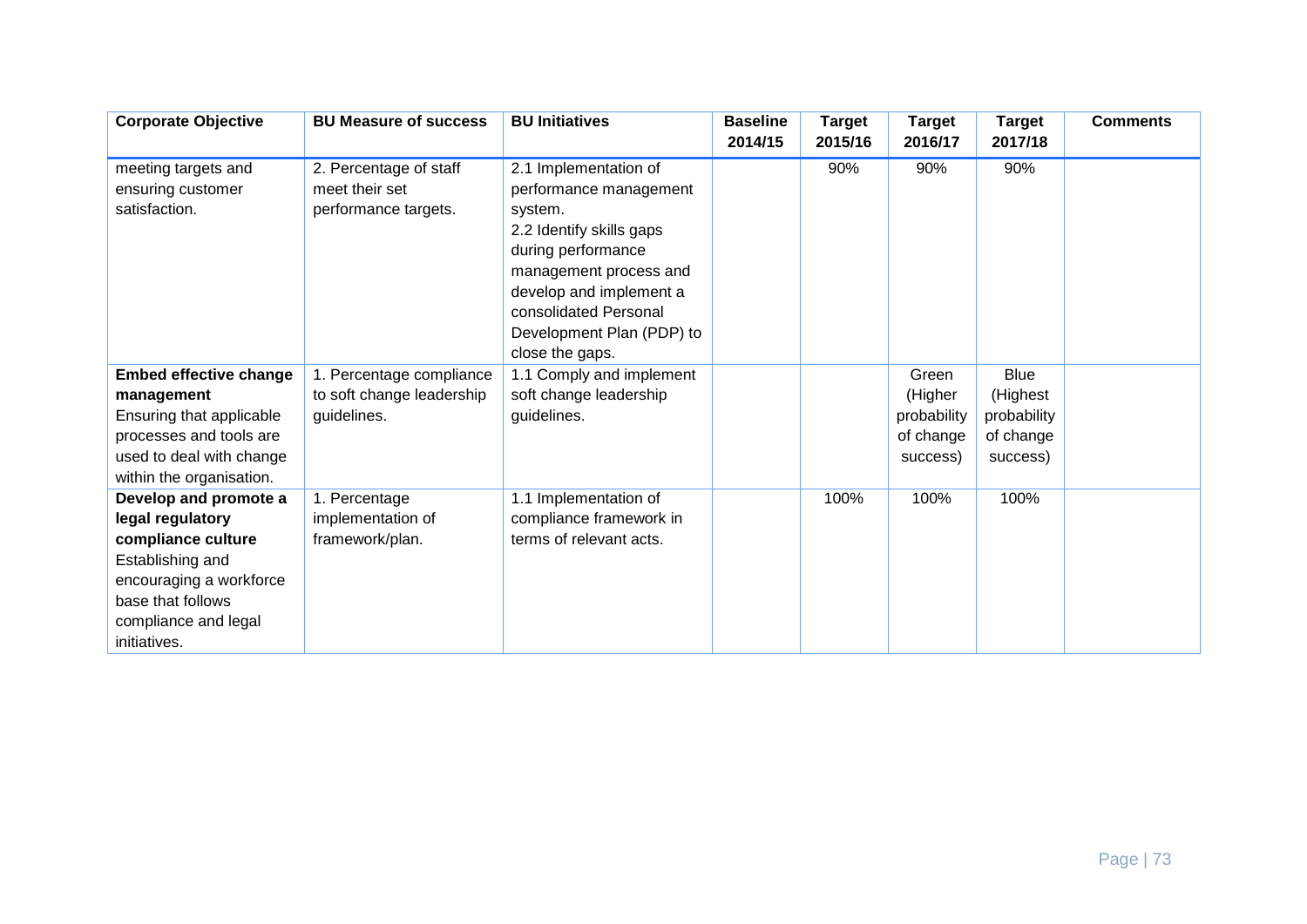## **RISK AND ASSURANCE DIVISION**

| <b>Corporate Objective</b>    | <b>BU Measure of success</b> | <b>BU Initiatives</b>         | <b>Baseline</b><br>2014/15 | <b>Target</b><br>2015/16 | Target<br>2016/17 | <b>Target</b><br>2017/18 | <b>Comments</b> |
|-------------------------------|------------------------------|-------------------------------|----------------------------|--------------------------|-------------------|--------------------------|-----------------|
| Optimise cost of              | 1. Percentage                | 1.1 Monthly review on         |                            | 95% -                    | $95% -$           | $95% -$                  |                 |
| collection                    | expenditure against          | expenditure.                  |                            | 100%                     | 100%              | 100%                     |                 |
| Ensure that the costs of      | budget on planned            |                               |                            |                          |                   |                          |                 |
| collecting revenue are        | activities.                  |                               |                            |                          |                   |                          |                 |
| kept to a minimum and         |                              |                               |                            |                          |                   |                          |                 |
| that unnecessary costs        |                              |                               |                            |                          |                   |                          |                 |
| are avoided.                  |                              |                               |                            |                          |                   |                          |                 |
| Increase revenue              | 1. Percentage                | 1.1 Formulate and             |                            | 100%                     | 100%              | 100%                     |                 |
| collections                   | implementation of plan.      | implement annual revenue      |                            |                          |                   |                          |                 |
| Increase the revenue          |                              | assurance assessment          |                            |                          |                   |                          |                 |
| collect across each tax       |                              | plan.                         |                            |                          |                   |                          |                 |
| category.                     |                              |                               |                            |                          |                   |                          |                 |
| <b>Standardise operations</b> | 1. Percentage of all         | 1.1 Document and              |                            | 100%                     | 100%              | 100%                     |                 |
| and pursue continuous         | processes documented         | implement all processes.      |                            |                          |                   |                          |                 |
| improvement                   | and implemented.             |                               |                            |                          |                   |                          |                 |
| Implement measures to         | 2. Percentage attainment     | 2.1 Monitoring of KPI         |                            | 95% -                    | $95% -$           | $95% -$                  |                 |
| ensure that SRA               | of annual targets for        | implementation and the        |                            | 100%                     | 100%              | 100%                     |                 |
| operations are                | essential KPIs.              | compliance thereof.           |                            |                          |                   |                          |                 |
| standardised and that the     | 3. Percentage divisional     | 3.1 Develop and roll out of   |                            |                          |                   |                          |                 |
| organisation continuously     | submission in accordance     | the divisional reporting plan |                            |                          |                   |                          |                 |
| improves and meets            | with the reporting plan.     | to adhere to Board            |                            |                          |                   |                          |                 |
| objectives.                   |                              | reporting time frames.        |                            |                          |                   |                          |                 |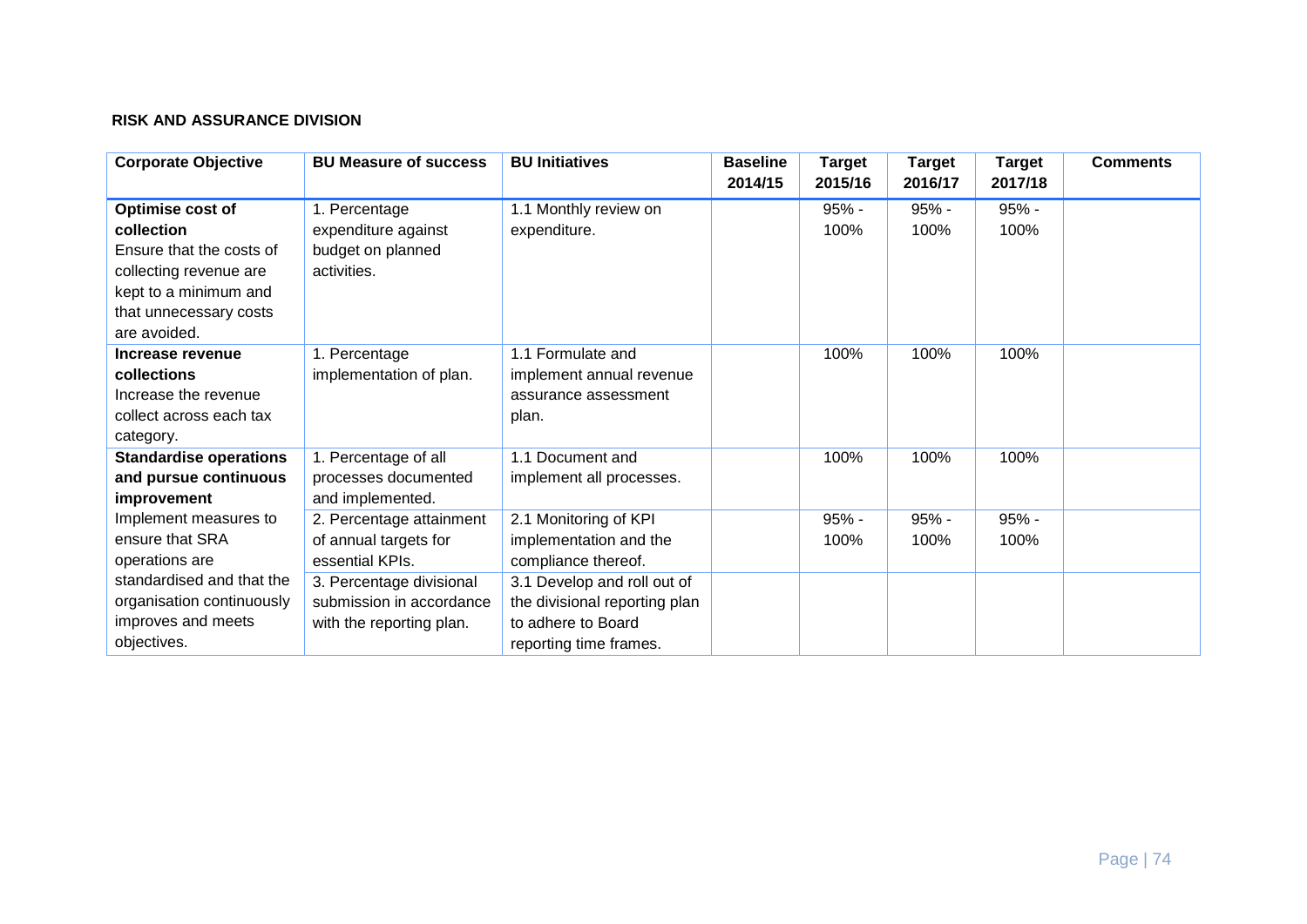| <b>Corporate Objective</b>                                                                                                                                                  | <b>BU Measure of success</b>                                            | <b>BU Initiatives</b>                                                                                                       | <b>Baseline</b><br>2014/15 | <b>Target</b><br>2015/16 | <b>Target</b><br>2016/17 | <b>Target</b><br>2017/18 | <b>Comments</b> |
|-----------------------------------------------------------------------------------------------------------------------------------------------------------------------------|-------------------------------------------------------------------------|-----------------------------------------------------------------------------------------------------------------------------|----------------------------|--------------------------|--------------------------|--------------------------|-----------------|
| Develop and promote a<br>legal regulatory<br>compliance culture<br>Establishing and<br>encouraging a workforce<br>base that follows<br>compliance and legal<br>initiatives. | 1. Percentage<br>implementation of<br>framework/plan.                   | 1.1 Implementation of<br>compliance framework in<br>terms of relevant<br>legislation.                                       |                            | 100%                     | 100%                     | 100%                     |                 |
| <b>Embed effective risk</b><br>management practices<br>and BCM                                                                                                              | 1. Percentage completion<br>of Enterprise Risk<br>Maturity (ERM) Index. | 1.1 Formulate/develop<br>ERM Index.                                                                                         |                            | 100%                     | 100%                     | 100%                     |                 |
| Implement initiatives that<br>minimise risk within the<br>SRA and develop                                                                                                   | 2. Percentage completion<br>of risk management plan<br>roll out.        | 2.1 Roll out ERM maturity<br>model (Roll out of risk<br>management plan).                                                   |                            | 40%                      | 100%                     | 100%                     |                 |
| processes to ensure<br>business continuity.                                                                                                                                 | 3. Achieve maturity levels<br>as per ERM Index.                         | 3.2 Monitor implementation<br>of the ERM Index by each<br>business unit.                                                    | <b>ERM</b><br>Index        | Level <sub>2</sub>       | Level 2.5                | Level 3                  |                 |
|                                                                                                                                                                             | 4. Percentage<br>implementation of plans.                               | 4.1 Formulation and<br>implementation of business<br>recovery plans (BRPs).<br>4.2 Validation plan for<br>BRPs implemented. |                            | 20%                      | 60%                      | 100%                     |                 |
| Develop knowledge<br>management repository<br>Establishing a knowledge<br>centre that is able to<br>collect, organise and                                                   | 1. Percentage of<br>approved updates to the<br>repository.              | 1.1 Develop, implement<br>and communicate<br>knowledge management<br>framework (reports, time,<br>and responsibility).      |                            | 90%                      | 100%                     | 100%                     |                 |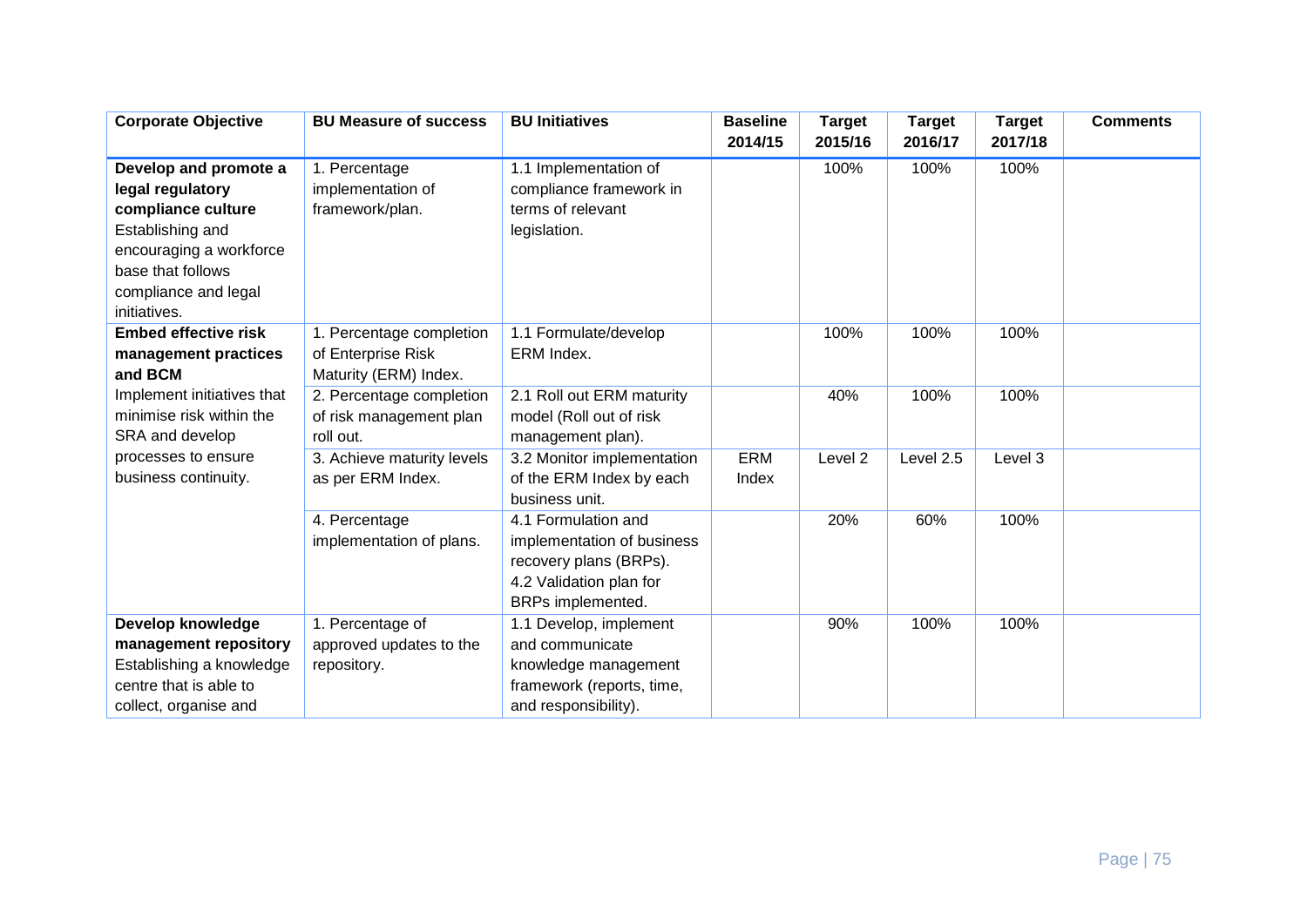| <b>Corporate Objective</b>                                                                                                                                 | <b>BU Measure of success</b>                                                          | <b>BU Initiatives</b>                                                                                                                                                                                | <b>Baseline</b><br>2014/15 | <b>Target</b><br>2015/16 | <b>Target</b><br>2016/17                                 | <b>Target</b><br>2017/18                                        | <b>Comments</b>                                                                  |
|------------------------------------------------------------------------------------------------------------------------------------------------------------|---------------------------------------------------------------------------------------|------------------------------------------------------------------------------------------------------------------------------------------------------------------------------------------------------|----------------------------|--------------------------|----------------------------------------------------------|-----------------------------------------------------------------|----------------------------------------------------------------------------------|
| manage information and<br>resources.                                                                                                                       | 2. Percentage adherence<br>to knowledge<br>management survey<br>implementation plan.  | 2.1 Implement relevant<br>recommendations from<br>knowledge management<br>survey.                                                                                                                    |                            | 100%                     | 100%                                                     | 100%                                                            | Assuming the<br>survey has been<br>completed and<br>an action plan<br>developed. |
| <b>Embed high</b><br>performance culture<br>Cultivating a workforce<br>that is geared around<br>superior performance,                                      | 1. Percentage adherence<br>to culture and climate<br>surveys implementation<br>plans. | 1.1 Implement relevant<br>recommendations plus<br>results from culture and<br>climate surveys.                                                                                                       |                            | 95 - 100%                | 95 - 100%                                                | 95 - 100%                                                       | Assuming the<br>survey has been<br>completed and<br>an action plan<br>developed. |
| meeting targets and<br>ensuring customer<br>satisfaction.                                                                                                  | 2. Percentage of staff<br>meet their set<br>performance targets.                      | 2.1 Implementation of<br>performance management<br>system.<br>2.2 Identify skills gaps<br>during PM process and<br>develop a consolidated<br>Personal Development<br>Plan (PDP) to close the<br>gaps |                            | 80%                      | 80%                                                      | 80%                                                             |                                                                                  |
| <b>Embed effective change</b><br>management<br>Ensuring that applicable<br>processes and tools are<br>used to deal with change<br>within the organisation. | 1. Percentage compliance<br>to soft change leadership<br>guidelines.                  | 1.1 Comply and implement<br>soft change leadership<br>guidelines.                                                                                                                                    |                            |                          | Green<br>(Higher<br>probability<br>of change<br>success) | <b>Blue</b><br>(Highest<br>probability<br>of change<br>success) |                                                                                  |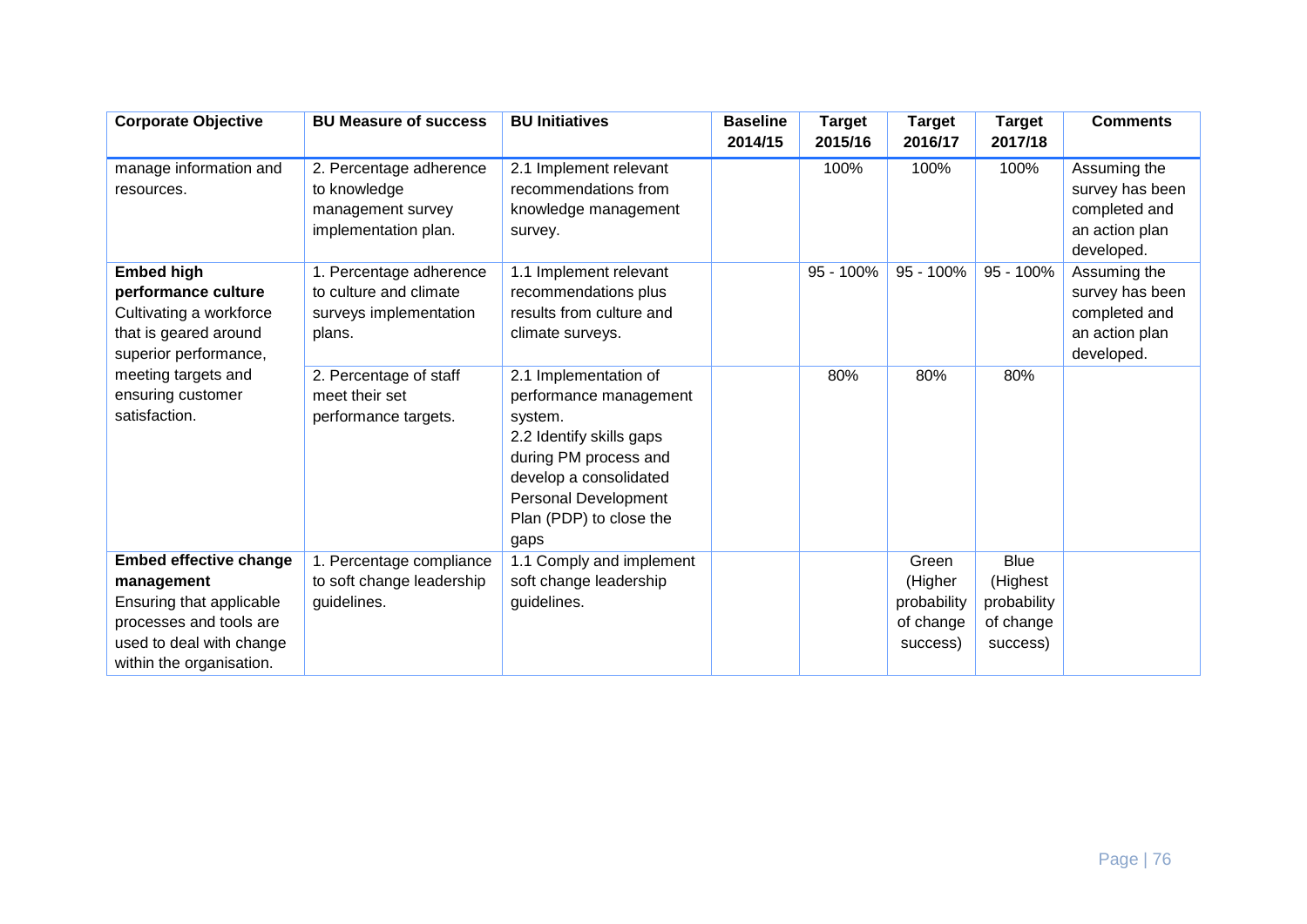## **INTERNAL AFFAIRS DIVISION**

| <b>Corporate Objective</b>    | <b>BU Measure of success</b> | <b>BU Initiatives</b>     | <b>Baseline</b><br>2014/15 | <b>Target</b><br>2015/16 | <b>Target</b><br>2016/17 | <b>Target</b><br>2017/18 | <b>Comments</b> |
|-------------------------------|------------------------------|---------------------------|----------------------------|--------------------------|--------------------------|--------------------------|-----------------|
| Optimise cost of              | 1. Percentage                | 1.1 Monthly review on     |                            | 95% -                    | 95% -                    | 95% -                    |                 |
| collection.                   | expenditure against          | expenditure.              |                            | 100%                     | 100%                     | 100%                     |                 |
| Ensure that the costs of      | budget on planned            |                           |                            |                          |                          |                          |                 |
| collecting revenue are        | activities.                  |                           |                            |                          |                          |                          |                 |
| kept to a minimum and         |                              |                           |                            |                          |                          |                          |                 |
| that unnecessary costs        |                              |                           |                            |                          |                          |                          |                 |
| are avoided.                  |                              |                           |                            |                          |                          |                          |                 |
| <b>Standardise operations</b> | 1. Percentage of all         | 1.1 Document and          |                            | 100%                     | 100%                     | 100%                     |                 |
| and pursue continuous         | processes documented         | implement all processes.  |                            |                          |                          |                          |                 |
| improvement                   | and implemented.             |                           |                            |                          |                          |                          |                 |
| Implement measures to         | 2. Percentage attainment     | 2.1 Monitoring of KPI     |                            | 100%                     | 100%                     | 100%                     |                 |
| ensure that SRA               | of annual targets for        | implementation and the    |                            |                          |                          |                          |                 |
| operations are                | essential KPIs.              | compliance thereof.       |                            |                          |                          |                          |                 |
| standardised and that the     |                              |                           |                            |                          |                          |                          |                 |
| organisation continuously     |                              |                           |                            |                          |                          |                          |                 |
| improves and meets            |                              |                           |                            |                          |                          |                          |                 |
| objectives.                   |                              |                           |                            |                          |                          |                          |                 |
| Innovation to improve         | 1. Percentage innovation     | 1.1 Consideration of      |                            | 40%                      | 40%                      | 40%                      |                 |
| tax compliance                | concepts approved vs.        | innovation concepts in    |                            |                          |                          |                          |                 |
| Creating innovative           | submitted.                   | monthly management        |                            |                          |                          |                          |                 |
| initiatives that could be     |                              | meetings in accordance    |                            |                          |                          |                          |                 |
| implemented to increase       |                              | with the framework.       |                            |                          |                          |                          |                 |
| tax compliance amongst        | 2. Case management           | 2.1 Develop and implement |                            |                          | 100%                     |                          |                 |
| Swaziland residents.          | system implemented.          | case management system.   |                            |                          |                          |                          |                 |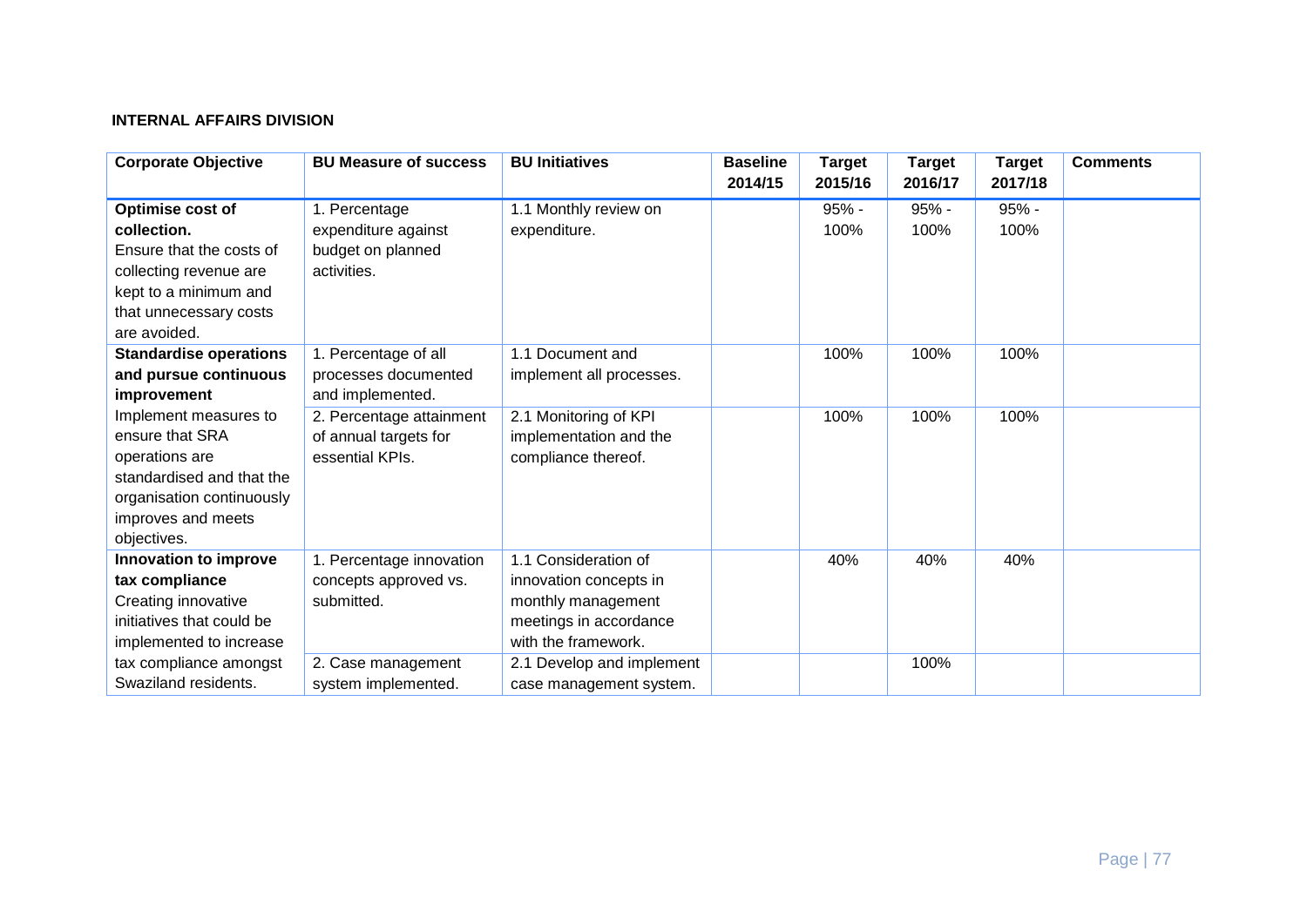| Develop and promote a<br>1.1 Implementation of<br>100%<br>100%<br>100%<br>100%<br>1. Percentage<br>implementation of<br>compliance framework in<br>legal regulatory<br>framework/plan.<br>compliance culture<br>terms of relevant acts.<br>Establishing and<br>1.2 Annual report on asset<br>encouraging a workforce<br>declarations.<br>base that follows<br>1.3 Annual report on<br>compliance and legal<br>registered and disposed<br>initiatives.<br>gifts<br>100%<br><b>Embed effective risk</b><br>100%<br>100%<br>1. Percentage<br>1.1 Effective management<br>management practices<br>implementation of<br>of risk register.<br>and BCM<br>mitigation actions for high<br>risk items closed-out<br>Implement initiatives that<br>minimise risk within the<br>according to defined<br>SRA and develop<br>timelines. | <b>Corporate Objective</b> | <b>BU Measure of success</b> | <b>BU Initiatives</b> | <b>Baseline</b><br>2014/15 | <b>Target</b><br>2015/16 | <b>Target</b><br>2016/17 | <b>Target</b><br>2017/18 | <b>Comments</b> |
|----------------------------------------------------------------------------------------------------------------------------------------------------------------------------------------------------------------------------------------------------------------------------------------------------------------------------------------------------------------------------------------------------------------------------------------------------------------------------------------------------------------------------------------------------------------------------------------------------------------------------------------------------------------------------------------------------------------------------------------------------------------------------------------------------------------------------|----------------------------|------------------------------|-----------------------|----------------------------|--------------------------|--------------------------|--------------------------|-----------------|
|                                                                                                                                                                                                                                                                                                                                                                                                                                                                                                                                                                                                                                                                                                                                                                                                                            |                            |                              |                       |                            |                          |                          |                          |                 |
|                                                                                                                                                                                                                                                                                                                                                                                                                                                                                                                                                                                                                                                                                                                                                                                                                            |                            |                              |                       |                            |                          |                          |                          |                 |
|                                                                                                                                                                                                                                                                                                                                                                                                                                                                                                                                                                                                                                                                                                                                                                                                                            |                            |                              |                       |                            |                          |                          |                          |                 |
|                                                                                                                                                                                                                                                                                                                                                                                                                                                                                                                                                                                                                                                                                                                                                                                                                            |                            |                              |                       |                            |                          |                          |                          |                 |
|                                                                                                                                                                                                                                                                                                                                                                                                                                                                                                                                                                                                                                                                                                                                                                                                                            |                            |                              |                       |                            |                          |                          |                          |                 |
|                                                                                                                                                                                                                                                                                                                                                                                                                                                                                                                                                                                                                                                                                                                                                                                                                            |                            |                              |                       |                            |                          |                          |                          |                 |
|                                                                                                                                                                                                                                                                                                                                                                                                                                                                                                                                                                                                                                                                                                                                                                                                                            |                            |                              |                       |                            |                          |                          |                          |                 |
|                                                                                                                                                                                                                                                                                                                                                                                                                                                                                                                                                                                                                                                                                                                                                                                                                            |                            |                              |                       |                            |                          |                          |                          |                 |
|                                                                                                                                                                                                                                                                                                                                                                                                                                                                                                                                                                                                                                                                                                                                                                                                                            |                            |                              |                       |                            |                          |                          |                          |                 |
|                                                                                                                                                                                                                                                                                                                                                                                                                                                                                                                                                                                                                                                                                                                                                                                                                            |                            |                              |                       |                            |                          |                          |                          |                 |
|                                                                                                                                                                                                                                                                                                                                                                                                                                                                                                                                                                                                                                                                                                                                                                                                                            |                            |                              |                       |                            |                          |                          |                          |                 |
|                                                                                                                                                                                                                                                                                                                                                                                                                                                                                                                                                                                                                                                                                                                                                                                                                            |                            |                              |                       |                            |                          |                          |                          |                 |
|                                                                                                                                                                                                                                                                                                                                                                                                                                                                                                                                                                                                                                                                                                                                                                                                                            |                            |                              |                       |                            |                          |                          |                          |                 |
| 100%<br>processes to ensure<br>2.1 Implement the<br>20%<br>60%<br>2. Percentage                                                                                                                                                                                                                                                                                                                                                                                                                                                                                                                                                                                                                                                                                                                                            |                            |                              |                       |                            |                          |                          |                          |                 |
| business continuity.<br>implementation of the<br>departmental business                                                                                                                                                                                                                                                                                                                                                                                                                                                                                                                                                                                                                                                                                                                                                     |                            |                              |                       |                            |                          |                          |                          |                 |
| business recovery plan.<br>recovery plan (BRP).                                                                                                                                                                                                                                                                                                                                                                                                                                                                                                                                                                                                                                                                                                                                                                            |                            |                              |                       |                            |                          |                          |                          |                 |
| Develop knowledge<br>100%<br>1. Percentage of<br>90%<br>100%<br>1.1 Develop, implement                                                                                                                                                                                                                                                                                                                                                                                                                                                                                                                                                                                                                                                                                                                                     |                            |                              |                       |                            |                          |                          |                          |                 |
| management repository<br>and communicate<br>approved updates to the                                                                                                                                                                                                                                                                                                                                                                                                                                                                                                                                                                                                                                                                                                                                                        |                            |                              |                       |                            |                          |                          |                          |                 |
| Establishing a knowledge<br>repository.<br>knowledge management                                                                                                                                                                                                                                                                                                                                                                                                                                                                                                                                                                                                                                                                                                                                                            |                            |                              |                       |                            |                          |                          |                          |                 |
| centre that is able to<br>framework (reports, time,                                                                                                                                                                                                                                                                                                                                                                                                                                                                                                                                                                                                                                                                                                                                                                        |                            |                              |                       |                            |                          |                          |                          |                 |
| collect, organise and<br>and responsibility).                                                                                                                                                                                                                                                                                                                                                                                                                                                                                                                                                                                                                                                                                                                                                                              |                            |                              |                       |                            |                          |                          |                          |                 |
| manage information and<br>2.1 Implement relevant<br>100%<br>100%<br>100%<br>Assuming the<br>2. Percentage adherence                                                                                                                                                                                                                                                                                                                                                                                                                                                                                                                                                                                                                                                                                                        |                            |                              |                       |                            |                          |                          |                          |                 |
| recommendations from<br>resources.<br>to knowledge<br>survey has been                                                                                                                                                                                                                                                                                                                                                                                                                                                                                                                                                                                                                                                                                                                                                      |                            |                              |                       |                            |                          |                          |                          |                 |
| completed and<br>management survey<br>knowledge management<br>an action plan<br>implementation plan.                                                                                                                                                                                                                                                                                                                                                                                                                                                                                                                                                                                                                                                                                                                       |                            |                              |                       |                            |                          |                          |                          |                 |
| survey.<br>developed.                                                                                                                                                                                                                                                                                                                                                                                                                                                                                                                                                                                                                                                                                                                                                                                                      |                            |                              |                       |                            |                          |                          |                          |                 |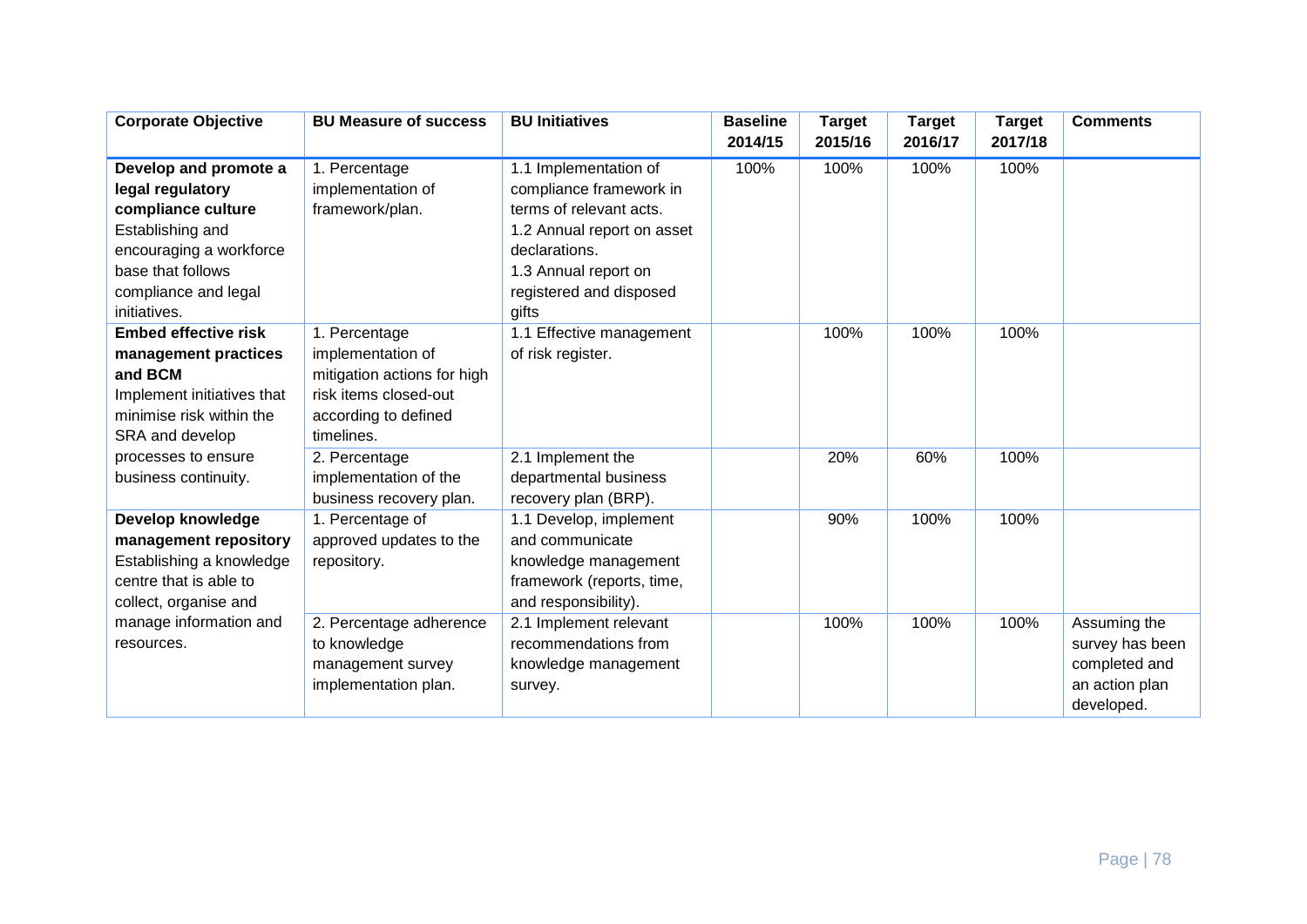| <b>Corporate Objective</b>                                                                                                                                 | <b>BU Measure of success</b>                                                          | <b>BU Initiatives</b>                                                                                                                                                                                                                      | <b>Baseline</b><br>2014/15 | <b>Target</b><br>2015/16 | <b>Target</b><br>2016/17                                 | <b>Target</b><br>2017/18                                        | <b>Comments</b>                                                                  |
|------------------------------------------------------------------------------------------------------------------------------------------------------------|---------------------------------------------------------------------------------------|--------------------------------------------------------------------------------------------------------------------------------------------------------------------------------------------------------------------------------------------|----------------------------|--------------------------|----------------------------------------------------------|-----------------------------------------------------------------|----------------------------------------------------------------------------------|
| <b>Embed high</b><br>performance culture<br>Cultivating a workforce<br>that is geared around<br>superior performance,                                      | 1. Percentage adherence<br>to culture and climate<br>surveys implementation<br>plans. | 1.1 Implement relevant<br>recommendations from<br>culture and climate<br>surveys.                                                                                                                                                          |                            | 100%                     | 100%                                                     | 100%                                                            | Assuming the<br>survey has been<br>completed and<br>an action plan<br>developed. |
| meeting targets and<br>ensuring customer<br>satisfaction.                                                                                                  | 2. Percentage of staff<br>meet their set<br>performance targets.                      | 2.1 Implementation of<br>performance management<br>system.<br>2.2 Identify skills gaps<br>during performance<br>management process and<br>develop and implement a<br>consolidated Personal<br>Development Plan (PDP) to<br>close the gaps. |                            | 80%                      | 80%                                                      | 80%                                                             |                                                                                  |
| <b>Embed effective change</b><br>management<br>Ensuring that applicable<br>processes and tools are<br>used to deal with change<br>within the organisation. | 1. Percentage compliance<br>to soft change leadership<br>guidelines.                  | 1.1 Comply and implement<br>soft change leadership<br>guidelines.                                                                                                                                                                          |                            |                          | Green<br>(Higher<br>probability<br>of change<br>success) | <b>Blue</b><br>(Highest<br>probability<br>of change<br>success) |                                                                                  |